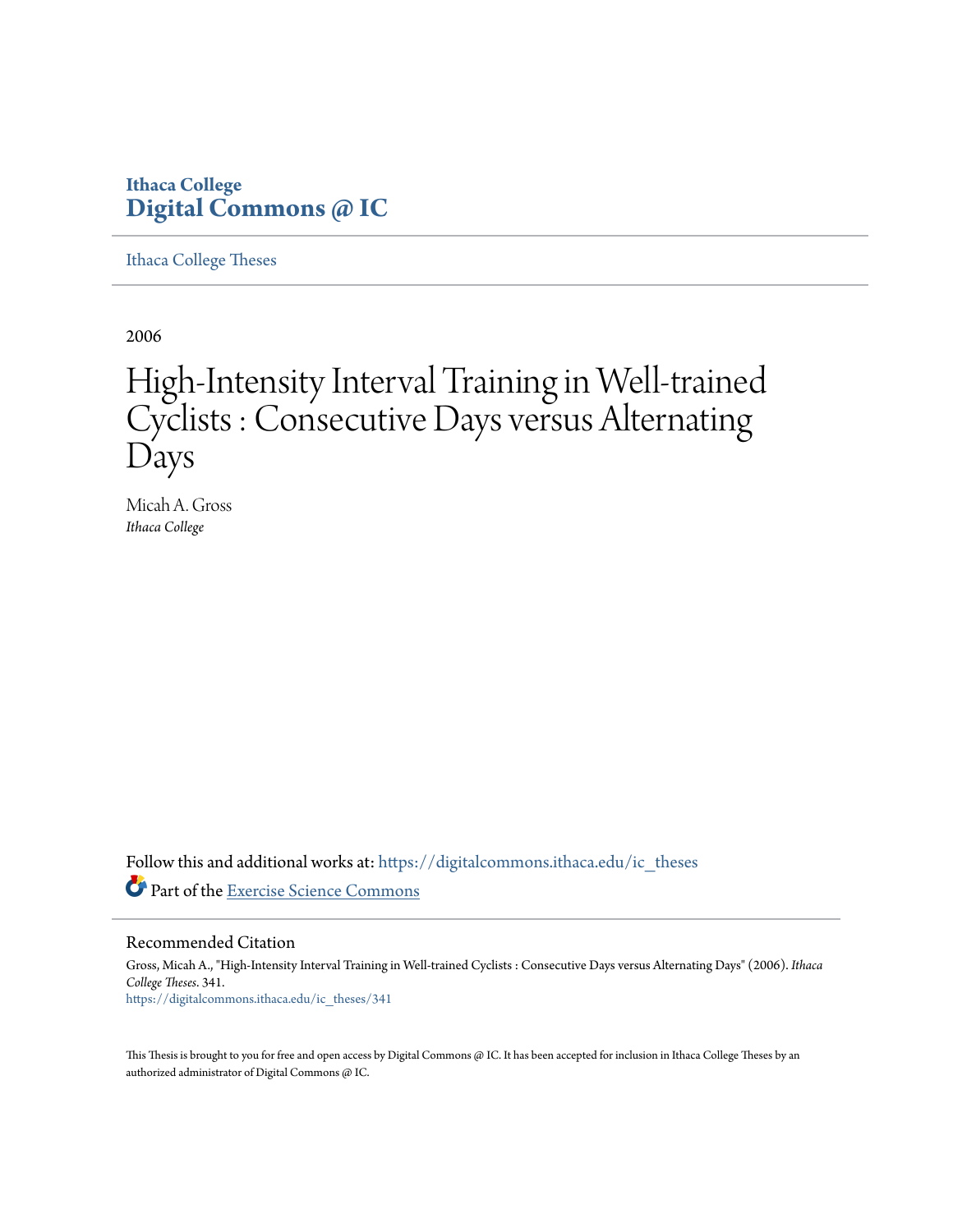### HIGH.INTENSITY INTERVAL TRAINING IN WELL-TRAINED CYCLISTS: CONSECUTIVE DAYS VERSUS ALTERNATING DAYS

A Masters Thesis Presented to the Faculty of the Graduate Program in Exercise and Sport Sciences Ithaca College

\_\_\_\_\_\_\_<del>\_\_\_\_\_\_\_</del>\_\_\_\_\_\_\_

ln Panial Fulfillment of the Requirements for the Degree Master of Science

by

 $\bar{z}$ 

Micah A. Gross

June, 2006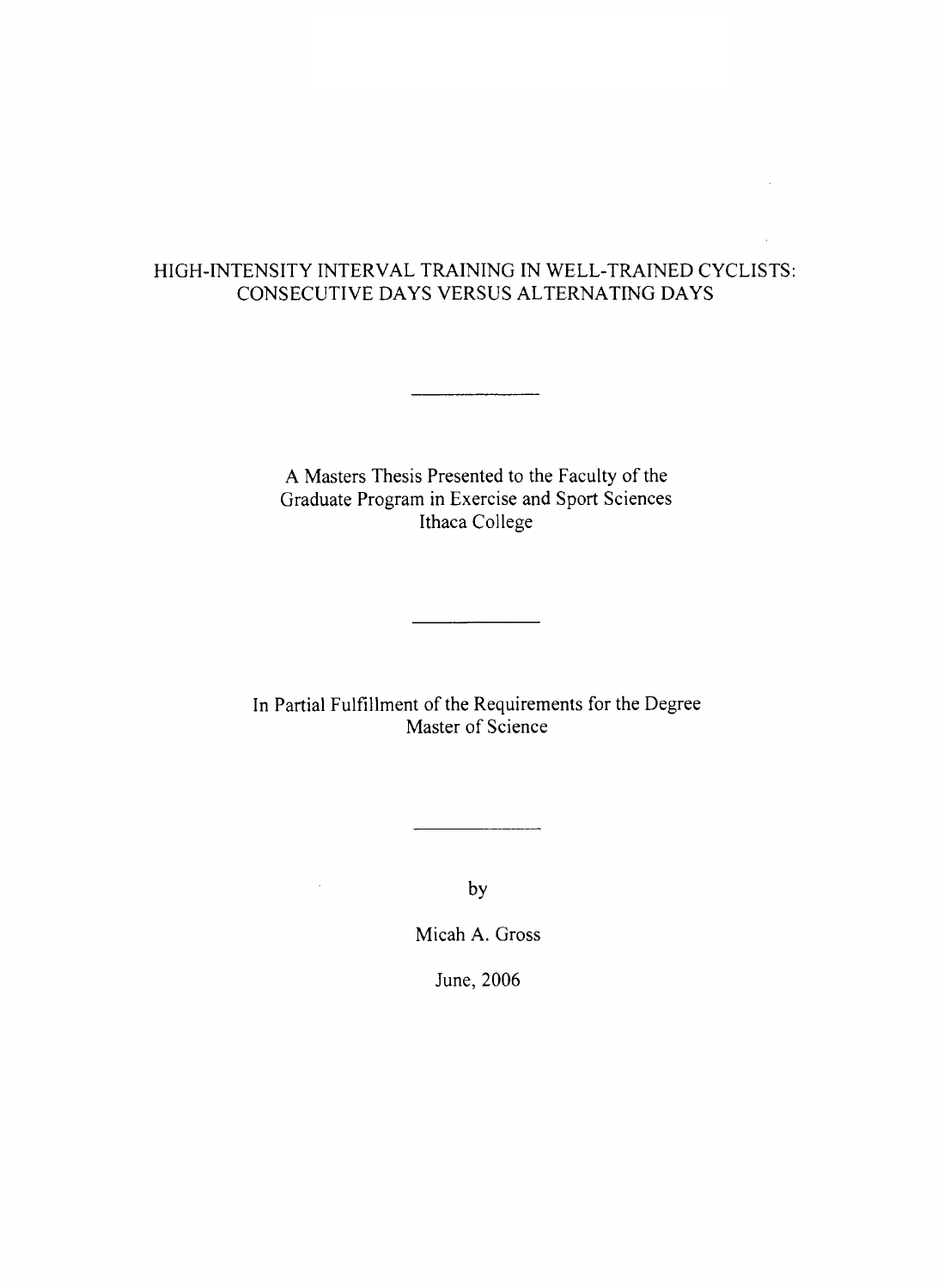Ithaca College

School of Health Sciences and Human Performance

Ithaca, New York, United States

CERTIFICATE OF APPROVAL

#### MASTER OF SCIENCE THESIS

This is to certify that the Thesis of

Micah A. Gross

submitted in partial fulfillment of the requirements for the degree of

Master of Science in the School of Health Sciences and Human

Performance at Ithaca College has been amongst

€

| Thesis Advisor:                                                  | ∽       |
|------------------------------------------------------------------|---------|
| Committee Member:                                                |         |
| Candidate:                                                       |         |
| Chair, Graduate Program in<br><b>Exercise and Sport Science:</b> | ٠       |
| Dean of Graduate Studies:                                        |         |
| Date:                                                            | 7/12.06 |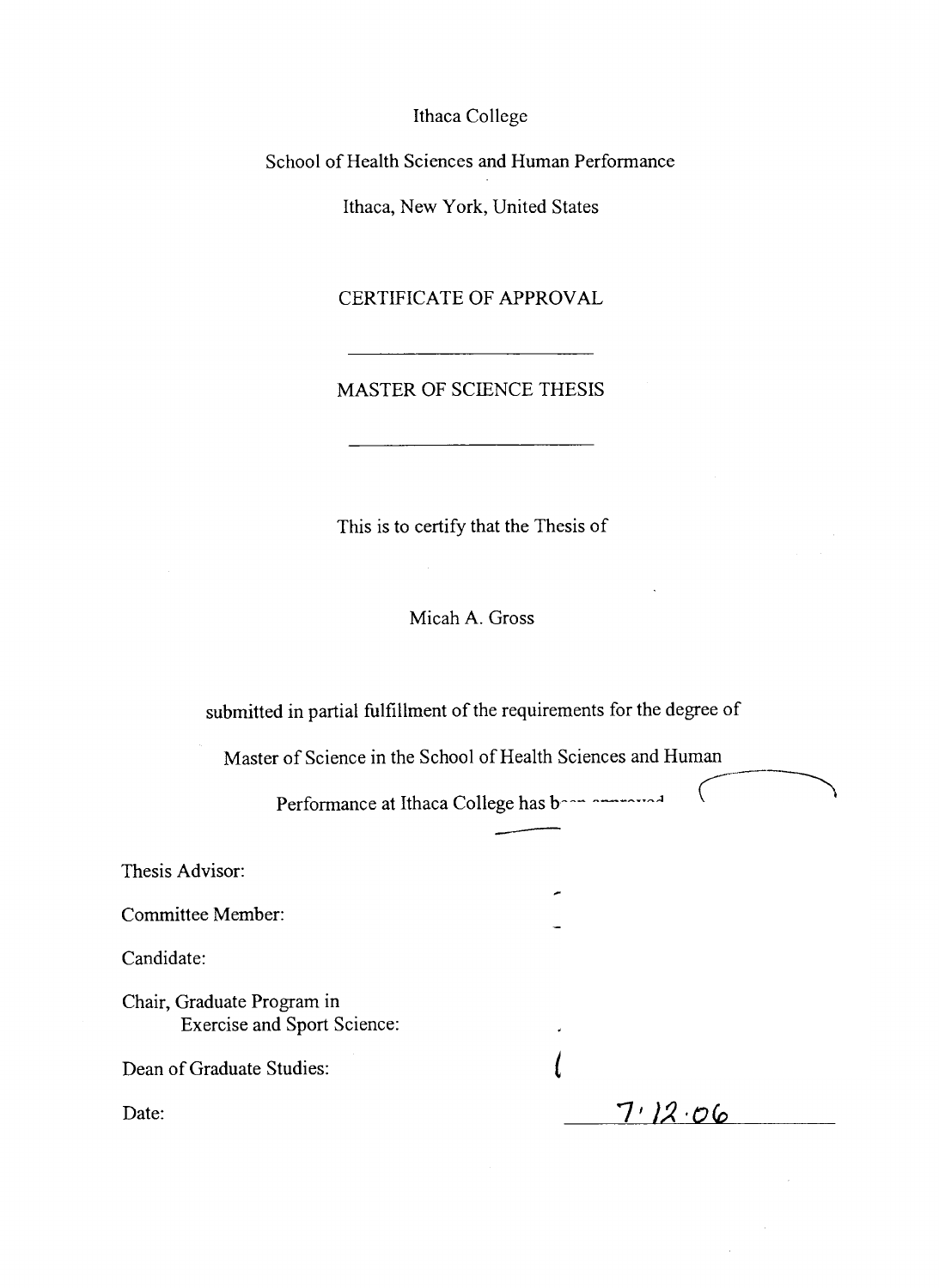#### ABSTRACT

Purpose: This study compared the effects of 3 weeks of high-intensity interval fraining (HIT) on well-trained cyclists when three weekly HIT sessions were performed on either consecutive or non-consecutive days. Methods: Fifteen well-trained cyclists volunteered to participate in the study. They performed a 5-km time-trial  $(TT_{5k})$  and an incremental test to assess peak oxygen consumption (VO<sub>2peak</sub>) and peak aerobic power output (PPO<sub>a</sub>), and were divided into two matched-pair groups based on  $TT_{5k}$  performance. For 3 weeks, one group  $(N=9)$  performed three HIT sessions per week on consecutive days, while the other group (N=6) did so on non-consecutive days. Subjects trained lightly or not at all on the remaining 4 days. Sessions for both groups consisted of up to eight 2.5-minute intervals at 100% of PPO<sub>a</sub>. Pre- and post-training  $TT_{5k}$  performance,  $VO_{2peak}$ , and PPO<sub>a</sub> were compared using  $2 \times 2$  (group  $\times$  time) ANOVA with repeated measures on time. **Results:** Both groups significantly improved  $TT_{5k}$  velocity (0.9  $\pm$  0.8 km·hr<sup>-1</sup>) and average power output (17  $\pm$  19 W), as well as VO<sub>2peak</sub> (0.2  $\pm$  0.2 L·min<sup>-1</sup>), and PPO<sub>a</sub> (23  $\pm$ 15 W). Mean improvement  $(-7%)$  was similar for both groups, but varied widely among individuals. Conclusion: Neither the consecutive-day nor the non-consecutive day training design is definitively superior, although individual athletes may respond better to one design or the other.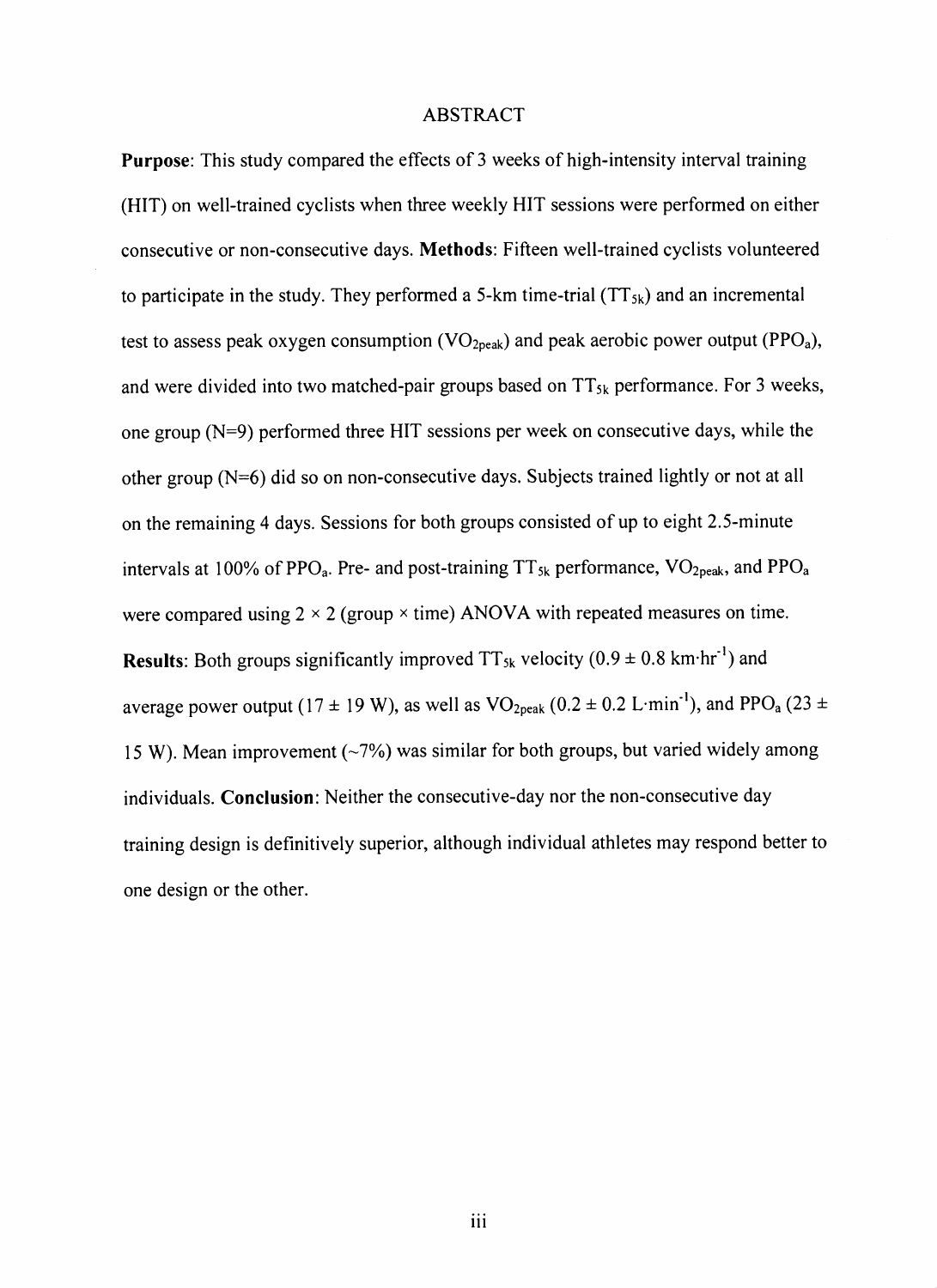#### ACKNOWLEDGEMENTS

There are several people who helped make this project possible, and I would like to express to them my sincere gratitude. Dr. Thomas Swensen inspired the topic for the study; he also arranged for the necessary equipment and took care of several logistical matters to get the project underway in good time. Along with Dr. Swensen, Dr. Deborah King provided invaluable feedback on several preliminary drafts of the write-up, always in a pleasingly timely manner. John Hudak, Matt Plumb, Suzanne Connolly, and Carol Vaughn volunteered their time in the laboratory, supervising testing and training sessions and recording data. They did this with wonderful attitudes, and I greatly appreciated their help. Finally, I want to thank the outstanding group of cyclists who participated in the study. I could not have asked for a more cooperative, patient, and friendly sample of subjects, nor for a more dedicated and motivated group of athletes. I enjoyed getting to know each of them, as well as training alongside a few of them.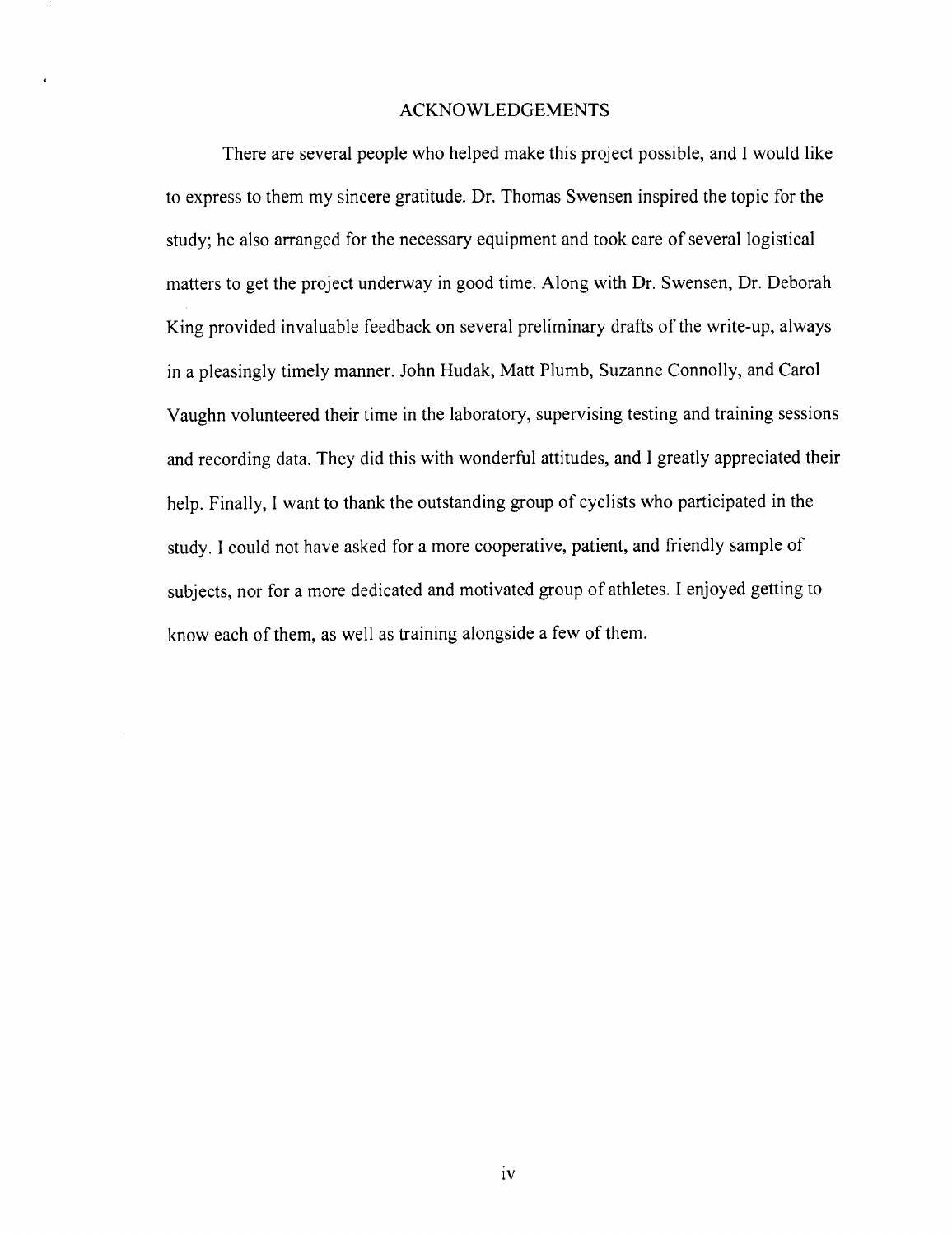# TABLE OF CONTENTS

# Page

| Chapter |
|---------|
|         |
|         |
|         |
|         |
|         |
|         |
|         |
|         |
|         |
| .6      |
|         |
|         |
|         |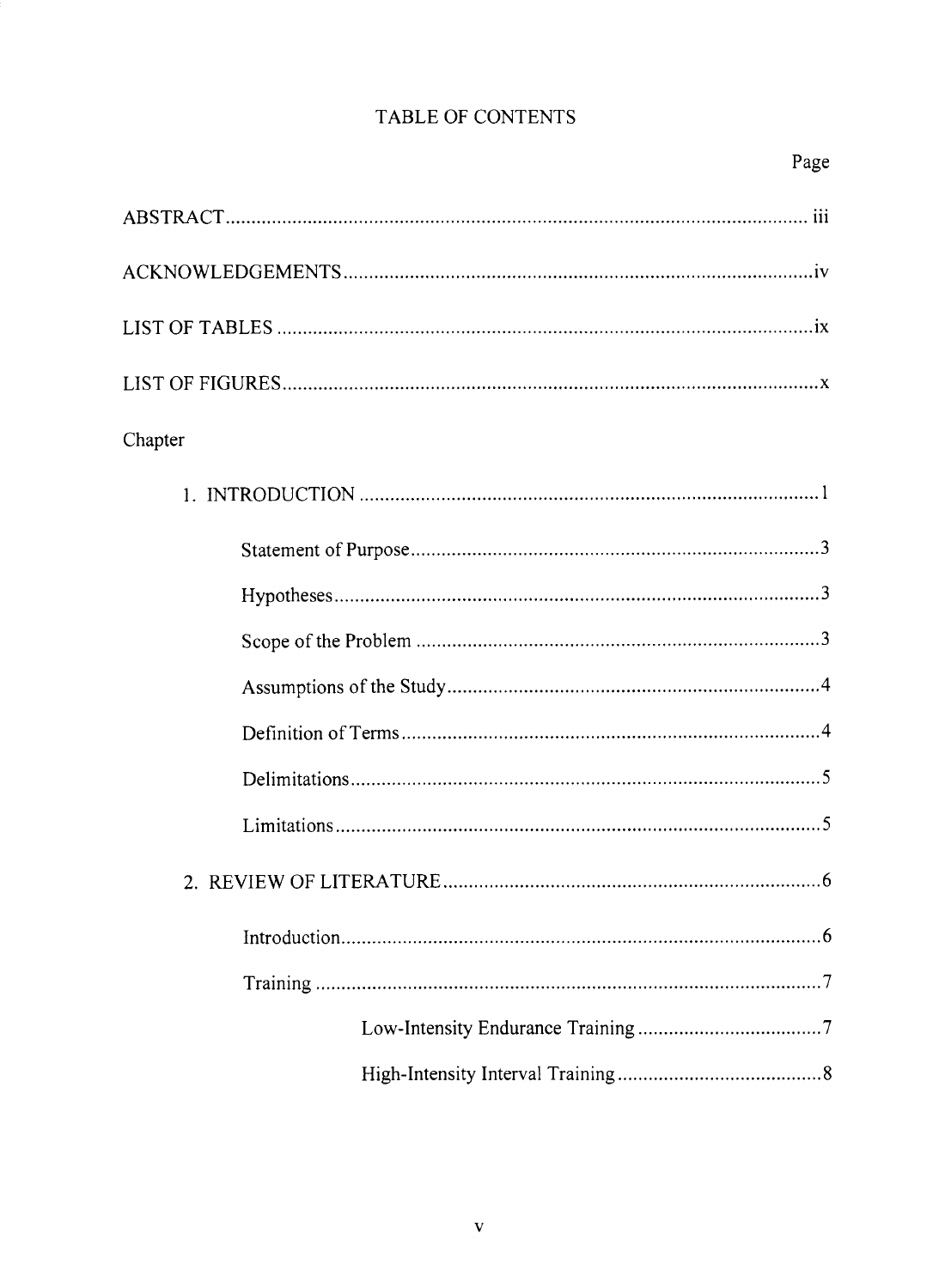# TABLE OF CONTENTS (continued)

Chapter

| Page<br>r                                       |
|-------------------------------------------------|
|                                                 |
|                                                 |
|                                                 |
|                                                 |
| Supramaximal HIT (>100% of PPO <sub>a</sub> )11 |
|                                                 |
|                                                 |
|                                                 |
|                                                 |
|                                                 |
|                                                 |
|                                                 |
|                                                 |
|                                                 |
|                                                 |
| 23                                              |
|                                                 |
|                                                 |
|                                                 |
|                                                 |
|                                                 |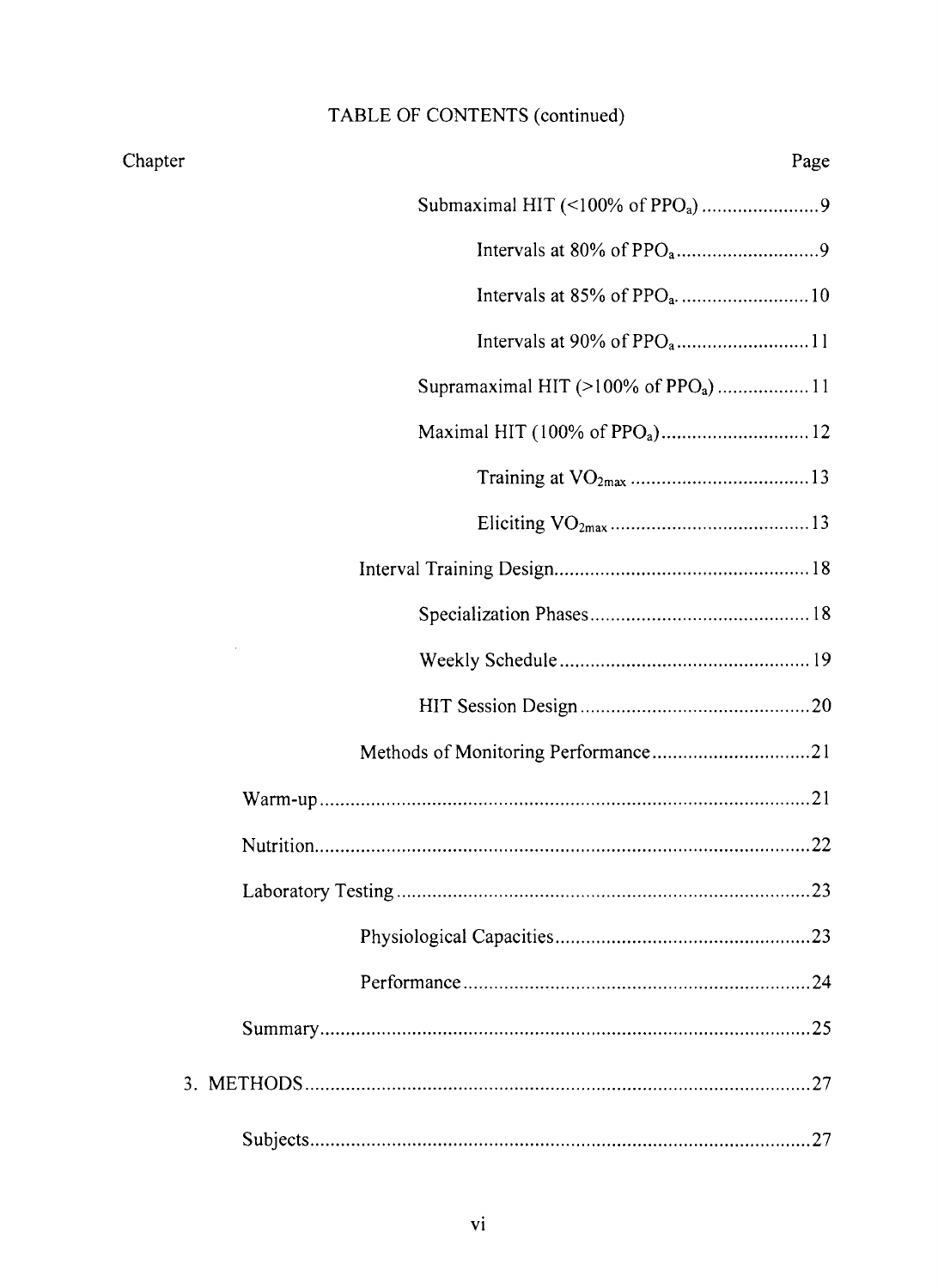# TABLE OF CONTENTS (continued)

| Chapter    |                                                   | Page |
|------------|---------------------------------------------------|------|
|            |                                                   |      |
|            |                                                   |      |
|            | Performance and Physiological Testing Protocols28 |      |
|            |                                                   |      |
|            |                                                   |      |
|            |                                                   |      |
|            |                                                   |      |
|            |                                                   |      |
|            |                                                   |      |
|            |                                                   |      |
|            |                                                   |      |
|            |                                                   |      |
|            |                                                   |      |
|            |                                                   |      |
| 4. RESULTS |                                                   | 39   |
|            |                                                   |      |
|            |                                                   |      |
|            |                                                   |      |
|            |                                                   |      |
|            |                                                   |      |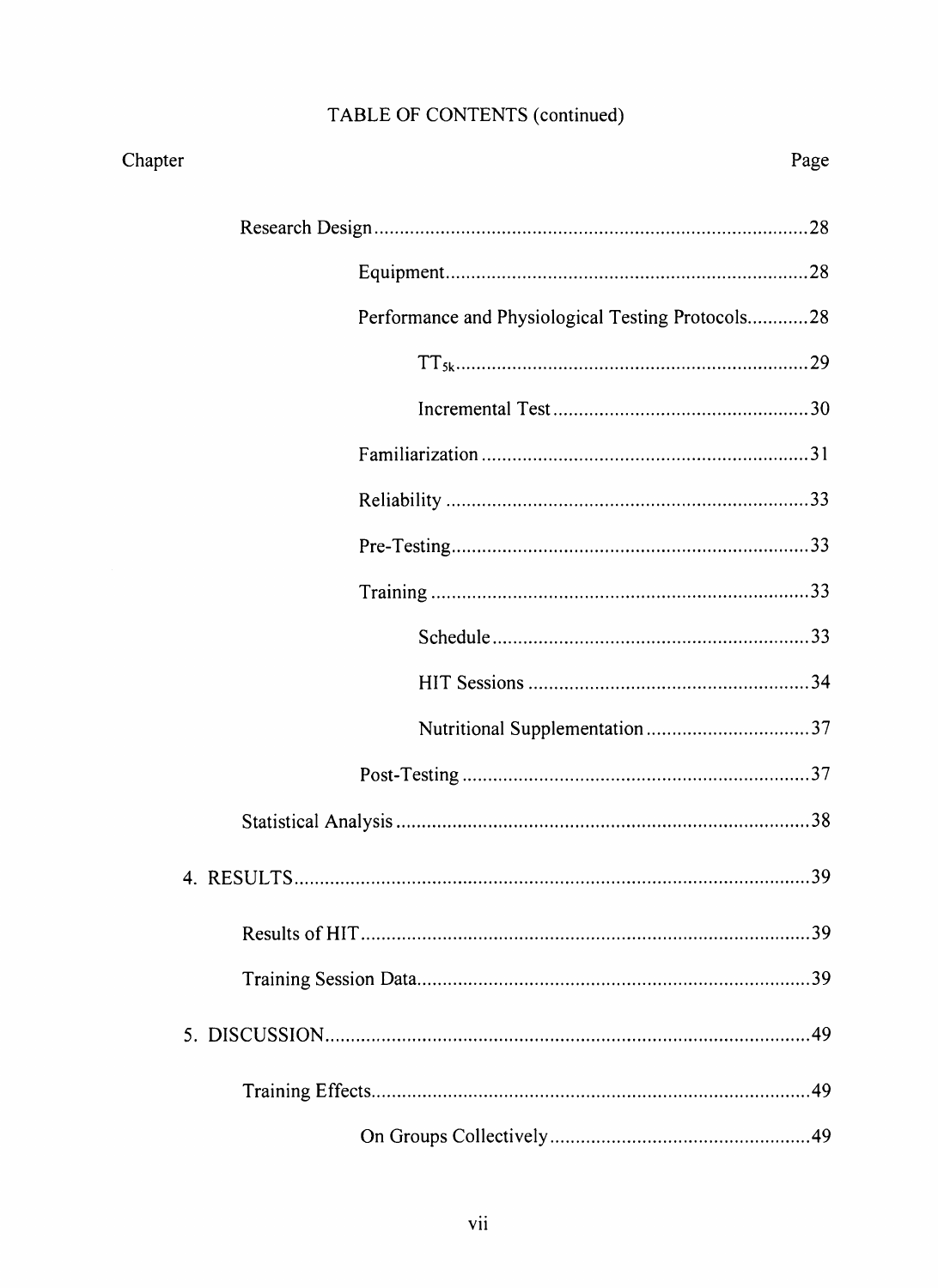# TABLE OF CONTENTS (continued)

| Chapter           |           |                                              | Page |
|-------------------|-----------|----------------------------------------------|------|
|                   |           |                                              |      |
|                   |           |                                              |      |
|                   |           |                                              |      |
|                   |           |                                              |      |
|                   |           |                                              |      |
|                   |           |                                              |      |
|                   |           |                                              |      |
|                   |           |                                              |      |
|                   |           |                                              |      |
| <b>APPENDICES</b> |           |                                              |      |
|                   | A.        |                                              |      |
|                   | <b>B.</b> |                                              |      |
|                   | C.        |                                              |      |
|                   | D.        |                                              |      |
|                   | Ε.        |                                              |      |
|                   | F.        | Medical History and Health Habit and 24-Hour |      |
|                   |           |                                              |      |
|                   | G.        |                                              |      |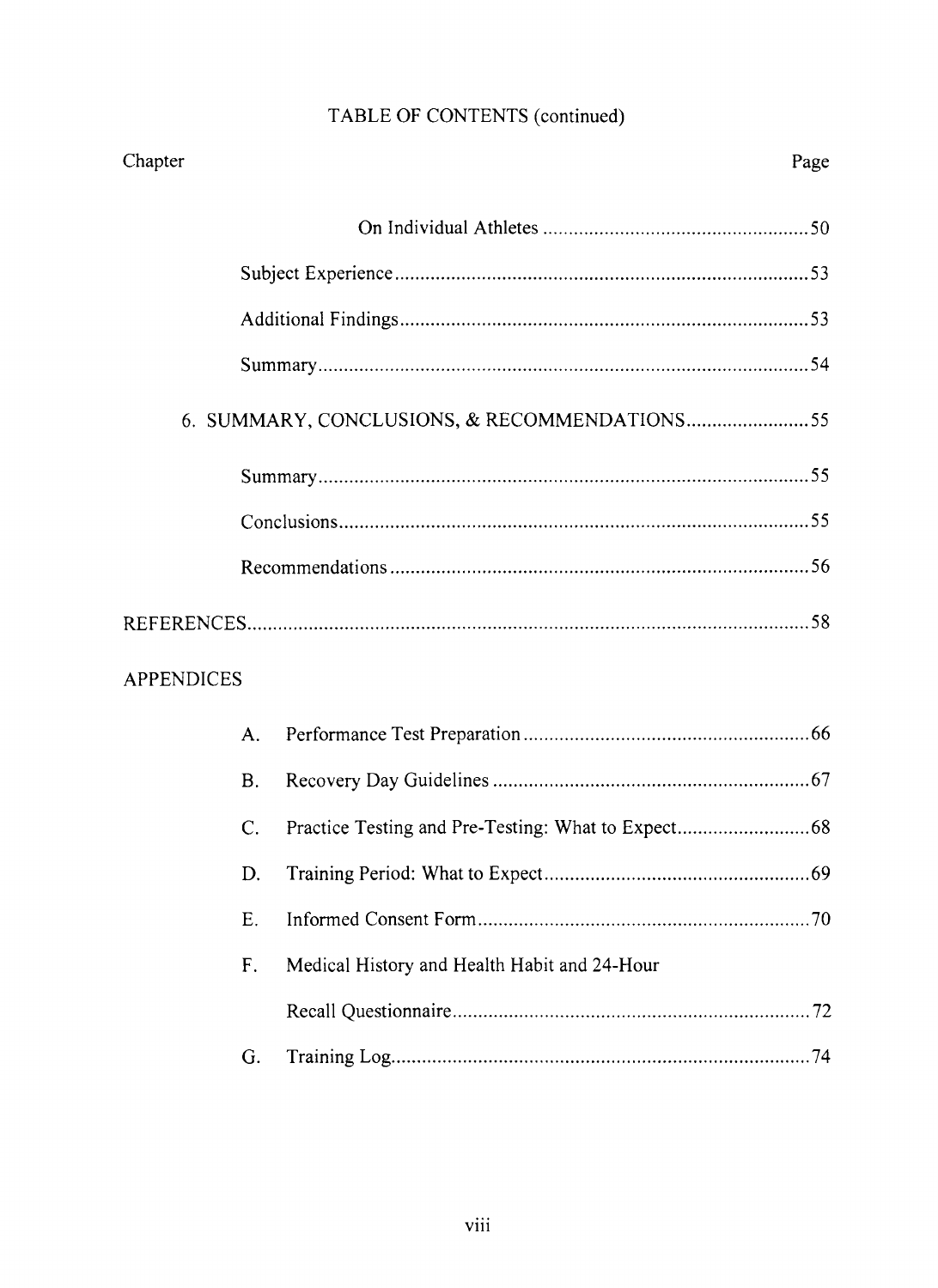### LIST OF TABLES

| Table | Page                                                                 |
|-------|----------------------------------------------------------------------|
| 1.    | Summary Statistics from Paired-Sample T-Tests Comparing Groups       |
|       |                                                                      |
| 2.    | Descriptive Characteristics of Subjects by Group and Gender 36       |
| 3.    | Pre- and Post-Test Data (Mean $\pm$ SD) for Consecutive-Day (CD) and |
|       | Non-Consecutive Day (NCD) Interval Training Groups with Percent      |
|       |                                                                      |
| 4.    | Summary Statistics from 2×2 Repeated Measures ANOVA                  |
|       | (Group×Time with Repeated Measures on Time) on Performance and       |
|       |                                                                      |
| 5.    | Summary Data (Mean $\pm$ SD) from Interval Training Sessions for     |
|       | Consecutive-Day (CD) and Non-Consecutive Day (NCD) Training          |
|       |                                                                      |
| 6.    |                                                                      |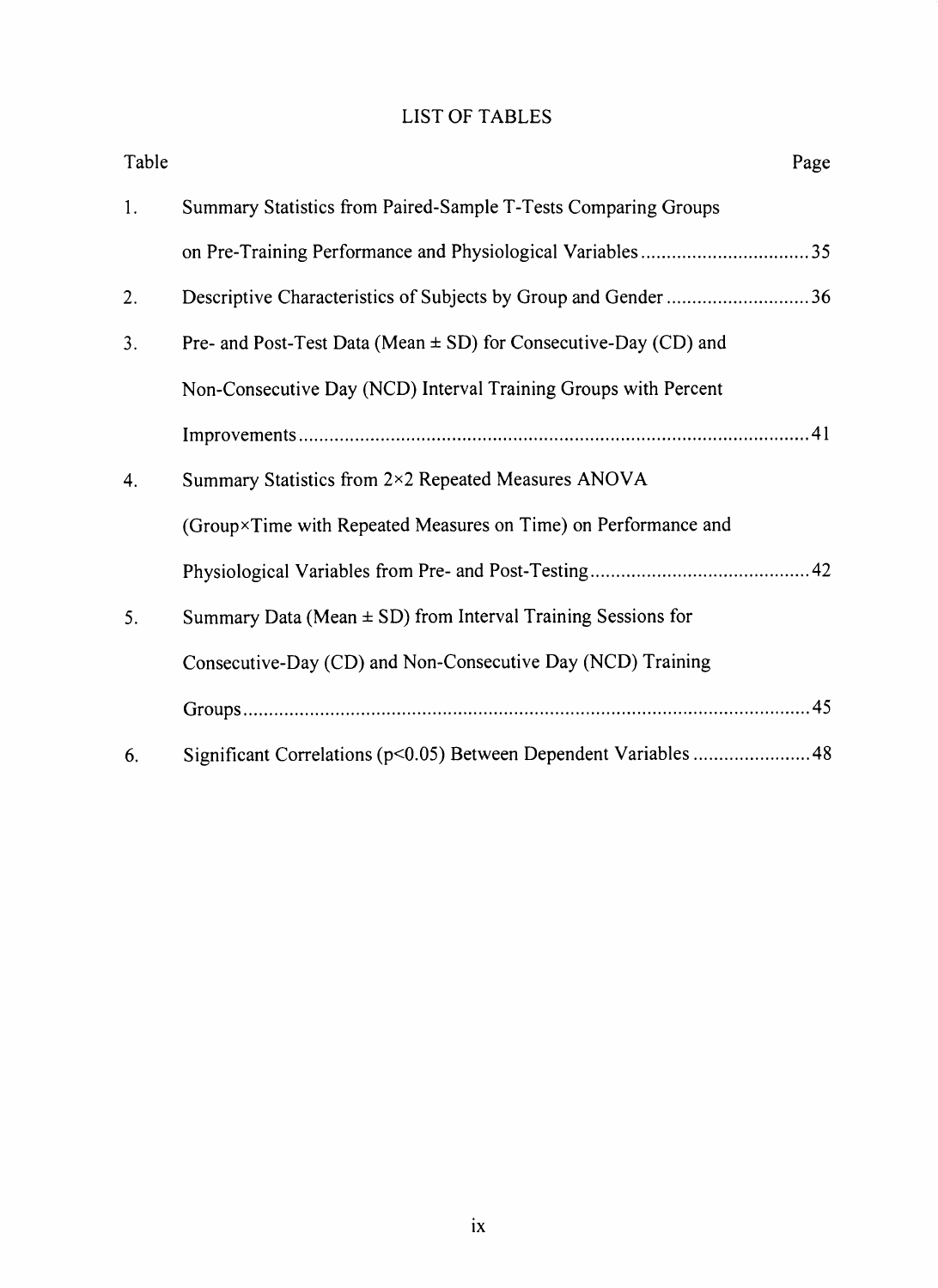### LIST OF FIGURES

| Figure | Page                                                                          |
|--------|-------------------------------------------------------------------------------|
| 1.     | Diagram of the Laboratory Testing and Training Schedule During the            |
|        |                                                                               |
| 2.     | Bar Chart Showing Similar Improvement After High-Intensity                    |
|        | Interval Training on Consecutive (CD) or Non-Consecutive Days                 |
|        |                                                                               |
| 3.     | Line Graph Showing Progression of Training Load $(P_{train})$ Across the      |
|        |                                                                               |
| 4.     | Bar Graph Showing Total Training Time Completed at 100% of Peak               |
|        | Aerobic Power Output ( $T_{\text{train}}$ ) for Consecutive-Day (CD) and Non- |
|        | Consecutive Day (NCD) Training Groups Cumulatively and by Week 44             |
| 5.     | Line Graph Displaying High Inter-Subject Variation in the                     |
|        | Progression Between First and Third Interval-Training Sessions of the         |
|        |                                                                               |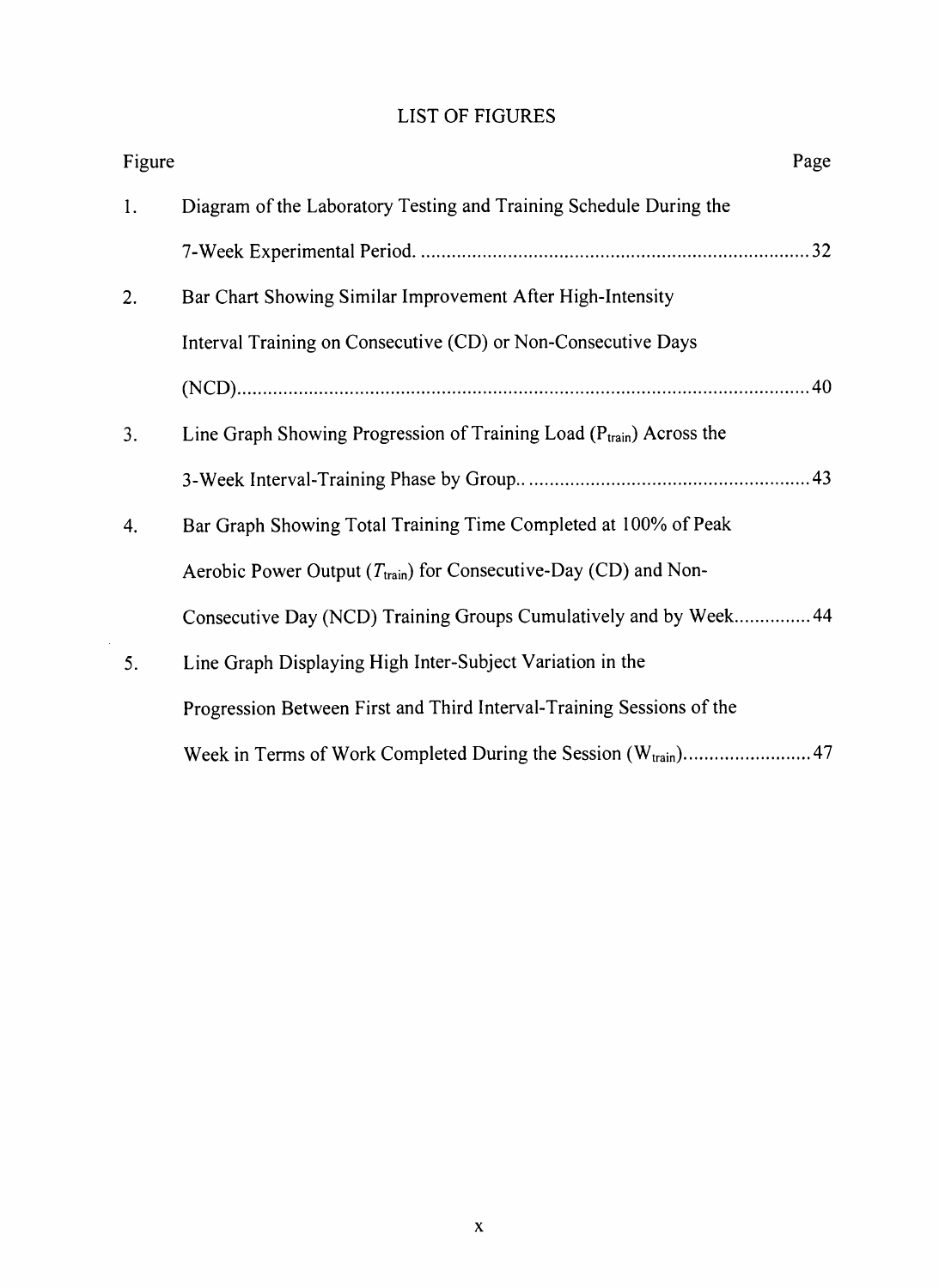#### Chapter I

#### **INTRODUCTION**

A major physiological determinant of endurance performance is  $VO<sub>2max</sub>$ , the maximum volume of oxygen that can be consumed per minute to produce energy used by the muscles to do work. Fueling work using oxygen (i.e., aerobically) is generally less fatiguing than other means, and so a higher  $VO_{2max}$  allows greater sustainable work rates in training and in competition. Research has shown that low-intensity endurance training in previously untrained individuals will increase  $VO<sub>2max</sub>$  and aerobic performance within <sup>a</sup>relatively short period of time (Green, Jones, & Painter, 1990; Phillips, Green, MacDonald, & Hughson, 1995; Phillips, Green, Tamopolsky, et al., 1996; Wood, Doyle, & Appenzeller, l99l). However, it has been argued that endurance performance in welltrained athletes ( $VO_{2max} > 60$  ml·kg<sup>-1</sup>·min<sup>-1</sup>) is not necessarily improved by further increases in low-intensity training volume (Laursen & Jenkins, 2002). Although this claim is not fully substantiated in the current literature, one study did show that additional low-intensity training volume had no effect on endurance performance while decreasing sprint performance in collegiate swimmers (Costill et al., 1991). Such findings may have implications for athletes whose performance depends on both sustained submaximal efforts and sudden high-speed sprints.

Laursen and Jenkins (2002) suggest that high-intensity interval training (HIT) is a more effective way to improve  $VO<sub>2max</sub>$  and endurance performance in well-trained athletes. Indeed, interval training at the intensity associated with  $VO<sub>2max</sub>$  has repeatedly

 $\mathbf{1}$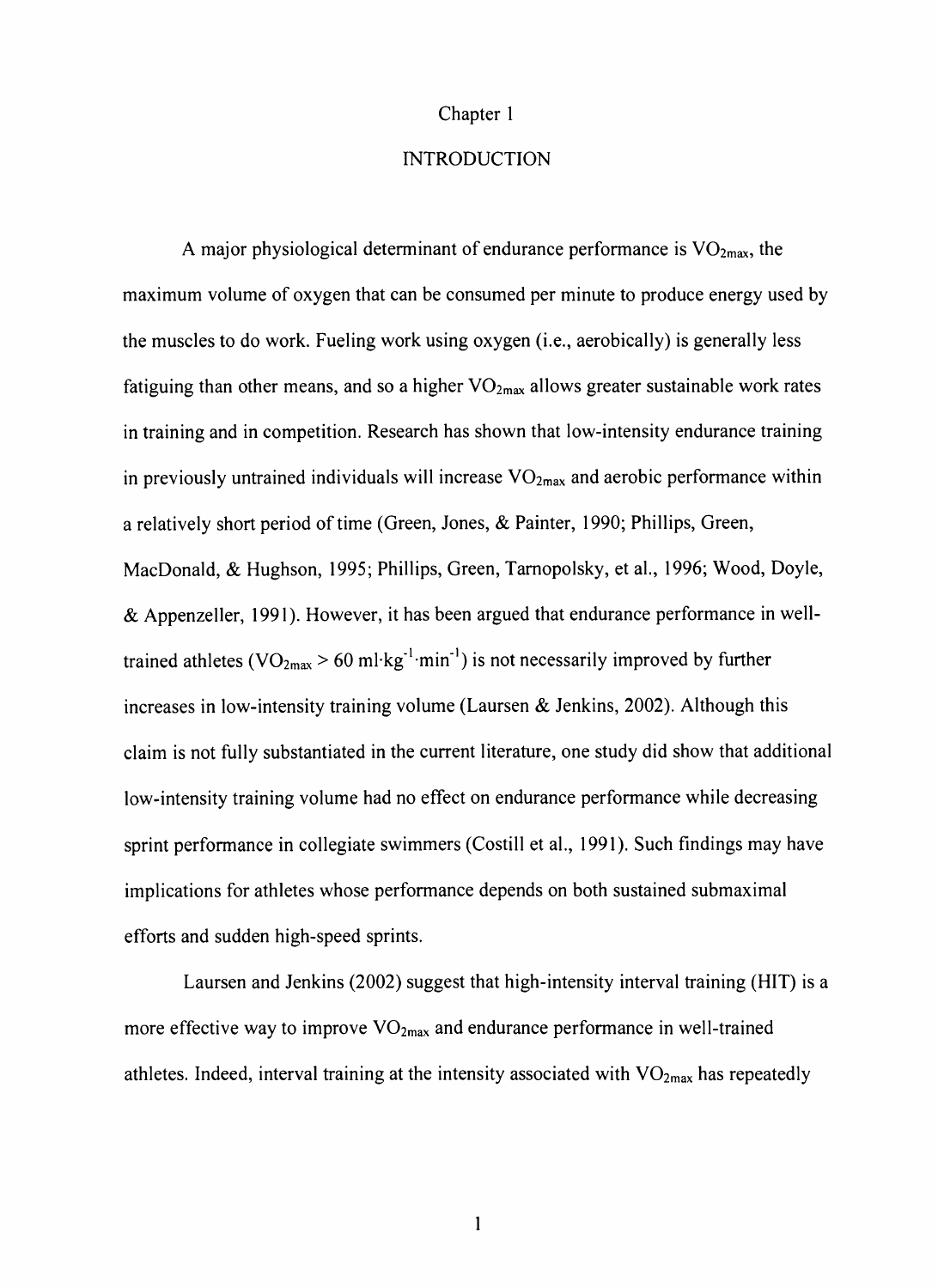improved  $VO_{2max}$  and peak aerobic work rate, capacities on which both endurance and sprint performance depend (Laursen, Shing, Peake, Coombes, & Jenkins, 2002; Smith, Coombes, & Geraghty, 2003; Smith, Dilger, & Coombes, 2000). Improvements in  $VO<sub>2max</sub>$  via interval training depend on instances of overload followed by periods of recovery and regeneration. Both work and rest must be sufficient, yet not excessive, to allow for the greatest improvement while avoiding overtraining (Hagerman,1992; Jeukendrup, Hesselink, Snyder, Kuipers, & Keizer, 1992; Pichot et al., 2000). This principle applies on more than one scale—not only within an interval training session, but also within the training week, phase, or larger training cycle. Several HIT studies have shown the effectiveness of enhancing overload by focusing on a particular type of training interval during a multi-week training phase (Laursen, Blanchard, & Jenkins, 2002; Laursen, Shing, Peake, et al., 2002; Lindsay et al., 1996; Smith, Coombes, & Geraghty, 2003; Smith, Dilger, & Coombes, 2000; Stepto, Hawley, Dennis, & Hopkins, 1999; Westgarth-Taylor et al., 1997; Weston et al., 1997). However, there are differing philosophies on the optimal placement of work and rest within the weekly layout of a HIT phase. Many coaches recommend one or more days of recovery between HIT sessions (Carmichael & Rutberg, 2003). This method has been studied frequently (Laursen, Blanchard, & Jenkins, 2002; Laursen, Shing, Peake, et al., 2002; Lindsay et al., 1996; Smith, Coombes, & Geraghty,2003; Smith, Dilger, & Coombes,2000; Stepto et al., 1999; Westgarth-Taylor et al., 1997; Weston et al., 1997) and has consistently led to improved performance. Others advocate a more intense training block of several consecutive days of HIT followed by a longer multi-day recovery period (Ross, 2005;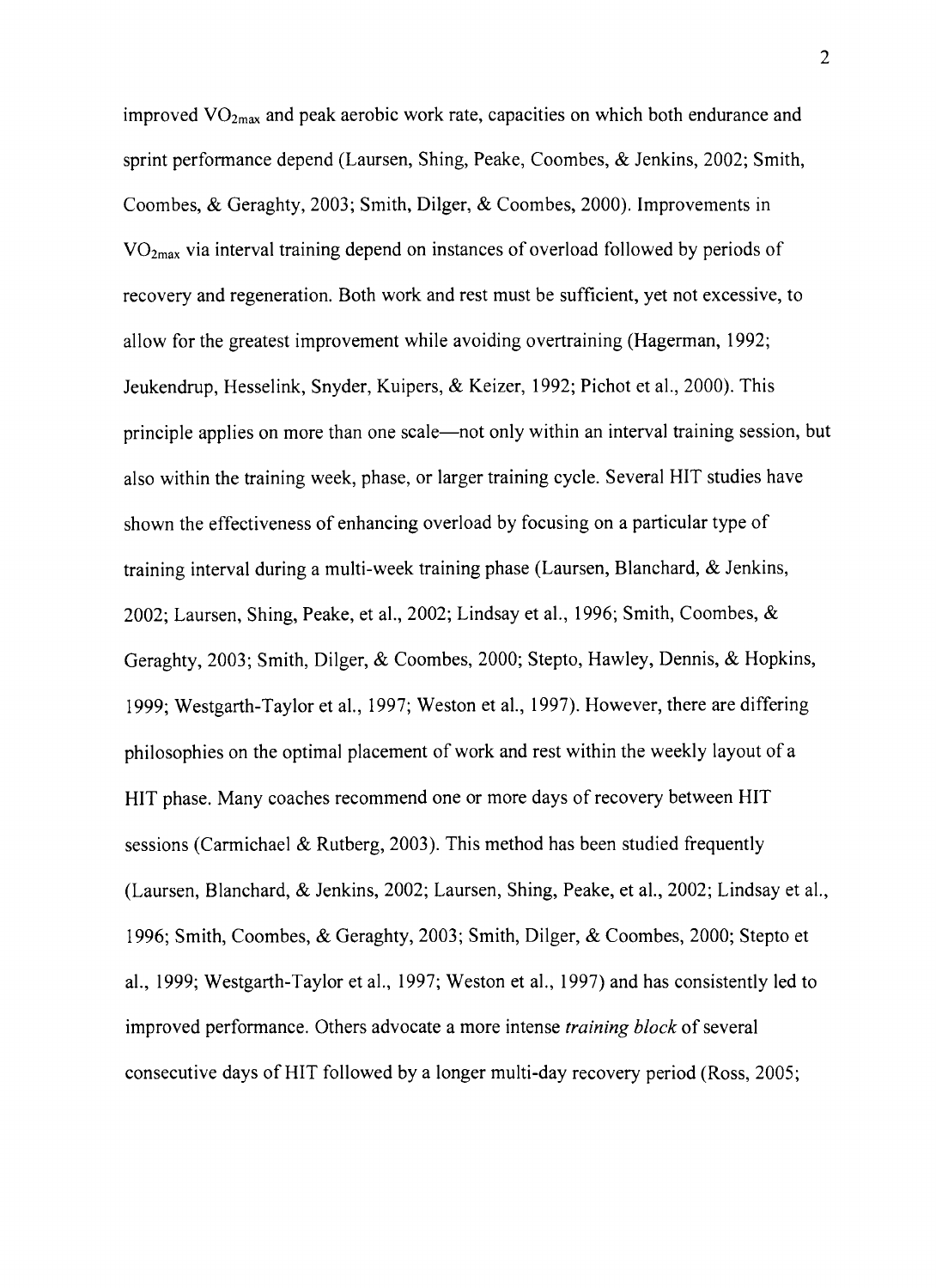Morris, 2003). This method, however, has not been studied. Further, no study has compared the effectiveness of these two contrasting philosophies.

#### Statement of Purpose

The purpose of this study was to compare changes in peak oxygen consumption (VO<sub>2peak</sub>), peak aerobic power output (PPO<sub>a</sub>), and 5-km time trial (TT<sub>5k</sub>) performance in well-trained cyclists after performing a high-intensity interval training (HIT) program on either 3 consecutive days per week or 3 non-consecutive days per week.

#### Hypotheses

The null hypotheses in this study were

- 1. High-intensity interval training would have no effect on  $VO<sub>2peak</sub>$ , PPO<sub>a</sub>, or TT<sub>5k</sub> performance.
- 2. There would be no difference between the effects of the two training designs on  $VO<sub>2peak</sub>$ , PPO<sub>a</sub>, or TT<sub>5k</sub> performance.

The alternative hypotheses were

- 1. High-intensity interval training would improve  $VO<sub>2peak</sub>$ , PPO<sub>a</sub>, or TT<sub>5k</sub> performance.
- 2. One training design would lead to significantly greater improvements in  $VO<sub>2peak</sub>$ ,  $PPO<sub>a</sub>$ , or  $TT<sub>5k</sub>$  performance compared to the other.

#### Scope of the Problem

Endurance athletes commonly use high-intensity training intervals to mimic race speeds in training with the intent to improve performance. Those who plan multi-week training phases to focus on these intervals, such as in final pre-season preparation, may be uncertain of the optimal weekly training schedule to employ during that phase. Further,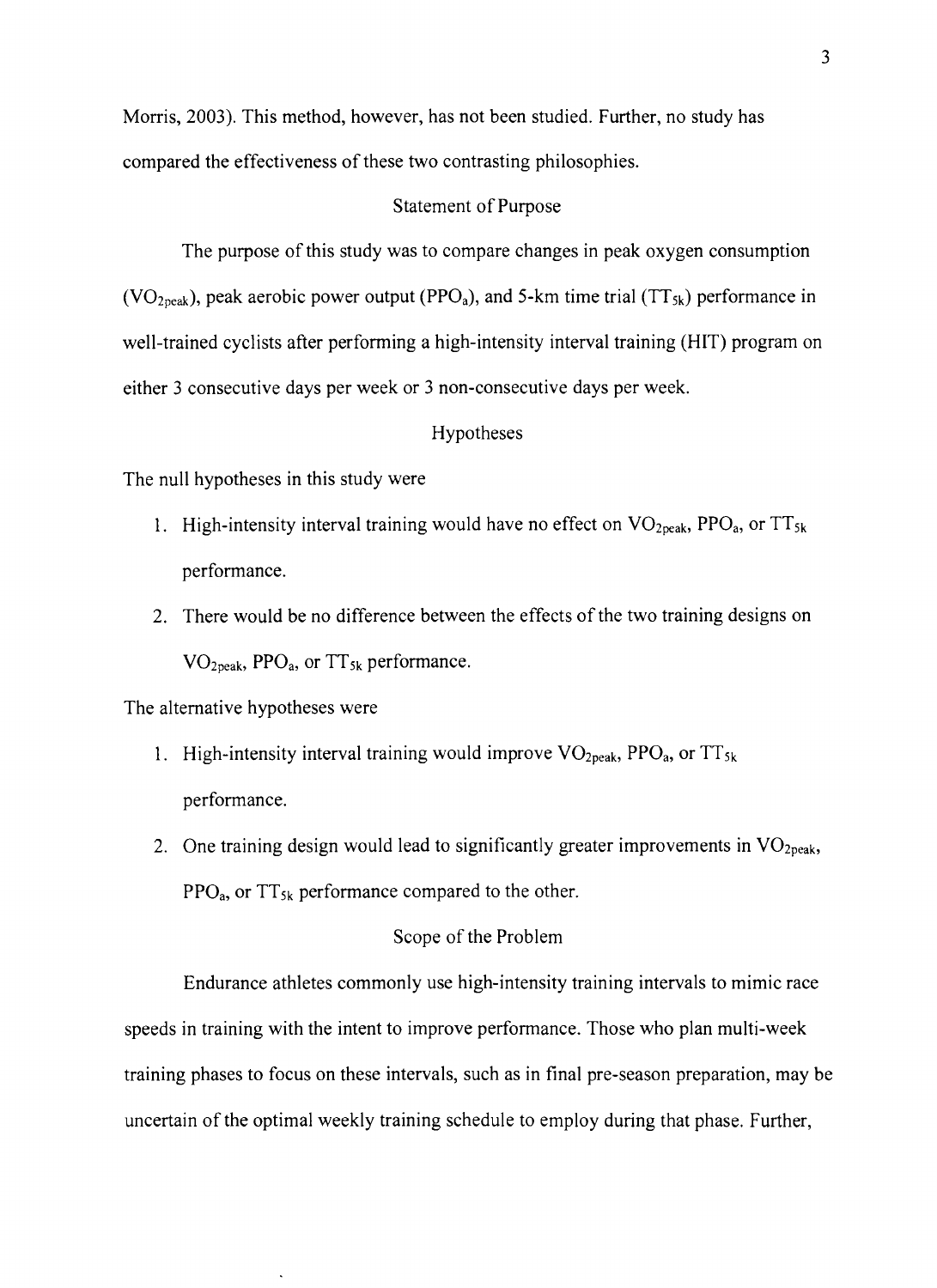they may be unaware that non-traditional methods exist. This study made a novel, direct comparison of two conflicting philosophies regarding the layout of work and recovery within an interval-training week. Prescribing two groups of well-trained cyclist the same intervals three times per week for 3 weeks made it possible to determine any difference in effectiveness between placing the three weekly sessions on consecutive days versus placing them on non-consecutive days. Although the findings of this study are of particular interest to competitive cyclists, they should interest other endurance athletes and coaches as well.

#### Assumptions of the Study

The following assumptions were made with regards to this study.

- 1. Subjects abided by performance test preparation instructions (Appendix A).
- 2. Subjects exerted maximal effort in both pre- and post-testing.
- 3. Subjects abided by recovery-day guidelines (Appendix B).
- 4. Subjects put forth their best effort during training sessions.
- 5. Five-km time-trial performance is relevant to the success of competitive cyclists.

#### Definition of Terms

For the purposes of this study the following terms were defined operationally.

- 1. Endurance training base: a basic level of fitness established via regular  $(\geq 2)$ times $\text{ week}^{-1}$ ) aerobic exercise performed continuously for periods of 30 minutes or longer.
- 2. High-intensity interval training (HIT): an exercise session coordinating alternating periods of strenuous effort  $(≥ 80%$  of maximum intensity) and periods of active or passive rest. Each period usually lasts between 30 seconds and 5 minutes.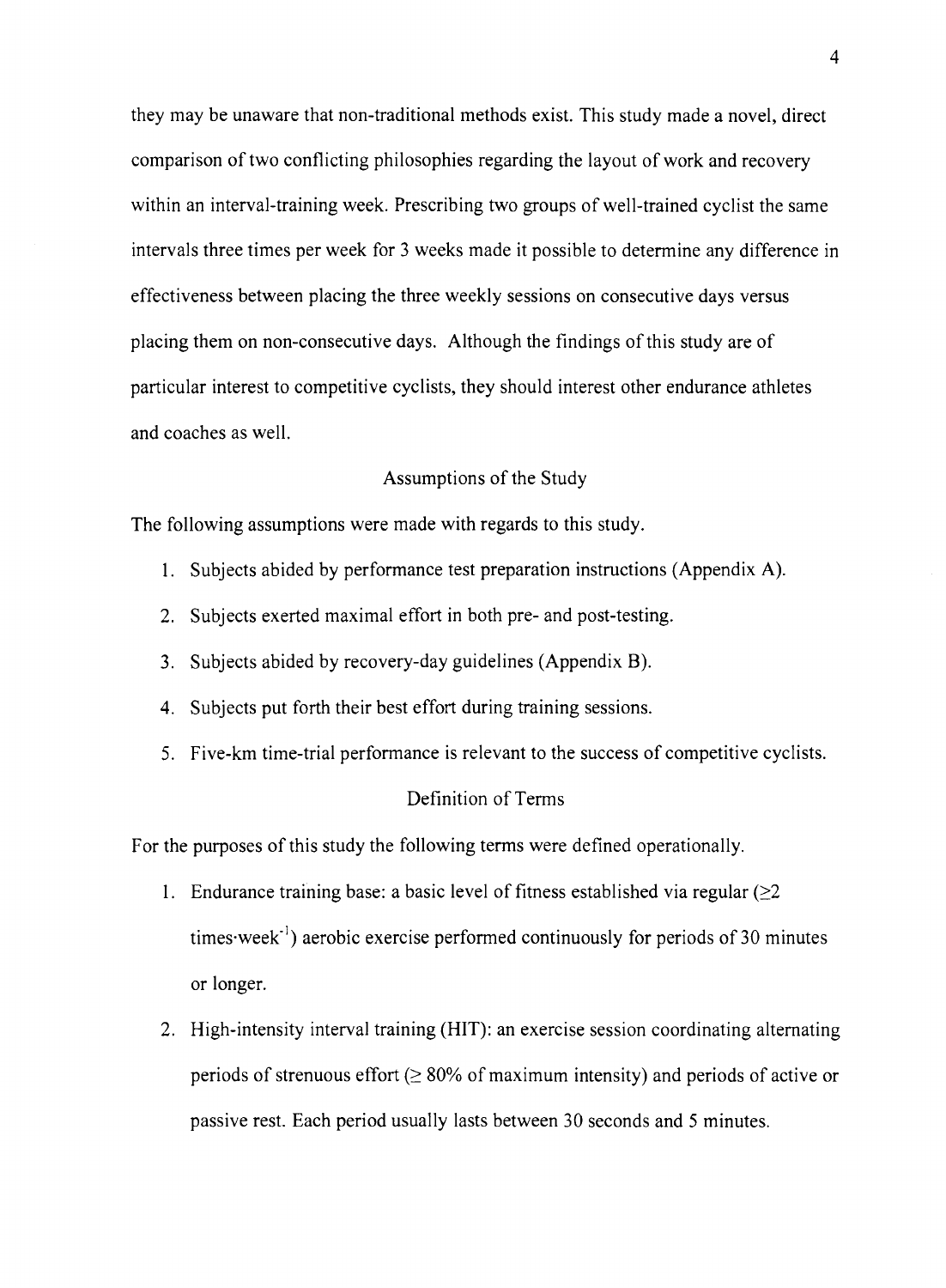- 3. Low-intensity endurance training:  $long$  ( $\geq$ 30 minutes), sustained exercise bouts performed at 45-70% of maximum intensity.
- 4. Peak heart rate attainment (Peak<sub>HR</sub>): reaching a heart rate (HR) within 5 beats $\cdot$ min<sup>-1</sup> of the highest HR seen during pre-testing.
- 5. Training block: a period of 3-5 consecutive intense training days designed to amplify the training stimulus. Training blocks are separated by multiple days of rest or recovery and are usually repeated weekly within a training phase.
- 6. Training phase: a multi-week period within the larger training plan with a specific goal, such as improving a skill or capacity.

#### Delimitations

Subjects in this study were regular road or mountain bike riders with an endurance training base. They were considered well-trained, with a cycling VO<sub>2peak</sub> of at least 43 (females) or 54 (males) ml·kg<sup>-1</sup>·min<sup>-1</sup> and a cycling relative PPO<sub>a</sub> of at least 3.7 (females) or 4.2 (males)  $W \cdot kg^{-1}$ .

#### Limitations

There are certain limitations on the extrapolation of this study's results. The exact training intervals used in this study will not lead to the same results in every athlete, or in every sport, since key variables such as interval duration are best calculated on the basis of individual capacities, and may also be sport-specific. In this study, these were calculated based on the mean values of well-trained cyclists in previous srudies.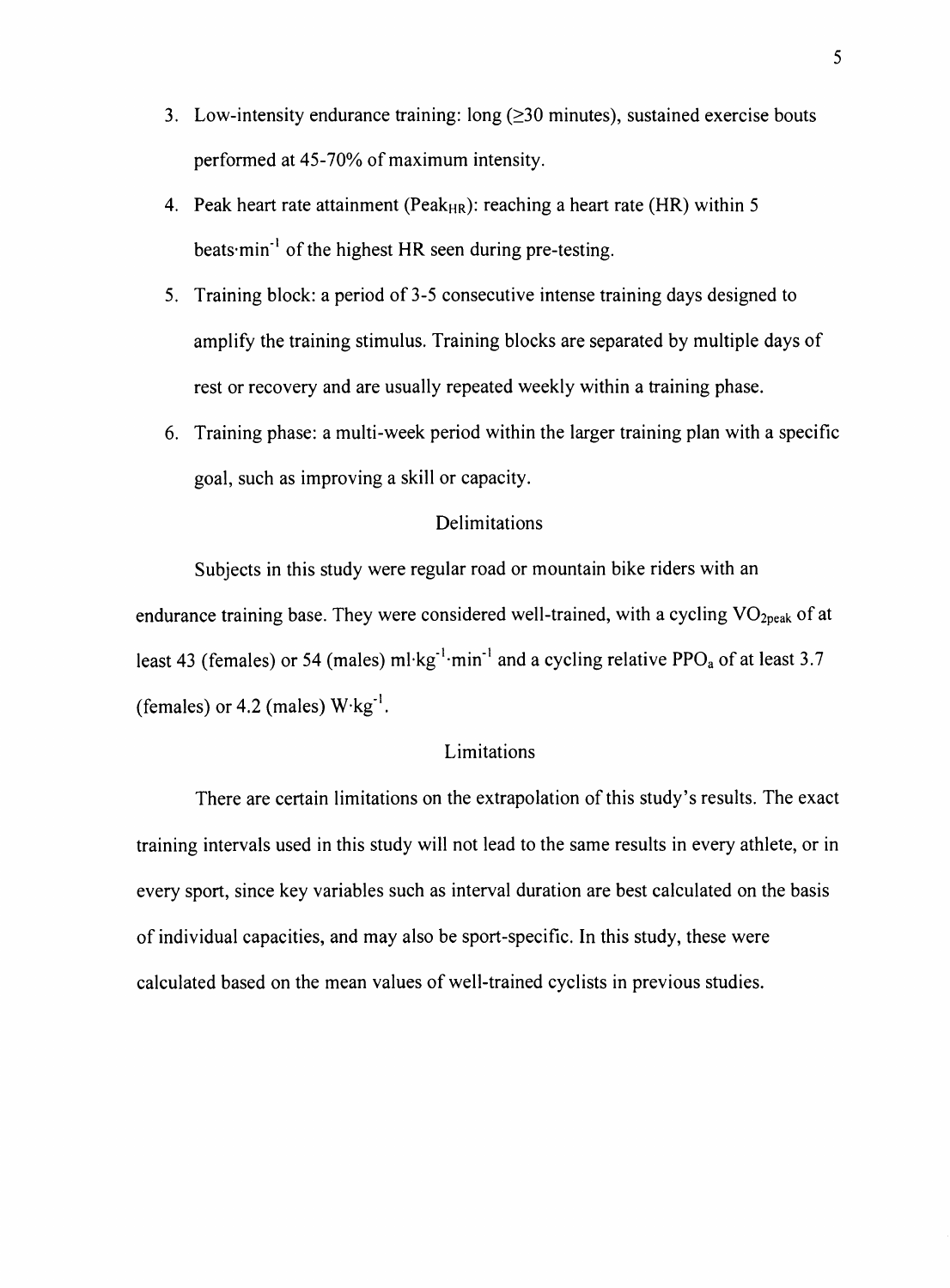#### Chapter 2

#### REVIEW OF LITERATURE

#### Introduction

A major physiological determinant of endurance performance is  $VO<sub>2max</sub>$ , the maximum volume of oxygen that can be consumed per minute to produce energy used by the muscles to do work. Fueling work using oxygen (i.e., aerobically) is generally less fatiguing than other means, and so a higher  $VO_{2max}$  allows greater sustainable work rates in training and in competition. Research has consistently shown that low-intensity endurance training in previously untrained individuals increases  $VO<sub>2max</sub>$  and aerobic performance within a relatively short period of time (Green et al., 1990; Phillips, Green, MacDonald, & Hughson, 1995; Phillips, Green, Tarnopolsky, et al., 1996; Wood et al., l99l). However, it has been argued that endurance performance in well-trained athletes  $(VO<sub>2max</sub> > 60 \text{ ml·kg}^{-1} \cdot \text{min}^{-1})$  is not necessarily improved by further increases in lowintensity training volume and that high-intensity interval training (HIT) is a more effective approach (Laursen & Jenkins, 2002). Although further research is needed to provide a better understanding of the first claim, the second claim is well-supported in the current scientific literature. Indeed, HIT provides a strong training stimulus and quickly improves physiological capacities that affect endurance performance in well-trained athletes (Laursen, Blanchard, & Jenkins, 2002; Laursen, Shing, Peake, et a1.,2002; Lindsay et al., 1996; Smith, Coombes, & Geraghty, 2003; Smith, Dilger, & Coombes, 2000; Smith, McNaughi:on, & Marshall, 1999; Westgarth-Taylor et al., 1997; Weston et al.,1997). This review rvill present justification for the use of HIT in well-trained athletes, discuss several forms of training intervals and their effects as seen in previous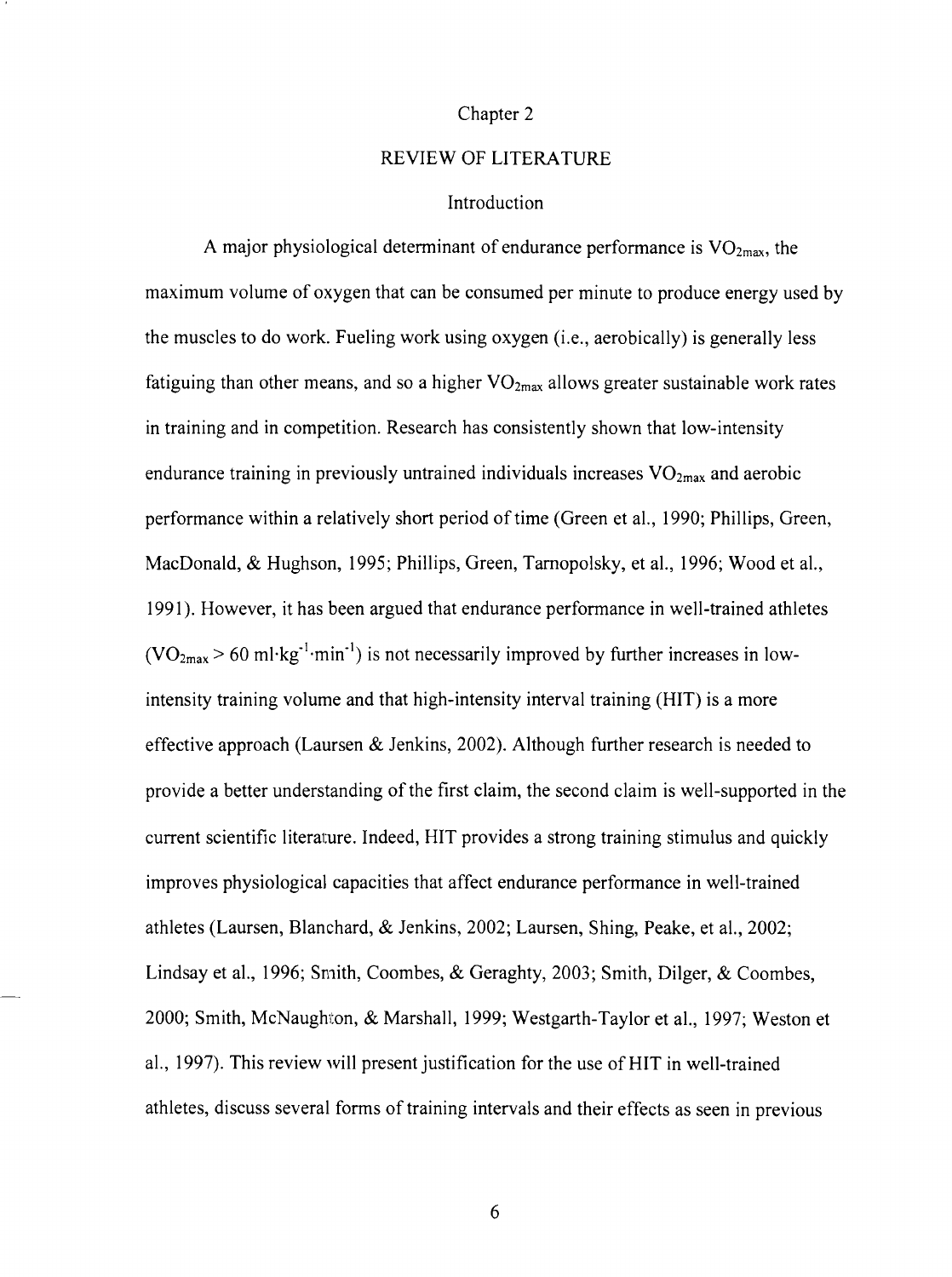research, summarize some prominent interval-training strategies, and introduce an aspect of interval training that has not yet been studied.

#### Training

#### Low-lntensity Endurance Training

Low-intensity endurance training in previously untrained individuals increases  $VO<sub>2peak</sub>, VO<sub>2</sub>$  kinetics, oxidative enzyme capacity (Phillips, Green, MacDonald & Hughson, 1995), fat oxidation (Phillips, Green, Tarnopolsky, et al., 1996), plasma volume, stroke volume (Green et al., 1990), and blood viscosity (Wood et al., l99l) within a relatively short period of time. However, some argue that in athletes whose  $VO<sub>2max</sub>$  is over  $~60$  ml·kg·min<sup>-1</sup>, aerobic performance is difficult to improve through further increases in low-intensity training volume (Laursen  $\&$  Jenkins, 2002). Indeed, one study showed that 6 weeks of increased low-intensity training volume (two 1.5-hr sessions day<sup>-1</sup>) caused no additional improvement in swimming endurance compared to normal training  $(1.5 \text{ hr-day}^{-1})$ ; moreover, the additional training decreased sprint performance (Costill et al., l99l). Such findings could have implications for athletes whose performance depends on both sustained submaximal efforts, and sudden or sustained high-speed sprints. In the aforementioned study, however, sprint performance may have suffered only temporarily due to fatigue; moreover, training volume was only increased for 6 weeks, which could have been too short to produce observable benefits. Indeed, in a longitudinal study of elite rowers, Fiskerstrand and Seiler (2004) attributed the large performance and physiological improvements seen over three decades partly to increased low-intensity training volume. Clearly, the demands of endurance sports vary in terms of race intensity and the relative contributions from aerobic and anaerobic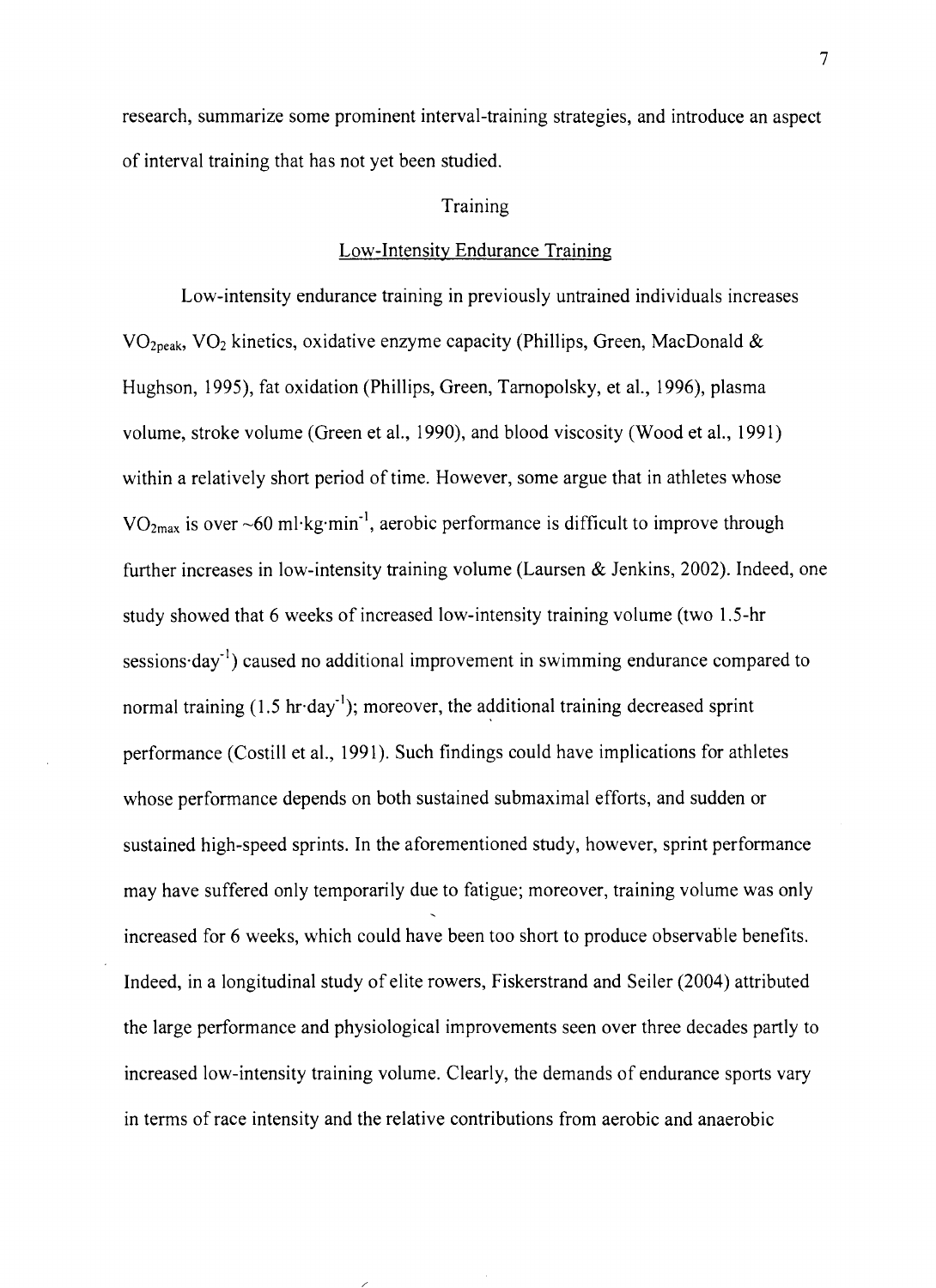energy systems; thus ideal training distributions may not be generalizable. For example, swimming performance in Costill et al. (1991) was defined over one long (>30 minutes) and three short  $(\sim 2$  minutes or less) durations, whereas rowing performance in Fiskerstrand and Seiler (2004) was defined over  $\sim$ 7 minutes. Further, it may also be that what is considered increased low-intensity training volume for one sport is considered normal or reduced volume for another sport, since traditional training distributions differ among sports. Nonetheless, more research is needed to understand the amount of time athletes should devote to low-intensity endurance training, and the point beyond which such training begins to lose its effect.

#### High-lntensity Interval Training

High-intensity interval training improves capacities on which both endurance and sustained sprint performance depend; hence, it is an especially effective training strategy for well-trained athletes. Indeed, HIT improves various physiological variables, such as  $VO<sub>2max</sub>$ , ventilatory threshold, peak aerobic power output (PPO<sub>a</sub>), running velocity at  $VO<sub>2max</sub> (V<sub>max</sub>)$ , time to exhaustion at  $V<sub>max</sub>$ , and muscle-acid buffering capacity. Moreover, these changes have been credited for improved time-trial performance in well+rained runners (Smith, Coombes, & Geraghty,2003; Smith, Dilger, & Coombes,2000; Smith, McNaughton, & Marshall, 1999) and cyclists (Laursen, Shing, Peake, et al., 2002; Lindsay et al., 1996; Stepto et al., 1999; Westgarth-Taylor et al., 1997; Weston et al., 1997). Interval-training sessions consist of periods of intense effort (e.g., 80-175% of  $PPO<sub>a</sub>$ ) alternating with active or passive recovery. Work and rest durations generally depend on the chosen intensity and these variables can be combined in several ways to elicit different training effects.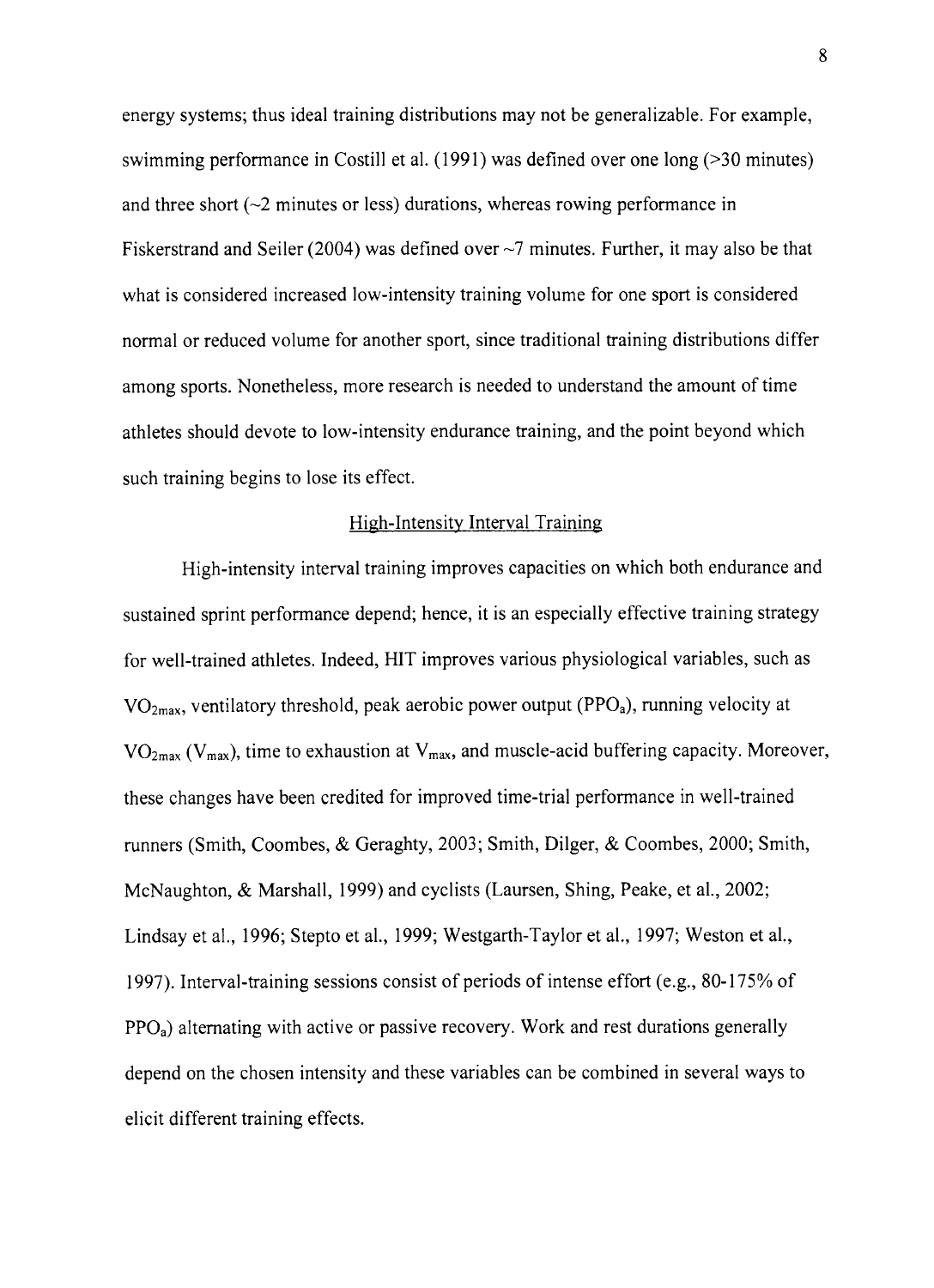#### Submaximal HIT ( $\leq$ 100% of PP $Q_a$ )

Interval training performed at an intensity slightly below the maximum aerobic work rate aims not to increase  $VO_{2max}$  per se, but to make higher percentages of  $VO_{2max}$ sustainable. Common submaximal training intensities are between 80 and 95% of PPO<sub>a</sub>. Generally, lower relative intensities have been paired with greater interval durations, and various time-intensity combinations have led to improved performance.

Intervals at 80% of PPO<sub>a</sub>. Five-minute intervals at 80% of PPO<sub>a</sub> have been studied repeatedly in cyclists (Lindsay et al., 1996; Westgarth-Taylor et a1.,1997; Weston et al., 1997). Subjects in these studies completed 6-12 training sessions consisting of 6-9 intervals over 4-6 weeks, and in each case both  $PPO<sub>a</sub>$  and 40-km time trial (TT<sub>40k</sub>) performance improved. Additionally, improved sprint performance was measured in two of these studies (Lindsay et al., 1996; Weston et al., 1997). However, Stepto et al. (1999) found that 8-minute intervals at 80% of  $PPO<sub>a</sub>$  did not improve  $PPO<sub>a</sub>$  or  $TT<sub>40k</sub>$ . performance. It may be that the training effect at this intensity occurs largely within the first 5 minutes, and that the ineffectiveness of 8-minute intervals is due to the fact that fewer intervals can be performed. This issue should be explored further.

Weston et al. (1997) suggest that the improved performance following S-minute intervals at 80% of PPO<sub>a</sub> is not related to changes in  $VO<sub>2max</sub>$  or oxidative capacity (i.e., aerobic factors), and so other factors, such as anaerobic capacity, should be considered. The notion that improved aerobic performance may be due to improved anaerobic capacity is supported by the following findings: (l) Muscle oxidative enzyme capacity was not increased following HIT, nor was it correlated with either  $TT_{40k}$  performance or PPO<sub>a</sub> (Weston et al., 1997); (2) Performance in  $TT_{40k}$  was highly correlated with PPO<sub>a</sub>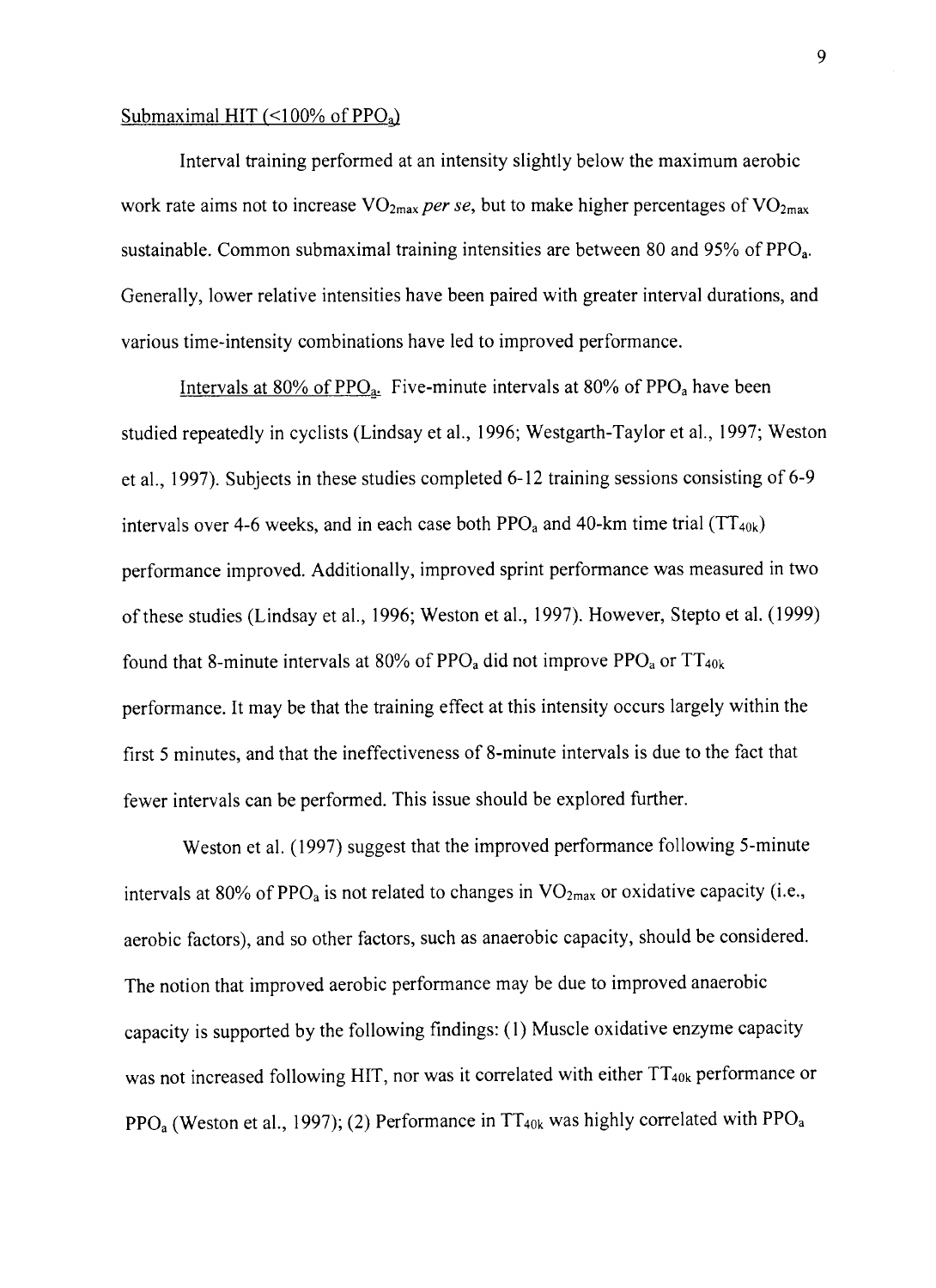(Lindsay et al. 1996; Stepto et al., 1999; Westgarth-Taylor et al., 1997; Weston et al., 1997), but not with  $VO<sub>2max</sub>$  (Weston et al., 1997); (3) Muscle lactate-buffering capacity ( $\beta$ m) increased 16% after HIT, and was strongly correlated to  $TT_{40k}$  performance (Weston et al., 1997); (4) Subjects relied more heavily on carbohydrates in post-HIT  $TT_{40k}$  (Westgarth-Taylor et al., 1997).

Collectively, these data suggest that training at 80% of  $PPO<sub>a</sub>$  improves  $PPO<sub>a</sub>$  and time-trial performance partly by improving Bm, thus allowing higher levels of anaerobic energy contribution to be sustained while at  $VO<sub>2max</sub>$ , or at any submaximal  $VO<sub>2</sub>$ . This increased anaerobic power augments total power output at  $VO<sub>2max</sub>$  (thus, higher  $PPO<sub>a</sub>$ ) and at the  $VO<sub>2</sub>$  sustained during a TT<sub>40k</sub>. Typically, TT<sub>40k</sub> are performed at the maximal lactate steady state (MLSS), the highest exercise intensity where blood lactate concentration is elevated but stable (Harnish, Swensen, & Pate, 2001). With improved  $\bar{\text{m}}$ , greater lactate production can be tolerated; hence, MLSS occurs at a higher absolute work rate. This allows a higher sustainable absolute intensity during TT and thus, improved performance. Further evidence that the extra work accounting for the  $PPO<sub>a</sub>$  and performance increases in these studies was contributed anaerobically is the concurrent improvement in sprint performance (Lindsay et al., 1996; Stepto et al., 1999; Weston et a1.,1997).

Intervals at 85% of PPO<sub>a</sub>. Stepto et al. (1999) found greater improvement in  $PPO<sub>a</sub>$ , TT<sub>40k</sub> performance, and sprint power following 4-minute intervals at 85% of  $PPO<sub>a</sub>$ compared to 8-minute intervals at 80% of PPO<sub>a</sub>, 2-minute intervals at 90% of PPO<sub>a</sub>, and l-minute intervals at 100% of PPO<sub>a</sub>, where total training volume was similar among all forms of HIT. The authors noted that these findings support the principle of specificity, as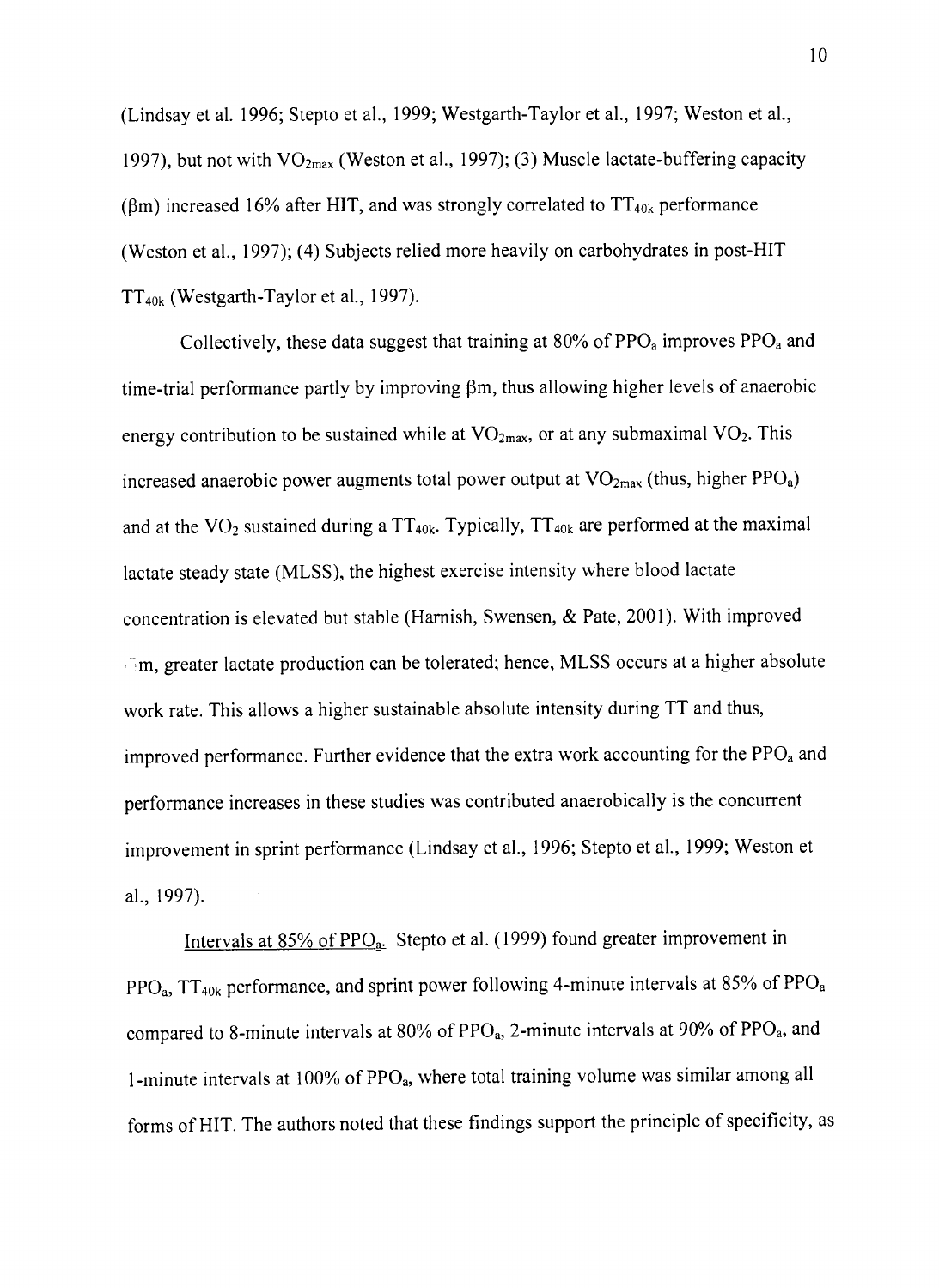$TT_{40k}$  are typically completed at approximately 80% of PPO<sub>a</sub>. Since  $TT_{40k}$  improvements following the 4-minute intervals at  $85\%$  of PPO<sub>a</sub> were significantly greater than those following the 8-minute intervals at  $80\%$  of  $PPO<sub>a</sub>$ , 4 minutes may be a more appropriate duration for intervals in this intensity range. Indeed, improvements following the 4 minute intervals at  $85\%$  of  $PPO<sub>a</sub>$  were similar to those seen after the 5-minute intervals at 80% of PPO<sub>a</sub> discussed above.

Intervals at  $90\%$  of  $PPO<sub>a</sub>$ . One training group in Stepto et al. (1999) performed HIT sessions consisting of 2-minute intervals at  $90\%$  of PPO<sub>a</sub>. These were among the least-effective on all dependent variables, which suggests that2 minutes is an insufficient duration for submaximal intervals, or conversely, that 90% is too low an intensity for 2minute intervals. Thus,4 or 5 minutes may be more appropriate durations for submaximal intervals, even if this requires reducing intensity from 90% to 80-85% of PPOa.

#### Supramaximal HIT ( $>100\%$  of PPO<sub>a</sub>)

Intervals performed above the maximum aerobic intensity have also been shown to improve endurance performance in trained cyclists (Laursen, Shing, Peake, et al., 2002; Stepto et al., 1999). In both of these studies, subjects performed twelve 30-second intervals at 175% of PPO<sub>a</sub>, separated by 4.5 minutes of recovery, twice per week. After 3 weeks, Stepto et al. (1999) noted significant improvements in  $TT_{40k}$  and sprint performance, while Laursen, Shing, Peake, et al. (2002) saw significant improvements in  $TT_{40k}$  and PPO<sub>a</sub> after 4 weeks. As well,  $VO_{2peak}$  improved by 3% in the latter study, although this change was not significant. As noted by Stepto et al. (1999), it is paradoxical, considering the principle of training specificity, that intervals performed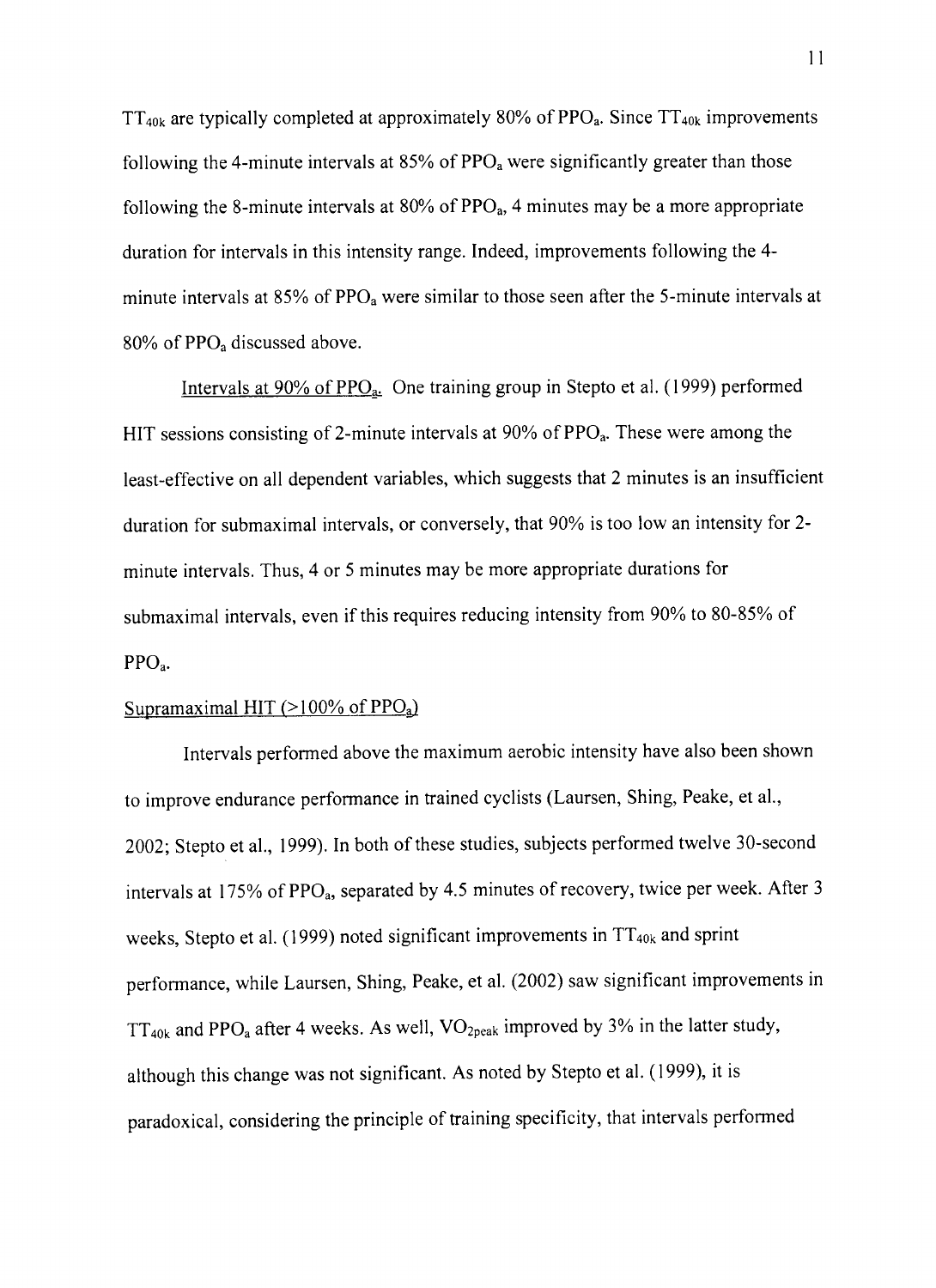well beyond the maximum aerobic intensity, and thus heavily dependent on anaerobic energy sources, improve  $TT_{40k}$  performance, which depends mainly on aerobic energy sources. However, in both studies,  $TT_{40k}$  improvements after 30-second intervals at 175% of PPO<sub>a</sub> were similar to those seen after HIT performed at 80 or 85% of PPO<sub>a</sub>, the approximate intensity sustained during  $TT_{40k}$  (Lindsay et al., 1996; Stepto et al., 1999; Westgarth-Taylor et al., 1997; Weston et al., 1997). Since improved performance has been shown to occur independently of higher  $VO_{2peak}$  (Acevedo & Goldfarb, 1989; Smith, Dilger, & Coombes, 2000), faster  $TT_{40k}$  could be due to simultaneous increases in aerobic and anaerobic energy production (Laursen, Shing, Peake, et a1.,2002). Possible mechanisms for improvement include increased muscle-fatigue resistance (Stepto et al., 1999) or increased lactate-buffering capacity (Laursen, Shing, Peake, eta1.,2002). Such a two-dimensional training stimulus has been reported elsewhere in physically active subjects (Tabata, Nishimura, et al., 1996).

#### Maximal HIT (100% of  $PPO<sub>a</sub>$ )

Submaximal and supramaximal interval training cause endurance performance improvements that are largely independent of changes aerobic capacity. Since they do not stress the  $VO<sub>2</sub>$  response maximally, they do not increase its capacity to move oxygen via blood circulation, and extract and use it for energy production in the working muscles. However, endurance performance depends most heavily on sustainable, aerobic energy production, and sustaining higher exercise intensities aerobically demands more oxygen. Maximum oxygen consumption is thus the principle determinant of aerobic ability, and training this capacity specifically may lead to the greatest overall performance improvement. Indeed, maximal HIT has repeatedly led to improved performance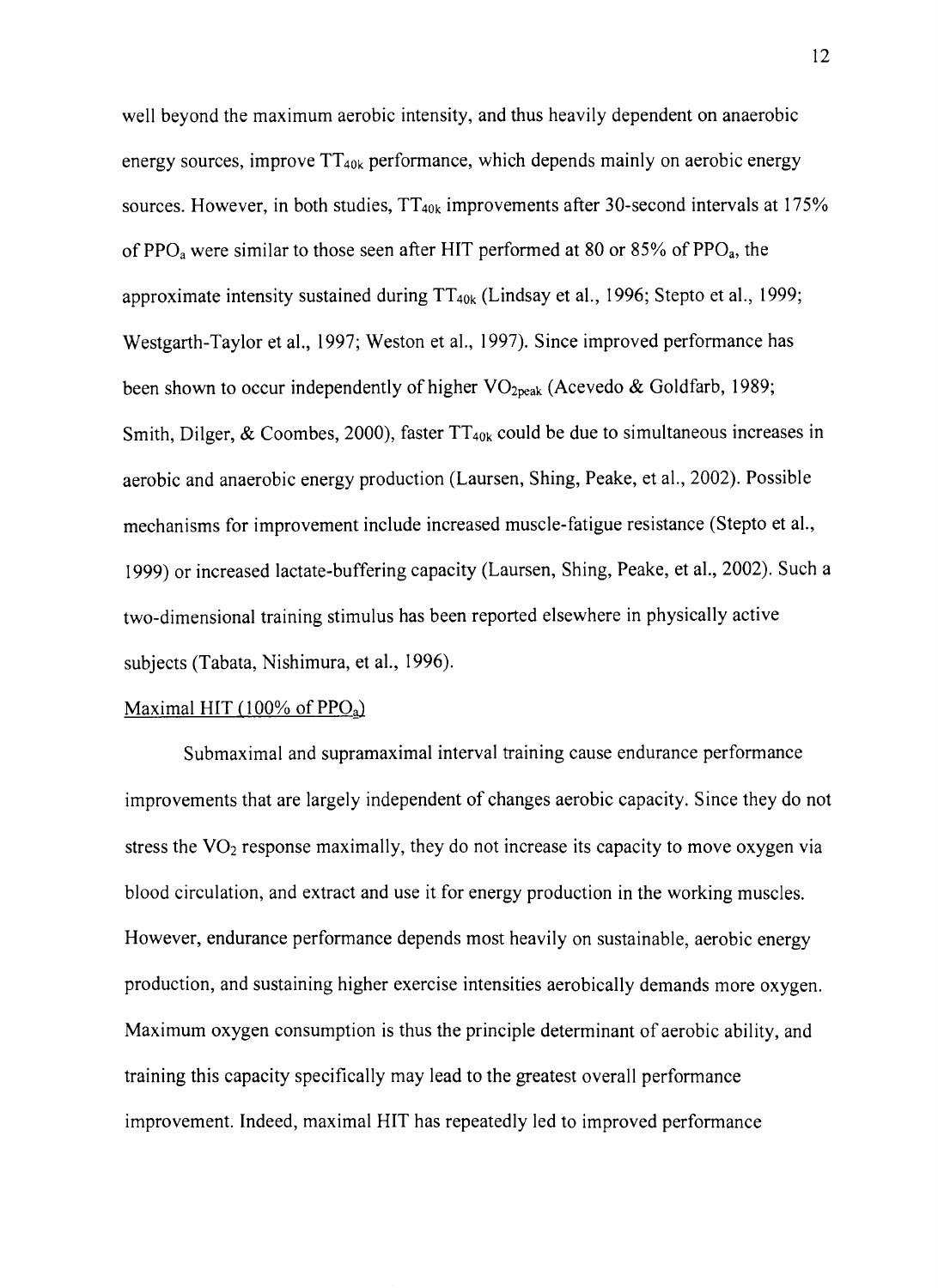concurrent with increased  $VO_{2max}$  (Laursen, Shing, Peake et al., 2002; Smith, Coombes, & Geraghty,2003; Smith, Dilger, & Coombes,2000).

Training at  $VO<sub>2max</sub>$ . Further improvements in  $VO<sub>2max</sub>$  in well-trained athletes may only result from training at or above  $VO_{2max}$  (Laursen & Jenkins, 2002). Since central cardiovascular improvements may be nearly maximized in well-trained athletes, additional peripheral adaptations may be needed to improve aerobic fitness; training at  $VO<sub>2max</sub>$  rather than at lower intensities may therefore be necessary to elicit such changes (Hill & Rowell, 1997). Further, training designs that maximize time spent at  $VO<sub>2max</sub>$  and elicit higher  $VO_{2\text{peak}}$  values may cause the greatest increases PPO<sub>a</sub> and  $VO_{2\text{max}}$  (Demarie, Koralsztein, & Billat, 2000). In addition, simply achieving  $VO<sub>2max</sub>$  repeatedly (as opposed to sustaining it) may be important for increasing the rate of response of the aerobic system (Hill & Rowell, 1997). To elicit  $VO_{2max}$  in training, the intensity and duration of exercise bouts must be sufficient. Since duration is negatively related to intensity, there must be an ideal intersection of the two.

Eliciting  $VO<sub>2max</sub>$ . The term  $V<sub>max</sub>$  is used to designate the running intensity at which  $VO<sub>2max</sub>$  is first attained during graded exercise testing (Hill & Rowell, 1997), that is, the minimum velocity which elicits  $VO_{2max}$ . In cycling, power output is preferred to velocity as a measurement of intensity; therefore, peak aerobic power output ( $PPO<sub>a</sub>$ ) in cyclists is analogous to  $V_{\text{max}}$  in runners. The rationale for using these parameters in HIT prescription is that they represent the lowest intensity at which  $VO<sub>2max</sub>$  is elicited, and that it is necessary to achieve  $VO_{2max}$  to improve  $VO_{2max}$  (Hill & Rowell, 1997). However, it may be necessary to clarify that  $V_{max}$  and PPO<sub>a</sub> actually represent the minimum intensity at which  $VO<sub>2</sub>$  climbs *directly* to  $VO<sub>2max</sub>$  (i.e., no plateau *en route*).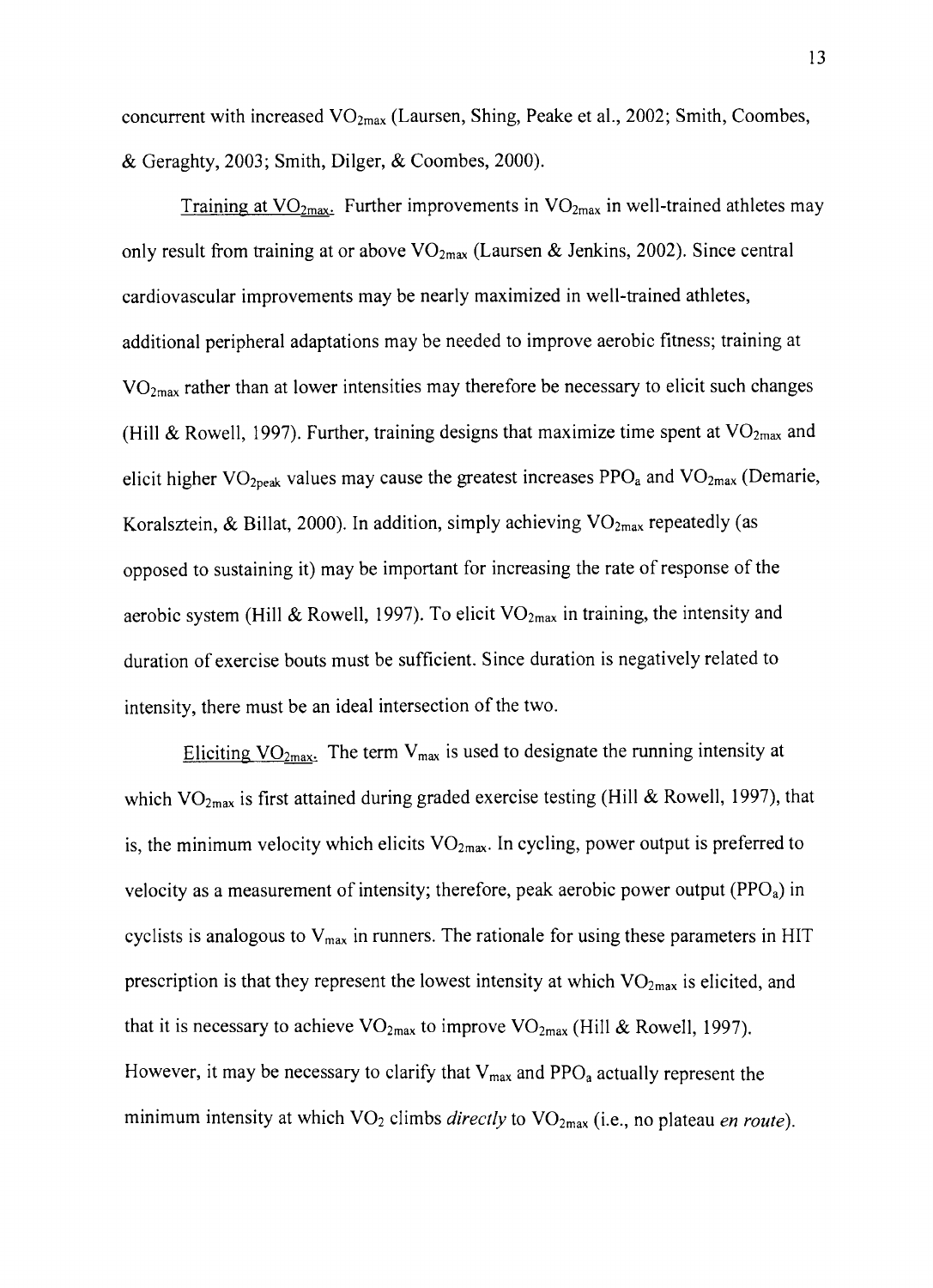Indeed, Morton and Billat (2000) showed that  $VO_{2max}$  can eventually be attained after  $\sim$ 7 minutes at only ~90% of  $V_{\text{max}}$ . Nonetheless,  $V_{\text{max}}$  itself elicits VO<sub>2max</sub> directly in about 4 minutes or less (Hill and Rowell, 1997), and is therefore preferred over lower intensities, since maximum training time at or near  $VO_{2max}$  is sought. Further,  $V_{max}$  or PPO<sub>a</sub> is also preferred to higher (supramaximal) intensities, which reduce interval duration, and therefore, time spent at  $VO<sub>2max</sub>$ . Thus,  $V<sub>max</sub>$  or PPO<sub>a</sub> appears to be the ideal training intensity for increasing  $VO<sub>2max</sub>$ .

It is not the exercise intensity *per se* but the high oxygen uptake that is usually found during high-intensity intermittent training that results in improved  $VO_{2max}$  (Tabata, Irisawa, et al., 1997). Thus, the optimal training intensity must nevertheless be coordinated with appropriate work and rest durations to facilitate high levels of oxygen uptake. Because there is a delay at the onset of exercise before  $VO<sub>2</sub>$  begins to approach the maximum (Tabata, Irisawa, et al., 1997), intervals must be of a certain minimum length for maximal or near-maximal  $VO<sub>2</sub>$  to be attained. For example, Stepto et al. (1999) showed that 1-minute intervals performed at PPO<sub>a</sub> had no effect on aerobic performance. Despite employing an appropriate training intensity, these intervals were far too short to facilitate  $VO_{2max}$  (Billat, Renoux, Pinoteau, Petit, & Koralsztein, 1994; Hill & Rowell, 1997) and were therefore an ineffective means of stimulating aerobic adaptation.

The term  $T_{\text{max}}$  is used to describe the maximum amount of time that  $V_{\text{max}}$  or PPO<sub>a</sub>. can be sustained, and previous training studies have used  $T<sub>max</sub>$  for determining interval duration (Laursen, Shing, Peake, eta1.,2002; Smith, Coombes, & Geraghty,2003; Smith, Dilger, & Coombes, 2000; Smith, McNaughton, & Marshall, 1999). Previously, Hill and Rowell (1997) evaluated the rationale for using percentages of  $T_{\text{max}}$  in the prescription of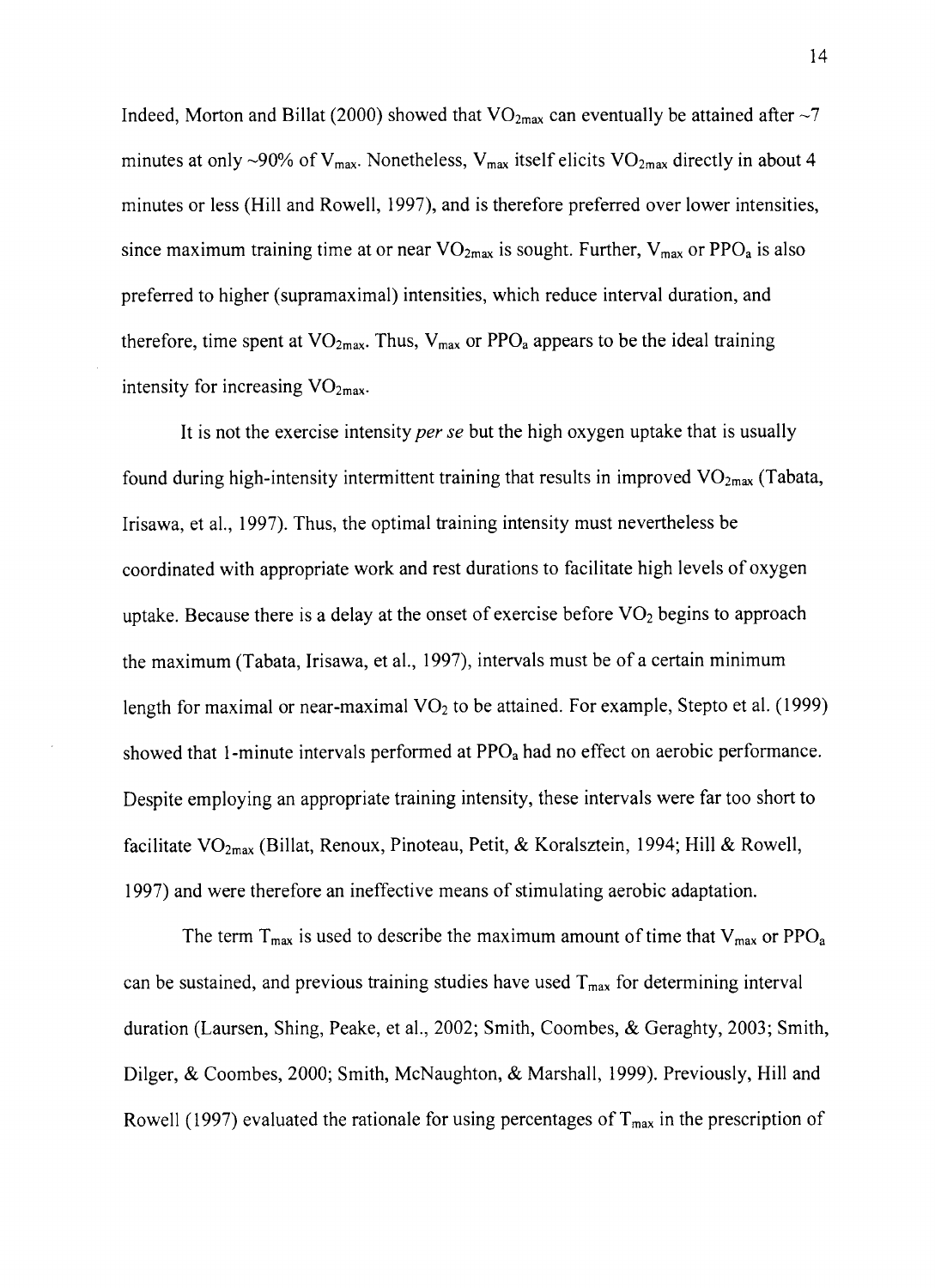$V_{\text{max}}$ -interval training. They tested highly-trained female runners to see how long  $V_{\text{max}}$ training intervals needed to be to elicit  $VO<sub>2max</sub>$ . By analyzing oxygen consumption during  $T_{\text{max}}$  tests, they found that on average subjects attained 95% of  $VO_{2\text{max}}$  within 149 seconds, or 50% of  $T_{max}$ , but that attainment of 100% of  $VO_{2max}$  took an additional 85 seconds on average, or a total 80% of  $T_{\text{max}}$ . Only one subject attained 100% of VO<sub>2max</sub> within the first 60% of  $T_{\text{max}}$ .

In contrast, other researchers have seen quicker attainment of  $VO_{2max}$  in similar subjects, (Billat et al., 1994; Harling, Tong, & Mickleborough, 2003; Thomas, Hanon, Perrey, LeChevalier, & Vandewalle, 2005). Harling, Tong, and Mickleborough (2003), for example, saw recreational runners attain  $VO_{2max}$  in 155 seconds at  $V_{max}$ , or about 65% of  $T_{max}$ . Furthermore, Billat et al. (1994) saw male sub-elite distance runners reach VO<sub>2max</sub> after only 97 seconds at V<sub>max</sub>, or 25% of T<sub>max</sub>. Although this estimate may be generous, it is nonetheless 52 seconds less than subjects in Hill and Rowell (1997) needed to reach 95% of  $VO<sub>2max</sub>$ . One possible explanation for the quicker attainment of  $VO<sub>2max</sub>$  by subjects in Billat et al. (1994) is that they began the  $V<sub>max</sub>$  trial within 20 seconds of warming up. tt has been shown that light activity prior to a maximal exercise bout increases initial  $VO<sub>2</sub>$  and allows faster  $VO<sub>2</sub>$  kinetics during the maximal bout compared to still rest (Dorado, Sanchis,  $\&$  Calbet, 2004). Thus, residual excess postexercise oxygen consumption (EPOC) associated with the preceding warm-up could have allowed subjects in Billat et al. (1994) to reach  $VO_{2max}$  sooner than subjects in Hill and Rowell (1997).

The data of Billat et al. (1994) seem more relevant for determining optimal  $V_{\text{max}}$ interval durations since the oxygen deficit encountered during high-intensity intervals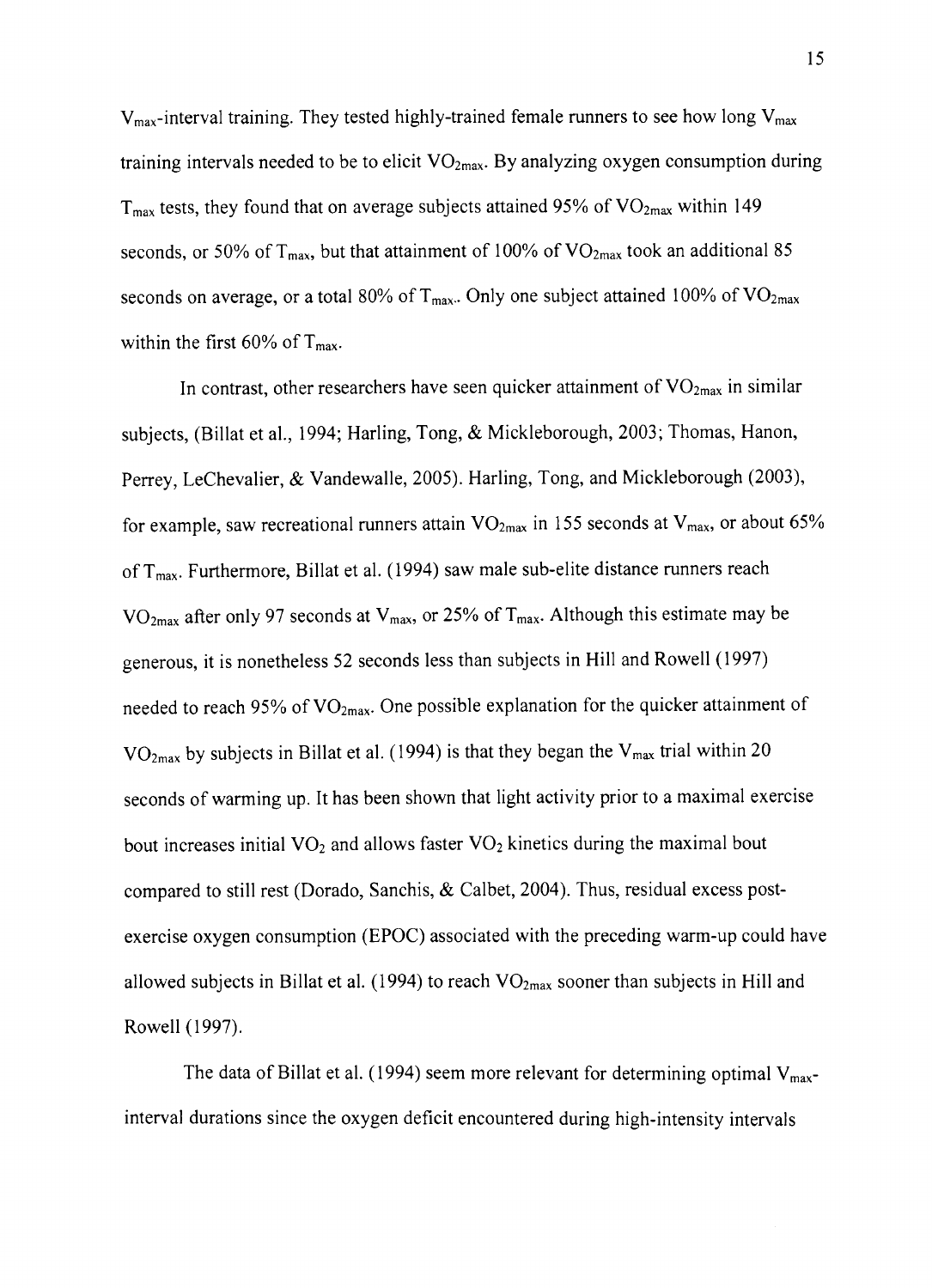leads to EPOC during the intermittent rest periods (Tabata, Irisawa, etal.,1997). Therefore, although reaching  $VO<sub>2max</sub>$  in the first interval of a HIT session may take up to 80% of  $T_{\text{max}}$  as in Hill and Rowell (1997), EPOC at the onset of successive intervals could allow  $\rm{VO}_{2max}$  attainment in only 25% of T<sub>max</sub> as in Billat et al. (1994), assuming rest periods are not too long. Nonetheless, due to large inter-subject variance in the percentage of T<sub>max</sub> needed to achieve VO<sub>2max</sub>, (Hill & Rowell, 1997; Harling, Tong, & Mickleborough, 2003), interval durations based simply on sample means for this parameter may not be the best way for all athletes to train at  $VO_{2max}$ . Although mean times at  $V_{max}$  to attain  $VO_{2max}$  may be 50% of  $T_{max}$  or less, 60% seems to be a safer minimum cutoff point to encompass the amount of time needed by most athletes (Hill  $\&$ Rowell, 1997).

Additional research suggests that  $60\%$  of  $T_{\text{max}}$  may also be the optimal *maximum* cutoff point for  $V_{\text{max}}$ -interval duration (Smith, Coombes, & Geraghty, 2003). This study demonstrated that five intervals at 70% of  $T_{\text{max}}$  are less effective than six intervals at 60% of  $T_{\text{max}}$ . Because the 70%-of-T<sub>max</sub> training group in this study had significantly higher blood lactate concentrations than the  $60\%$ -of- $T_{max}$  group after only the second interval, they were less able to complete the remaining three intervals. Thus, longer intervals allowed no more average time at  $V_{max}$  per interval. Consequently, the 70%-of-T<sub>max</sub> group completed far less total time at  $V_{\text{max}}$  (655 s) than the 60%-of-T<sub>max</sub> group (768 s) despite similar total prescribed training time. Given that  $60\%$ -of- $T_{max}$  intervals led to a greater decrease in 3000-m run time than 70%-of- $T_{\text{max}}$  intervals, the researchers concluded that the benefits of maximal HIT are related to the time for which the targeted high intensity is sustained, assuming that intervals are long enough to elicit  $VO<sub>2max</sub>$ .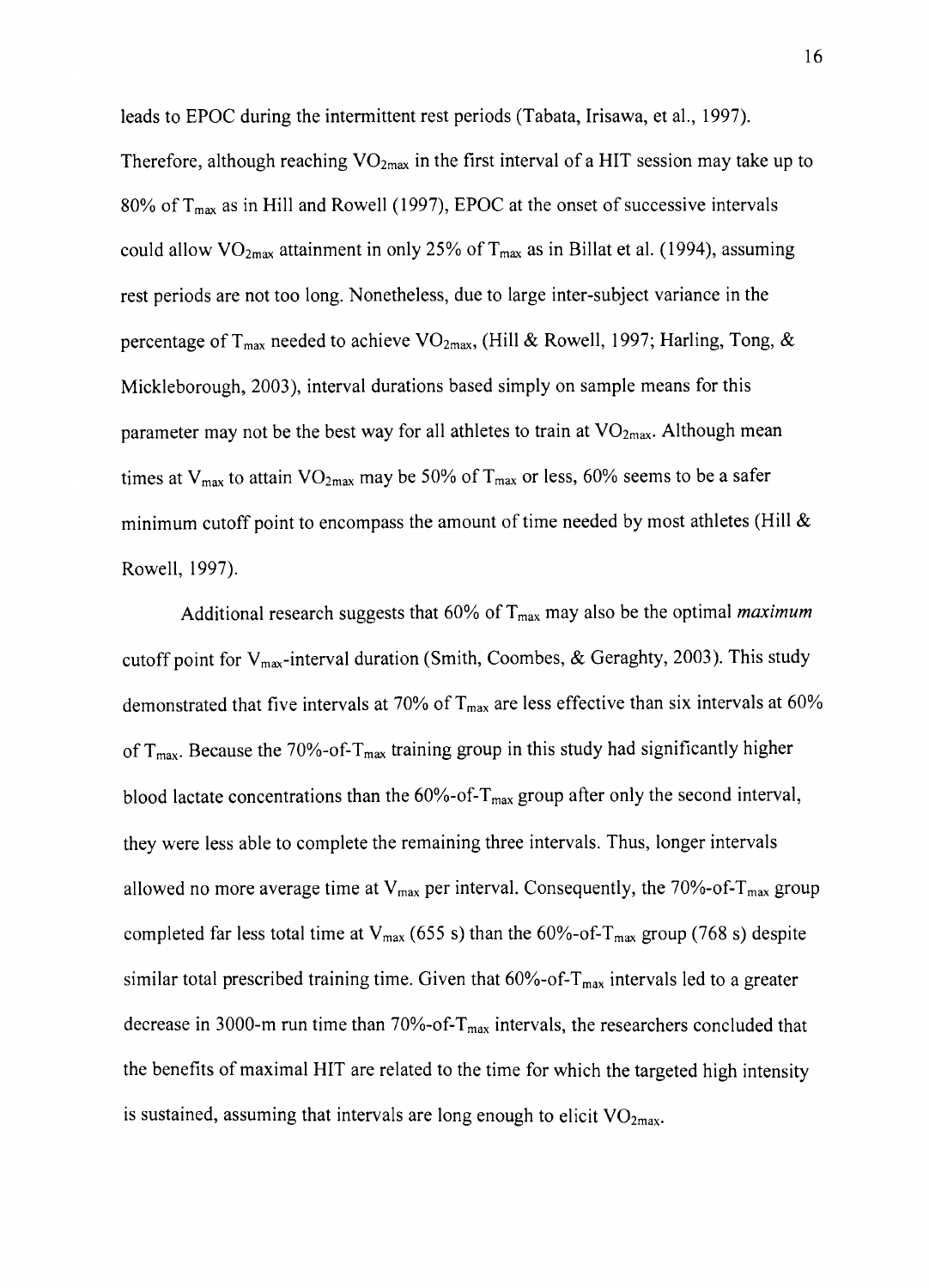A final consideration for maximal-HlT prescription is that simply achieving maximal or near-maximal  $VO<sub>2</sub>$  repeatedly, as opposed to sustaining it, may increase the response rate of the aerobic system (Hill & Rowell, 1997). This response rate, also called  $VO<sub>2</sub>$  kinetics, refers to the rate of increase in  $VO<sub>2</sub>$  at the onset of exercise at a constant work rate. Until  $VO<sub>2</sub>$  begins to plateau, extra work must be contributed anaerobically; therefore, a faster increase in  $VO<sub>2</sub>$  and aerobic energy production reduces lactate production and may spare carbohydrate stores early in an exercise bout, thus delaying fatigue. Oxygen uptake kinetics increases with training (Yoshida et al., 1992) and is significantly faster in trained compared to untrained populations (Koppo, Bouckaert,  $\&$ Jones, 2004). If repeatedly attaining  $VO_{2max}$  improves  $VO_2$  kinetics, HIT sessions should be structured not only to maximize time at  $VO<sub>2max</sub>$ , but also to allow the most possible attainments of  $VO<sub>2max</sub>$ .

Thus, three considerations are important regarding HIT prescribed to improve  $VO<sub>2max</sub>$ . First, intensity should be that which first elicits  $VO<sub>2max</sub>$  during graded testing (i.e.,  $V_{max}$  or PPO<sub>a</sub>) (Hill & Rowell, 1997). Second, intervals should be long enough to elicit  $VO<sub>2max</sub>$  yet of a duration that maximizes total training time spend near  $VO<sub>2max</sub>$  (i.e., ~60% of T<sub>max</sub>) (Hill & Rowell, 1997; Smith, Coombes, & Geraghty, 2003). Third, interval repetitions and rest durations should maximize the number of  $VO<sub>2max</sub>$  attainments to improve  $VO<sub>2</sub>$  kinetics (Hill & Rowell, 1997). Thus, several intervals should be performed at maximal aerobic intensity for approximately 60% of  $T_{\text{max}}$ . For the runners in Hill and Rowell (1997), 60% of average  $T_{\text{max}}$  was approximately 3 minutes. Cycling  $T<sub>max</sub>$  may be slightly shorter; for the cohort of cyclists in Laursen, Shing, Peake, et al. (2002), 60% of  $T_{\text{max}}$  was about 2.5 minutes.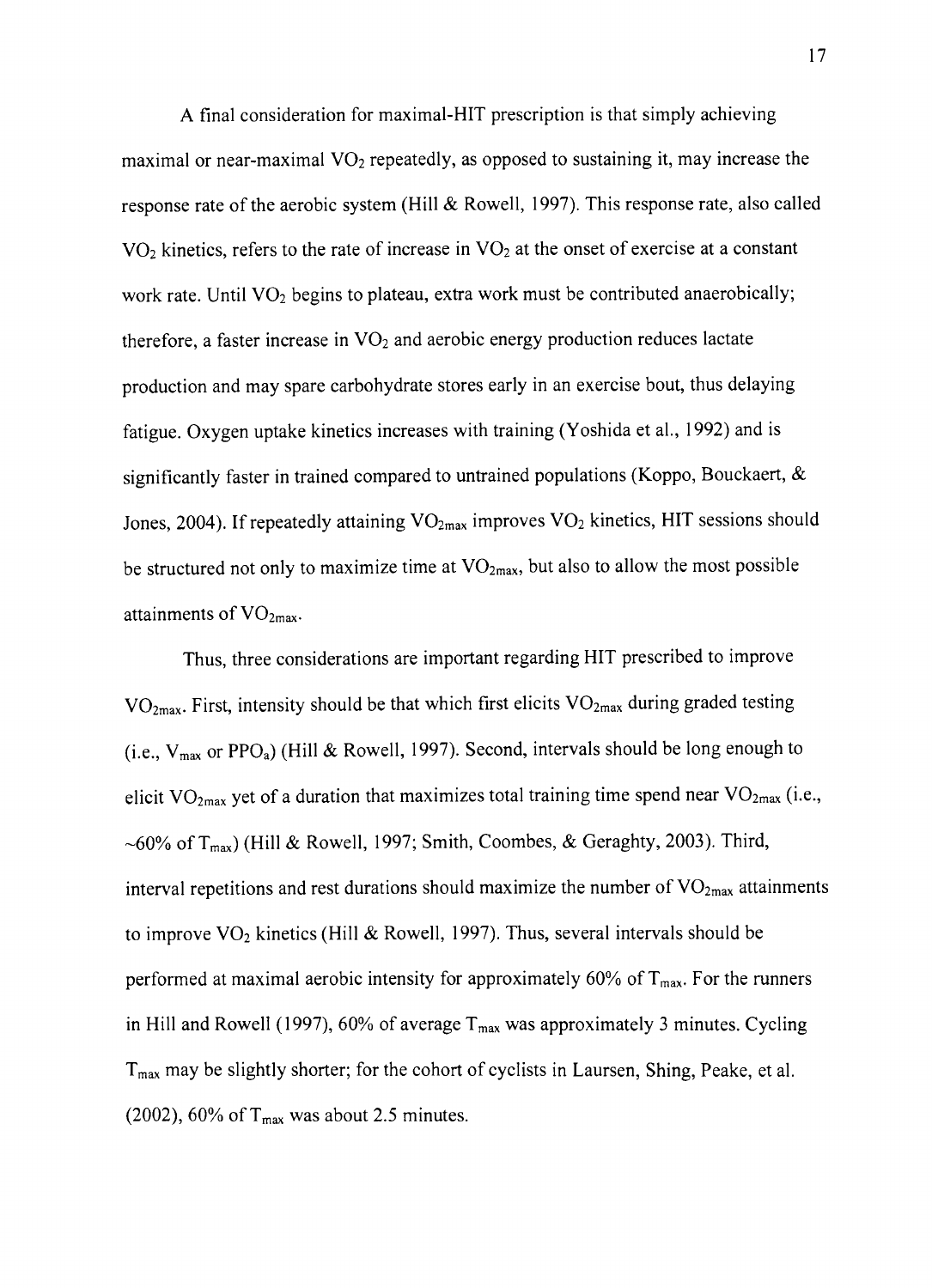#### Interval Training Design

A periodized training plan employing training cycles utilizes correct training Ioads and adequate regeneration periods to avoid excessive fatigue. It provides structure for controlling the stress and regeneration that are essential for training improvements (Smith, 2003). Periodization also aids the establishment of performance objectives and training emphases for each phase of training, thereby eliminating the random approach that may lead to excessive increases in volume or intensity and insufficient regeneration, that is, overtraining (Fry, Morton, & Keast, 1992). Incorporating HIT into a training regimen involves planning on multiple levels. One must consider how HIT best fits into the larger training plan, the numbers of sessions per week and intervals per session that are appropriate and tolerable, and how to arranged sessions and intervals to incorporate adequate recovery.

#### Specialization Phases

Specialization phases involve concentrating on certain important workouts, such as maximal intervals, which are repeated several times during consecutive weeks to achieve a condensed, specialized training effect, leading to improvement in a particular skill or capacity. During HIT specialization phases, total training volume drops considerably, but the volume of high intensity work increases markedly (Morris, 2003). Carmichael and Rutberg (2003) recommend 4-week specialization training phases for goals such as peak power development. Morris (2003) suggests approximately 3-week phases of both supramaximal and maximal intervals during preseason preparation. Ross (2005) describes HIT phases as long as 6 weeks, but cautions against continuing HIT after reaching a plateau in improvement, which may occur after only 2-4 weeks.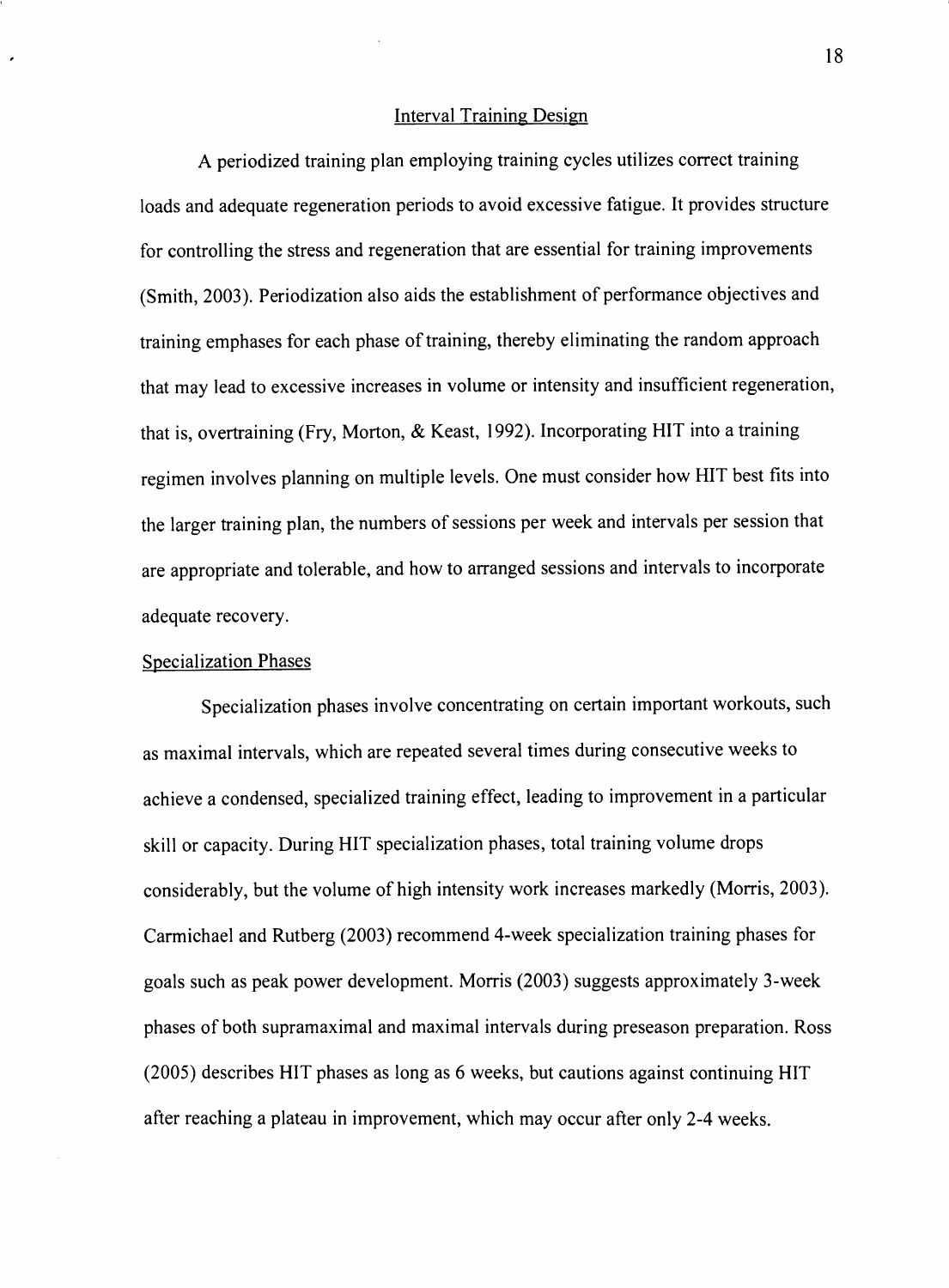#### Weekly Schedule

Even within intense multi-week specialization phases, intense training sessions have traditionally been separated by recovery days. Carmichael and Rutberg (2003) recommend at least 36 hours between maximal interval sessions, and suggests a plan placing HIT sessions on non-consecutive days. Likewise, in previous studies involving HIT, runners and cyclists have performed intervals on non-consecutive days (Laursen, Blanchard, & Jenkins, 2002; Laursen, Shing, Peake, et al., 2002; Lindsay et al., 1996; Smith, Coombes, & Geraghty,2003; Smith, Dilger, & Coombes, 2000; Stepto et al., 1999; Westgarth-Taylor et al., 1997; Weston et al., 1997).

However, a relatively new training approach involves training very hard for several consecutive days, and then resting for several days to allow the body to recover and supercompensate (Morris, 2003). These training blocks essentially apply the concept of specialization training phases on a smaller scale; the theory behind block training is that overloading a single system to a greater degree and then allowing adequate rest will cause the system to supercompensate more than with other training designs (Morris, 2003). A multiple-day block of maximal HIT for example, would greatly overload the oxygen transport system, and a longer recovery period might allow greater adaptation. Morris (2003) recommended both pre-season and in-season training schedules involving 3 consecutive days of HIT per week. Each day, the interval length and intensity may change slightly, but HIT volume should stay approximately the same over the 3 days, that is, more repetitions as intervals become shorter. Similarly, Ross (2005) suggested a more compressed training stimulus followed by a longer recovery period, such as 3 consecutive days of HIT followed by 4 days of rest, or even 5 days of HIT followed by 2 days of rest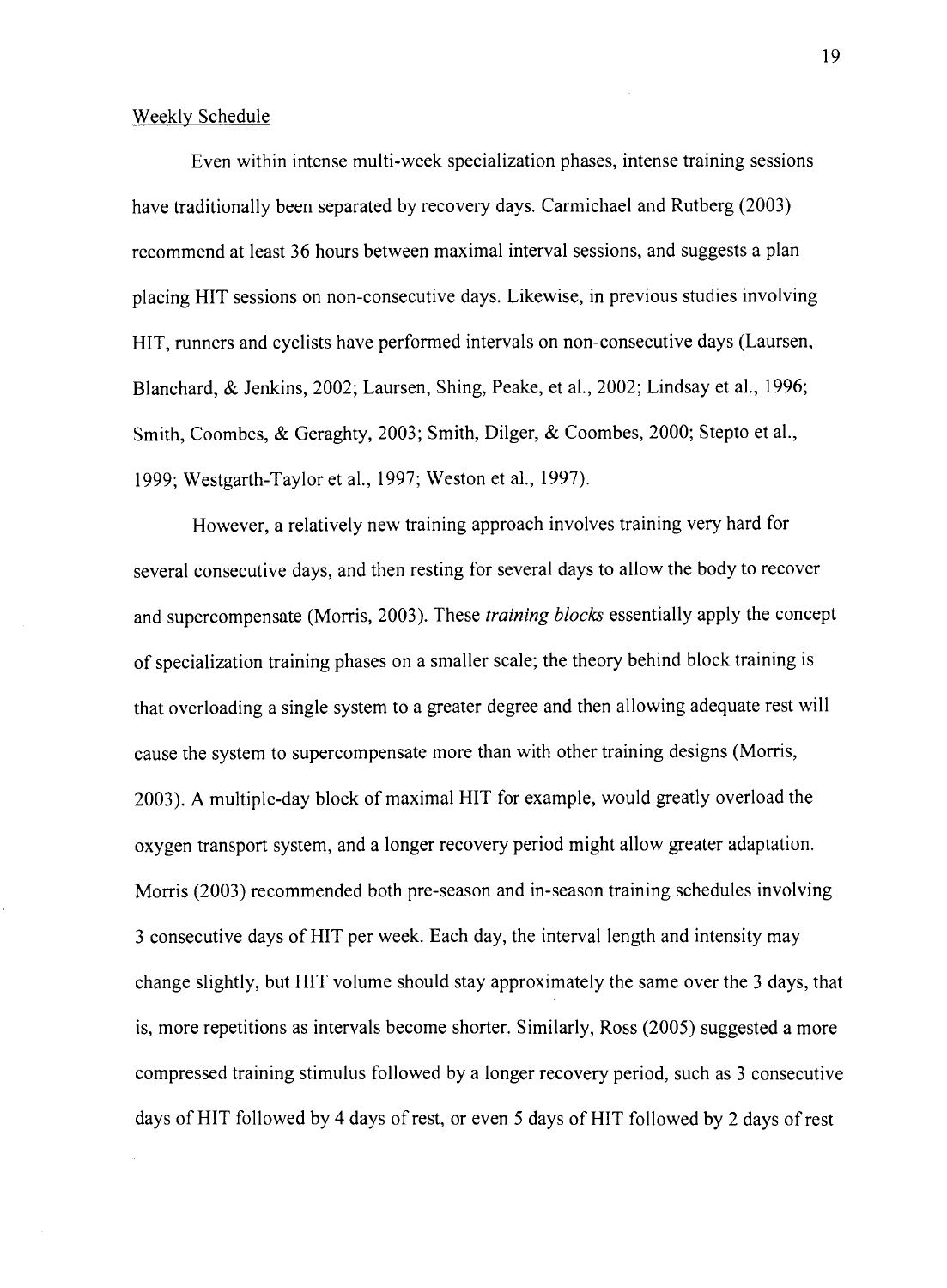in some cases. However, he cautioned against attempting more consecutive days than can be completed with reasonable success, and stressed the importance of adequate time for repair and recovery.

Block training is a relatively new idea based on theory and anecdotal evidence and has yet to be validated in research settings. In previous studies, HIT phases for runners and cyclists have typically spanned 3-4 weeks with 2 non-consecutive sessions per week. However, Acevedo and Goldfarb (1989) showed that three sessions per week can also effectively improve endurance performance. More research on the use of three sessions per week could provide a better understanding of related costs and benefits compared to two sessions per week. Moreover, only such programs could provide <sup>a</sup> means for comparison to a training block employing 3 consecutive days per week.

#### HIT Session Design

Carmichael and Rutberg (2003) proposed maximal HIT sessions involving 3-8 intervals of 3-5 minutes in length, and a work-to-rest ratio of  $1:1$  or  $1:1.5$ . They recommended performing such intervals at a cadence of I 10-120 RPM. Morris (2003) offered several options for HIT sessions, which were designed to work in conjunction as part of a 3-day training block. According to Morris (2003), interval length should decrease across the 3-day block (e.g., 4-min, 3-min, 1-min or 3-min, 2-min, 1-min) and intensity should increase accordingly. He divided sessions into 3-4 sets, which were separated by large (8-10 min) rest periods. Sets were then sub-divided into 3-6 intervals, which were separated by briefer rest periods, equal in length to the intervals. Depending on the interval length, sets and sub-sets were arranged so as to keep total HIT volume similar on each day. For example, three sets of three 3-minute intervals on the first day,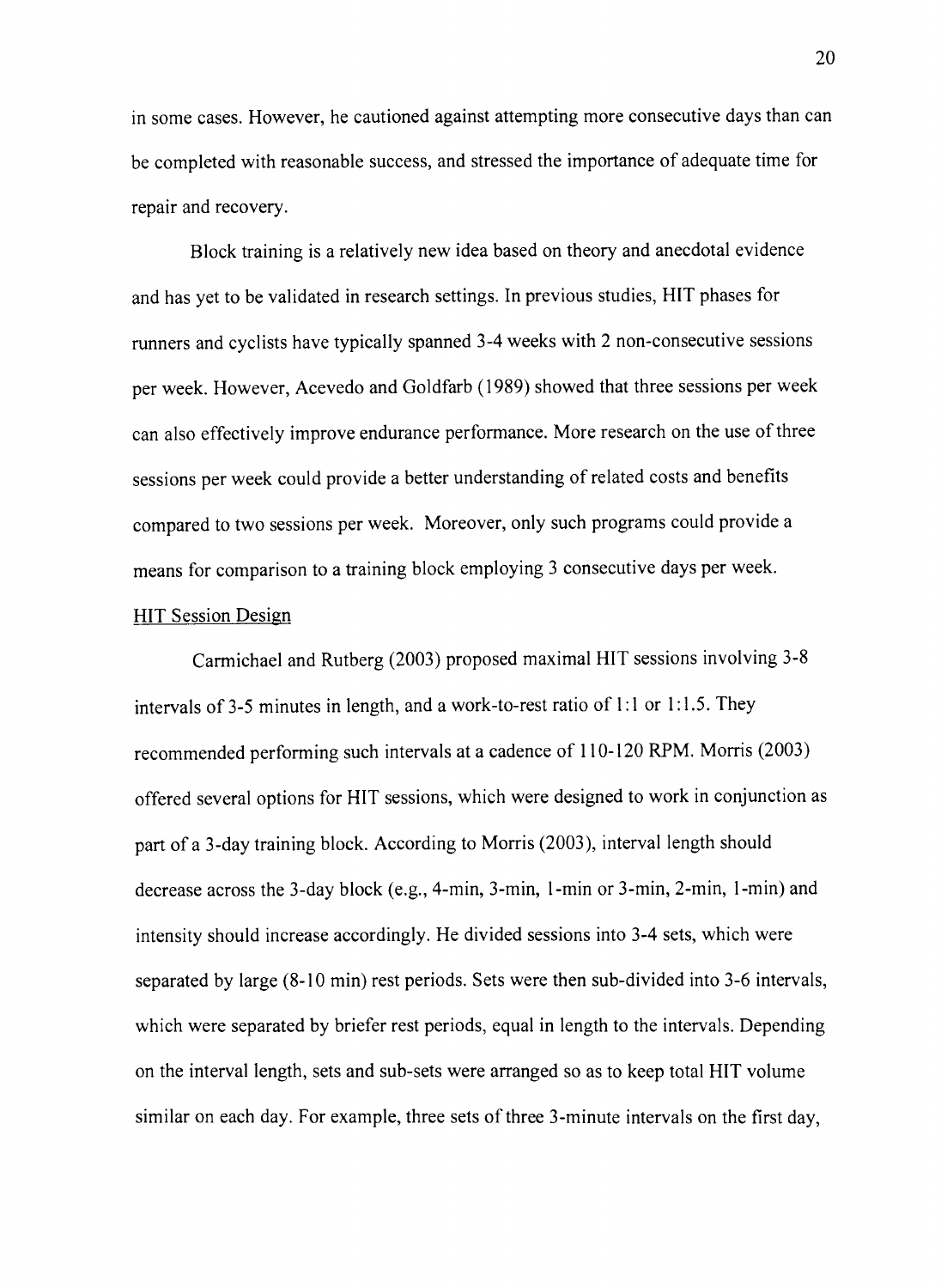and four sets of six l-minute intervals on the third day. Ross (2005) suggested increasingly more-diffrcult intervals on each day of a weekly training block to develop muscular strength and endurance. He suggested 50, 60, and 70% of  $T_{max}$  intervals at 100% of PPO<sub>a</sub> on days 1, 2, and 3, respectively, of an HIT block.

#### Methods of Monitoring Performance

Ross (2005) believes power output or speed to be the best way to track HIT performance, since during intense but short bouts, heart rate (HR) might not rise to the desired level until after the interval is over. Morris (2003) agreed that power output is superior to HR as a means of gauging performance, and referred to instances of fatiguerelated reductions of mean HR over the course of a HIT block, despite power output remaining constant. Carmichael and Rutberg (2003) added that power output is the most direct measure of actual work rate, whereas speed is subject to wind and terrain. As such, power output can be used to precisely identify ideal training intensities, as well as the point at which fatigue overcomes the ability to continue training effectively.

#### Warm-Up

Most cycling training studies have incorporated warm-up routines prior to testing and training sessions (Laursen, Blanchard, & Jenkins, 2002; Laursen, Shing, Peake, et al., 2002; Lindsay et al., 1996; Stepto et al., 1999), but these have often been unstandardized (self-selected intensities) and shorter  $($  -5 min) than many cyclists prefer. Carmichael and Rutberg (2003) recommended at least 10 minutes of warm-up, whereas Ross (2005) suggested l5-20 minutes.

Two studies have assessed warm-ups and their effects on cycling performance. Longer warm-ups have been shown to improve intense cycling performance compared to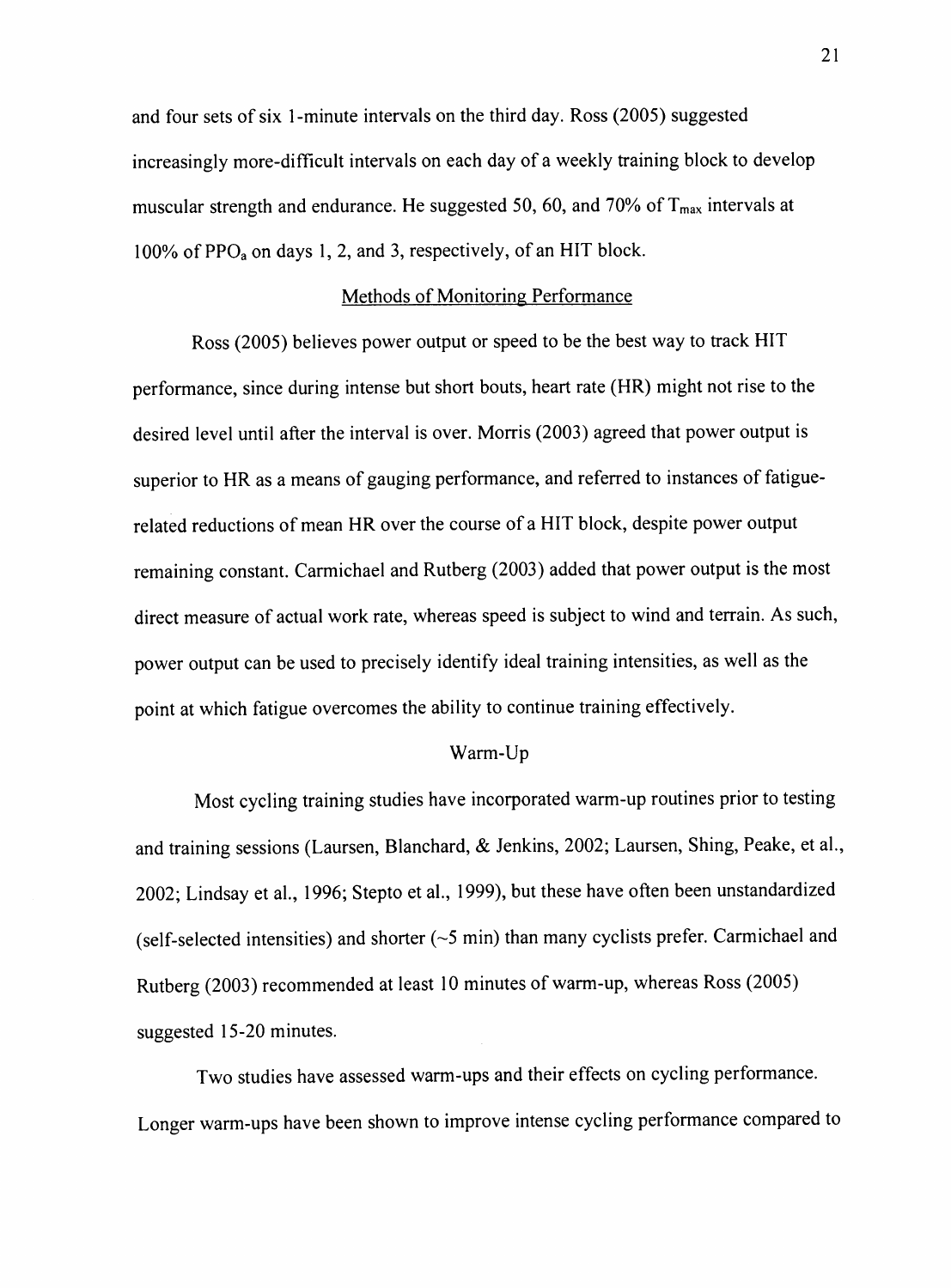no warrn-up, although the best protocol is not clear. Hajoglou et al. (2005) saw significant and similar improvements in 3-km time-trial performance following both easy (15 minutes below ventilatory threshold) and hard (an additional 3 minutes at  $\sim$ 90% of  $VO<sub>2max</sub>$ ) warm-up routines. Improvements were attributed to an accelerated  $VO<sub>2</sub>$ response, which allowed greater aerobic energy production during the first third of the time trial. Similarly, Burnley, Doust, and Jones (2005) saw improved performance following either moderate  $(10-12 \text{ min})$  or heavy  $(6 \text{ min})$  warm-up.

#### Nutrition

Drinking a carbohydrate (CHO) sports drink has been shown to improve performance and delay fatigue during intense intermittent exercise, particularly sessions lasting an hour or more (Welsh & Davis, 2002). Sports drinks typically have lower carbohydrate concentrations  $(6%)$  than juice or soda  $(>10%)$  to optimize absorption; some drinks also contain protein (CHO-P), which is believed to enhance insulin release and glycogen repletion, and aid in the repair of damaged muscles (Millard-Stafford et al., 2005). In a study by Saunders, Kane, and Todd (2004), consuming a CHO-P beverage during and between two exhaustive exercise bouts significantly improved time to exhaustion (TTE) compared to a CHO beverage, as subjects rode 29% longer at 75% of  $VO<sub>2max</sub>$  in the first bout and 40% longer at 85% of  $VO<sub>2max</sub>$  12 hours later. Further, the CHO-P group had 83% lower plasma CPK concentrations, indicating less muscle damage. However, in this study, the benefits of the CHO-P beverage could have been due simply to its greater total caloric content, rather than the presence of protein. Indeed, isocaloric CHO or CHO-P beverages increased insulin, blood glucose concentrations, and glycogen repletion rates equally (Roy & Tarnopolsky, 1998). Likewise, Millard-Stafford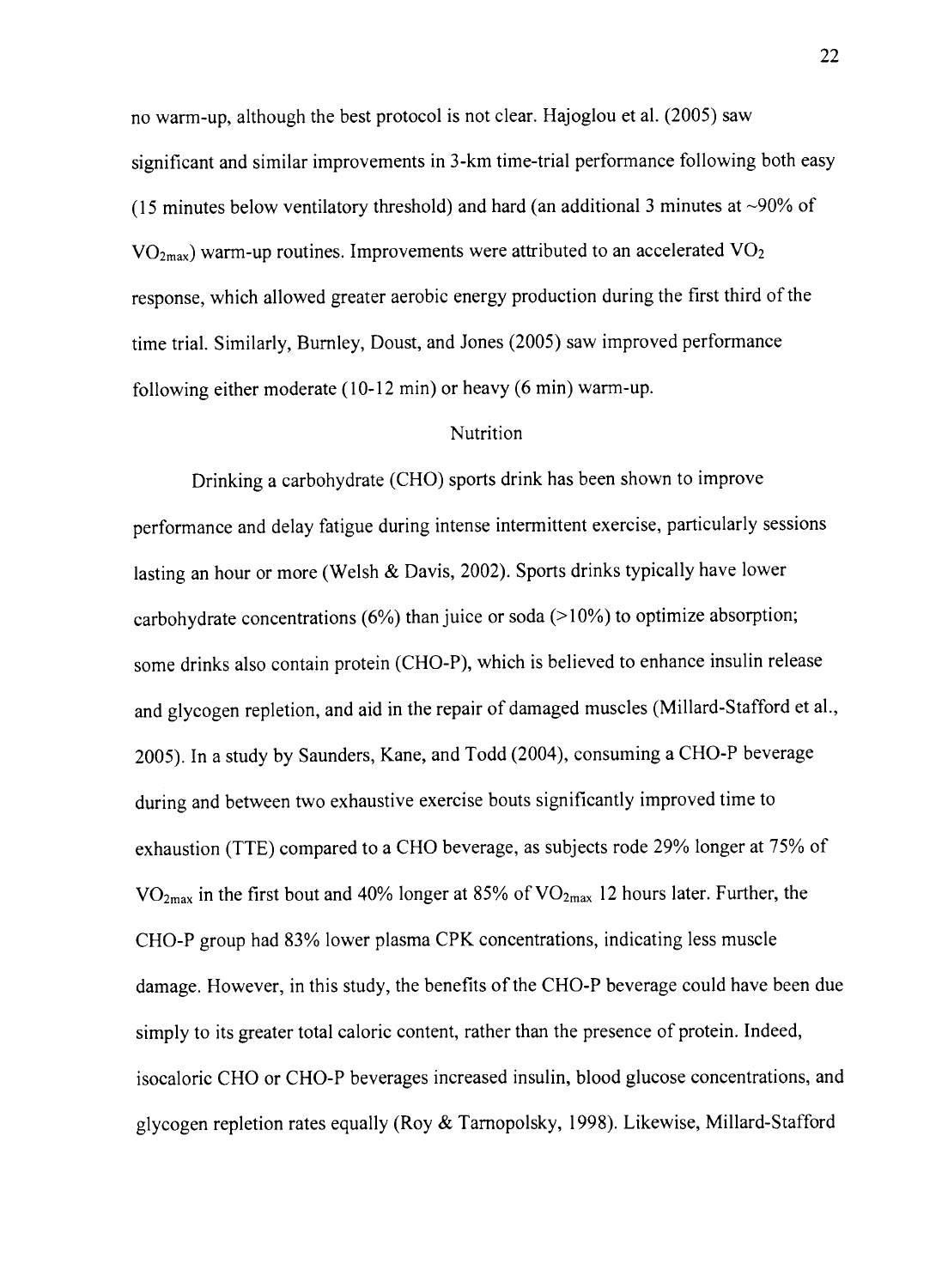et al. saw no difference between the effects of isocaloric CHO and CHO-P beverages on running performance, although the CHO-P group reported significantly lower perceived muscle soreness.

#### Laboratory Testing

Training studies typically use laboratory tests of physiological or performance capacities to look for the effects of training by comparing pre- and post-training results. However, to best detect true variance (that due to the treatment), tests must have a minimum degree of random error.

#### Physiological Capacities

Measurements of submaximal and maximal  $VO<sub>2</sub>$  and HR, anaerobic and ventilatory thresholds, maximal lactate steady state, muscle lactate-buffering capacity, and muscle cellular and enzymatic activity all provide information about physical capacities and responses to exercise (Brittain, Rossiter, Kowalchuk, & Whipp, 2001; Harnish et al., 2001; Weston et al, 1997). Of these measures,  $VO<sub>2max</sub>$  is the most common; however, the random error when measuring  $VO_{2max}$  is approximately 2%, which limits its value for tracking the smallest meaningful changes for competitive athletes  $(\sim 1\%)$  (Paton & Hopkins, 2001). Indeed, Laursen, Shing, Peake, et al. (2002) saw a 3% increase in  $VO<sub>2peak</sub>$  following 4 weeks of HIT, which was statistically nonsignificant but could nonetheless be very meaningful for competitive athletes. Therefore, although physiological data are helpful for explaining the mechanisms for improved performance, they are generally not used as criterion measures.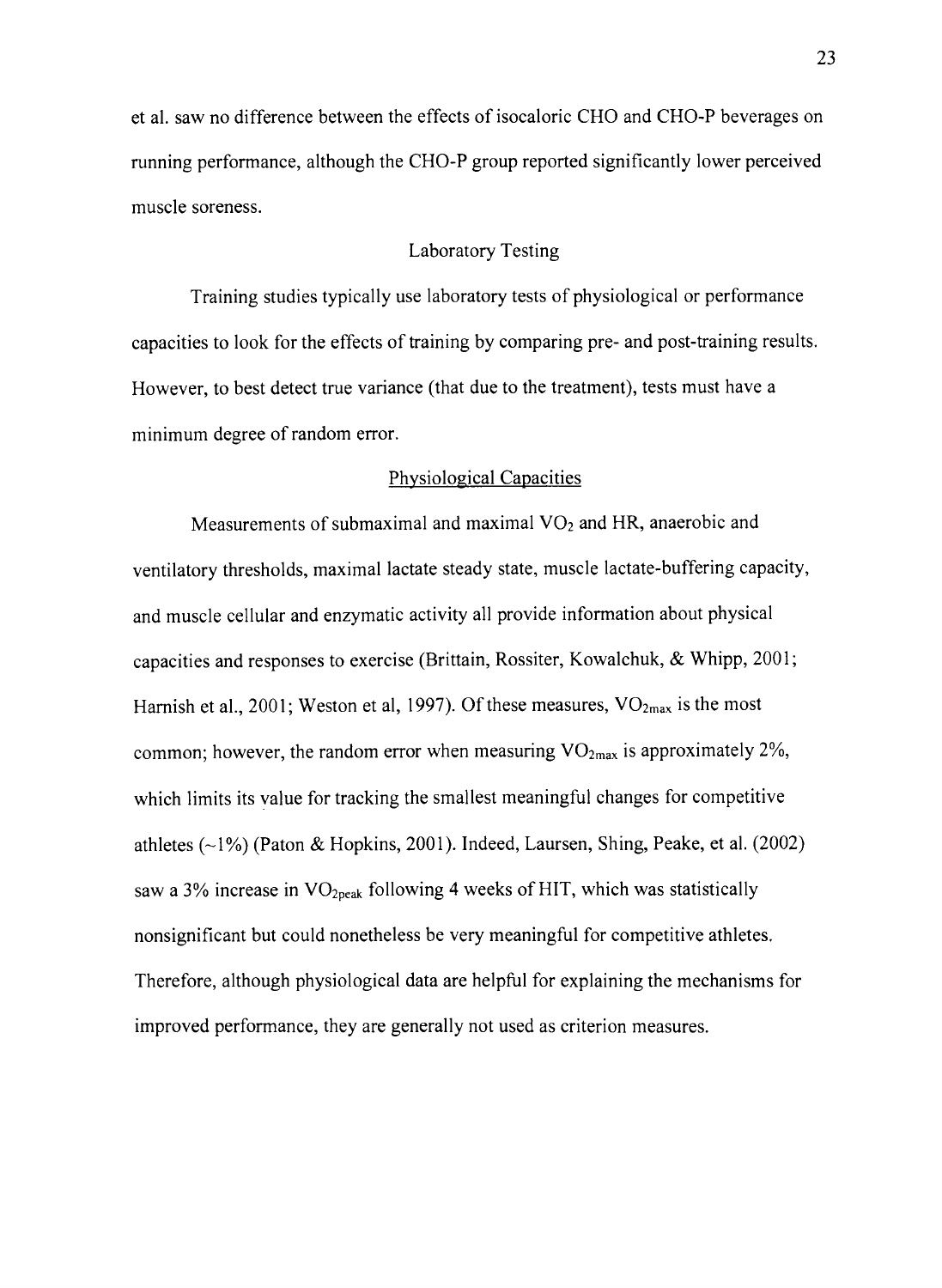#### Performance

Tests for performance variables such as mean or peak power output, velocity, time, or distance tend to have the smallest random errors (Paton & Hopkins, 2001). Maximum performance tests usually take one of three forms: (1) time-trials (TT) of fixed distance,  $(2)$  tests of fixed time, or  $(3)$  time-to-exhaustion (TTE) trials of fixed intensity, where subjects seek to maximize average velocity, distance, and duration, respectively. Because of their differing natures, these tests have different degrees of reproducibility in competitive cyclists. Jeukendrup, Saris, Brouns, and Kester (1996) and Mclellan, Cheung, and Jacobs (1995) reported coefficients of variation (CV) for TTE of 26.6% and 31.4%, respectively. Reliability data for distance or work measurements in fixed+ime tests are less extensive. However, CV have been reported at 2.7Vo for l-hour (Bishop, 1997) and  $\sim$ 2.75% for 30-second bouts (Watt, Hopkins, & Snow, 2002). Compared to the TTE test where CV=26.6%, Jeukendrup, Saris et al. (1996) reported CV of only 3.49% and 3.35% for fixed-time and fixed-distance tests, respectively, where all three tests were of similar duration  $(\sim)$  hour).

Fixed-distance TT are often believed to be the most reliable performance tests (Jeukendrup, Saris, et al., 1996; Paton & Hopkins,2001). Schabort, Hawley, Hopkins, Mujika, and Noakes (1998) tested the reliability of a 100-km laboratory race-simulation and found a 1.7% CV within subjects and a high correlation ( $r=0.93$ ) among all tests. Palmer, Dennis, Noakes, and Hawley (1996) found CV of l.l% and 1.0% in 20-km and 40-km TT, respectively. Hickey, Costill, McConnell, and Tanaka (1992) observed a CV ofonly 0.95% across four 5-mile TT, and Laursen, Shing, and Jenkins (2002) showed <sup>a</sup> 0.9% CV in 40-km TT when subjects first performed a familiarization trial.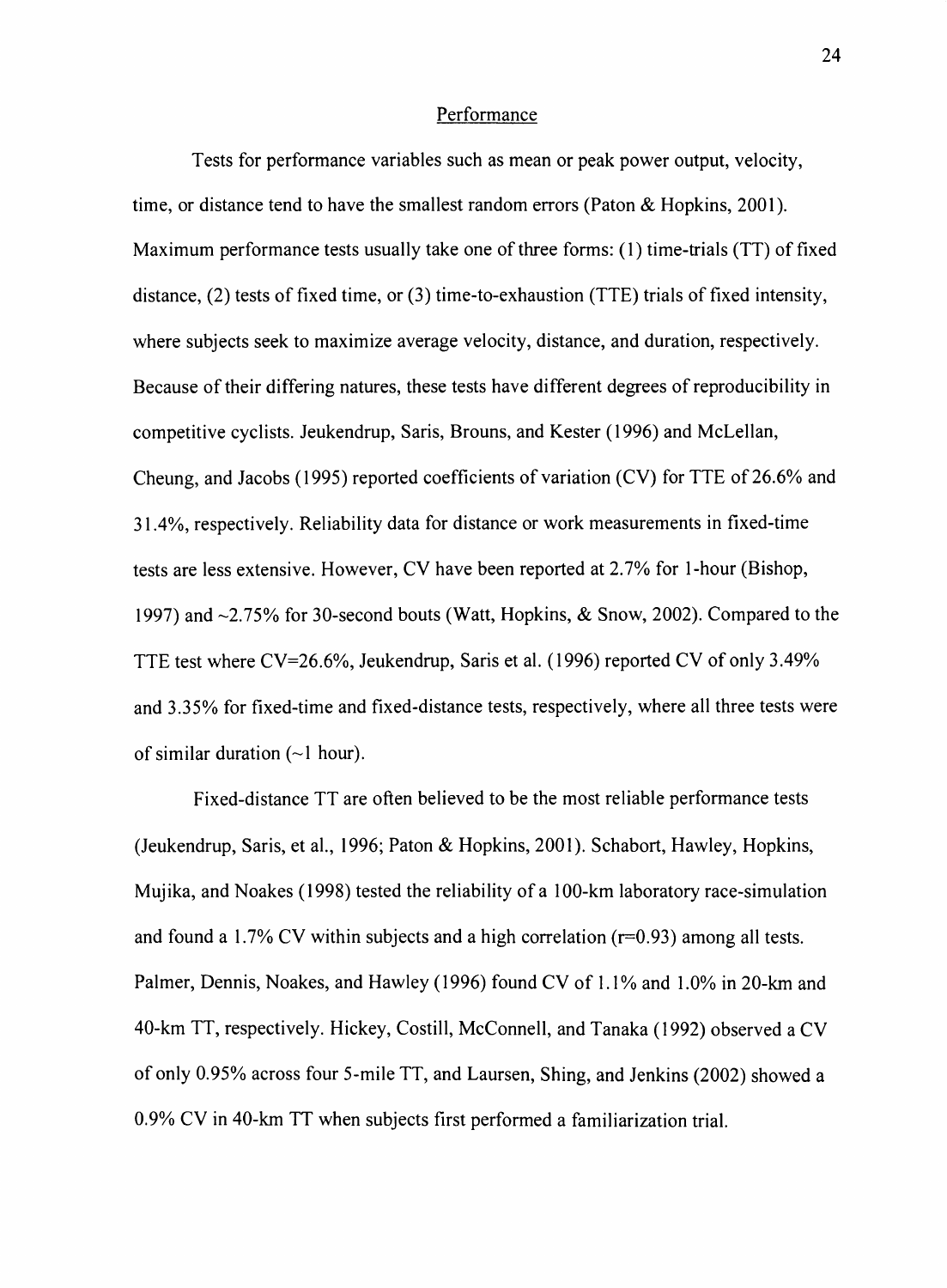Although laboratory TT distances ranging from 8 to 100 kilometers have been validated (Hickey et al., 1992; Schabort et al., 1998), training studies typically use 40-km tests (TT<sub>40k</sub>) to track training gains (Laursen & Jenkins, 2002). This distance is similar to many competition TT, typically takes just under an hour for highly-trained cyclists, and is performed near the MLSS (Harnish et al., 2001). However, as noted by Padilla, Mujika, Orbañanos, and Angulo (2000), stage races typically also include a prologue TT, where distance is considerably less and intensity is higher. Therefore, shorter laboratory TT could be panicularly useful to assess the effects of high-intensity training.

ln summary, athletes may gain competitive advantage from perforrnance improvements of 1% or less (Hopkins, Hawley,  $\&$  Burke, 1999); however, such changes cannot be recognized by laboratory tests that have greater degrees ofrandom error (Paton & Hopkins, 2001). Among laboratory performance tests, TTE trials seem to be the least reliable. Fixed-time tests are typically more reliable, but fixed-distance TT are best able to reveal small but meaningful performance increases. Other factors believed to improve test reproducibility include having subjects ride their own bicycles (Palmer et al., 1996; Paton & Hopkins, 2001; Schabort et al., 1998) and standardizing environmental conditions, time of day, food and fluid intake, activity leading up to testing, and warrn-up procedures (Hickey et al., 1992; Jeukendrup, Saris, et al., 1996; Padilla et al., 2000; Palmer et al., 1996; Schabort et al., 1998).

#### Summary

A review of current research and training literature reveals the following key points related to the current study. Peak aerobic work rate and  $VO<sub>2max</sub>$  are two important physiological variables for endurance performance, and fiaining at a high intensity is the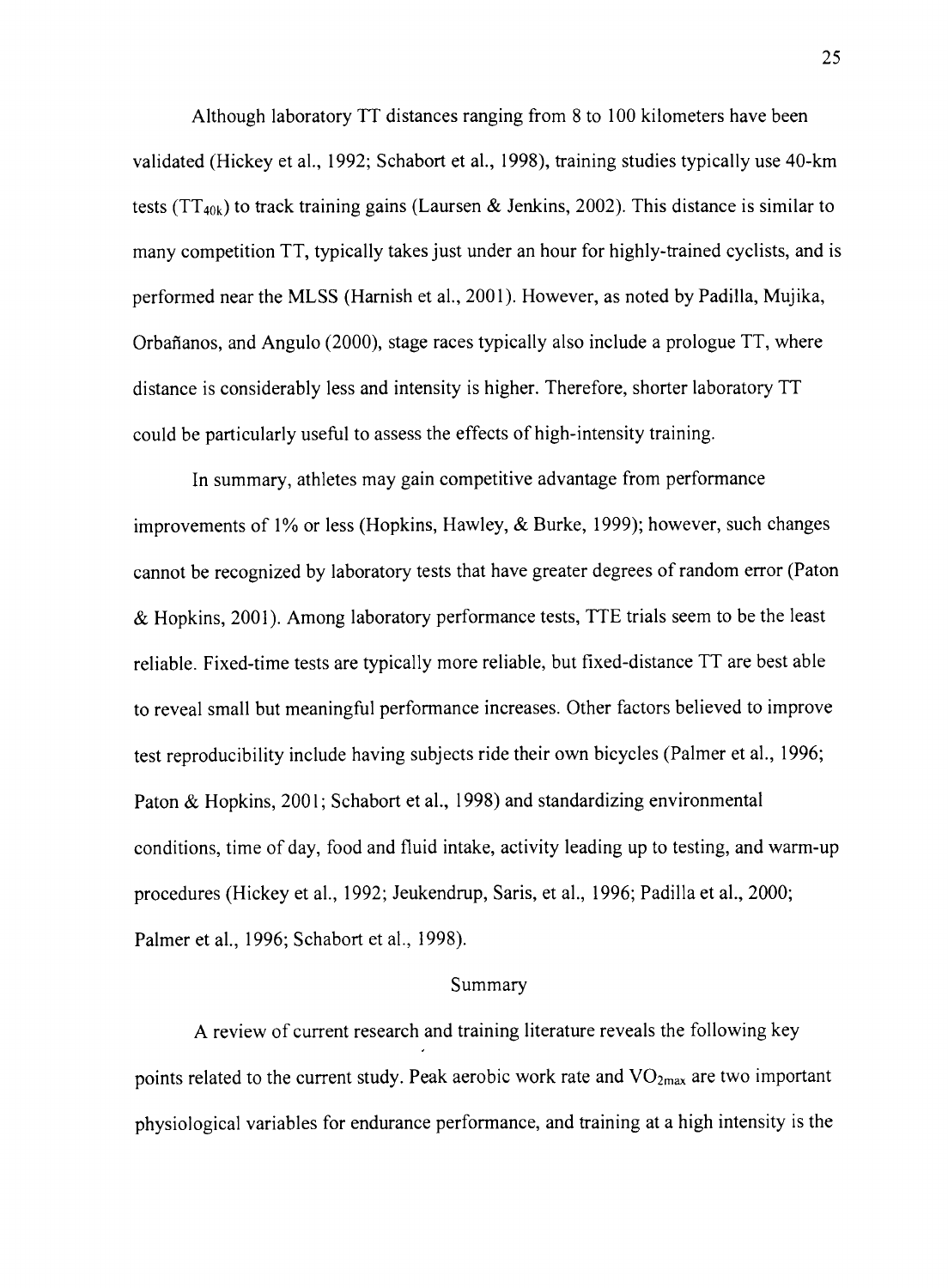only way for well-rained athletes to significantly increase these capacities A highintensity interval training format maximizes training time at a high intensity and at a high  $VO<sub>2</sub>$ , and leads to the greatest overall improvements. Intervals of various durations and intensities will lead to improved endurance performance, through any of several mechanisms, including aerobic and anaerobic capacities. Intervals performed at the peak aerobic work rate and lasting long enough to elicit maximal or near-maximal  $VO<sub>2</sub>$  target aerobic capacity specifically.

Training should follow an organized, periodized plan, to optimize periods of work and recovery, thus maximizing training adaptations and avoiding overtraining. Specialization phases within periodized training facilitate specific training goals and adaptations. Multi-week training phases focusing on high-intensity training intervals quickly lead to significant improvements. Traditionally, endurance athletes have used high-intensity interval training conservatively, typically separating sessions by one or more recovery days. However, some theorists claim that more compressed training designs may be more effective, though these claims lack sufficient empirical evidence.

Power output is the best indicator of cycling performance during training, as well as laboratory testing, as it measures the work load more directly than heart rate or  $\text{VO}_2$ . Further, fixed-distance time trials are the most valid and reliable laboratory tests for tracking the smallest meaningful performance improvements in competitive athletes, especially when they require an intensity similar to that of both training and competition.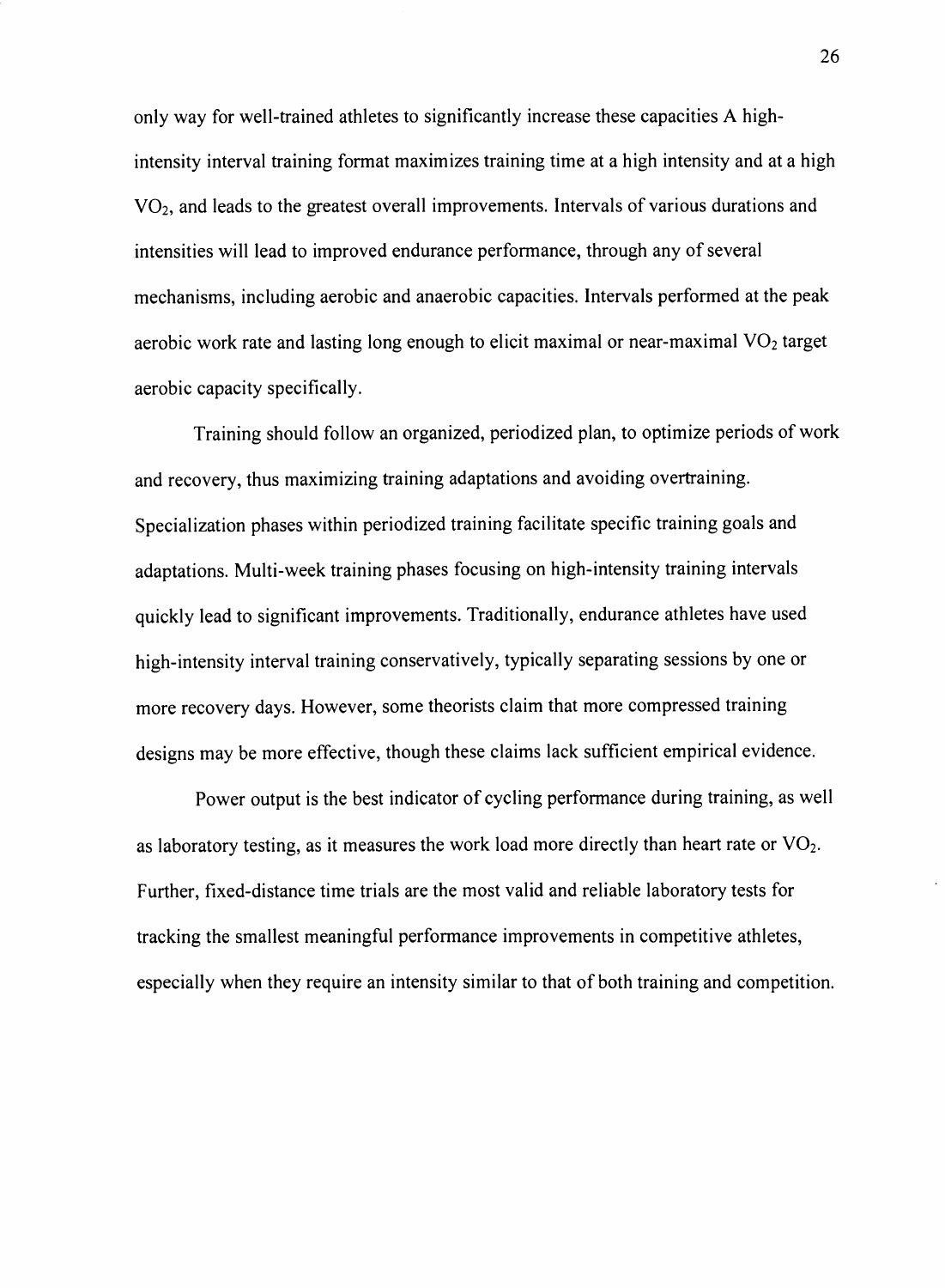#### Chapter 3

# **METHODS**

#### Subjects

All testing protocols were approved by the Ithaca College Human Subjects Review Board. Seventeen (13 male,4 female) well-trained cyclists associated with the collegiate teams at Cornell University and Ithaca College volunteered to participate in this study. During a preliminary subject-recruitment meeting, they were made aware of the study's procedures, risks, and benefits, and gave their written informed consent to participate (appendices C-E). They filled out medical history forms (Appendix F), and were in apparent good health. Subjects' training logs from the month preceding the study along with taining history questionnaires indicated that all subjects had established a sufficient endurance training base via participation in various sports. All subjects currently trained regularly for cycling and were involved in the sport competitively (road or mountain bike, or both). Exclusion criteria for subjects were relative peak oxygen consumption  $(VO_{2,peak})$  and peak aerobic power output (PPO<sub>a</sub>) values less than 54 mL·kg<sup>-1</sup>·min<sup>-1</sup> and 4.25  $W$ ·kg<sup>-1</sup>, respectively, for males, and 43 mL·kg<sup>-1</sup>·min<sup>-1</sup> and 3.7 W·kg<sup>-1</sup>, respectively, for females. Of the original l7 subjects, one dropped out during training due to chronic fatigue, and another failed to report to the lab for post-testing. Therefore, l5 subjects completed all elements of the study and were included in data analysis. Mean  $(\pm SD)$  were: age = 21  $(\pm$ 3) yr; weight = 68.3 ( $\pm$  9.4) kg; sum of seven skinfolds = 54.6 ( $\pm$  24.9) mm; VO<sub>2peak</sub> = 62.1 ( $\pm$  12.5) mL $\cdot$ kg<sup>-1</sup> $\cdot$ min<sup>-1</sup>.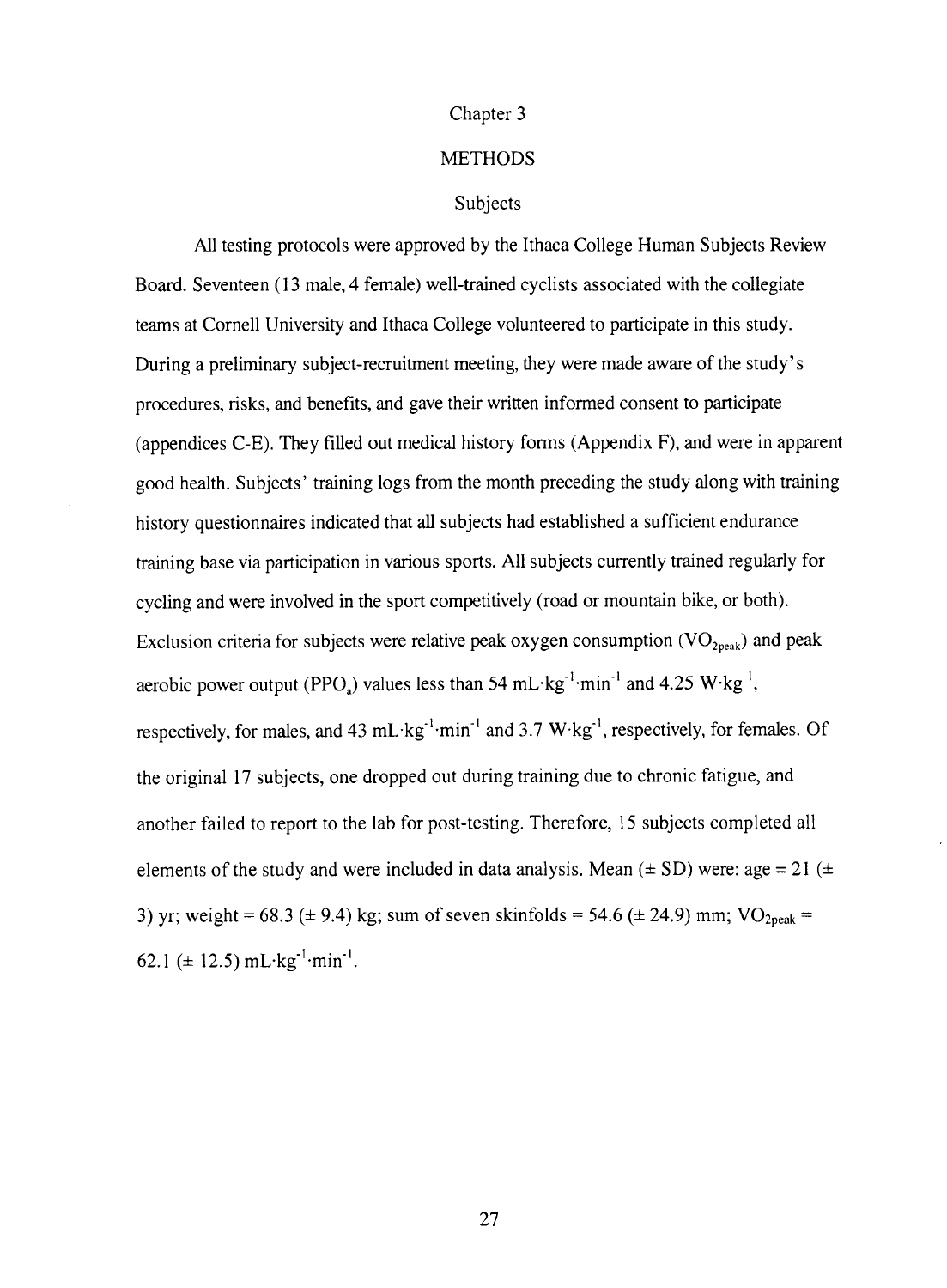#### Research Design

This study employed a quantitative experimental design. Subjects were pre-tested, separated into two matched-pair groups, given one version of an experimental treatment, and then post-tested to assess changes within and between groups. Pre- and post-testing consisted of a 5-km time trial (TT<sub>5k</sub>) and an incremental test to assess  $VO<sub>2peak</sub>$  and PPO<sub>a</sub>. Reliability of all testing protocols and procedures was established using a sample from the subject cohort, and treatments were highly controlled.

# Equipment

Subjects completed all testing and training using their racing bicycles mounted on a CompuTrainer indoor trainer (Pro Model 8002, RacerMate, Seaftle, WA), which was controlled by CompuTrainer Coaching Software 1.5 (CS) or MultiRider III Retail Version (RacerMate, Seattle, WA), installed on a Dell Optiplex GX260 computer. The CompuTrainer allows a bicycle's rear wheel to be suspended against a magneticallybraked roller. The resistance on the roller either reacts to wheel speed to maintain a constant workload in the Ergometer Mode, or is determined by rider weight and speed, so as to simulate outdoor cycling, in the General Exercise Mode. Software was used to create a user data file that included body weight for each subject, and to collect performance data during all tests. Heart rates (HR) during testing and training were measured using Polar heart rate monitors (S120 or Fl, Polar Electro Oy, Kempele, Finland).

# Performance and Physiological Testing Protocols

Subjects completed all testing in the Exercise Physiology Laboratory at lthaca College, at approximately the same time of day, under similar laboratory conditions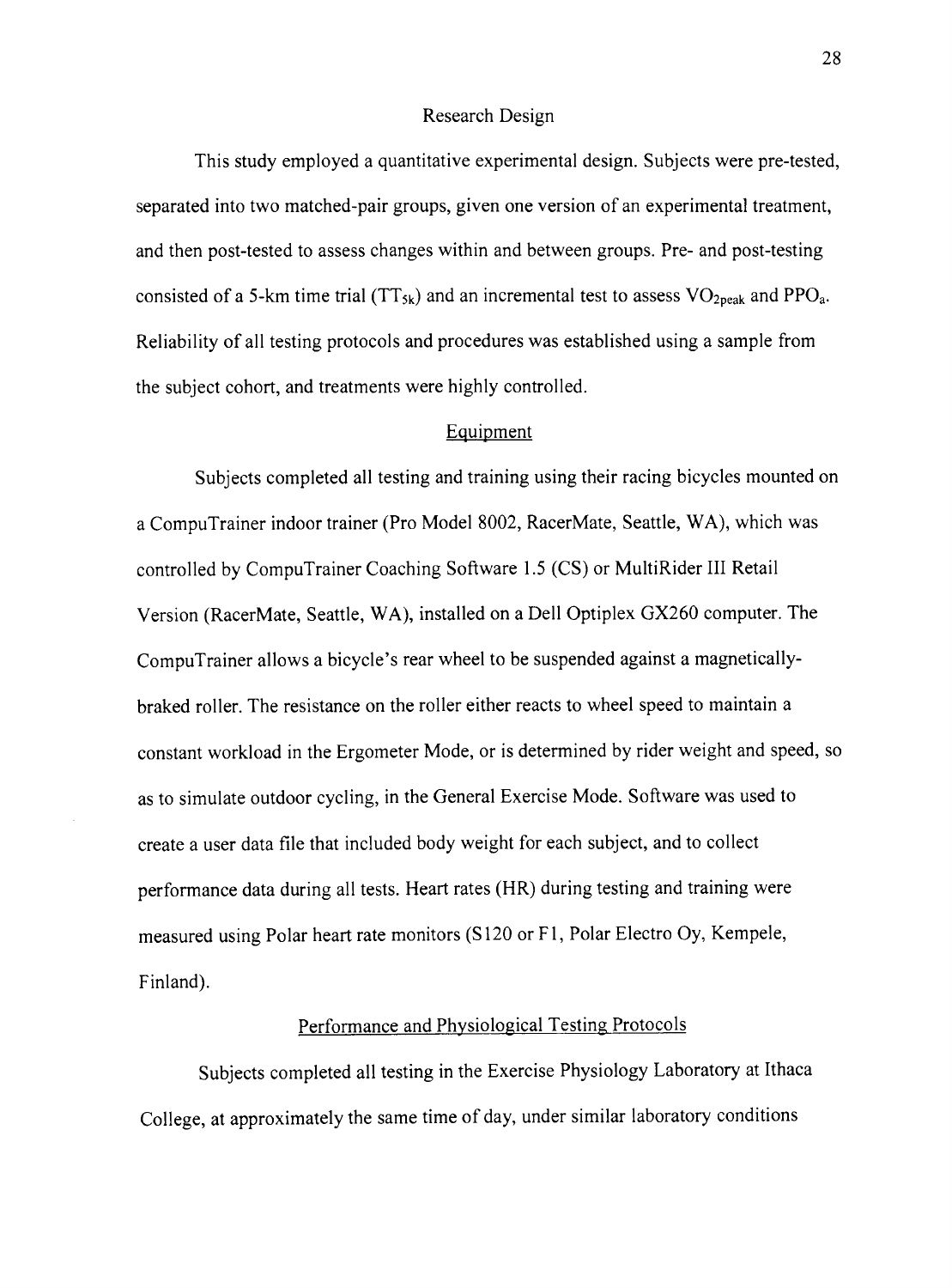(temperature,20 C; relative humidity, 15-30%; barometric pressure, 735-745 mmHg). Subjects were asked to train lightly or not at all the day before testing and were instructed to eat similarly and at least 1.5 hours before arriving at the lab on testing days Additional pre-test guidelines are detailed in Appendix A. Upon their arrival for each test, subjects were weighed in their cycling shorts and shirt on a Detecto-Medic balance scale (Detecto Scales, Inc., Brooklyn, NY), and user data files were updated accordingly.

Following pre-calibration of the CompuTrainer according to the manufacturer's specifications (CompuTrainer, 2006), subjects performed a standardized 20-minute warm-up before each test. During the initial 15 minutes, the CompuTrainer operated in Ergometer Mode, and was controlled by CompuTrainer's MultiRider software (MultiRider III Retail Version). For males, the warm-up consisted of 8 minutes at 2.2 Watts (W) per kilogram (kg) body weight, 5 minutes at 2.6  $W \cdot kg^{-1}$ , and 2 minutes at 3.3 W<sup>-kg-1</sup>. Ratios for females were 1.8, 2.2, and 2.6 W<sup>-kg-1</sup>. The CompuTrainer was then switched to General Exercise Mode, and subjects rode at a self-selected intensity for the final 5 minutes, whereupon they completed three short sprints (15-20 seconds) at a pedaling cadence of 100 revolutions min<sup>-1</sup> (RPM) or more. During one of the sprints, a researcher re-calibrated the CompuTrainer.

#### $TT_{5k}$

A flat 5-km TT course with a starting ramp was created using CS. During all  $TT_{sk}$ , the CompuTrainer operated in General Exercise Mode, where rolling resistance simulated outdoor riding and subjects were able to select their own intensity. Subjects were required to begin all  $TT_{5k}$  in their preferred starting gear, which they established during practice runs prior to pre-testing. After the start, however, they were allowed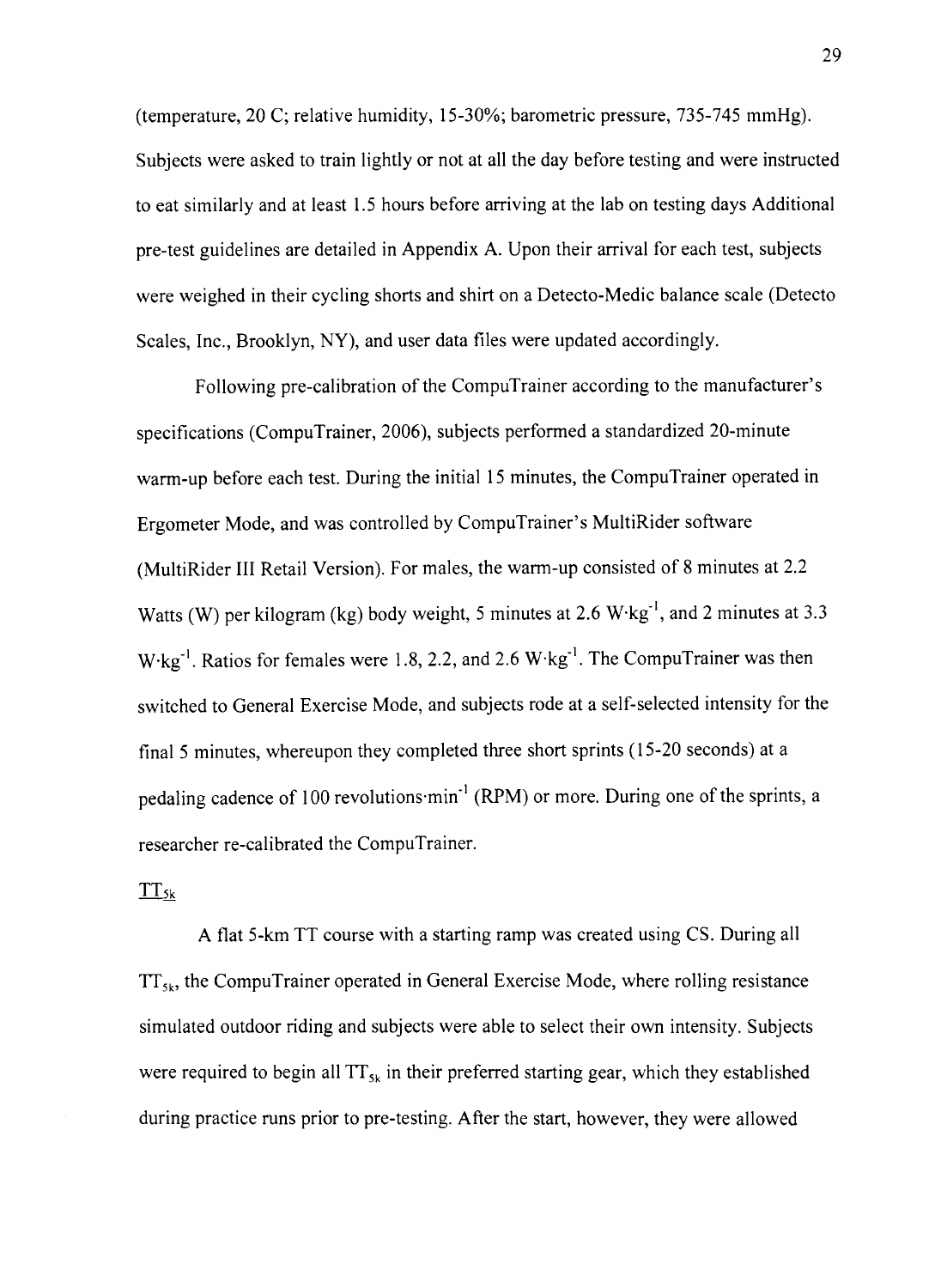unrestricted use of their gears. Subjects were instructed to complete the 5-km distance as fast as possible. No verbal motivation was provided.

During  $TT_{sk}$ , subjects monitored their HR using a Polar heart rate monitor, and saw their cadence on the CompuTrainer handlebar display. Researchers gave verbal updates of elapsed distance every 500 meters, as well as at 250 and 100 meters from the finish line. No other data were available to the subjects during the TT. Researchers recorded HR every 30 seconds and upon completion of the TT. Meanwhile, CS recorded total elapsed time ( $t_{\text{TT5k}}$ ), and means for velocity ( $v_{\text{TT5k}}$ ), power output ( $P_{\text{TT5k}}$ ), and cadence. Mean HR was also calculated as the average of all 30-second readings. Finally, blood lactate concentration (BL) was measured 5 minutes after completion of the TT as described by Bassett, Merrill, Nagle, Agre, and Sampedro (1991), using an Acutrend Lactate analyzer (type 30112522, Roche, Mannheim, Germany).

# Incremental Test

During all incremental tests, the CompuTrainer operated in Ergometer Mode, which allowed the workload to be fixed at a desired level, regardless of cadence. Coaching Software operated a pre-programmed graded protocol, which began at  $2.5 \text{ W} \cdot \text{kg}^{-1}$  for men or 1.5 W.kg'' for women. Thereafter, workload increased l0 W every 30 seconds. Subjects completed as many stages as possible before they reached exhaustion or could no longer maintain a wheel-speed of  $24 \text{ km}\cdot\text{hr}^1$ , which is necessary to ensure the intended workload on the CompuTrainer. Exhaustion was verified if two of the following three criteria were met: (1) VO<sub>2</sub> reached a plateau or dropped slightly, the last two values agreeing within  $\pm 2$  $mL \cdot kg^{-1} \cdot min^{-1}$ , (2) 90% of age-predicted HR<sub>max</sub> was attained, and (3) respiratory exchange ratio (VCO<sub>2</sub>:VO<sub>2</sub>) was greater than 1.10 (Laursen, Blanchard, & Jenkins, 2002).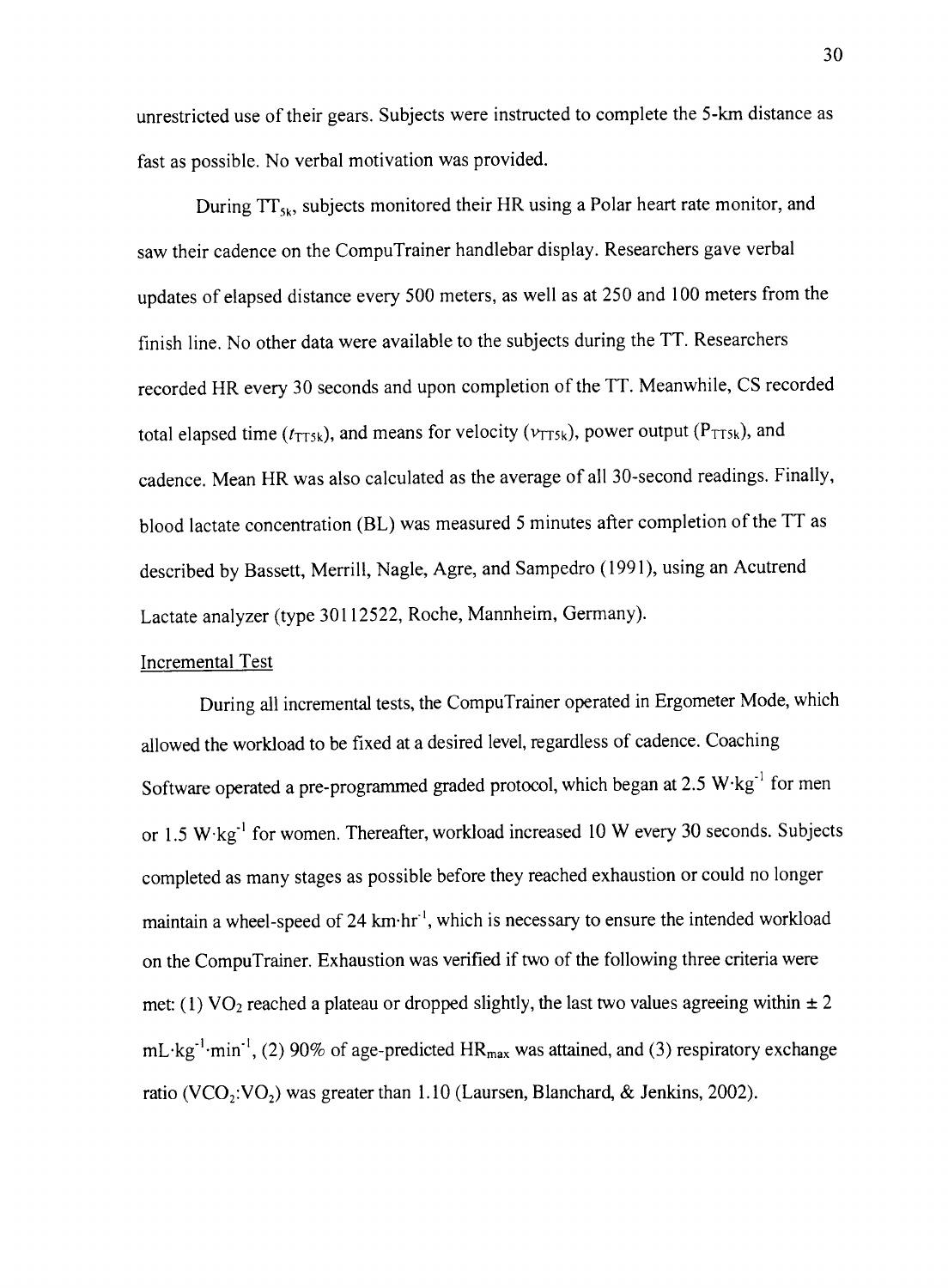Heart rate was recorded at the end of each 3O-second stage using a Polar heart-rate monitor. Oxygen consumption  $(VO_2)$ , expired carbon-dioxide  $(VCO_2)$ , and ventilatory rate  $(V<sub>F</sub>)$  were measured every 15 seconds using a TrueMax 2400 Metabolic Measurement System (Parvo Medics, Salt Lake City, UT). According to manufacturer's specifications, the flow-meter was calibrated using a 3-liter syringe (Hans Rudolph, Inc., Kansas City, MO) and the gas analyzer was calibrated using a standard mixture of  $4\%$  CO<sub>2</sub>, 16% O<sub>2</sub>, and 80% N. Peak oxygen consumption was defined as the highest average of any two consecutive VOz readings (Laursen, Shing, Peake, et al., 2002). Peak aerobic power output was defined as the average workload corresponding to those two readings.

#### Familiarization

The timeline for the 7-week experimental period is diagrammed in Figure l. Subjects were instructed 6 weeks before the study to incorporate at least one  $TT_{5k}$  into their training to gain familiarity with maximum effort at that distance. During weeks 1 and 2 of the study, subjects came to the lab to familiarize themselves with the testing procedures and to practice the  $TT_{s_k}$  performance test on the CompuTrainer. Each subject completed at least two  $TT_{sk}$  following the exact research protocol, and rehearsed the initial stages of the incremental test used to assess  $VO_{2,peak}$  and  $PPO_{a}$  to become familiar with riding while connected to the metabolic analysis equipment used during testing.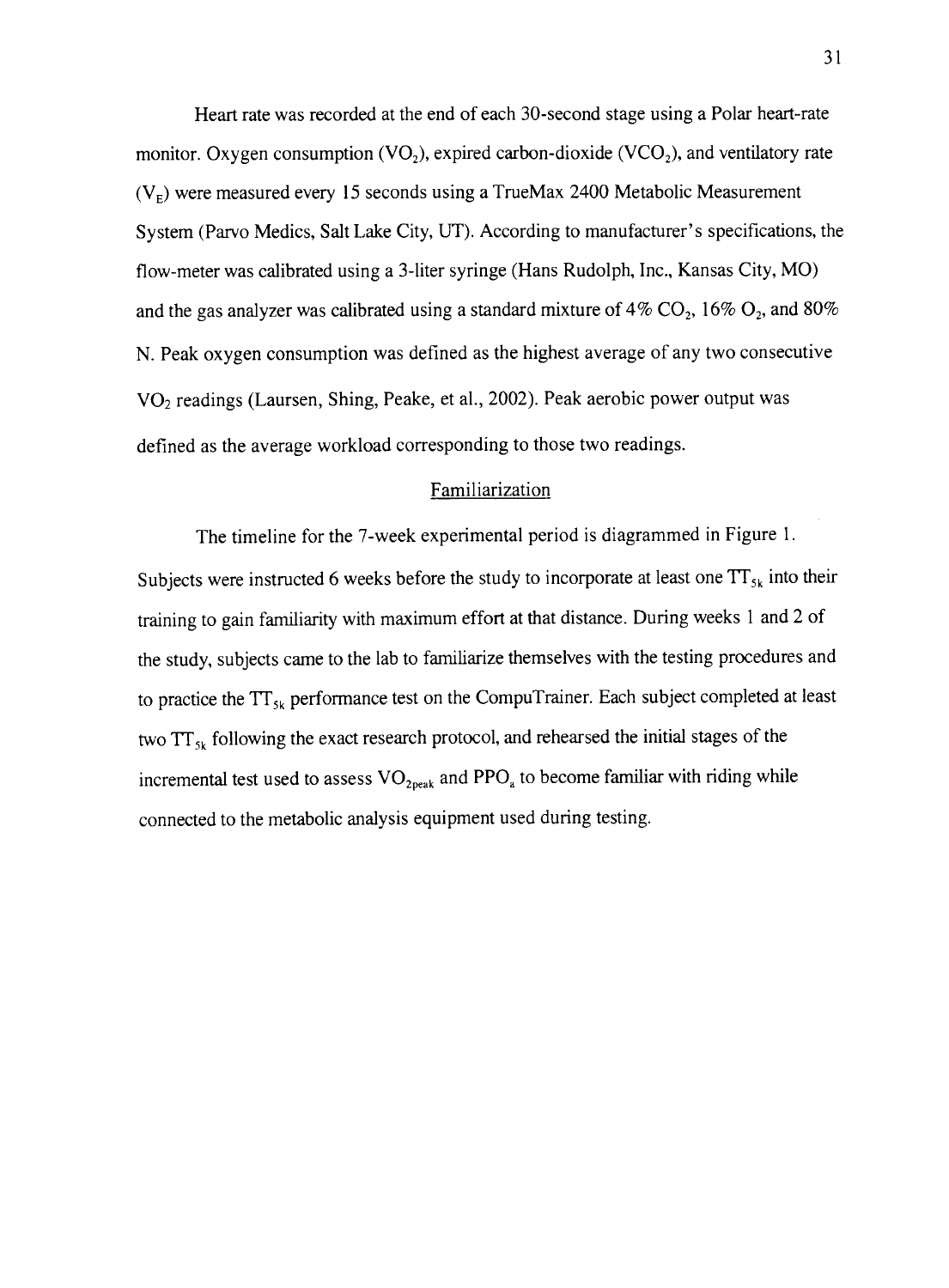

Figure 1. Diagram of the laboratory testing and training schedule during the 7-week experimental period. All pre- and post-test data were taken during weeks 3 and 7,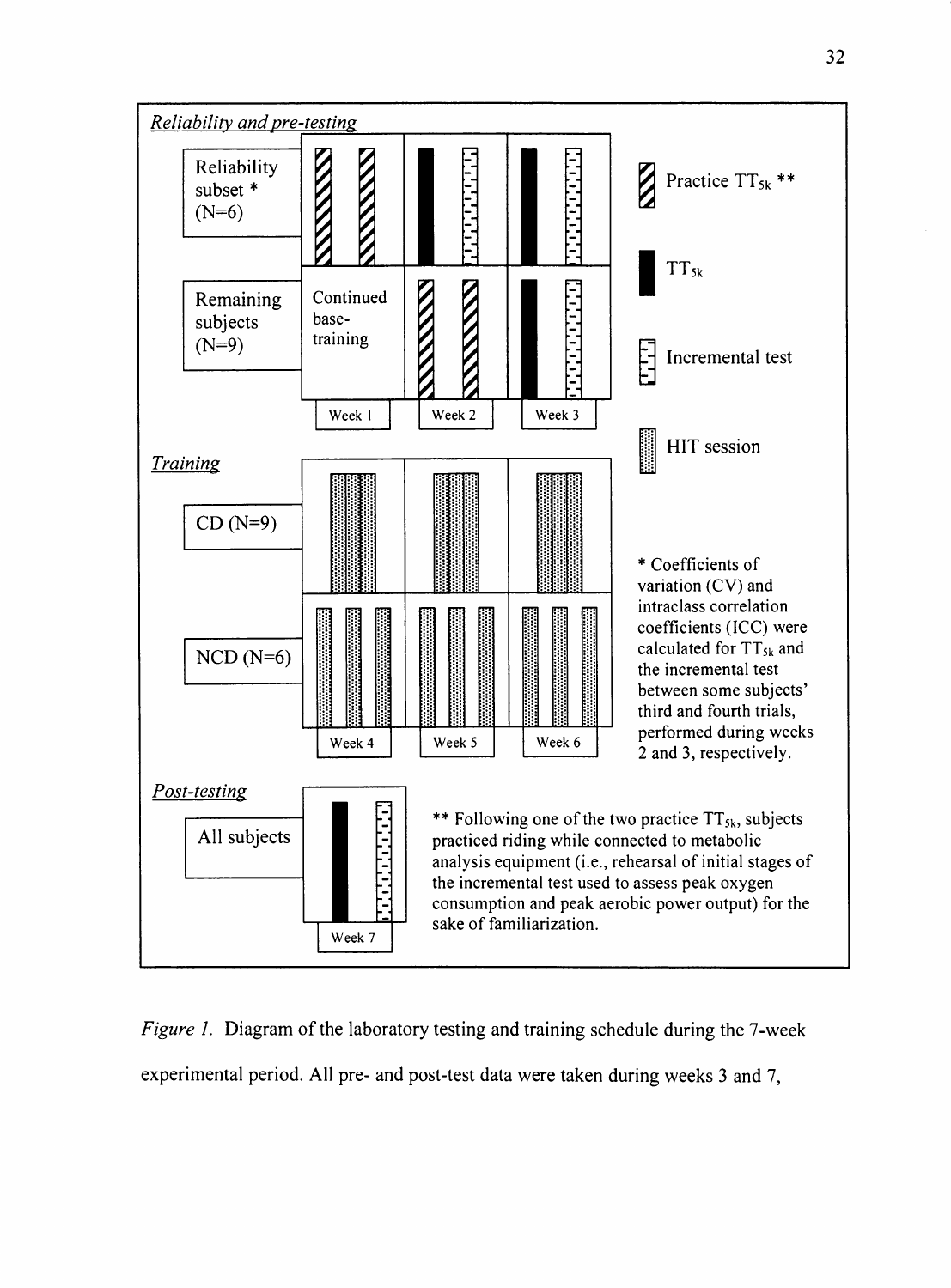respectively.  $TT_{5k}$  = 5-km cycle time trial; HIT = high-intensity interval training; CD = consecutive-day training group;  $NCD =$  non-consecutive day training group.

#### Reliability

Six subjects who had already performed two  $TT_{s_k}$  in the lab by the end of week 1 were selected to verify the reliability of testing protocols. During week 2, these six subjects performed a third  $TT_{5k}$  followed at least 48 hours later by an incremental test; both tests followed exact research protocols. Data from these tests were compared to pre-test data from the following week for calculating coefficients of variation (CV) and intraclass correlation coefficients (ICC). One subject's data for the  $TT_{5k}$  were excluded from reliability analysis due to an equipment error during the first trial. Both the  $TT_{5k}$  and the incremental test were reliable measures. In the TT<sub>5k</sub> (N=5), CV for velocity ( $v_{TT5k}$ ) and mean power output ( $P_{TT5k}$ ) were 1.0% and 2.7%, respectively; ICC for these measures were 0.99 and 0.99, respectively. In the incremental test (N=6), CV for  $VO_{2peak}$  and PPO<sub>a</sub> were 0.1% and 0.1%, respectively; ICC for these measures were 0.99 and 0.98, respectively.

# Pre-Testing

During week 3, all subjects carne to the lab on two non-consecutive days. They performed a  $TT_{5k}$  on the first day and an incremental test on the second. In both cases, complete testing protocols were followed, and all necessary data were gathered for comparison with post-testing data.

#### Training

#### **Schedule**

According to pre-test  $TT_{5k}$  time, matched pairs of subjects were divided into consecutive-day (CD) and non-consecutive day (NCD) training groups. Independent t-tests confirmed that there were no significant differences ( $\alpha$ =0.05) between groups prior to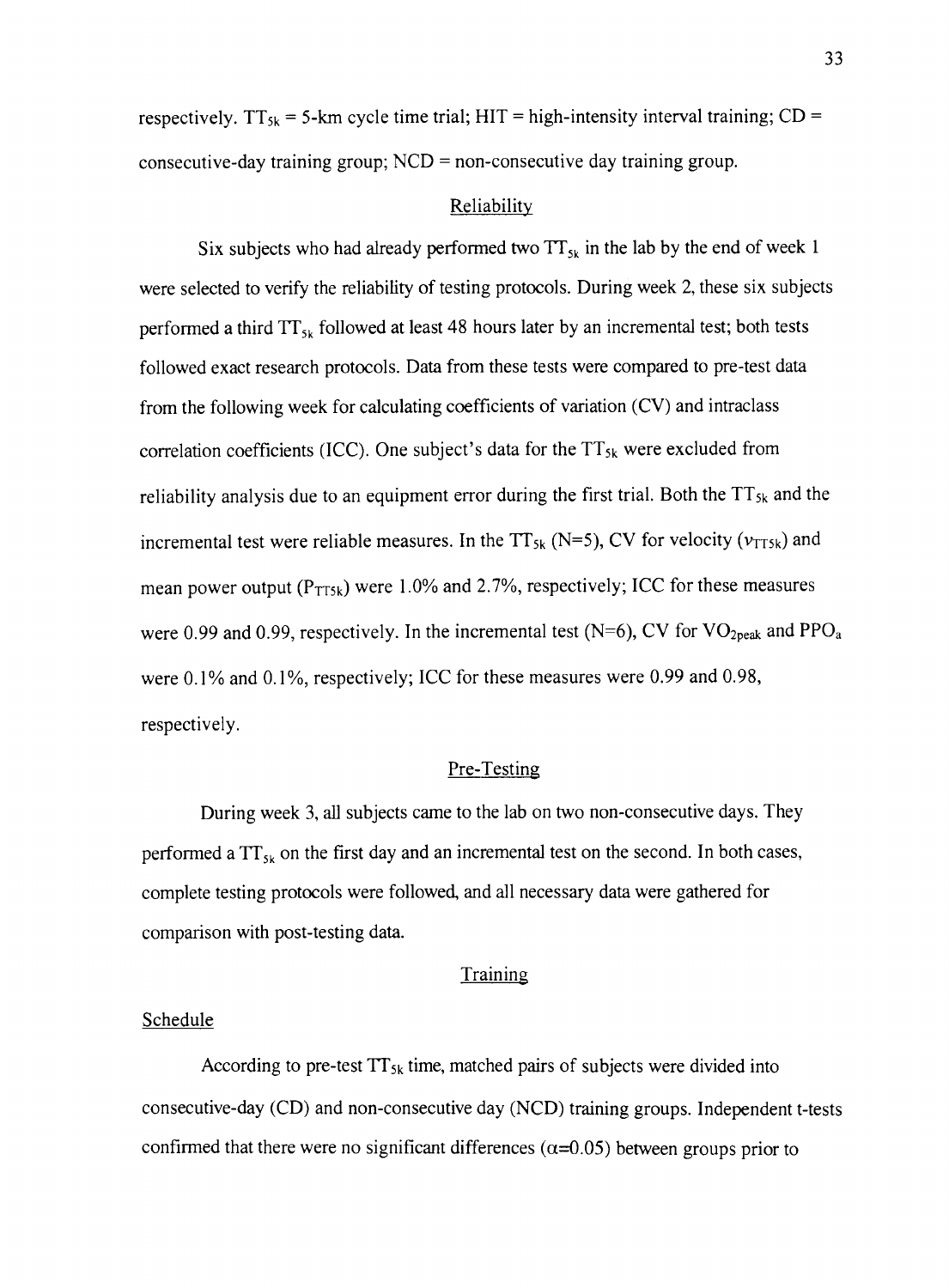taining on any of the dependent variables (Table 1). Group characteristics are described in Table 2.

Training for both groups consisted of three sessions per week of high-intensity interval training (HIT) for 3 weeks (i.e., weeks 4, 5, and 6 of the experimental period). These sessions were assigned to either 3 consecutive days (CD) or 3 non-consecutive days (NCD) each week. On the 4 remaining days of each week, subjects from both groups trained lightly or rested completely. If subjects chose to ride on a non-HIT day, a low-intensity workout was prescribed to facilitate recovery. This workout consisted of 30-90 minutes of riding on flat terrain at 75-85 RPM and 65-70% of  $HR_{peak}$  (Carmichael & Rutberg, 2003; Morris, 2003). Subjects were permitted one longer training ride per week, as long as it was at least 48 hours before the next HIT session. This ride was to be 2-4 hours at  $\sim$ 70 PPO<sub>2</sub> or 65-70% of HR<sub>peak</sub> (Morris, 2003; Ross, 2005). Subjects were advised to take one day of complete rest per week. Subjects were given training logs (Appendix G), in which they recorded details (e.g., mode, duration, intensity) of all training performed outside the lab during the training period, as well as other factors possibly affecting recovery and fatigue, for example, sleep patterns, and stress.

#### HIT Sessions

Subjects trained on CompuTrainers in groups of 2-4 in the Exercise Physiology Lab. All training sessions were monitored by at least one researcher. Individualized warmups and workouts based on subjects' PPO<sub>2</sub> were programmed into MultiRider software. The warm-up consisted of 8-, 5-, and 2-minute segments at 45, 60, and  $75\%$  of PPO<sub>3</sub>, respectively, followed by 5 minutes at a self-selected intensity. Identical HIT workouts were prescribed to both CD and NCD, and consisted of 2.5 minutes at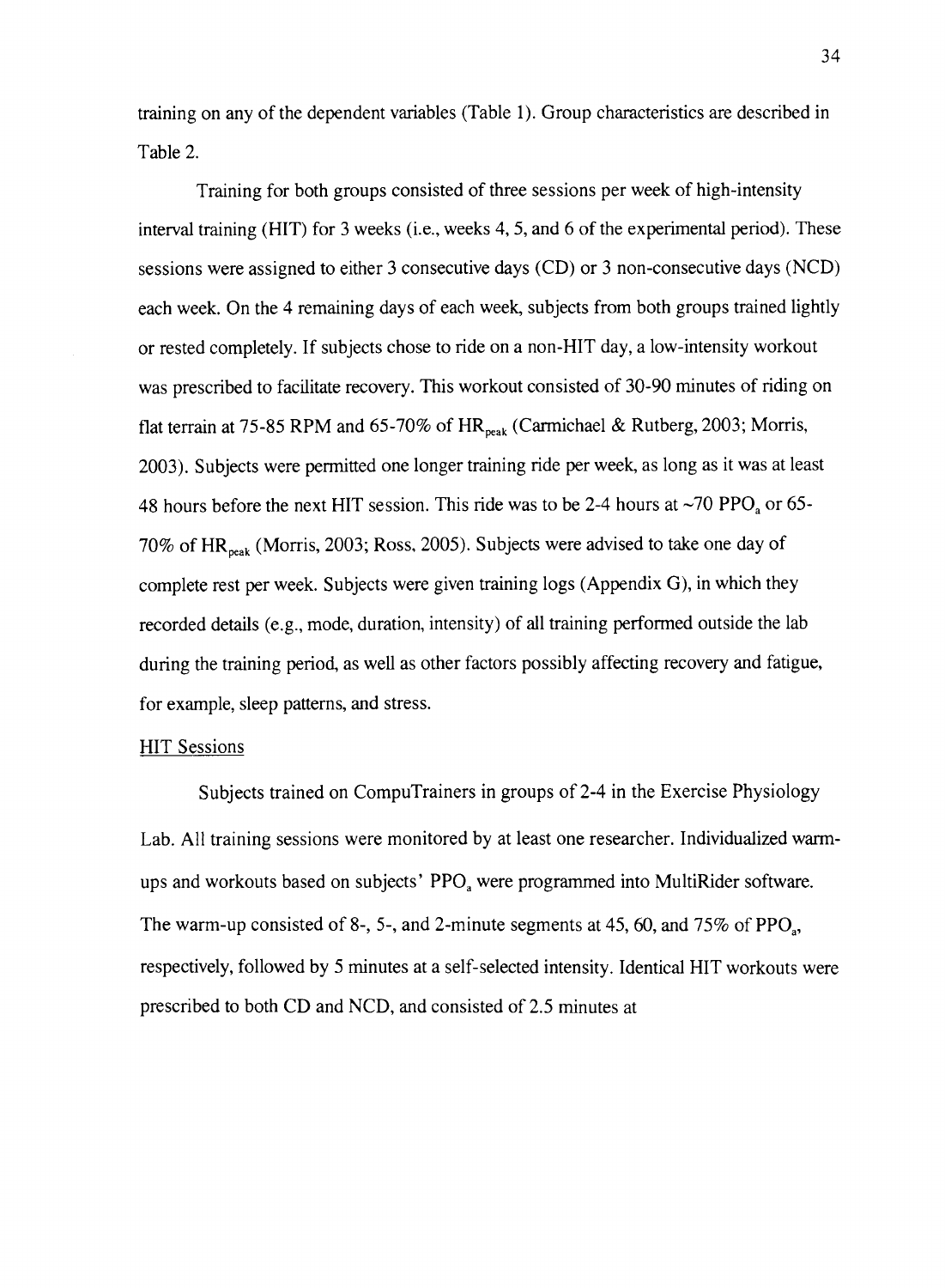Table I

 $\lambda$ 

Summary Statistics from Paired-Sample T-Tests

Comparing Groups on Pre-Training

Performance and Physiological Variables

|                   | df | t-value   |       |
|-------------------|----|-----------|-------|
| $v_{\text{TTSk}}$ | 13 | 0.214     | 0.834 |
| $P_{TT5k}$        | 13 | 0.069     | 0.946 |
| $\rm VO_{2peak}$  | 13 | $-0.137$  | 0.893 |
| PPO <sub>a</sub>  | 13 | $-0.0601$ | 0.953 |

Note: variables are mean velocity ( $v_{TT5k}$ ) and mean power output  $(P_{TT5k})$  during a 5-km time trial and peak oxygen consumption  $(VO<sub>2peak</sub>)$ and peak aerobic power output  $(PPO<sub>a</sub>)$  during an incremental cycle ergometer test.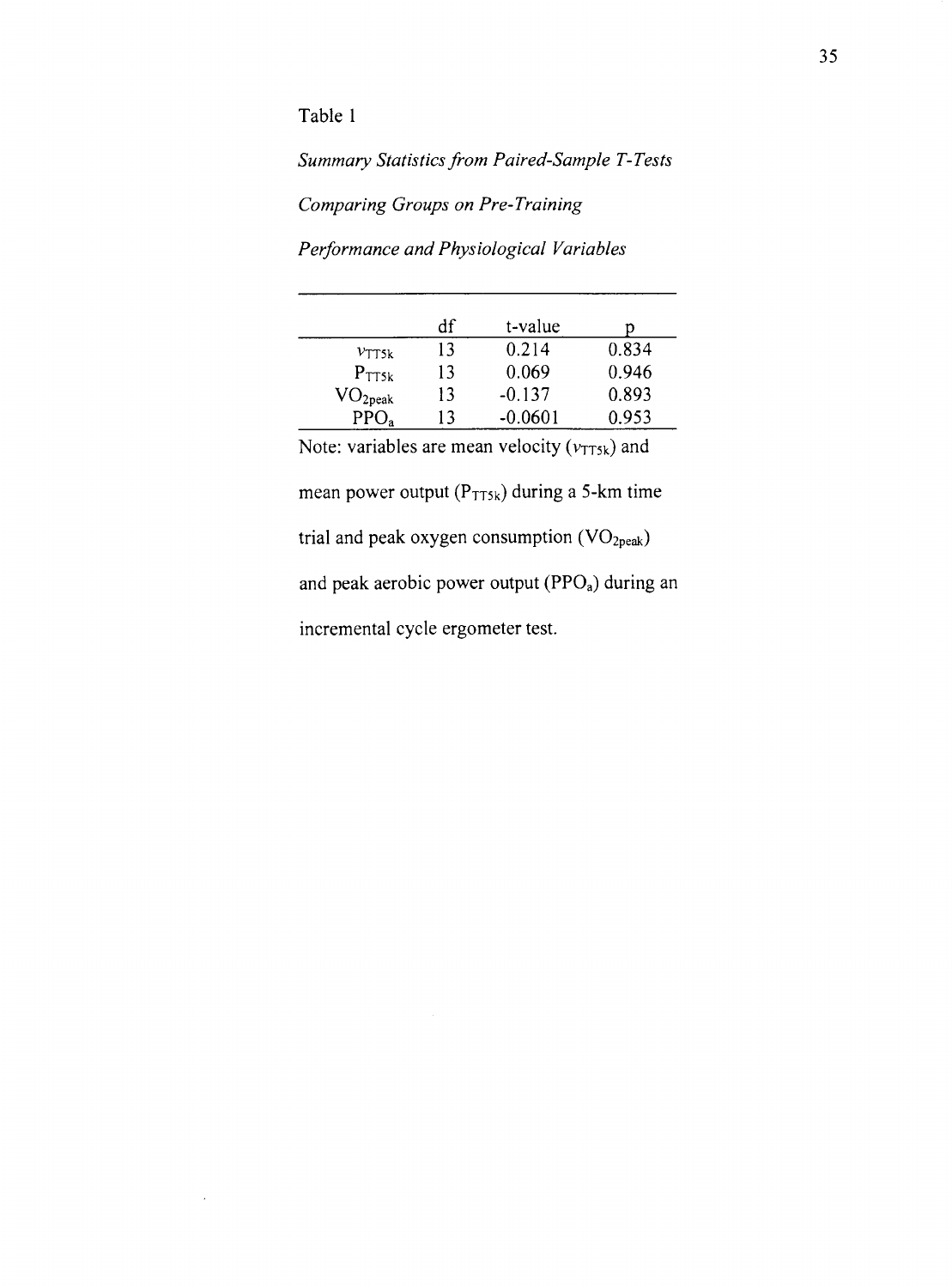|            |                        | Age<br>(yr)       | Wt<br>(kg)       | SSF <sub>7</sub><br>(mm) | $\rm VO_{2peak}$<br>$(mL \cdot kg^{-1})$<br>$\cdot$ min <sup>-1</sup> ) | PPO <sub>a</sub><br>$(W \cdot kg^{-1})$ | $HR_{peak}$<br>$(b·min-1)$ |
|------------|------------------------|-------------------|------------------|--------------------------|-------------------------------------------------------------------------|-----------------------------------------|----------------------------|
| CD         | All                    | 21.9              | 67.9             | 49.6                     | 62.1                                                                    | 4.76                                    | 191                        |
|            | $(N=9)$                | $\pm 3.4$         | $\pm$ 9.1        | ±18.8                    | ±12.2                                                                   | ±0.79                                   | ±11                        |
|            | M                      | 21.7              | 70.4             | 41.8                     | 67.0                                                                    | 5.04                                    | 194                        |
|            | $(N=7)$                | ±3.9              | $\pm$ 8.8        | $\pm 12.2$               | $\pm$ 8.4                                                               | $\pm 0.63$                              | $\pm$ 9                    |
|            | $\mathbf F$            | 22.5              | 59.1             | 77.0                     | 44.8                                                                    | 3.76                                    | 182                        |
|            | $(N=2)$                | $\pm 2.1$         | $\pm$ 1.3        | ± 0.0                    | $\pm$ 1.7                                                               | $\pm 0.10$                              | $\pm 13$                   |
| <b>NCD</b> | All                    | 20.5              | 68.9             | 62.0                     | 62.1                                                                    | 4.74                                    | 192                        |
|            | $(N=6)$                | ±1.9              | ±10.7            | ±32.6                    | $\pm 14.2$                                                              | $\pm 0.78$                              | $\pm$ 4                    |
|            | $\mathbf M$<br>$(N=4)$ | 20.5<br>$\pm 2.4$ | 73.1<br>7.7<br>士 | 42.5<br>$\pm$ 14.5       | 70.4<br>$\pm$ 7.6                                                       | 5.15<br>$\pm 0.61$                      | 193<br>$\pm$ 5             |
|            | $\overline{F}$         | 20.5              | 60.5             | 101.0                    | 45.5                                                                    | 3.94                                    | 191                        |
|            | $(N=2)$                | $\pm 0.7$         | $\pm 13.5$       | $\pm 11.3$               | $\pm$ 2.9                                                               | $\pm 0.12$                              | $\pm$ 4                    |

Descriptive Characteristics of Subjects by Group and Gender

Note: data (mean  $\pm$  standard deviation) are age, weight (Wt), sum of seven skinfolds (SSF<sub>7</sub>), and peak oxygen consumption (VO<sub>2peak</sub>), peak heart rate (HR<sub>peak</sub>), and peak aerobic power output (PPO<sub>a</sub>) during an incremental cycle ergometer test.  $CD =$ consecutive-day training group; NCD = non-consecutive day training group.

 $\diagdown$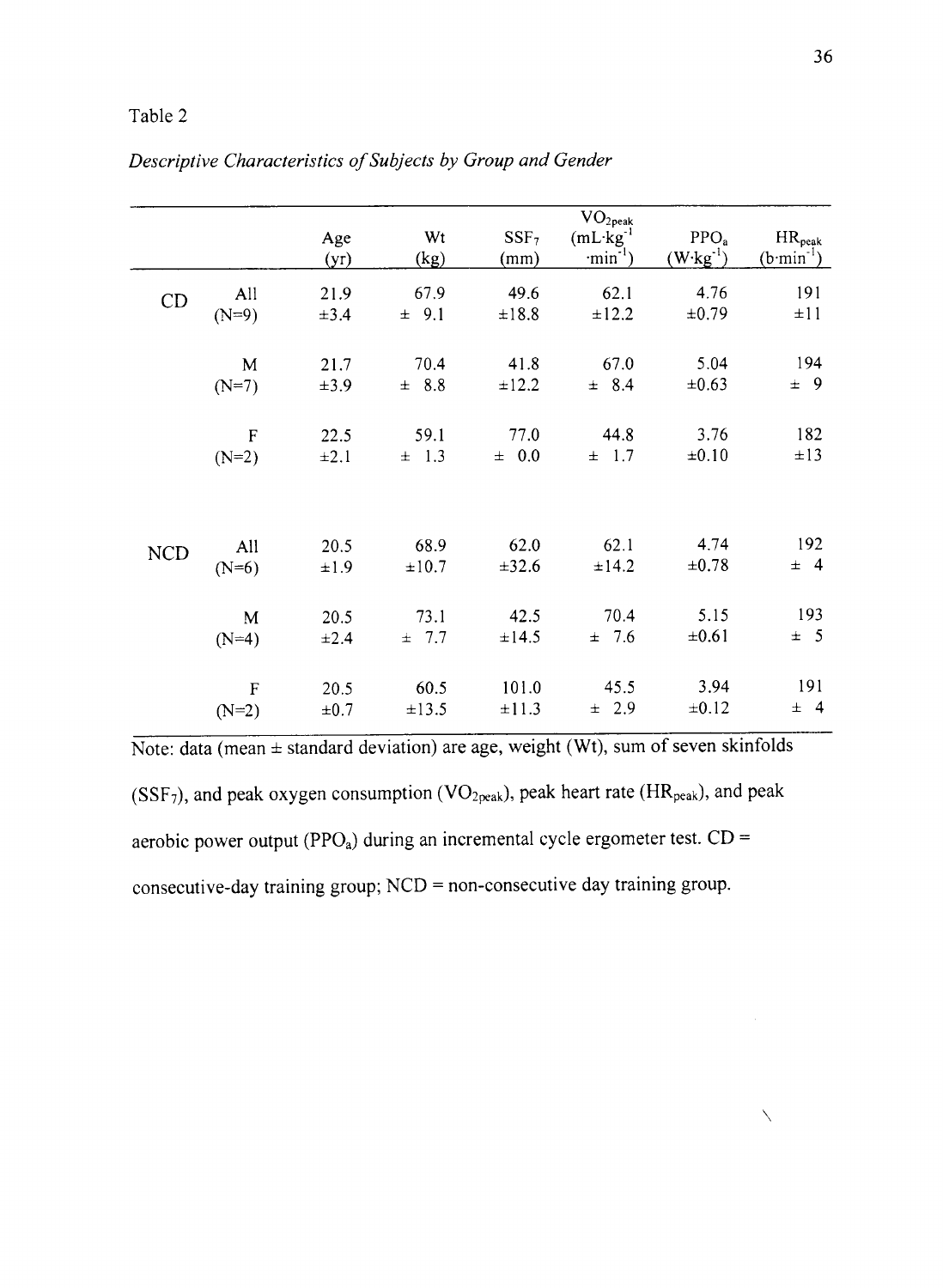100% of PPO<sub>3</sub>, followed by 4 minutes at 25% of PPO<sub>3</sub>, repeated eight times. To ensure the intended workload on the CompuTrainer, wheel speed must be at last 24 km·hr<sup>-1</sup> (CompuTrainer,2006). Thus, if wheel speed fell below 24 km'hr-' or actual power output remained 30 W below the prescribed load for 10 seconds, the interval was terminated and considered incomplete. A session ended when the subject either failed twice in a row to complete an interval, or had attempted eight intervals. If a subject successfully completed all eight intervals at the prescribed power output, his load was increased by  $\sim$ 10 W for the next session. Subjects were advised to maintain 110-120 RPM while at  $100\%$  of PPO<sub>a</sub>. (Carmichael & Rutberg, 2003); however, they were ultimately free to choose their preferred cadence. A computer screen showed time progress through both work and recovery periods while handlebar-mounted display monitors showed pedaling cadence and Polar heart rate monitors measured heart rate. Data collected during training sessions were: number of attempted  $(I_{\text{at}})$  and completed  $(I_{\text{com}})$  intervals,  $HR_{\text{peak}}$  for each attempted interval, total time  $(t_{\text{train}})$  and total work ( $W_{\text{train}}$ ) completed at PPO<sub>a</sub>, number of intervals in which subjects came within 5 b·m<sup>-1</sup> of the HR<sub>peak</sub> from the incremental test (Peak<sub>HR</sub>), as well as BL 5 minutes after the final attempted interval.

# Nutritional Supplementation

Subjects drank water and Accelerade sports drink (PacificHealth Laboratories, Inc., Matawan, NJ) ad libitum during HIT sessions, All subjects were directed to drink a serving of Endurox R4 recovery drink (PacificHealth Laboratories, Inc.) within 30 minutes of completing each session. Accelerade and Endurox were distributed to them at no cost by the researchers. This was done to control and optimize glycogen replenishment and muscle recovery between HIT sessions (Saunders, Kane, & Todd, 2004).

# Post-Testing

During week 7, after completion of nine training sessions, all subjects visited the lab twice on non-consecutive days for post-testing. The first post-test session  $(TT_{5k})$  was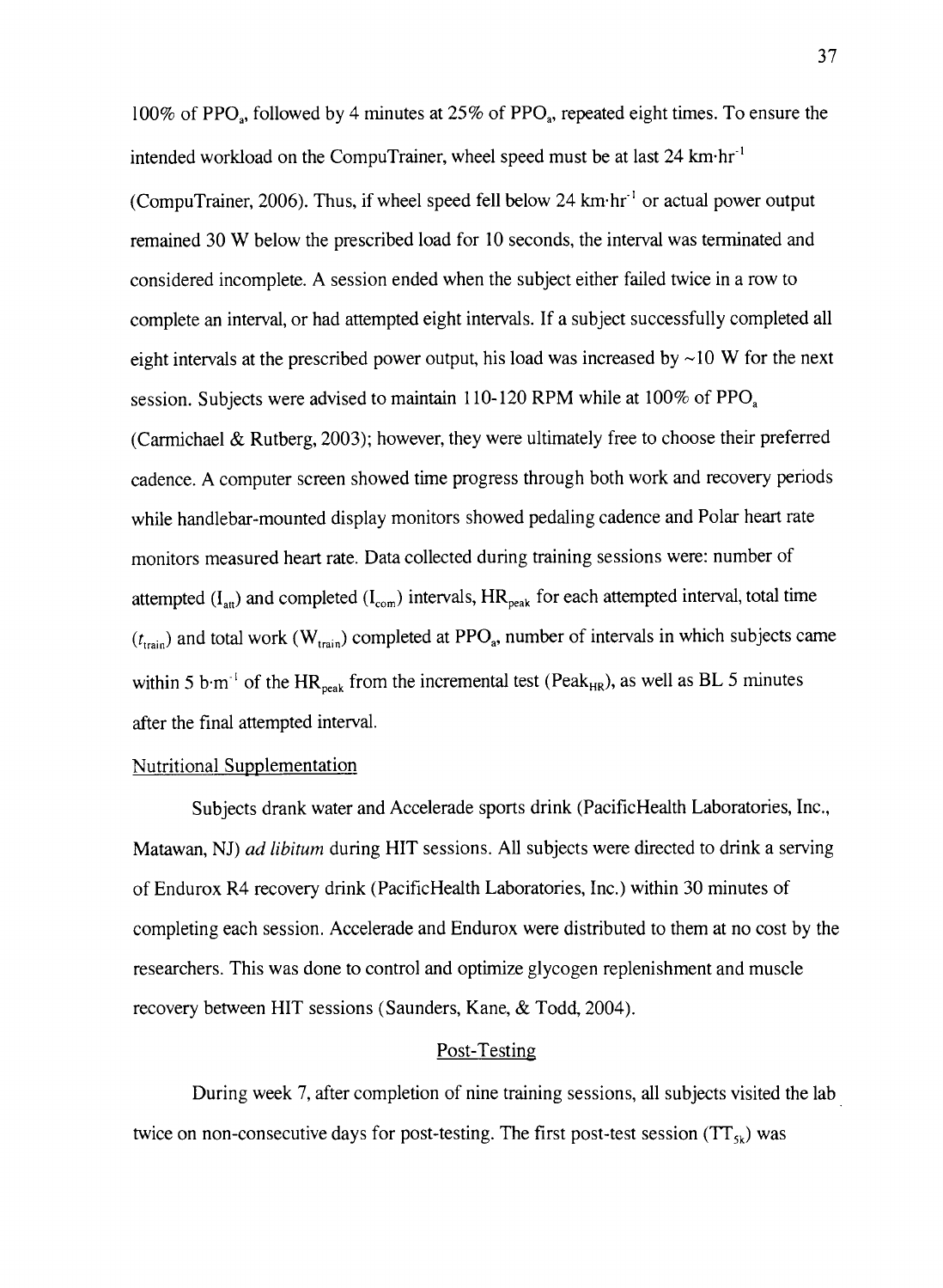scheduled so as to continue the pattern of training, such that CD had at least 4 recovery days and NCD had at least two days following HIT session 9. Post-test procedures for the  $TT_{sk}$ and the incremental test were the same as in pre-testing.

#### Statistical Analysis

A 2  $\times$  2 (group  $\times$  time) analysis of variance (ANOVA) with repeated measures on time was run to compare CD to NCD both pre- and post-training, and to compare pretraining to post-training in both CD and NCD. Mean velocity  $(v_{\text{TT5k}})$  and mean power output ( $P_{TT5k}$ ) during the  $TT_{5k}$ , VO<sub>2peak</sub>, and PPO<sub>a</sub> were analyzed. For training-session data, independent t-tests were run to compare  $t_{train}$ , W<sub>train</sub>, Peak<sub>HR</sub>, I<sub>att</sub>, I<sub>com</sub>, and post-session BL between groups. Correlations were explored for both groups individually and for the subject sample as a whole between the above training data and degree of improvement on dependent variables. AII statistics were performed on SPSS 13.0 for Windows, and alpha was set at 0.05. All data are expressed as mean  $(\pm$  standard deviation).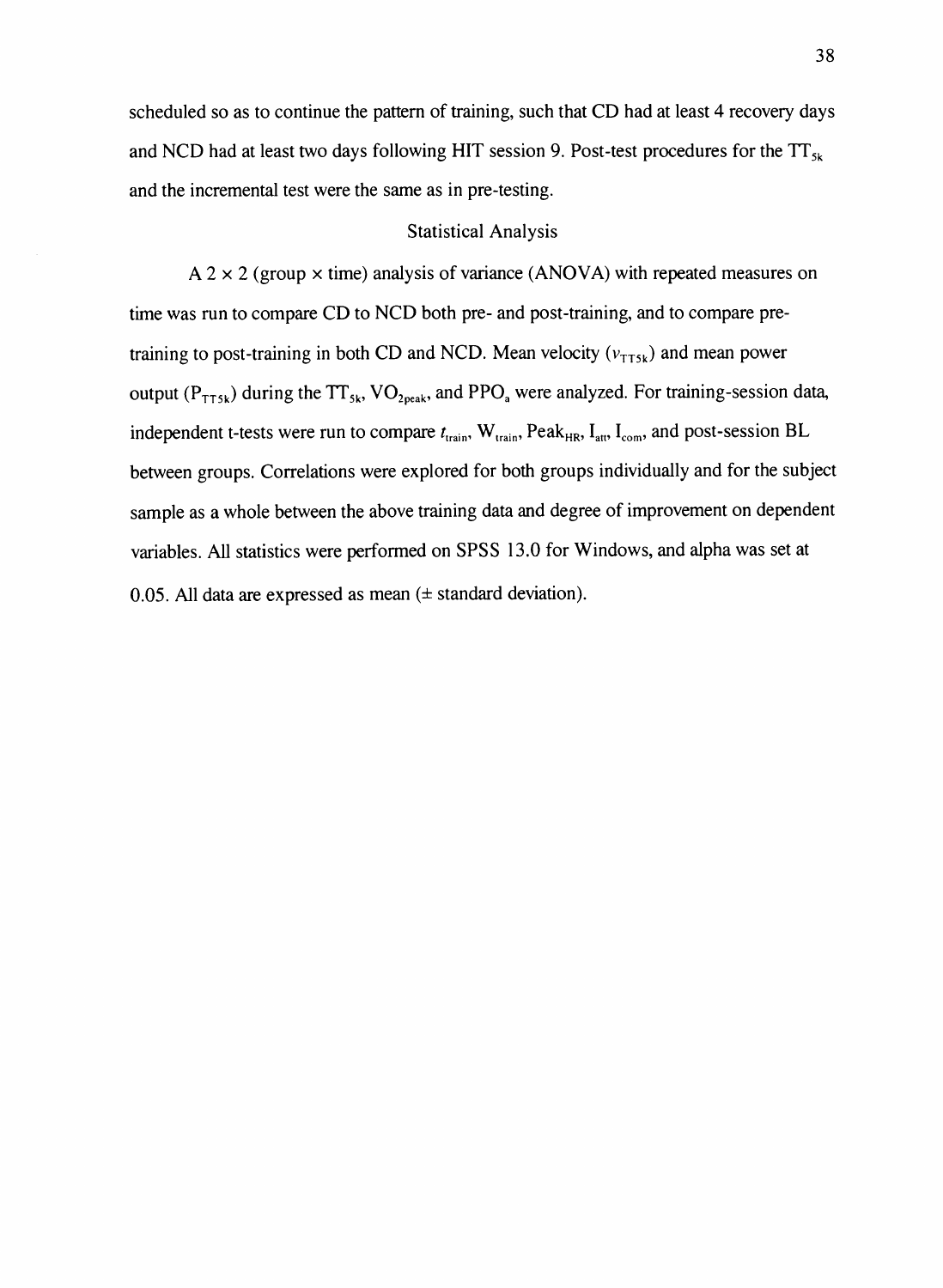## Chapter 4

#### RESULTS

# Results of HIT

Interval training significantly improved  $TT_{5k}$  performance,  $VO_{2,peak}$ , and PPO<sub>a</sub> in CD and NCD; there were no differences between training groups (Figure 2). Absolute improvements in  $v_{TT5k}$  and  $P_{TT5k}$  were 0.9 ( $\pm$  0.8) km·h<sup>-1</sup> and 17 ( $\pm$  19 W), respectively. Absolute improvements in  $VO<sub>2peak</sub>$  and PPO<sub>a</sub> were 0.2 ( $\pm$  0.2) L·m<sup>-1</sup>, and 23 ( $\pm$  15) W, respectively. Pre- and post-test data, along with percent changes are displayed in Table 3. Additional  $2\times2$  ANOVA (group  $\times$  time with repeated measures on time) revealed no difference between groups or change across time in the relative intensity maintained during TT<sub>5k</sub> as percentages of either HR<sub>peak</sub> [95.9 ( $\pm$  2.5)%] or PPO<sub>a</sub> [83.8 ( $\pm$  7.2)%]. Moreover, although three data points were missing, a paired t-test on l2 subjects' data showed no significant change  $\left[t(12) = 0.503; p=0.624\right]$  in BL after TT<sub>5k</sub> completion. Summary statistics for performance and physiological data are displayed in Table 4.

# Training Session Data

Both groups increased training load  $(P_{train})$  significantly across the 3-week training phase (Figure 3). Independent t-tests revealed no differences between groups in  $P_{train}$ ,  $W_{train}$ ,  $t_{train}$ , (Figure 4),  $I_{att}$ ,  $I_{com}$ , Peak<sub>HR</sub>, or post-session BL during training. Training session summary data are displayed in Table 5. Subjects were able to complete 66.5 ( $\pm$ 8.5)% and 70.3 ( $\pm$  6.4)% of all prescribed training in CD and NCD, respectively  $(p=0.375)$ . Further, training group did not affect subjects' ability to complete intervals late in the week, as the progression of  $W_{train}$  from the first to the third session of the week was not related to training group (Figure 5).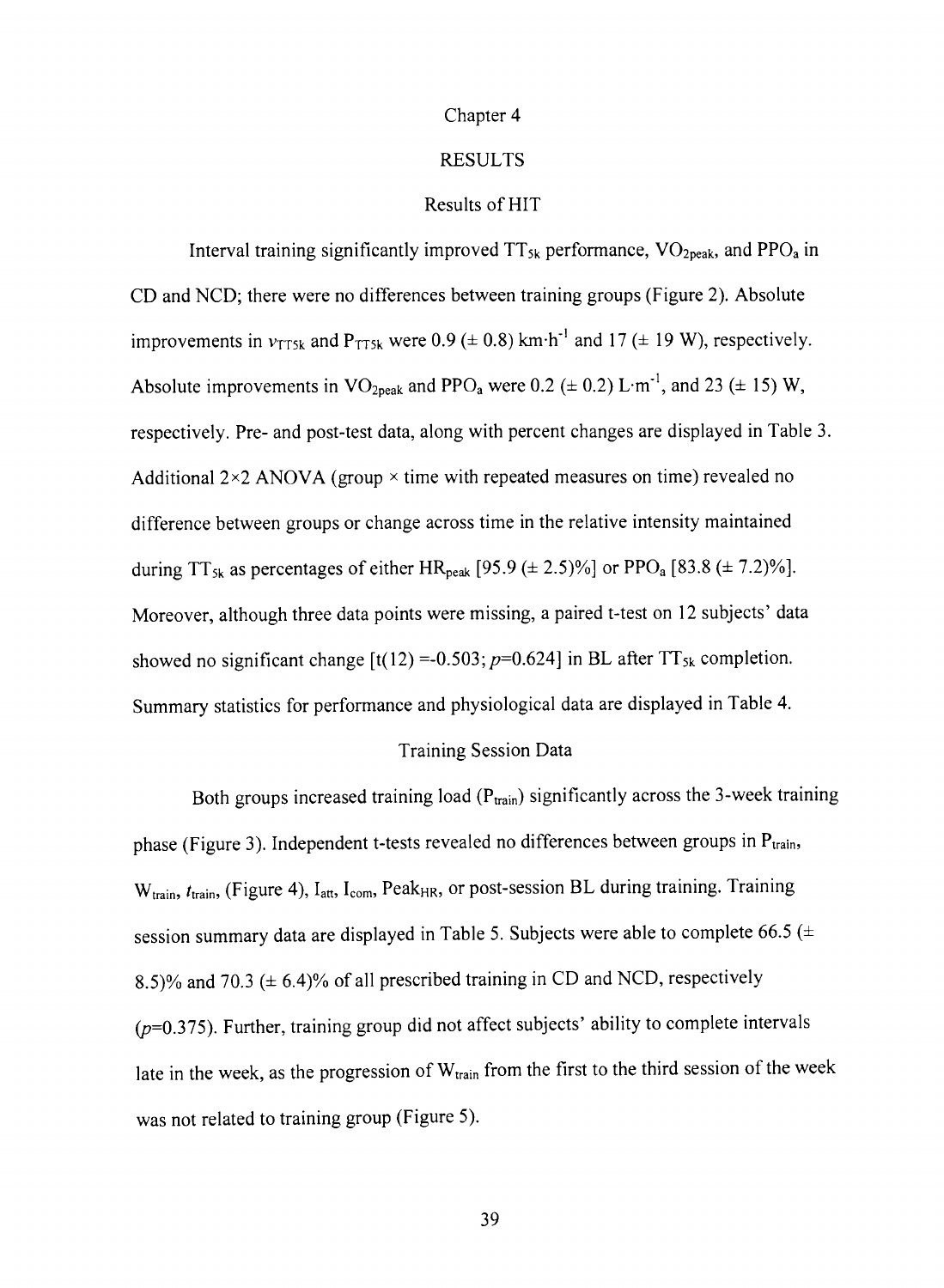

Figure 2, Bar chart showing similar improvement after high-intensity interval training on consecutive (CD) or non-consecutive days (NCD). Data are mean velocity ( $v_{TT5k}$ ) and mean power output ( $P_{TT5k}$ ) during a 5-km time trial, peak oxygen consumption ( $VO_{2peak}$ ) and peak aerobic power output  $(PPO<sub>a</sub>)$  during an incremental cycle ergometer test, and a mean improvement across these four variables (Overall). Both groups improved significantly in all areas, and there were no significant differences ( $\alpha$ =0.05) between groups.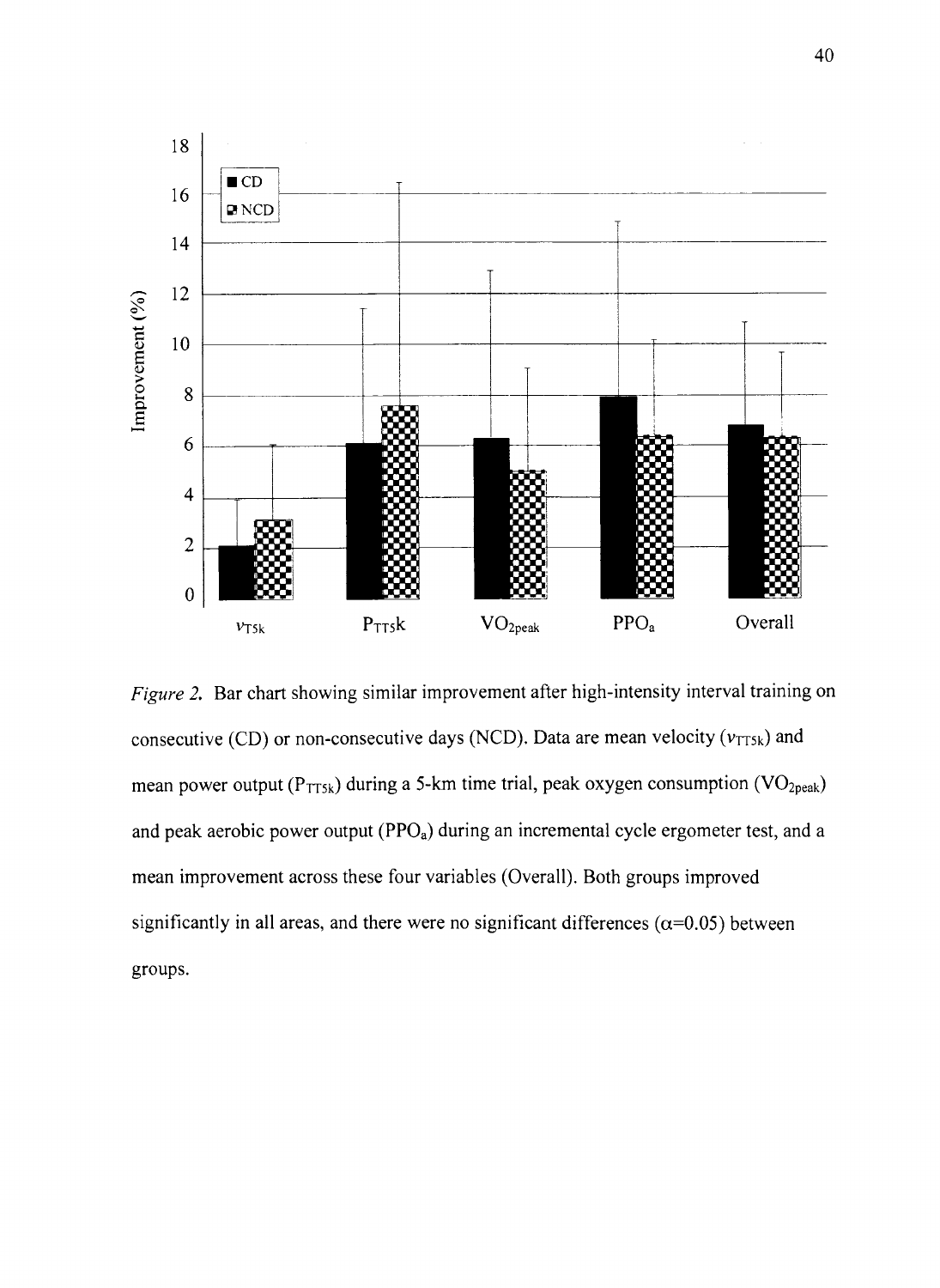Pre- and Post-Test Data (Mean  $\pm$  SD) for Consecutive-Day (CD) and Non-Consecutive Day (NCD) Interval Training Groups with Percent Improvements

|                                         |           | $CD (N=9)$       |           | $NCD$ ( $N=6$ )  |        |
|-----------------------------------------|-----------|------------------|-----------|------------------|--------|
|                                         | pre-test  | 37.5<br>士        | 3.5       | 37.0<br>$\pm$    | 5.2    |
| $v_{\text{TT5k}}$<br>$(km\cdot h^{-1})$ | post-test | 38.3<br>士        | 3.4       | 38.1<br>$\pm$    | 4.9    |
|                                         | % change  | 2.2<br>士         | 1.8       | 3.1<br>士         | 3.0    |
|                                         |           |                  |           |                  |        |
|                                         | pre-test  | $278.6 \pm 74.3$ |           | $275.5 \pm 97.4$ |        |
| $P_{TT5k}$<br>(W)                       | post-test | $295.1 \pm 76.4$ |           | $294.2 \pm 98.9$ |        |
|                                         | % change  | $6.1 \pm 5.3$    |           | $7.6 \pm$        | 8.9    |
|                                         |           |                  |           |                  |        |
|                                         | pre-test  | ± 1.15<br>4.25   |           | 4.34             | ± 1.34 |
| VO <sub>2peak</sub><br>$(L·min-1)$      | post-test | ±1.09<br>4.48    |           | 4.54             | ± 1.34 |
|                                         | % change  | 6.3<br>士         | - 6.6     | 5.0<br>Ŧ         | - 4.0  |
|                                         |           |                  |           |                  |        |
|                                         | pre-test  | 325<br>士         | 328<br>78 | 士                | 81     |
| PPO <sub>a</sub><br>(W)                 | post-test | 348<br>士         | 74<br>351 | 士                | 96     |
|                                         | % change  | 7.9<br>$\pm$     | 6.9       | 6.4<br>士         | 3.8    |

Note: data (mean  $\pm$  standard deviation) are mean velocity ( $v_{TT5k}$ ) and mean power output  $(P_{TT5k})$  during a 5-km time trial and peak oxygen consumption  $(VO_{2peak})$  and peak aerobic power output  $(PPO<sub>a</sub>)$  during an incremental cycle ergometer test. There were no significant differences between groups, either pre- or posttraining. However, both groups improved significantly  $(p<0.05)$ on all test variables.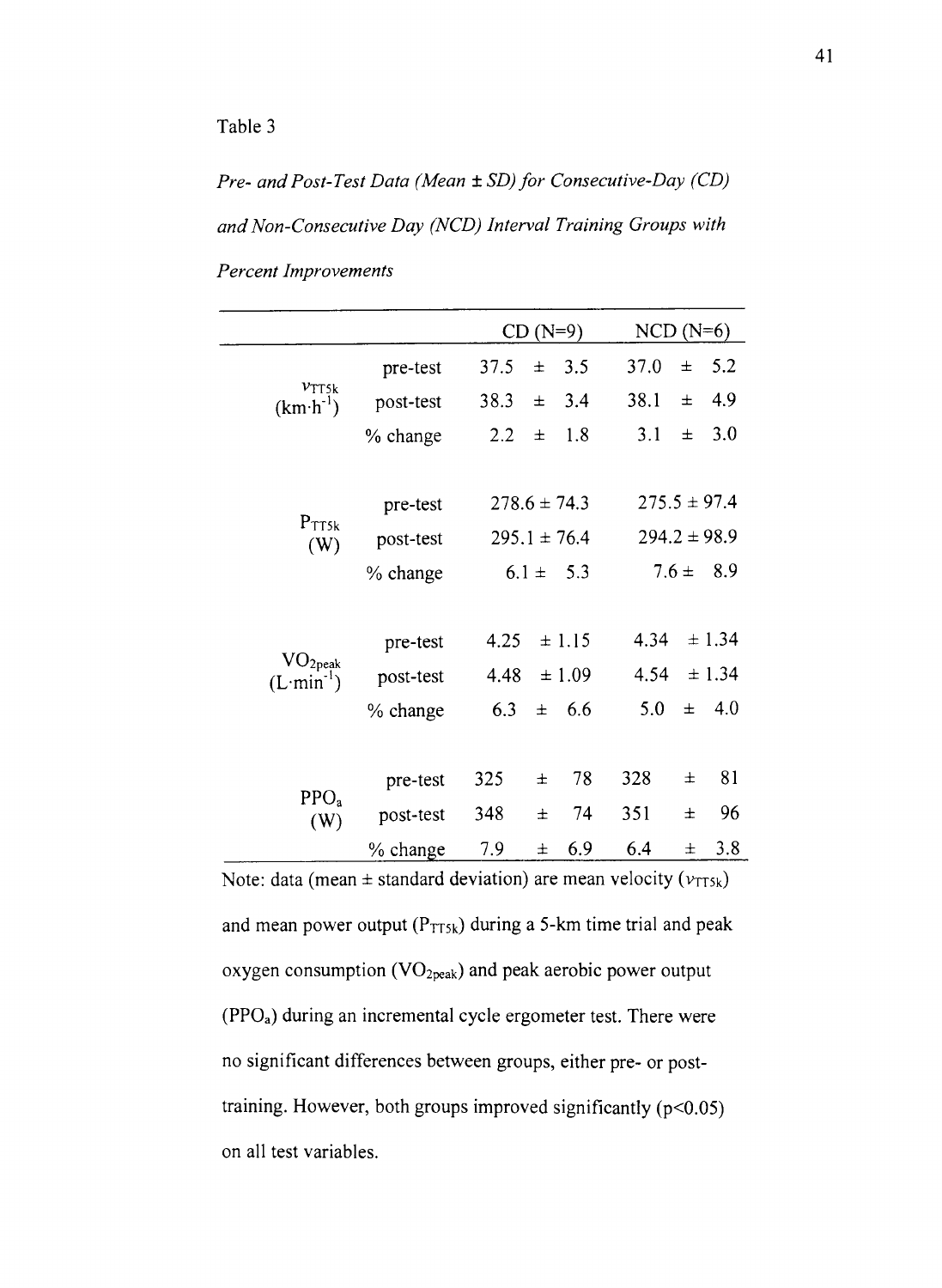Summary Statistics from  $2\times 2$  Repeated Measures ANOVA (Group×Time with Repeated Measures on Time) on Performance and Physiological Variables from Pre- and Post-Testing

|                                                                                                        |             | $v_{\text{TT5k}}$ | $P_{TT5k}$ | $TT_{5k}$<br>$%HR_{peak}$ | $TT_{5k}$<br>$\%$ PPO <sub>a</sub> | VO <sub>2peak</sub> | PPO <sub>a</sub> |
|--------------------------------------------------------------------------------------------------------|-------------|-------------------|------------|---------------------------|------------------------------------|---------------------|------------------|
|                                                                                                        | F(1, 13)    | 0.022             | 0.002      | 0.020                     | 0.593                              | 0.013               | 0.004            |
| Group                                                                                                  | $\mathbf p$ | 0.884             | 0.965      | 0.890                     | 0.455                              | 0.910               | 0.949            |
|                                                                                                        |             |                   |            |                           |                                    |                     |                  |
| Time                                                                                                   | F(1, 13)    | 17.709            | 12.107     | 0.878                     | 0.076                              | 13.892              | 33.293           |
|                                                                                                        | p           | 0.001             | 0.004      | 0.336                     | 0.787                              | 0.003               | 0.000            |
|                                                                                                        |             |                   |            |                           |                                    |                     |                  |
| Group<br>$\times$                                                                                      | F(1, 13)    | 0.480             | 0.043      | 0.615                     | 0.195                              | 0.075               | 0.005            |
| Time                                                                                                   | Ď           | 0.500             | 0.838      | 0.447                     | 0.666                              | 0.789               | 0.946            |
| Note: variables are mean velocity ( $v_{TT5k}$ ), mean power output ( $P_{TT5k}$ ), and percentages of |             |                   |            |                           |                                    |                     |                  |

peak heart rate ( $TT_{5k}$ %HR<sub>peak</sub>) and peak aerobic power output ( $TT_{5k}$ %PPO<sub>a</sub>) during a 5km time trial and peak oxygen consumption  $(VO_{2,peak})$  and peak aerobic power output  $(PPO<sub>a</sub>)$  during an incremental cycle ergometer test.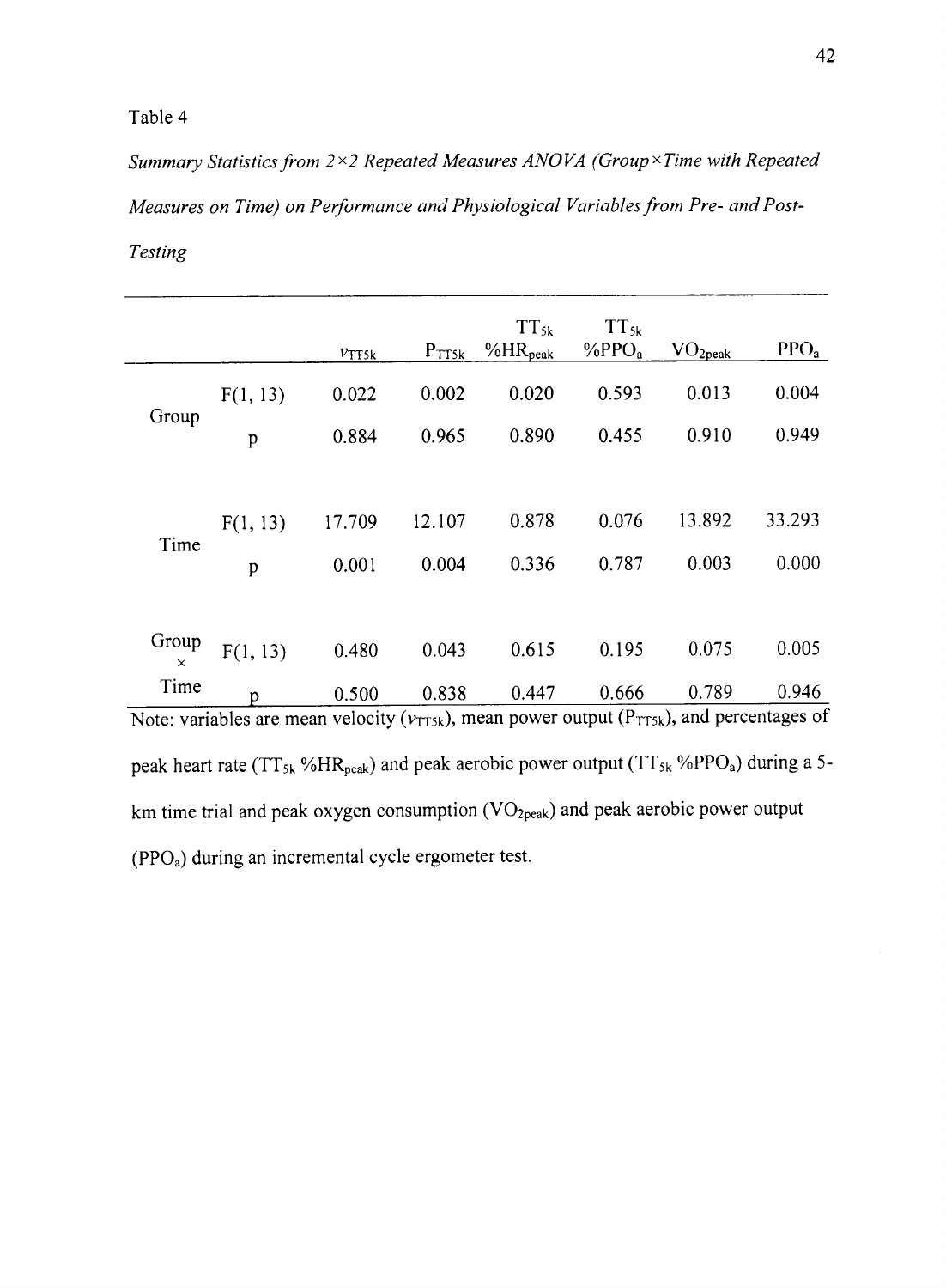

Figure 3. Line graph showing progression of training load ( $P_{train}$ ) across the 3-week interval-training phase by group. Subjects increased  $P_{train}$  each time they successfully completed eight intervals in a session. There were no significant differences ( $\alpha$ =0.05) at any point between consecutive-day (CD) and non-consecutive day (NCD) training groups, although the total increases over the 3 weeks of 4.5% and 6.4Yo for CD and NCD, respectively, were significant (\*)  $[F(1, 13)=28.4; p=0.000]$ .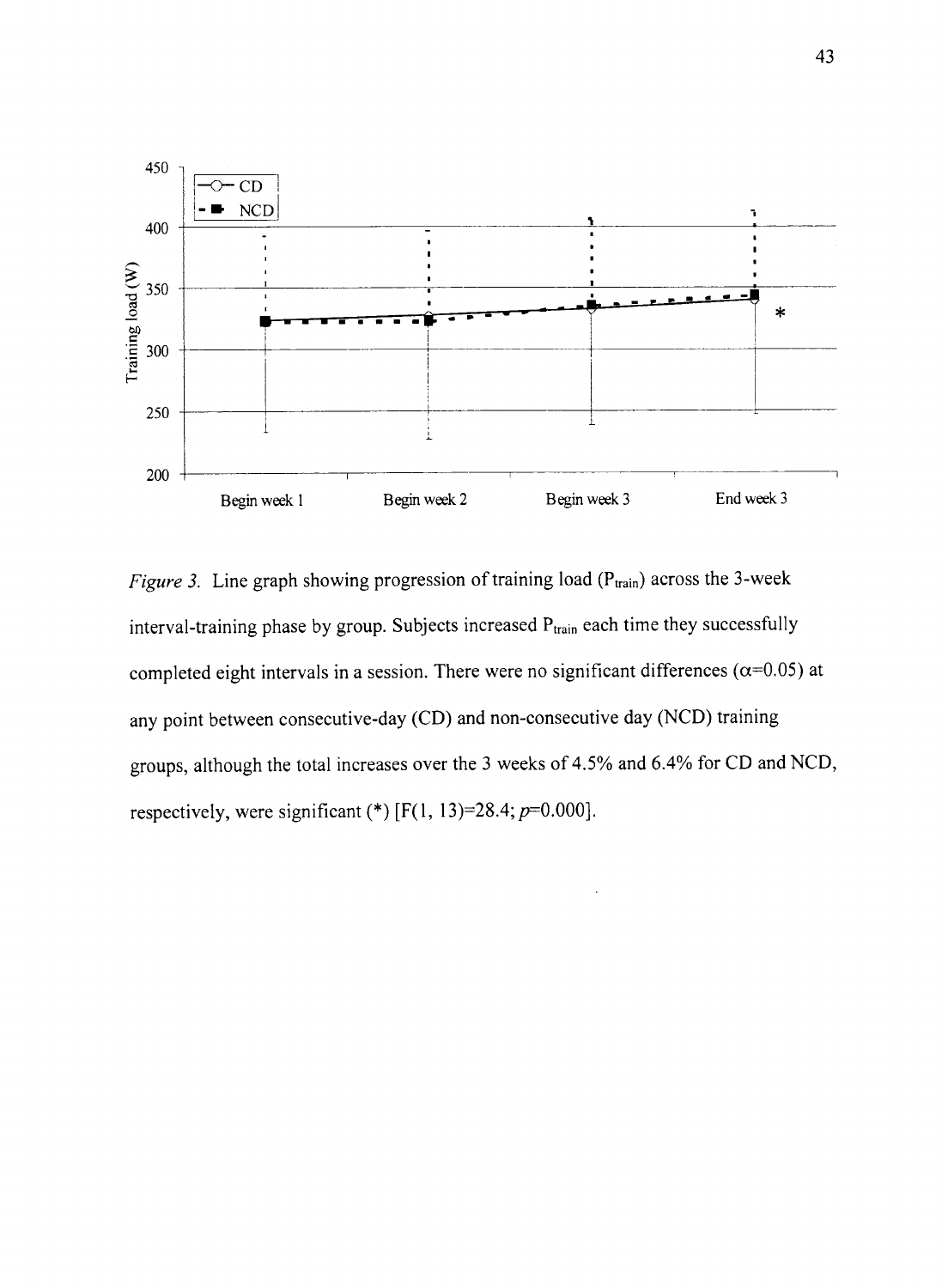

Figure 4. Bar graph showing total training time completed at 100% of peak aerobic power output  $(t_{\text{train}})$  for consecutive-day (CD) and non-consecutive day (NCD) training groups cumulatively and by week. There were no significant differences between groups [F(1, 13)=0.784; p=0.392] or weeks [F(2, 13)=0.364; p=0.698]. Error bars indicate standard deviations for total  $t_{\text{train}}$ .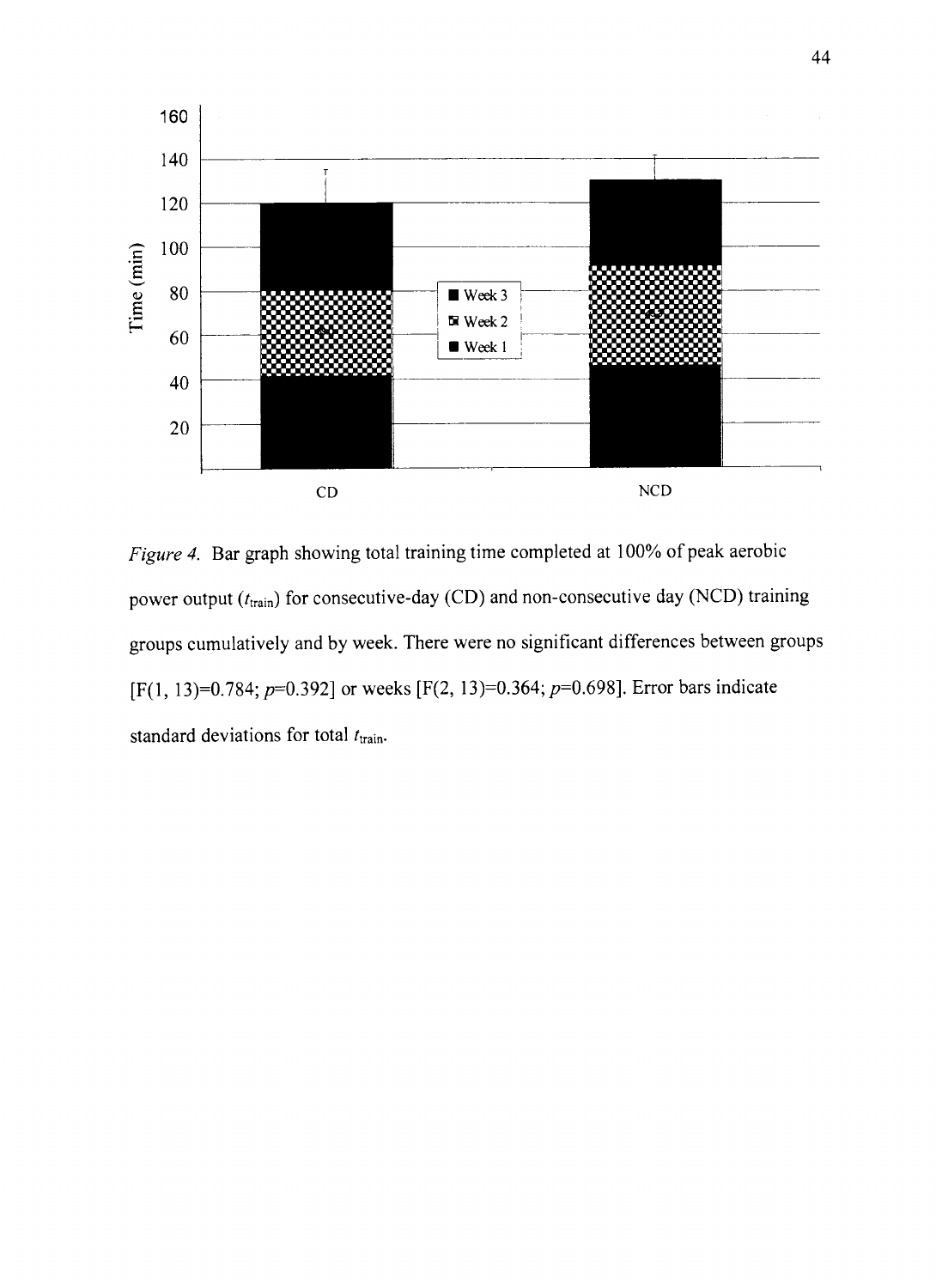Summary Data (Mean  $\pm$  SD) from Interval Training Sessions for Consecutive-Day (CD) and Non-Consecutive Day (NCD) Training Groups

|                  | $P_{train}$ | $t_{\text{train}}$ | $W_{\text{train}}$ |                                                                                                 |                             |             | <b>BL</b>      |
|------------------|-------------|--------------------|--------------------|-------------------------------------------------------------------------------------------------|-----------------------------|-------------|----------------|
|                  | (W)         | (s)                | (kJ)               | $I_{\rm att}$                                                                                   | $I_{com}$                   | $Peak_{HR}$ | (mM/L)         |
|                  |             |                    |                    | CD<br>(N=9) $325 \pm 75$ $807 \pm 97$ $261 \pm 81$ $6.1 \pm 0.6$                                | $4.2 \pm 0.7$ $3.2 \pm 1.9$ |             | $10.4 \pm 2.2$ |
| $NCD$<br>$(N=6)$ |             |                    |                    | $330 \pm 95$ $843 \pm 76$ $279 \pm 91$ $6.3 \pm 0.6$ $4.2 \pm 0.5$ $3.9 \pm 1.4$ $11.5 \pm 1.4$ |                             |             |                |
|                  |             |                    |                    | Note: training sessions were up to eight 2.5-minute intervals at 100% of peak aerobic           |                             |             |                |

power output (PPO<sub>a</sub>) separated by 4 minutes at 25% of PPO<sub>a</sub>. Data are training workload ( $P_{train}$ ), total time ( $t_{train}$ ) and total work ( $W_{train}$ ) at  $P_{train}$ , numbers of attempted ( $I_{att}$ ) and completed  $(I_{com})$  intervals, and number of times subjects came within 5 beats $\cdot$ min<sup>-1</sup> of their peak HR (Peak $_{\text{HR}}$ ) in the training session, and blood lactate concentration (BL) 5 minutes after completing the session.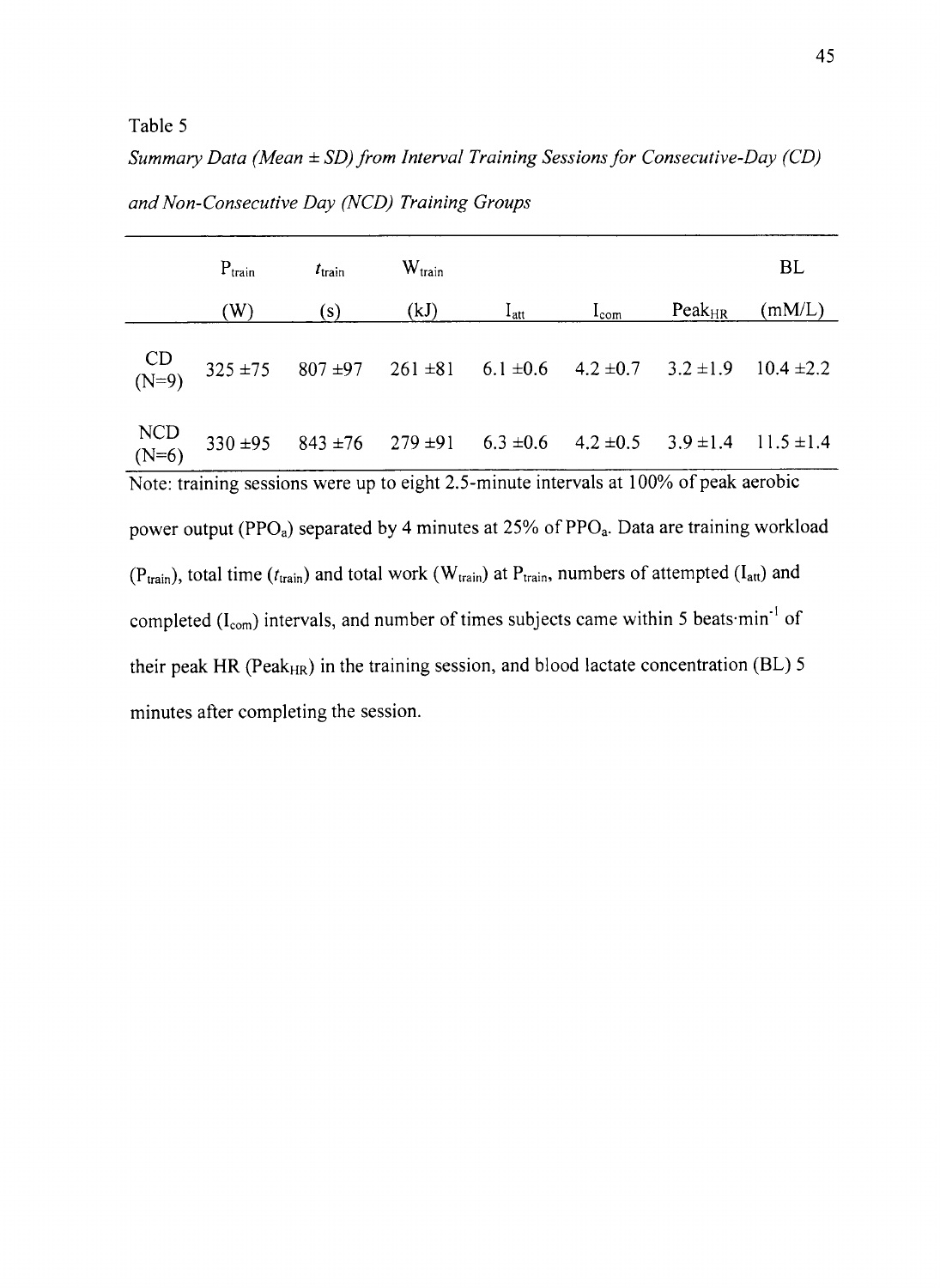Significant correlations between dependent variables are displayed in Table 6. Attempted intervals,  $I_{com}$ ,  $W_{train}$ ,  $t_{train}$ , and Peak<sub>HR</sub> were not significantly correlated with changes in performance or physiological parameters. However, improved  $VO<sub>2peak</sub>$  was negatively correlated with initial relative values for  $PPO<sub>a</sub>$  (r=-0.518;  $p=0.048$ ) and VO<sub>2peak</sub> (r=-0.638;  $p=0.010$ ). Improved TT<sub>5k</sub> performance was also negatively correlated with pre-test  $P_{TT5k}$  (r=-0.583;  $p=0.032$ ).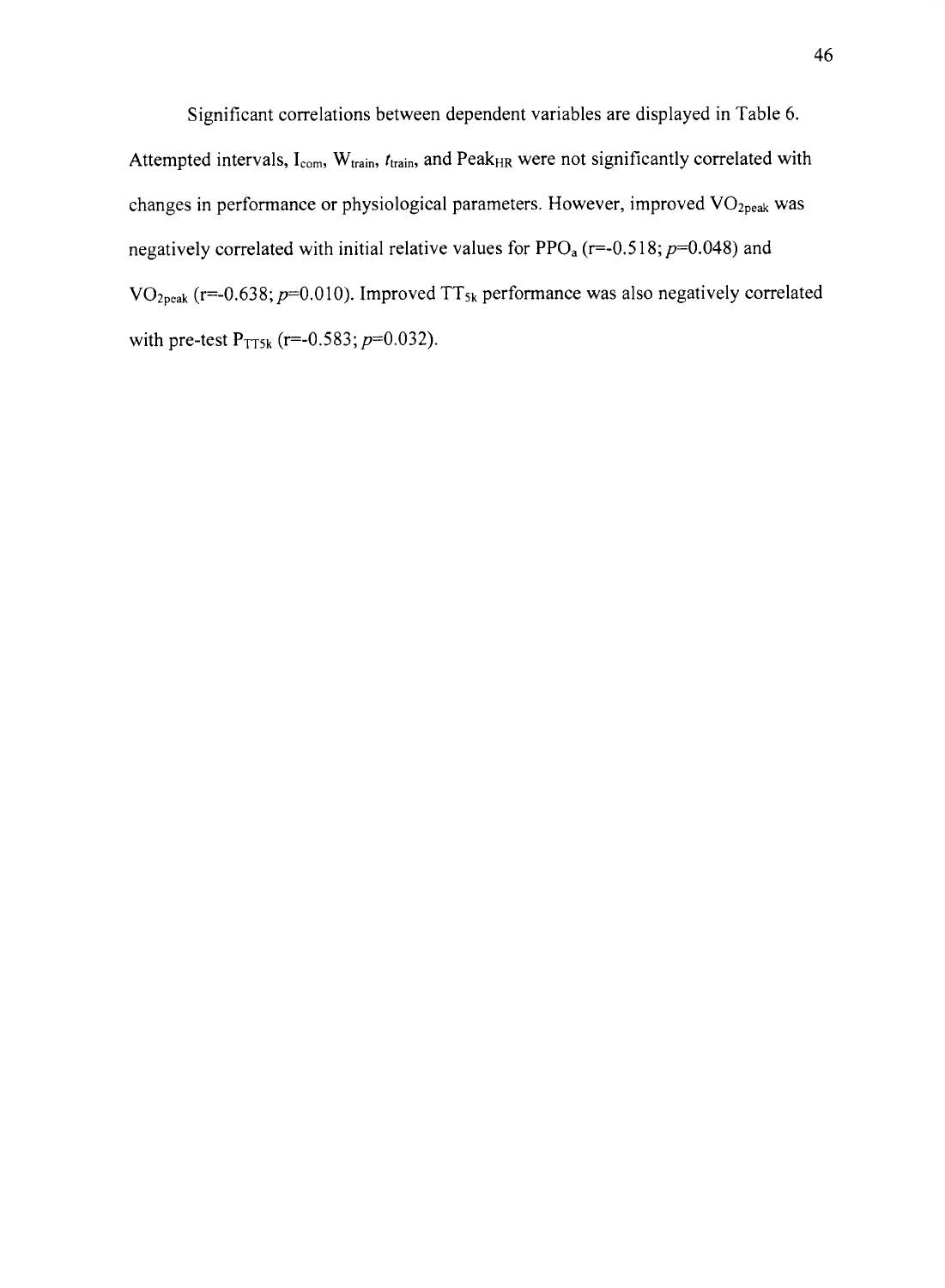

Figure 5. Line graph displaying high inter-subject variation in the progression between the first and third interval-training sessions of a training week in terms of work completed during the session ( $W_{train}$ ). Black segmented lines represent subjects who trained on 3 consecutive days, while grey solid lines represent subjects who trained on 3 nonconsecutive days per week. Regardless of training group, there was no consistent trend for increase or decrease of  $W_{train}$  across the training week.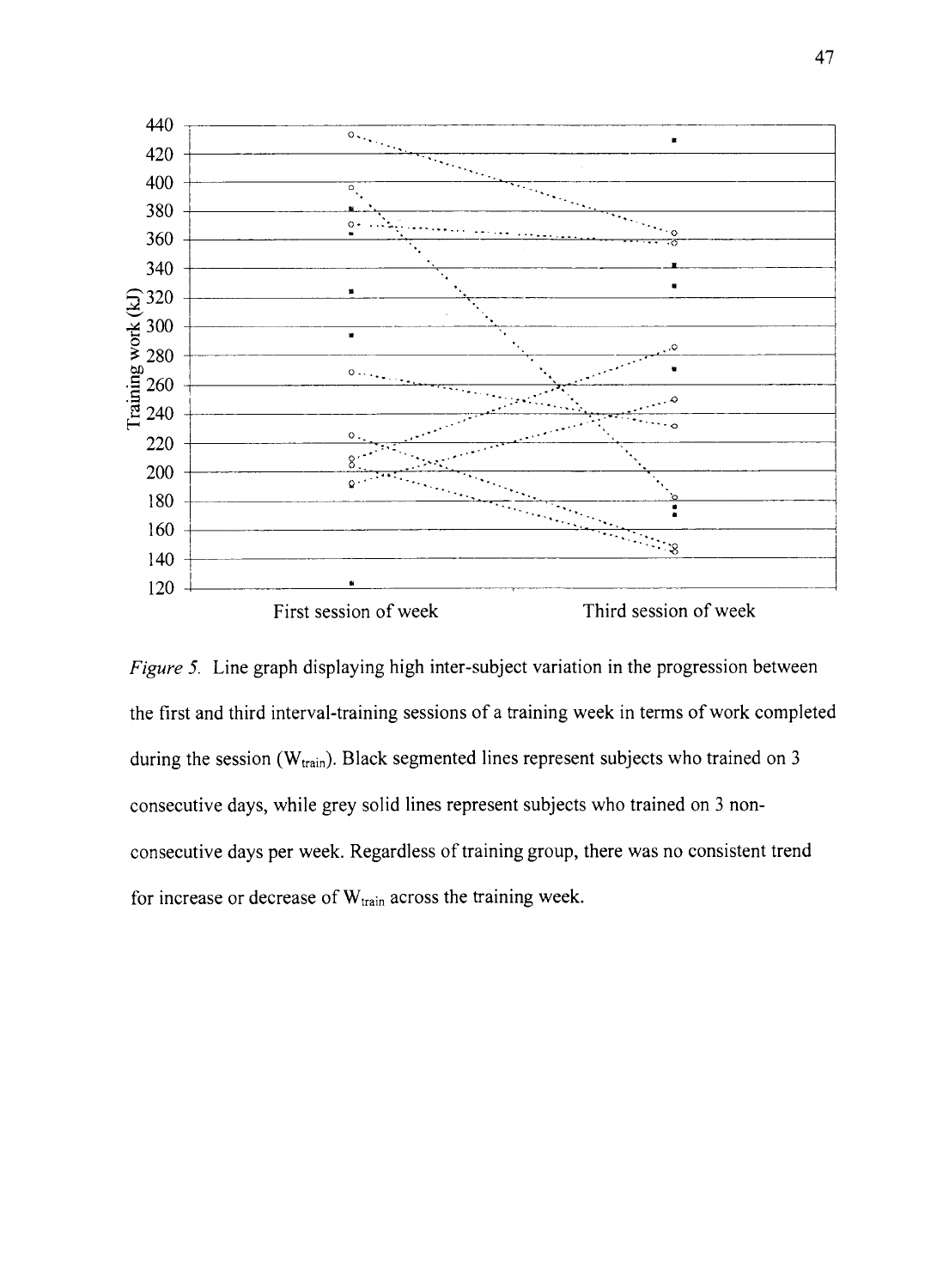# Significant Correlations ( $p$ <0.05) Between

Dependent Variables

|                     | $v_{\rm Tfsk}$ | $P_{TTSk}$ | $\rm{VO_{2peak}}$ |
|---------------------|----------------|------------|-------------------|
| $P_{TTSk}$          | 0.99           |            |                   |
| VO <sub>2peak</sub> | 0.96           | 0.96       |                   |
| PPO <sub>a</sub>    | 0.97           | 0.98       | 0.98              |

Note: variables are mean velocity  $(v_{TT5k})$  and mean power output (Prrsx) during a 5-km time trial and peak oxygen consumption (VO<sub>2peak</sub>) and peak aerobic power output (PPO<sub>a</sub>) during an incremental cycle ergometer test.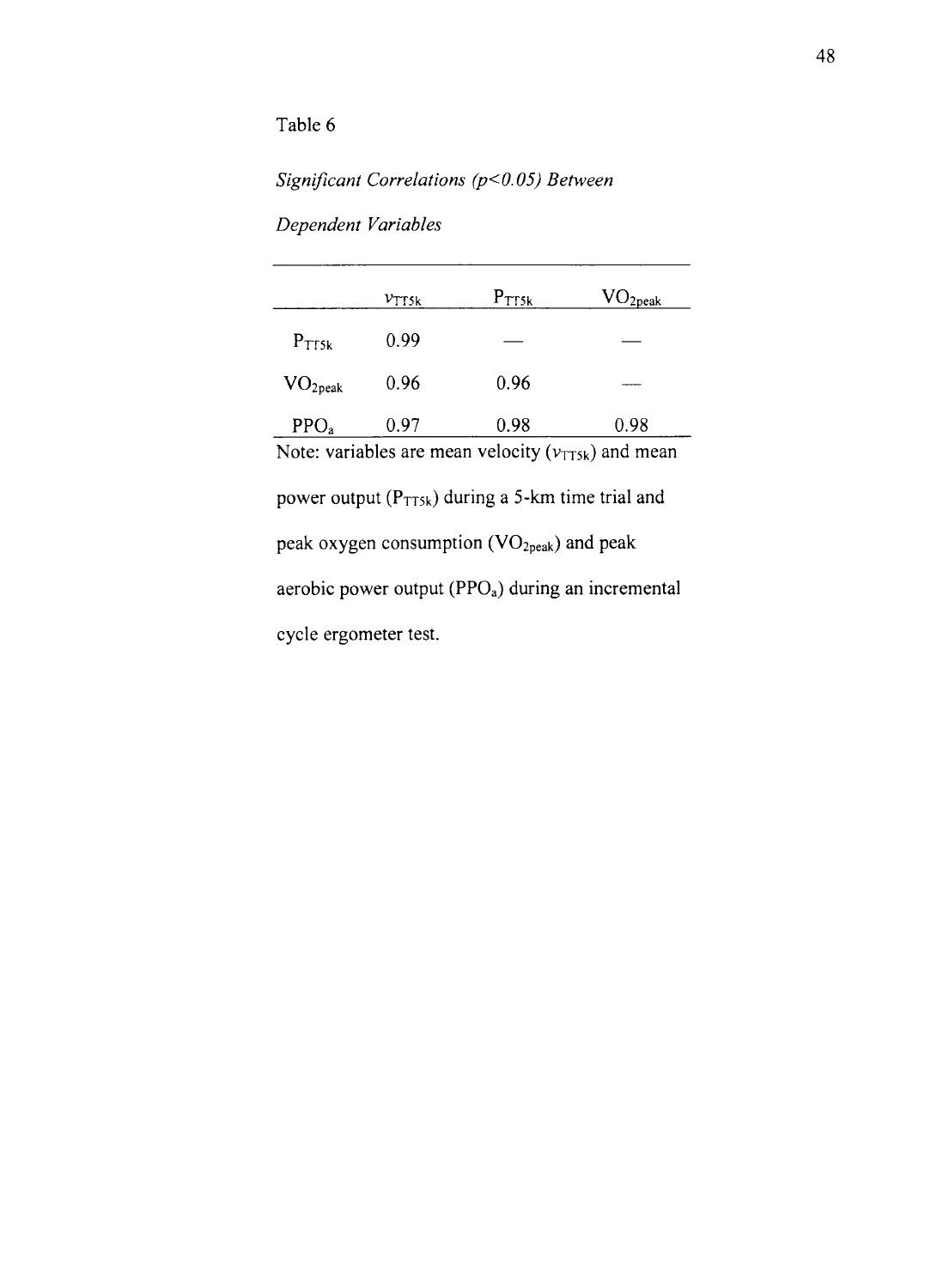#### Chapter 5

#### DISCUSSION

The purpose of this study was to compare changes in peak oxygen consumption (VO<sub>2peak</sub>), peak aerobic power output (PPO<sub>a</sub>), and 5-km time trial (TT<sub>5k</sub>) performance in well-trained cyclists after performing a high-intensity interval training (HIT) program on either 3 consecutive days per week or 3 non-consecutive days per week. The principle findings were (1) HIT at 100% of PPO<sub>a</sub> improves  $VO<sub>2peak</sub>$ , PPO<sub>a</sub>, and TT<sub>5k</sub> performance, and (2) HIT is equally effective whether performed on consecutive or non-consecutive days.

# Training Effects

# On Groups Collectively

The results of HIT at 100% of  $PPO<sub>a</sub>$  in the present study are comparable to those seen elsewhere (Laursen, Shing, Peake, et al., 2002; Smith, Coombes, & Geraghty, 2003; Smith, Dilger, & Coombes,2000; Smith, McNaughton, & Marshall, 1999); namely, subjects improved  $VO<sub>2peak</sub>$ , peak aerobic work rate, and time-trial performance by about 7%. Training led to increased absolute intensity in the time-trial, but there was no change in relative intensity or lactate accumulation, which suggests training-induced adaptations were largely aerobic. This finding is consistent with Laursen, Shing, Peake, et al. (2002).

ln contrast to the above studies, however, the present study used a slightly more intense training program; instead of training twice per week for 4 weeks, the present subjects trained three times per week for 3 weeks. Thus, a slightly greater training load was fit within a 25% briefer time period. A possible confounding factor in this approach could be excessive fatigue limiting training effectiveness. However, Acevedo and

49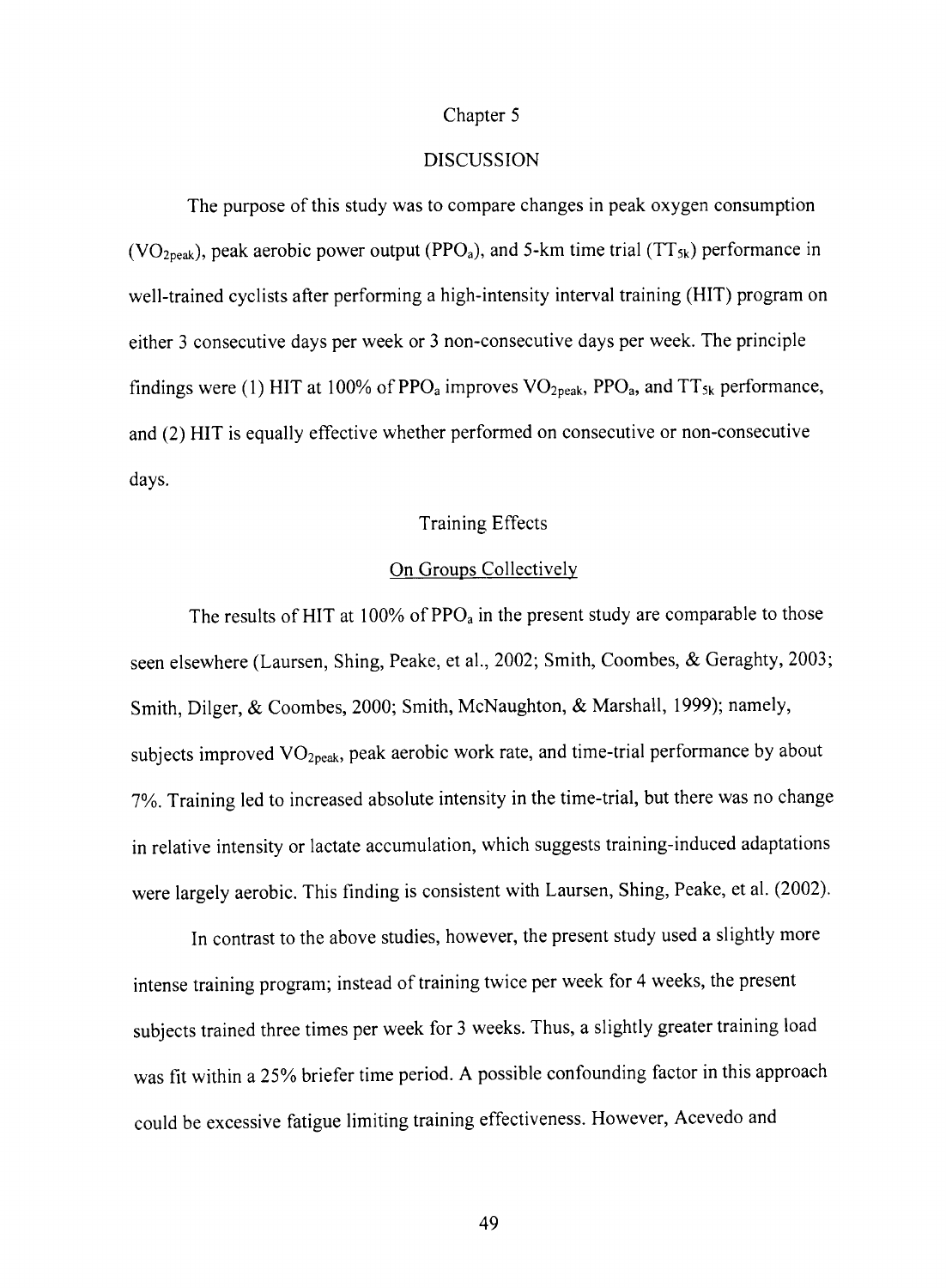Goldfarb (1989) showed that three HIT sessions per week can lead to improved performance. Moreover, the present subjects did not display unusual amounts of fatigue compared to other training designs. Laursen, Shing, Peake, et al. (2002) noted that their subjects, who performed HIT sessions nearly identical to those in the present study but only twice per week, were able to complete 64% of prescribed training. Single-sample ttests show that the present subjects did not differ significantly from that, completing 66.5  $(\pm 8.5)\%$  [t(8)=0.525; p=0.614] and 70.3 ( $\pm 6.4\%$  of prescribed training [t(5)=2.019;  $p=0.1001$  in CD and NCD, respectively.

Since previous studies had all looked at non-consecutive-day training designs, the improvement seen in the present study in NCD was not surprising. The most novel finding was that a condensed HIT block, placing intervals on 3 consecutive days per week, separated by 4 days of recovery, can be equally as effective compared to the more traditional non-consecutive day method. It has been theorized that training blocks provide <sup>a</sup>greater training stimulus and a more effective recovery period, promoting greater supercompensation (Morris, 2003). However, the present data suggest that, on average, adaptation and supercompensation are similar whether the breakdown-recovery cycles are large (i.e., block training) or briefer but more frequent (i.e., HIT on non-consecutive days).

# On Individual Athletes

In contrast to the generally similar effects of the two training designs, there was a large degree of variability in response to training. All subjects improved indeed, although many did so by a large amount in some areas but by less or hardly at all in other areas. Moreover, the area of greatest improvement was not consistent across subjects, such that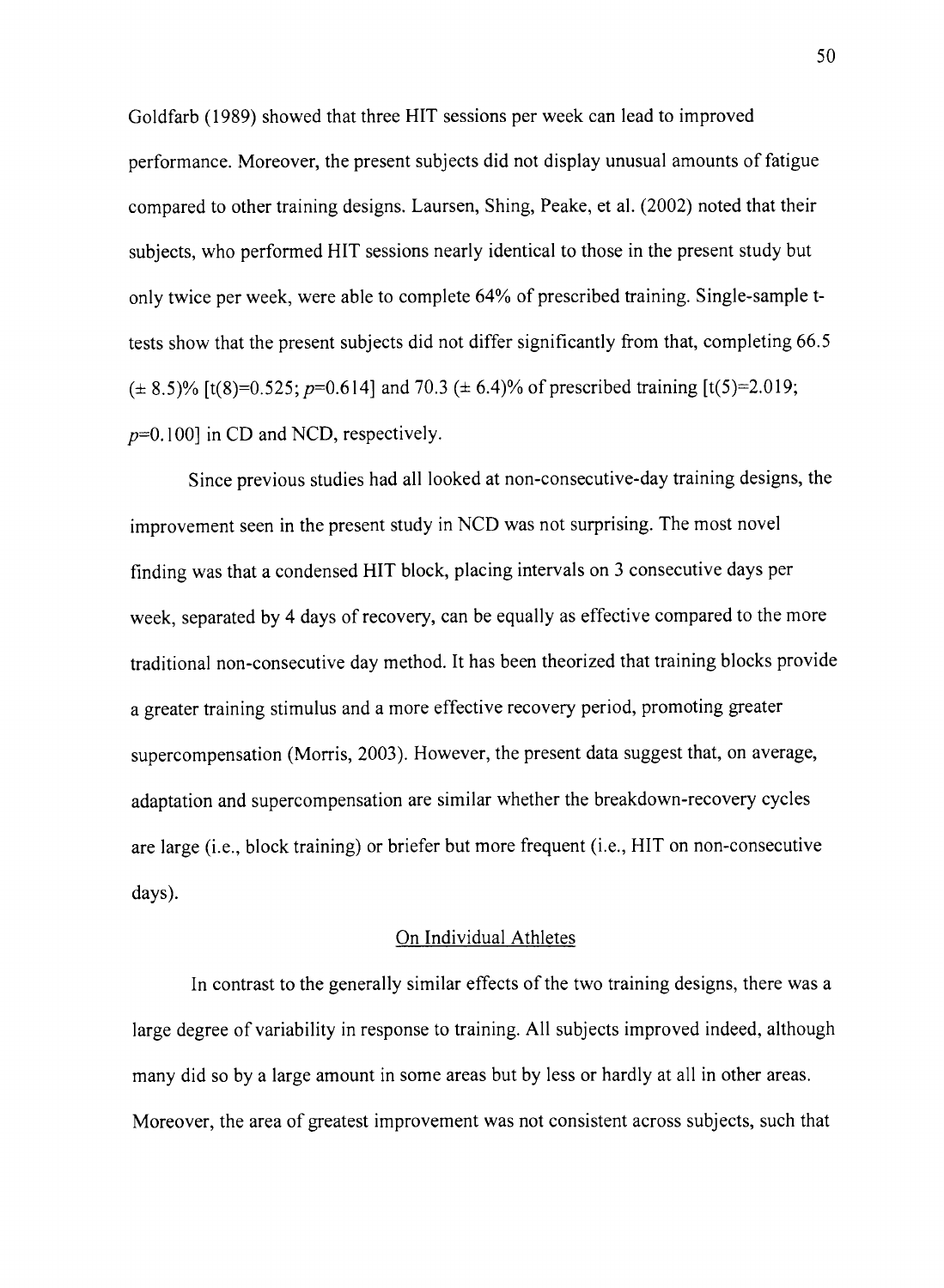standard deviations on percent improvement are rather large, sometimes as large as the mean. This was true as well in the cohort of runners in Smith, McNaughton, and Marshall (1999). In that study, authors noted that the interval sessions were very fatiguing and, like in the present study, led to a wide range of improvement (relatively large standard deviations) in 3-km running velocity [3.87 ( $\pm$  3.24)%], VO<sub>2peak</sub> [5.32 ( $\pm$  7.07)%], and  $V_{max}$  [5.00 ( $\pm$  3.76)%]. Likewise, in a later study, Smith, Coombes, and Geraghty (2003) saw inconsistent improvement across one group of runners on a similar training program.

In contrast to the large individual variation in the present study, the changes seen by Laursen, Shing, Peake, et al. (2002), which were similar on average to the ones in the present study, were more uniform (standard deviations  $\sim$ 1%). Subjects in Laursen, Shing, Peake, et al. (2002), however, were more homogeneous in terms of fitness level (i.e., smaller standard deviation for initial  $VO<sub>2peak</sub>$  and  $PPO<sub>a</sub>$ ) compared to subjects in the present study. Therefore, it is possible that initial fitness-level played a roll in the intersubject variability in the present study. Indeed, significant negative correlations existed between  $VO<sub>2peak</sub>$  improvement and initial relative values for  $PPO<sub>a</sub>$  (r=-0.518) and  $VO<sub>2peak</sub>$  $(r=-0.638)$ . The present study may have lacked the statistical power to capture this trend among the other variables. Nevertheless, it is logical to assume that better-trained athletes would improve less from training than less-trained athletes. Thus, a more homogenous subject cohort may have yielded more consistent reactions to training.

Another factor that may have accounted for the difference in variability between the present study and Laursen, Shing, Peake, et al. (2002) is that the latter study used interval durations that were individualized based on each subject's time to exhaustion at  $PPO<sub>a</sub> (T<sub>max</sub>)$ , whereas the present study used a fixed interval duration based on an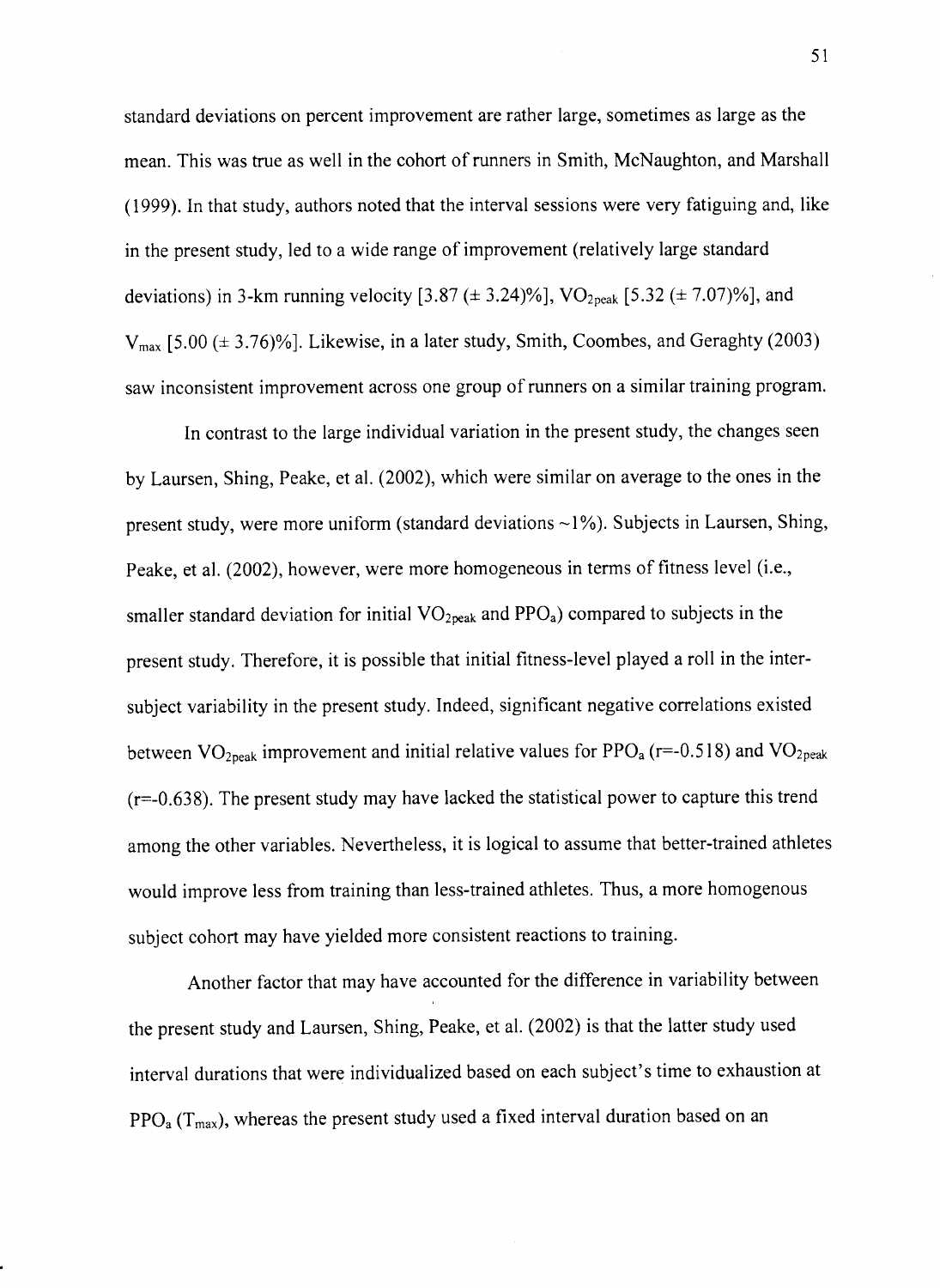estimated population mean for this parameter. Interval duration is an important factor for eliciting  $VO<sub>2max</sub>$ , which was the main objective of the intervals in both studies. However, since there is a large amount of inter-athlete variability in  $T_{\text{max}}$  (Hill & Rowell, 1997; Harling, Tong, & Mickleborough, 2003), it is possible that the interval durations used in the present study were poorly suited for this purpose for some subjects.

Ultimately, individual athletes may be better-suited physiologically and psychologically for either consecutive or non-consecutive HIT days depending on their day-to-day stamina, resistance to breakdown, ability to recover, and mental approach to training. If this is true, choosing the appropriate design becomes crucial for maximizing training adaptations. Thus, varied responses in the present study may have been due in part to some athletes training with their individually-optimal design and others training with their individually-less optimal design. Figure 5, for example, showed how fatigue vastly decreased training performance by week's end in some athletes but had little effect on others, regardless of group. A cross-over study with consecutive-day and nonconsecutive day HIT designs is warranted to see if individual athletes respond better to one design or the other.

Nonetheless, despite a wide range of responses, mean improvement in the present study was greater than 6% in both groups. Thus, HIT sessions on consecutive and nonconsecutive days, when accompanied by appropriate recovery time, can be very effective in certain individual cases. Athletes interested in optimizing training should experiment with both designs used in the present study to learn how they respond individually. Unfortunately, the lack of correlation in the present study between success during training sessions and improvement make it hard to recommend indicators to look for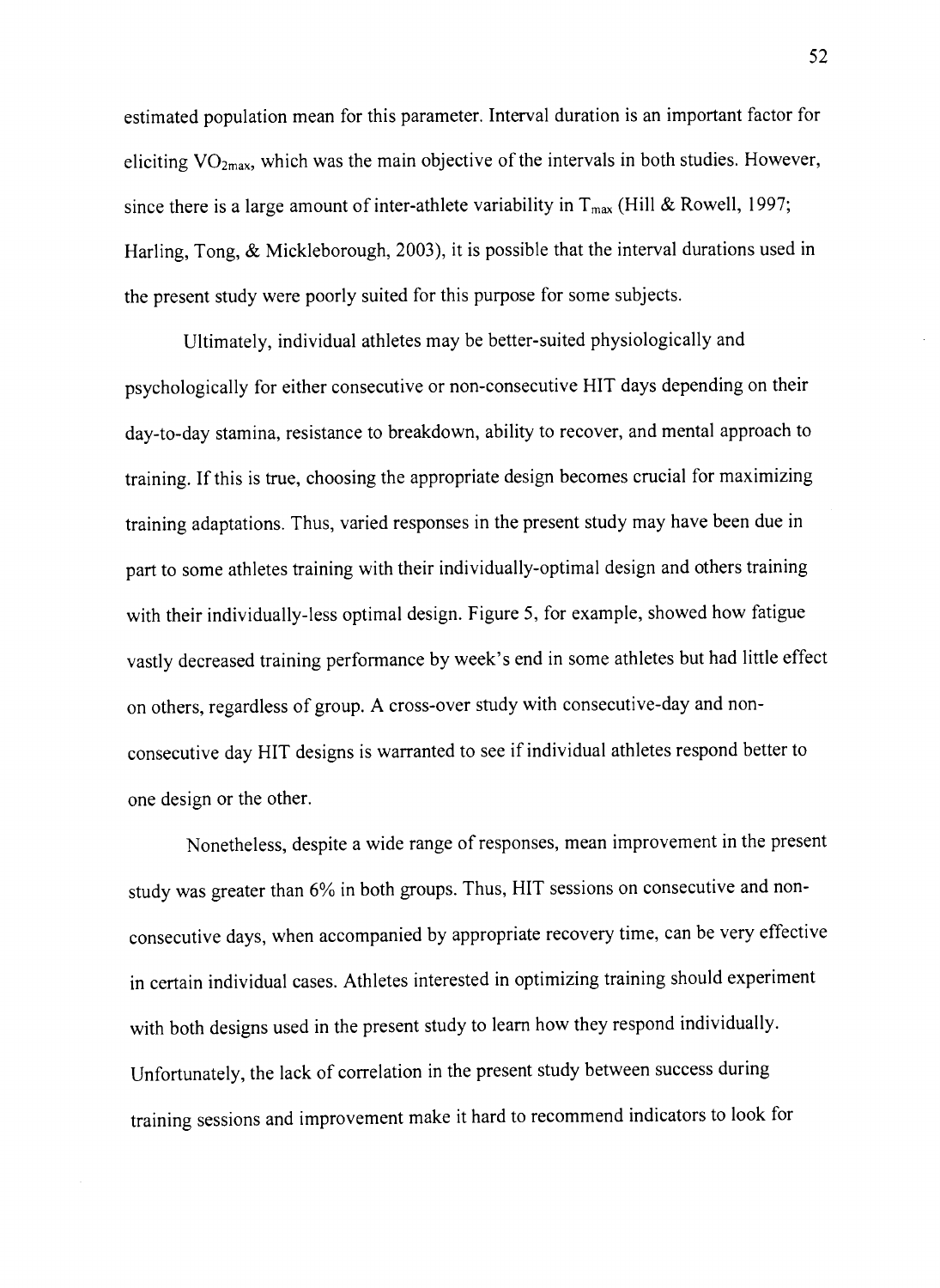during training. Thus, performance enhancement should be the primary determinant of training effectiveness.

#### Subject Experience

Almost exclusively, subjects found training to be challenging but tolerable, and they seemed to approach all training sessions with enthusiasm and determination. Subjects appeared to be highly motivated to improve and embraced the challenge posed by the HIT. Only one subject complained of feeling overworked, and dropped out of the study after the second week. However, of all the subjects, he began the study having done the least amount of base endurance training. This along with his vigorous approach to training led to a physiological stress his body may not have been prepared to handle.

Several subjects came down with common cold-like symptom during the training period, and some training sessions were therefore rescheduled within the same week to facilitate maximum productivity from the training. Nonetheless, subjects always followed their respective training prescriptions, with properly oriented training and rest days. Sickness is of course a common challenge faced by athletes in training, and in the present study it was not considered a confounding factor, per se, as no training sessions were lost.

#### Additional Findings

An auxiliary finding in the present study was the utility of the 5-km time trial  $(TT_{5k})$  as a performance measure compared to  $TT_{40k}$  used elsewhere. In the present study,  $TT_{5k}$  performance improvements were due to increased absolute intensity with no change in relative intensity. This was the case as well for  $TT_{40k}$  improvements seen by Laursen, Shing, Peake, et al. (2002) after similar training. Similar degrees and causes of improvement over these two distances is remarkable considering the difference between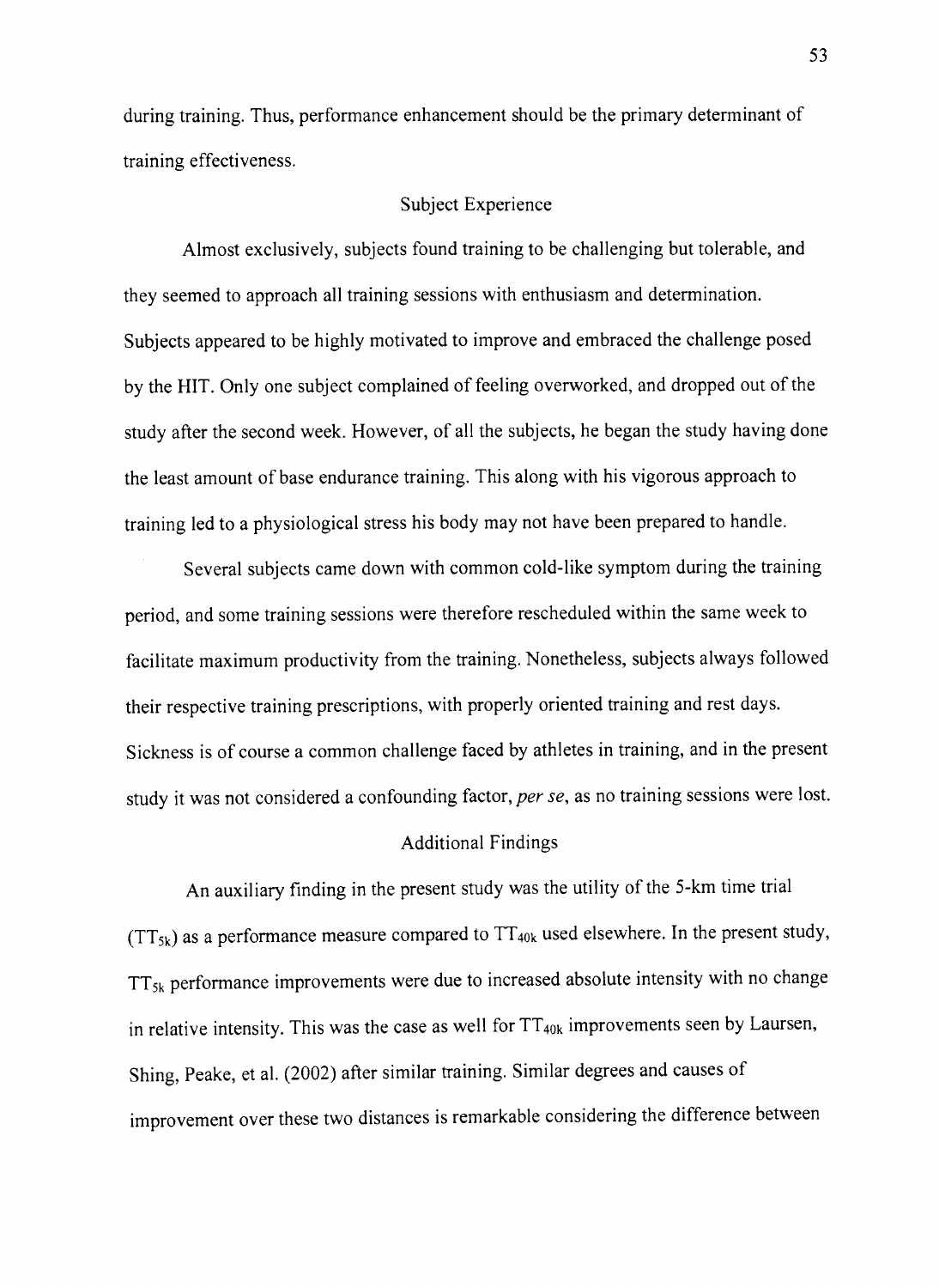them. Although further comparison of the two TT is warranted, this cursory analysis suggests that the TT<sub>5k</sub> is an equally viable measure of training adaptations as the TT<sub>40k</sub>, and may be preferred by both subjects and researchers in future studies given the difference in test duration.

#### Summary

This study has increased athlete-awareness of a novel and lesser-known approach to high-intensity interval-training phases and for the first time subjected it to scientific analysis. The results show that 3 consecutive days of HIT (i.e., block training) is an equally effective means for improvement compared to a more-traditional alternating-day design, although not clearly superior. This study presents two possibilities for HIT phase design, and warrants exploration by individual athletes to find which one may be optimal. If any recommendation is to be given to coaches who are responsible for several athletes training together, non-consecutive HIT days may be slightly safer since, in the present study, the three smallest values for overall percent improvement all came from the blocktraining group. As well, this study suggests that 5-km time trial performance is and equally useful indicator of adaptation compared to 40-km.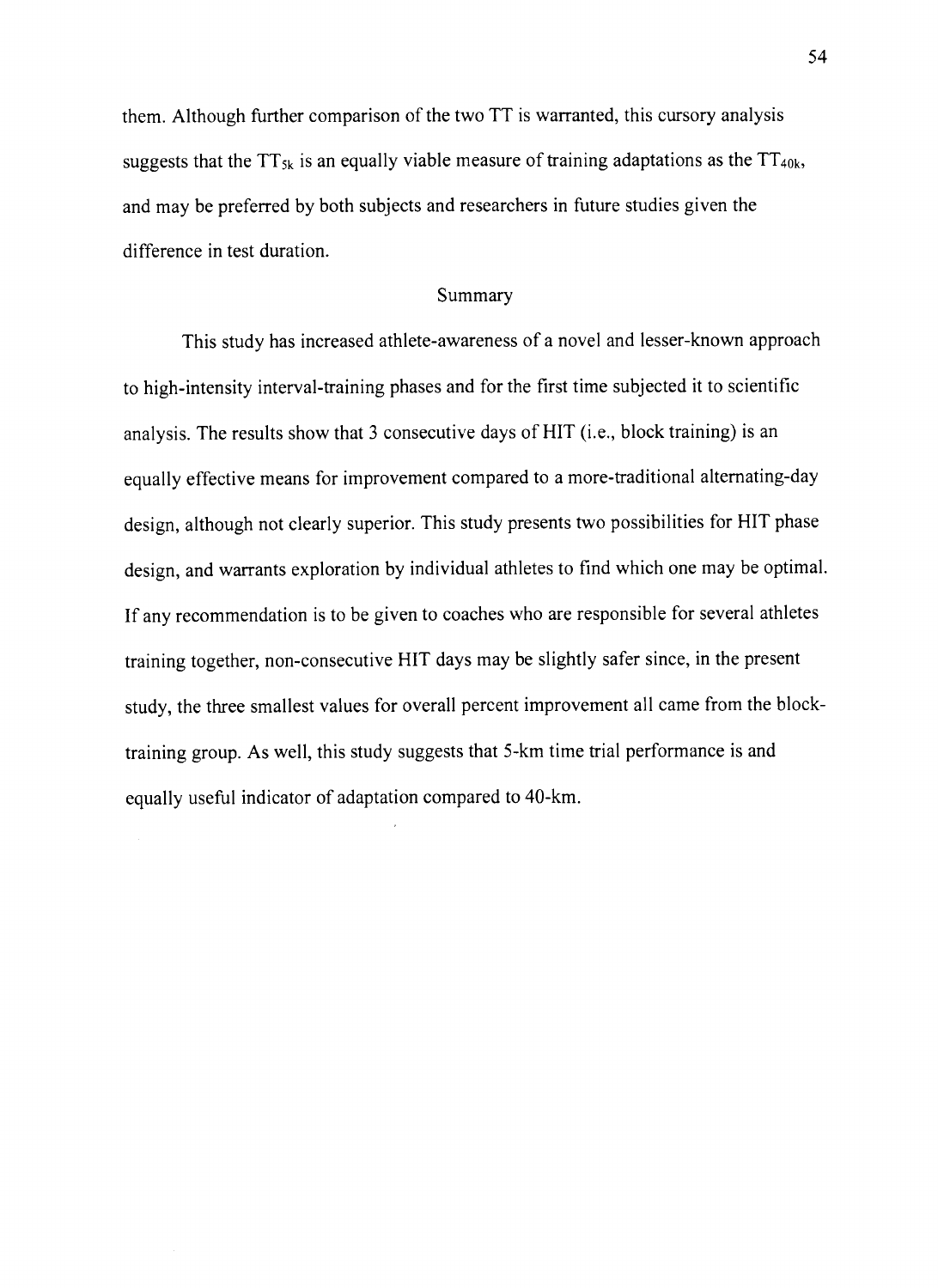#### Chapter 6

# SUMMARY, CONCLUSIONS, & RECOMMENDATIONS

#### Summary

This study compared two 3-week training designs employing high-intensity interval training (HIT) at 100% of peak aerobic power output (PPO<sub>a</sub>). Two groups, CD and NCD, performed up to eight 2.S-minute intervals three times per week, on consecutive or non-consecutive days, respectively, and trained minimally on non-HIT days. Subjects were tested before and after training for performance in a 5-km time trial  $(TT_{5k})$ , peak oxygen consumption (VO<sub>2peak</sub>), and PPO<sub>a</sub>. These tests were validated beforehand and reliability was high (1CC>0.98). Nine and six subjects completed all procedures in CD and NCD, respectively.

Success during training was adequate and similar for both groups. Improvement in all dependent variables was significant following training and equal between groups. There was fairly large inter-athlete variability in the magnitude and distribution of improvement, which was not clearly correlated to degree of success during training. Further research comparing HIT designs using consecutive and non-consecutive days is warranted.

# Conclusions

The findings of this study yield the following conclusions.

1. High-intensity interval training at  $100\%$  of PPO<sub>a</sub> improves short (<10 minutes) TT performance, in addition to  $VO<sub>2peak</sub>$ , and  $PPO<sub>a</sub>$ .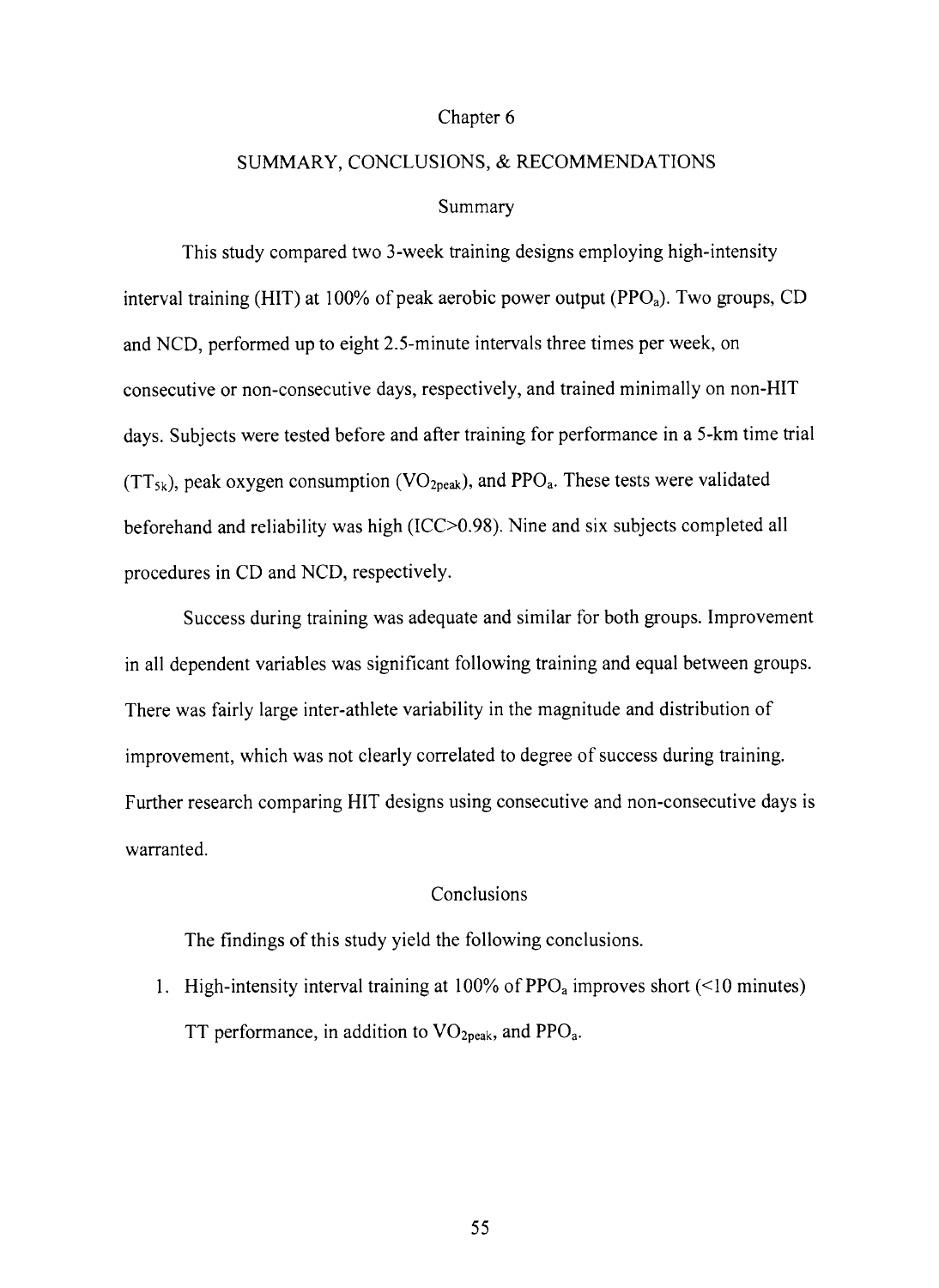- 2. On average, performing HIT on 3 consecutive days per week followed by 4 days of recovery elicits a similar training adaptation compared to alternating days of HIT and recovery.
- 3. Athletes do not react uniformly to rigorous HIT phases, some improving greatly and some very little. Thus, training optimization may not be generalizable.
- 4. Performing nine HIT sessions over 3 weeks yields similar improvements in TT performance,  $VO<sub>2peak</sub>$  and  $PPO<sub>a</sub>$  compared to eight sessions over 4 weeks (Laursen, Shing, Peake, et al., 2002).

# Recommendations

This study reveals the following areas of opportunity for further research on the topic of interval training and training phase design in particular.

- l. The relative effectiveness of block training compared to non-consecutive day HIT in well-trained athletes should be explored further.
- 2. A cross-over study comparing consecutive-day and non-consecutive day HIT should explore whether differences between these two designs exist within individual athletes.
- 3. Block training's effects on well-trained populations should be compared to its effects on less-fit populations
- 4. Physiological factors observable during training that are indicative of optimal degrees of breakdown and recovery, leading to greatest possible improvement, should be sought.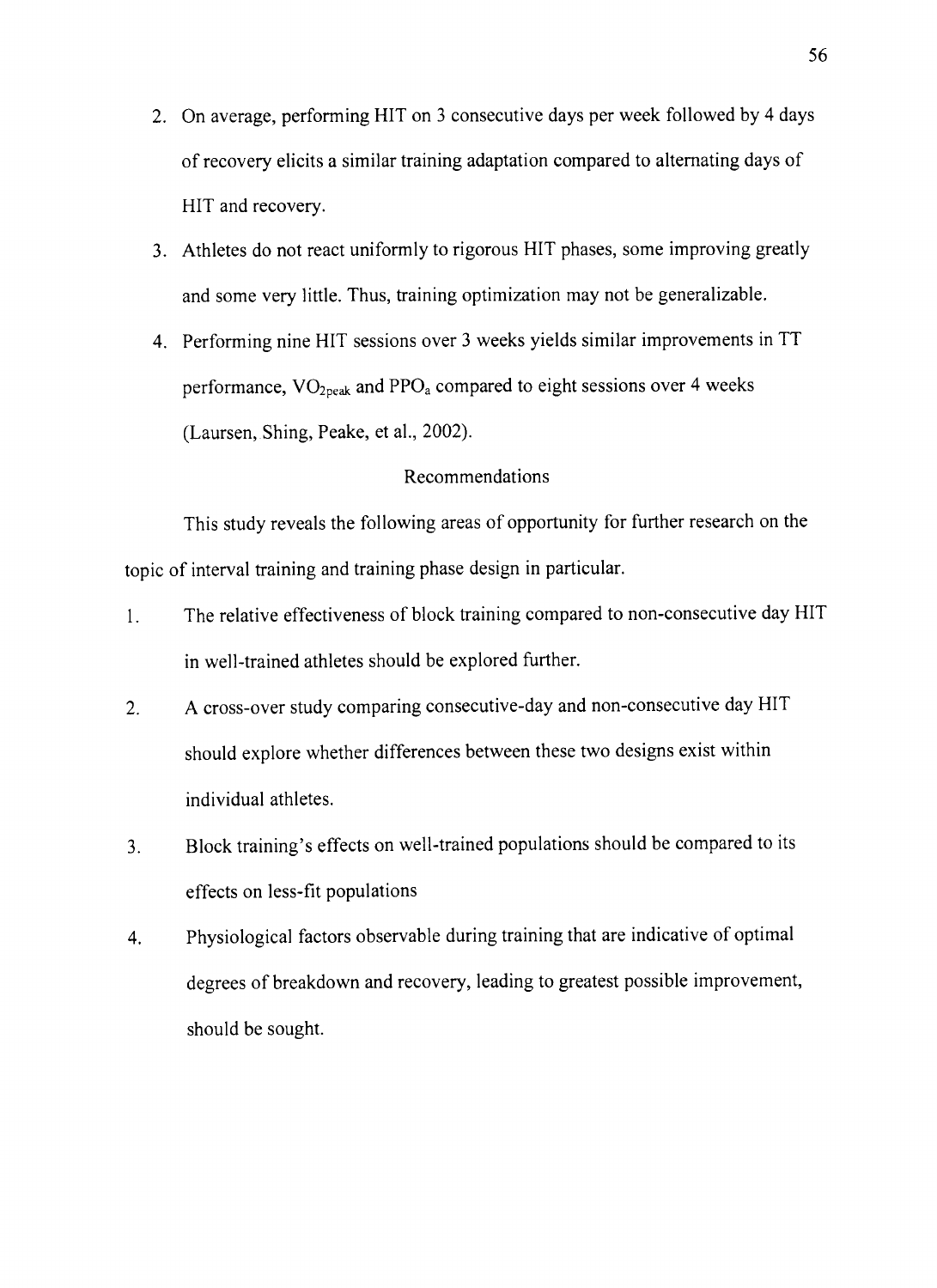5. Possible correlations between physiological characteristics and degree of improvement following block training should be explored.

 $\mathcal{A}^{\mathcal{A}}$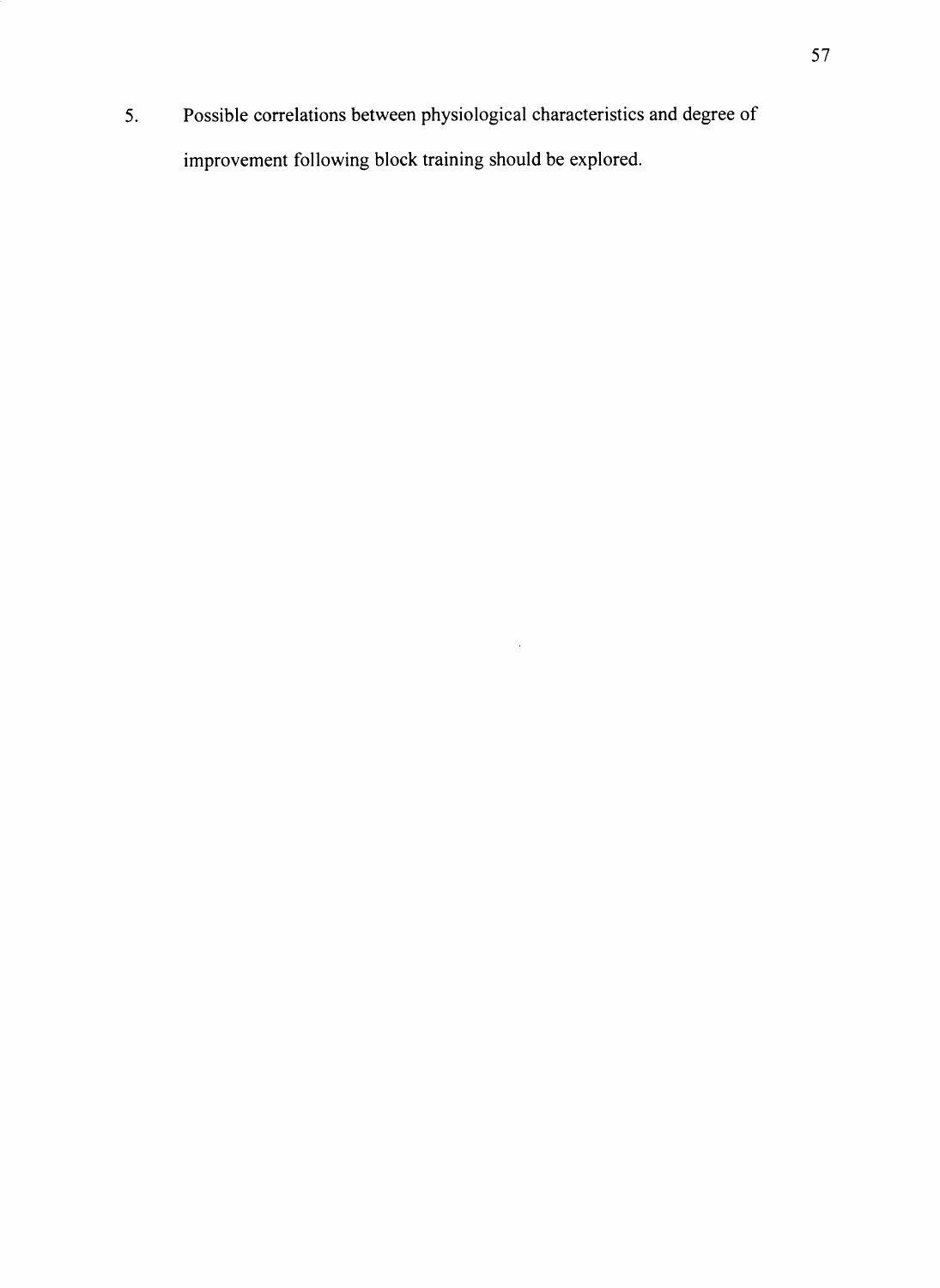- Acevedo, E. O., & Goldfarb, A. H. (1989). lncreased training intensity effects on plasma lactate, ventilatory threshold, and endurance. Medicine & Science in Sports & Exercise, 21(5), 563-568.
- Bassett, D. R., Merrill, P. W., Nagle, F. J., Agre, J. C., & Sampedro, R. (1991). Rate of decline in blood lactate after cycling exercise in endurance-trained and untrained subjects. Journal of Applied Physiology,  $70(4)$ , 1816-1820.
- Billat, V., Renoux, J. C., Pinoteau, J., Petit, B., & Koralsztein, J. P. (1994). Validation d'une épreuve maximale de temps limite à VMA (vitesse maximale aérobie) et à VO<sub>2max</sub>. Science & Sports, 9(3), 135-143.
- Bishop, D. ( 1997). Reliability of a l -h endurance performance test in trained female cyclists. Medicine & Science in Sports & Exercise, 29(4), 554-559.
- Brittain, C. J., Rossiter, H. 8., Kowalchuk, J. M., & Whipp, B. J. (2001). Effect of prior metabolic rate on the kinetics of oxygen uptake during moderate-intensity exercise. European Journal of Applied Physiology, 86(2), 125-134.
- Burnley, M., Doust, J. H., & Jones, A. M. (2005). Effects of prior warm-up regime on sever-intensity cycling performance. Medicine & Science in Sports & Exercise, 37(5),838-845.
- Carmichael, C., & Rutberg, J. (2003). The ultimate ride. New York: The Berkley Publishing Group.
- CompuTrainer: Basic hardware and electronics stand-alone users guide. (2006). Seattle: RacerMate.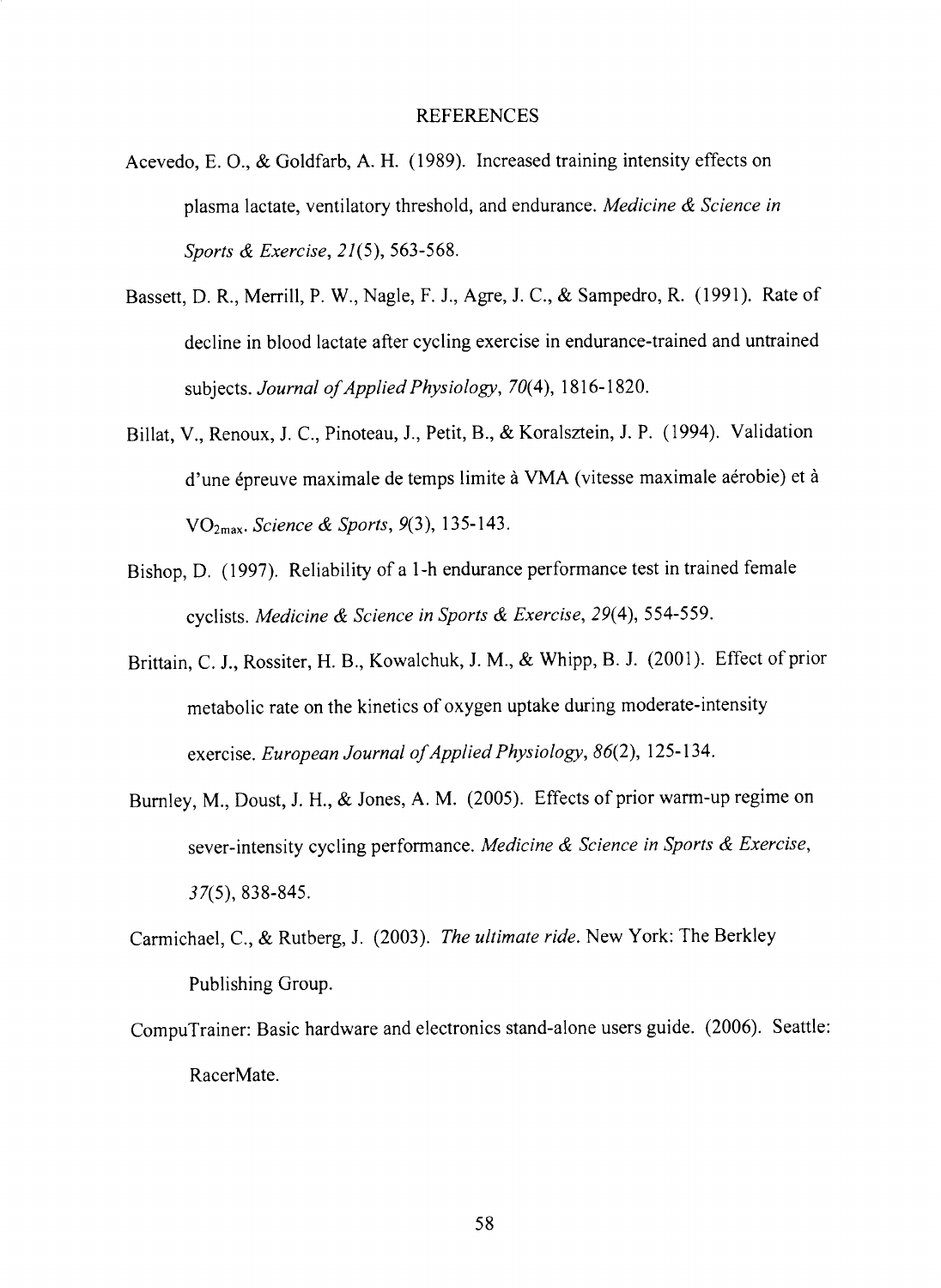Costill, D.L., Thomas, R., Robergs, R. A., Pascoe, D., Lambert, C., Barr, S., & Fink, W. J. (1991). Adaptations to swimming training: Influence of training volume. Medicine  $\&$  Science in Sports  $\&$  Exercise, 23(3), 371-377.

- Demarie, S., Koralsztein, J. P., & Billat, V. (2000). Time limit and time at  $VO<sub>2max</sub>$ , during a continuous and an intermittent run. Journal of Sports Medicine and Physical Fitness,  $40(2)$ , 96-102.
- Dorado, C., Sanchis, M. J., & Calbet, J. A. L. (2004). Effect of recovery mode on performance,  $O_2$  uptake, and  $O_2$  deficit during high-intensity intermittent exercise. Canadian Journal of Applied Physiology, 29(3), 227-244.
- Fiskerstrand, A., & Seiler, K. S. (2004). Training and performance characteristics among Norwegian international rowers 1970-2001. Scandinavian Journal of Medicine  $\&$  Science in Sports, 14(5), 303-310.
- Fry, R. W., Morton, A. R., & Keast, D. (1992). Periodization and the prevention of overtraining. Canadian Journal of Sport Sciences, 17(3), 241-248.
- Green, H. J., Jones,L.L., & Painter, D. C. (1990). Effects of short-term training on cardiac function during prolonged exercise. Medicine & Science in Sports &  $Exercise, 22(4), 488-493.$
- Hagerman, F. C. (1992). Failing to adapt to training. FISA Coach, 3(1), 1-4.
- Hajoglou, A., Foster, C., De Koning, J. J., Lucia, A., Kernozek,T. W., & Porcari, J. P. (2005). Effect of warm-up on cycle time trial performance. Medicine & Science in Sports & Exercise,  $37(9)$ , 1608-1614.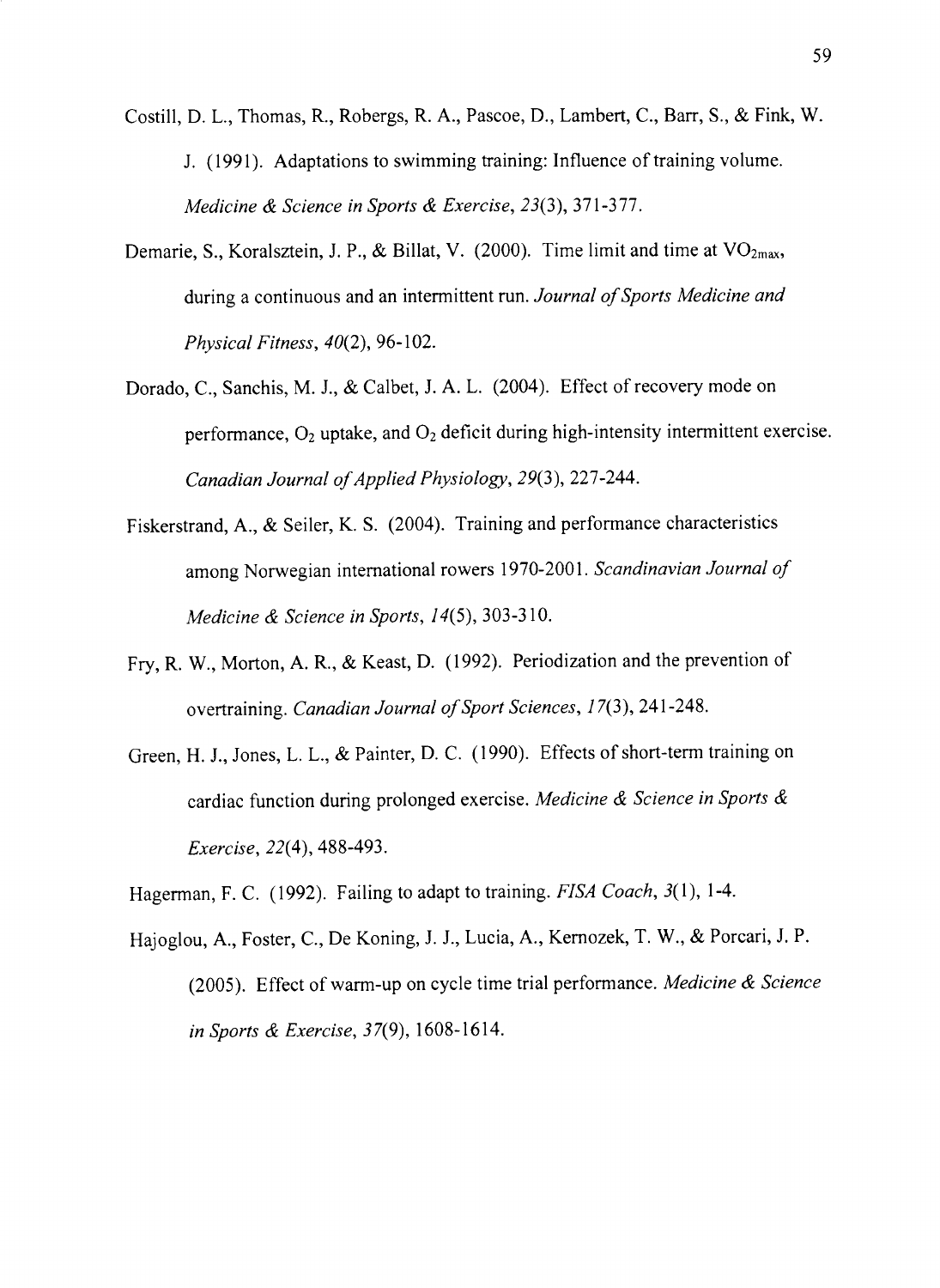Harling, S. A., Tong, R. J., & Mickleborough, T. D. (2003). The oxygen uptake response running to exhaustion at peak treadmill speed. Medicine & Science in Sports & Exercise, 35(4), 663-668.

- Harnish, C. R., Swensen, T. C., & Pate, R. R. (2001). Methods for estimating the maximal lactate steady state in trained cyclists. Medicine & Science in Sports & Exercise, 33(6), 1052-1055.
- Hickey, M. S., Costill, D.L., McConell, G. K., Widrick, J. J., & Tanaka, H. (1992). Day to day variation in time trial cycling performance. International Journal of Sports Medicine, 13(6), 467-470.
- Hill, D. W., & Rowell, A. L. (1997). Responses to exercise at the velocity associated with  $VO<sub>2max</sub>$ . Medicine & Science in Sports & Exercise, 29(1), 113-116.
- Hopkins W. G., Hawley, J. A., & Burke, L. M. (1999). Design and analysis of research on sport performance enhancement, Medicine & Science in Sports & Exercise, 31(3), 472-85.
- Jeukendrup, A., Saris, W. H. M., Brouns, F., & Kester, A. (1996). A new validated endurance performance test. Medicine & Science in Sports & Exercise 28(2), 266-270.
- Jeukendrup, A.E., Hesselink, M. K. C., Snyder, A.C., Kuipers, H., & Keizer, H. A. (1992). Physiological changes in male competitive cyclists after two weeks of intensified training. International Journal of Sports Medicine, 13(7), 534-541.
- Koppo, K., Bouckaert, J., & Jones, A. M. (2004). Effects of training status and exercise intensity on phase II  $VO<sub>2</sub>$  kinetics. Medicine & Science in Sports & Exercise, 36(2),225-232.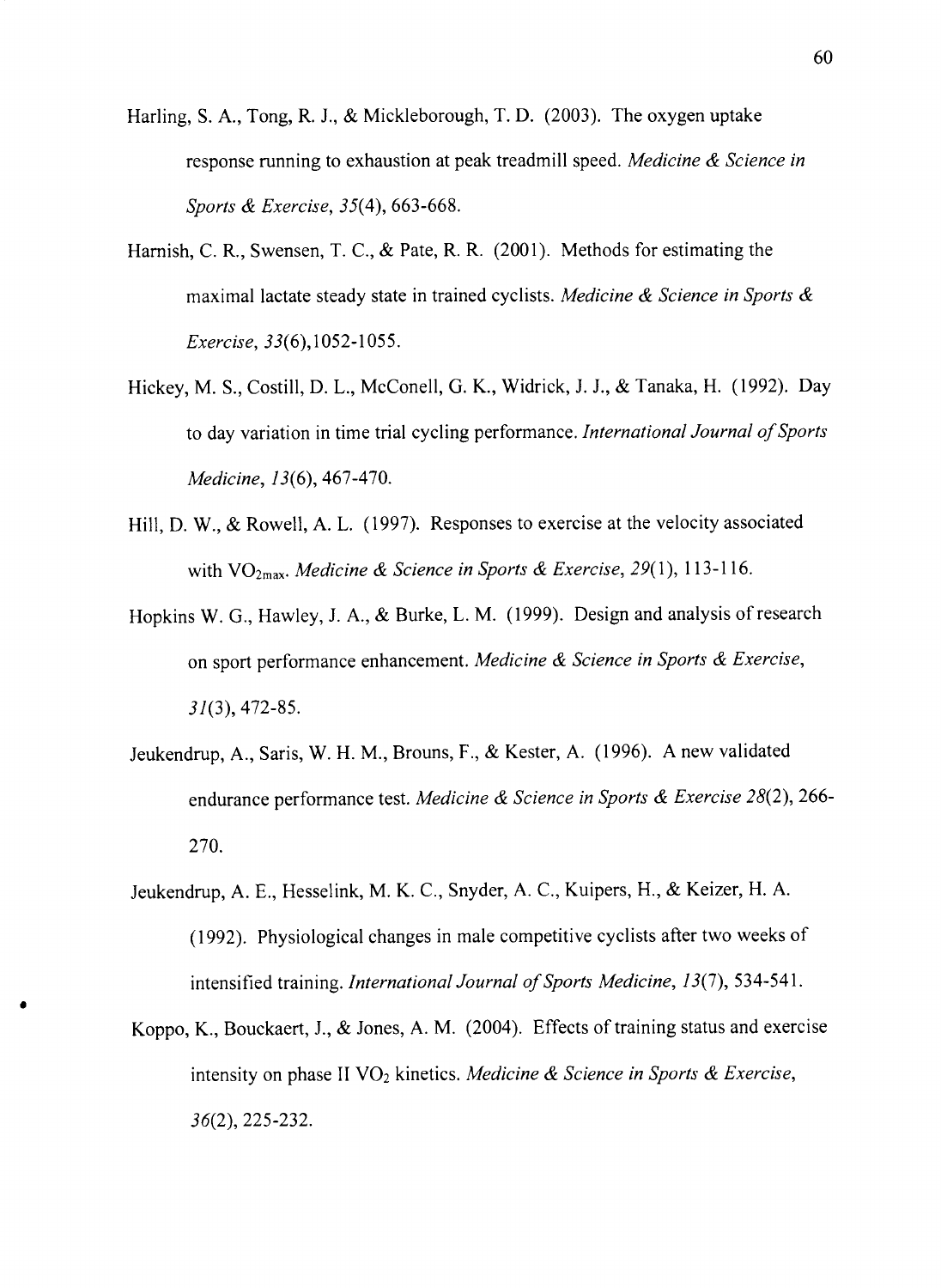- Laursen, P. 8., Blanchard, M. A., & Jenkins, D. G. (2002). Acute high-intensity interval training improves  $T_{\text{vent}}$  and peak power output in highly trained males. *Canadian* Journal of Applied Physiology, 27(4), 336-348.
- Laursen, P. B., & Jenkins, D. G. (2002). The scientific basis for high-intensity interval training. Sports Medicine., 32(l), 53-73.
- Laursen, P. B., Shing, C. M., & Jenkins, D. (2002). Reproducibility of a laboratorybased 40-km cycle time-trial on a stationary wind-trainer in highly trained cyclists. Journal of Science and Medicine in Sport, 5(4suppl), 39.
- Laursen, P. 8., Shing, C. M., Peake, J.M., Coombes, J. S., & Jenkins, D. G. (2002). Interval training program optimization in highly trained endurance cyclists. Medicine & Science in Sports & Exercise, 34(11), 1801-1807.
- Lindsay, F. H., Hawley, J. A., Myburgh, K. H., Schomer, H. H., Noakes, T. D., & Dennis, S. C. (1996). Improved athletic performance in highly trained cyclists after interval training. Medicine & Science in Sports & Exercise, 28(11), 1427r434.
- Mclellan, T. M., Cheung, S. S., & Jacobs, I. (1995). Variability of time to exhaustion during submaximal exercise. Canadian Journal of Applied Physiology,  $20(1)$ , 39-51.
- Morris, D. (2003). Performance cycling. Camden, ME: Ragged Mountain Press.
- Morton, R. H., & Billat, V. (2000). Maximal endurance time at  $VO<sub>2max</sub>$ . Medicine & Science in Sports & Exercise,  $32(8)$ , 1496-1504.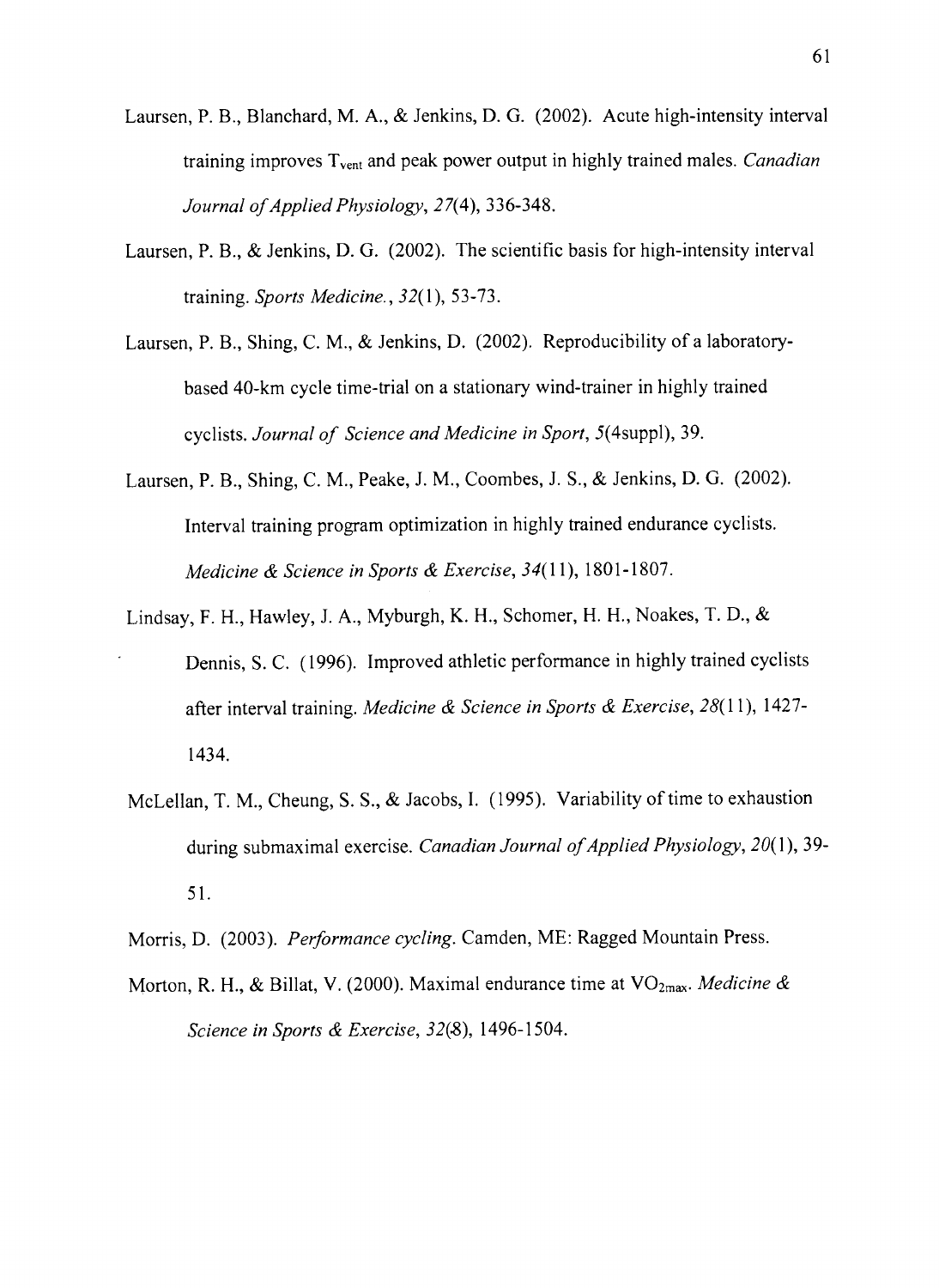- Padilla, S., Mujika, I., Orbañanos, J., & Angulo, F. (2000). Exercise intensity during competition time trials in professional road cycling. Medicine & Science in Sports & Exercise, 3 2(4), 850-856.
- Palmer, G. S., Dennis, S. C., Noakes, T. D., & Hawley, J. A. (1996). Assessment of the reproducibility of perforrnance testing on air-braked cycle ergometer. International Journal of Sports Medicine, 17(4), 293-298.
- Paton, C. D., & Hopkins, W. G. (2001). Tests of cycling performance. Sports Medicine  $31(7)$ ,489-496.
- Phillips, S.M., Green, H. J., MacDonald, M.J., & Hughson, R. L. (1995). Progressive effect of endurance training on  $VO<sub>2</sub>$  kinetics at the onset of submaximal exercise. Journal of Applied Physiology, 79(6), 1914-1920.
- Phillips, S.M., Green, H. J., Tarnopolsky, M. A., Heigenhauser, G. J. F., Hill, R. E., & Grant, S. M. (1996). Effects of training duration on substrate turnover and oxidation during exercise. Journal of Applied Physiology, 81(5), 2182-2191.
- Pichot, V., Roche, F., Gaspoz, J.M., Enjolras, F., Antoniadis, A., Minini, P., Costes, F.,. Busso, T., Lacour, J. R., & Barthélémy, J. C. (2000). Relation between heart rate variability and training load in middle-distance runners. Medicine & Science in Sports & Exercise, 32(10), 1729-1736.

Ross, M. J. (2005). Maximum performance for cyclists. Boulder: Velo Press.

Saunders, M. J., Kane, M. D., & Todd, M. K. (2004). Effects of a carbohydrate-protein beverage on cycling endurance and muscle damage. Medicine & Science in Sports & Exercise, 3 6(7\, 1233-1238.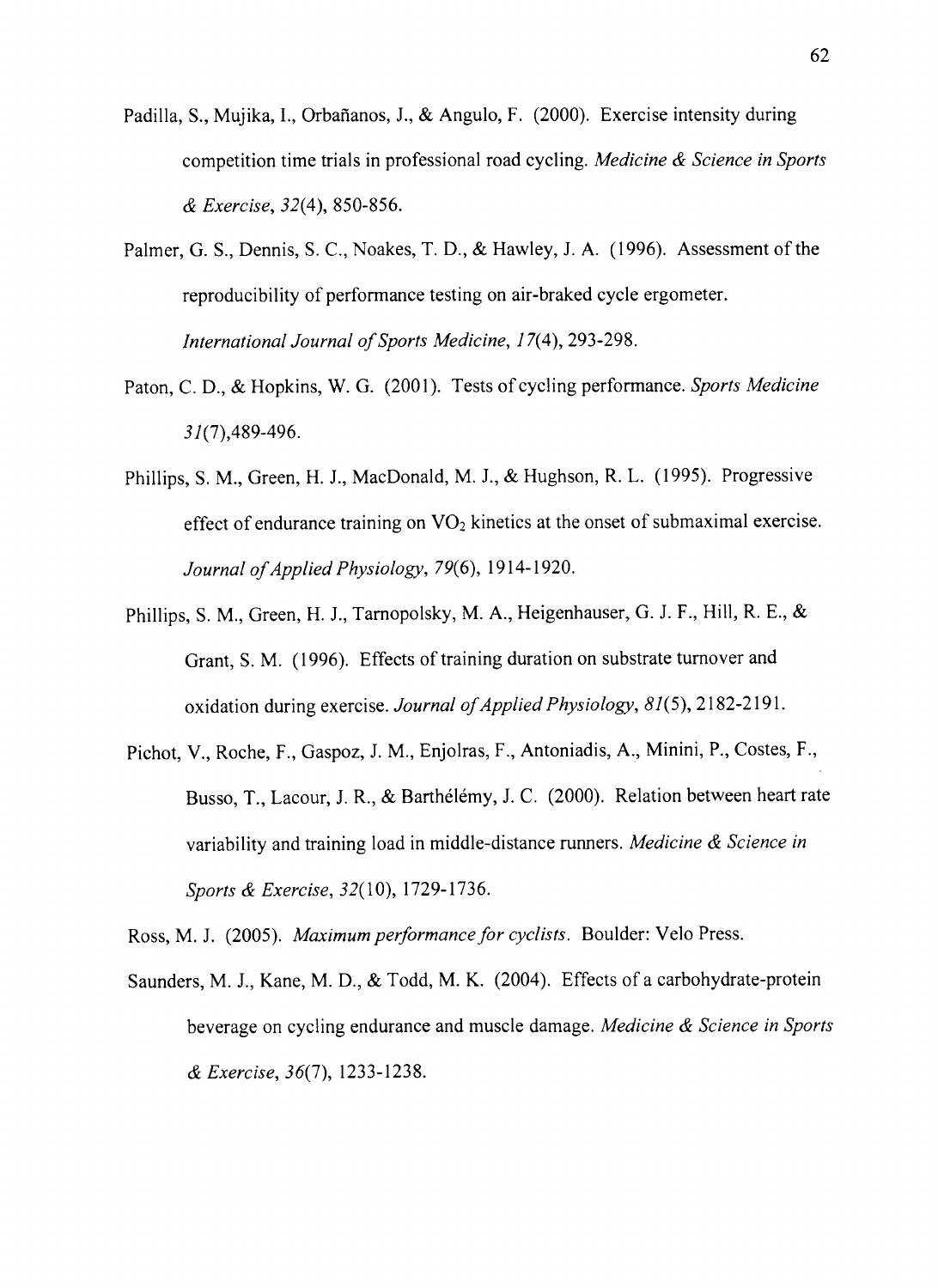- Schabort, E. J., Hawley, J. A., Hopkins, W. G., Mujika, L, & Noakes, T. D. (1998). A new reliable laboratory test of endurance performance for road cyclists. Medicine  $&$  Science in Sports  $&$  Exercise, 30(12), 1744-1750.
- Smith, D. J. (2003). A framework for understanding the training process leading to elite performance. Sports Medicine, 33(15), 1103-1126.
- Smith, T. P., Coombes, J. S., & Geraghty, D. P. (2003). Optimising high-intensity treadmill training using the running speed at maximal  $O_2$  uptake and the time for which this can be maintained. European Journal of Applied Physiology,  $89(3/4)$ , 337-343.
- Smith, T. P., Dilger, J., & Coombes, J. S. (2000). Optimising high intensity treadmill training using  $\rm vVO_{2max}$  and  $\rm T_{max}$ . Sports medicine book of abstracts: 2000 preolympic congress: International congress on sport science, sport medicine, and physical education, Sept. 7-13, 2000, Brisbane, Australia.
- Smith, T. P., McNaughton, L. R., & Marshall, K. J. (1999). Effects of 4-wk training using  $V_{\text{max}}/T_{\text{max}}$  on  $VO_{\text{2max}}$  and performance in athletes. *Medicine & Science in* Sports & Exercise, 31(6), 892-896.
- Stepto, N. K., Hawley, J. A., Dennis, S. C., & Hopkins, W. G. (1999). Effects of different interval-training programs on cycling time-trial performance. Medicine  $&$  Science in Sports  $&$  Exercise, 31(5), 736-741.
- Tabata, I., Irisawa, K., Kouzaki, M., Nishimura, K., Ogita, F., & Miyachi, M. (1997). Metabolic profile of high intensity exercises. Medicine & Science in Sports & Exercise, 29(3), 390-395.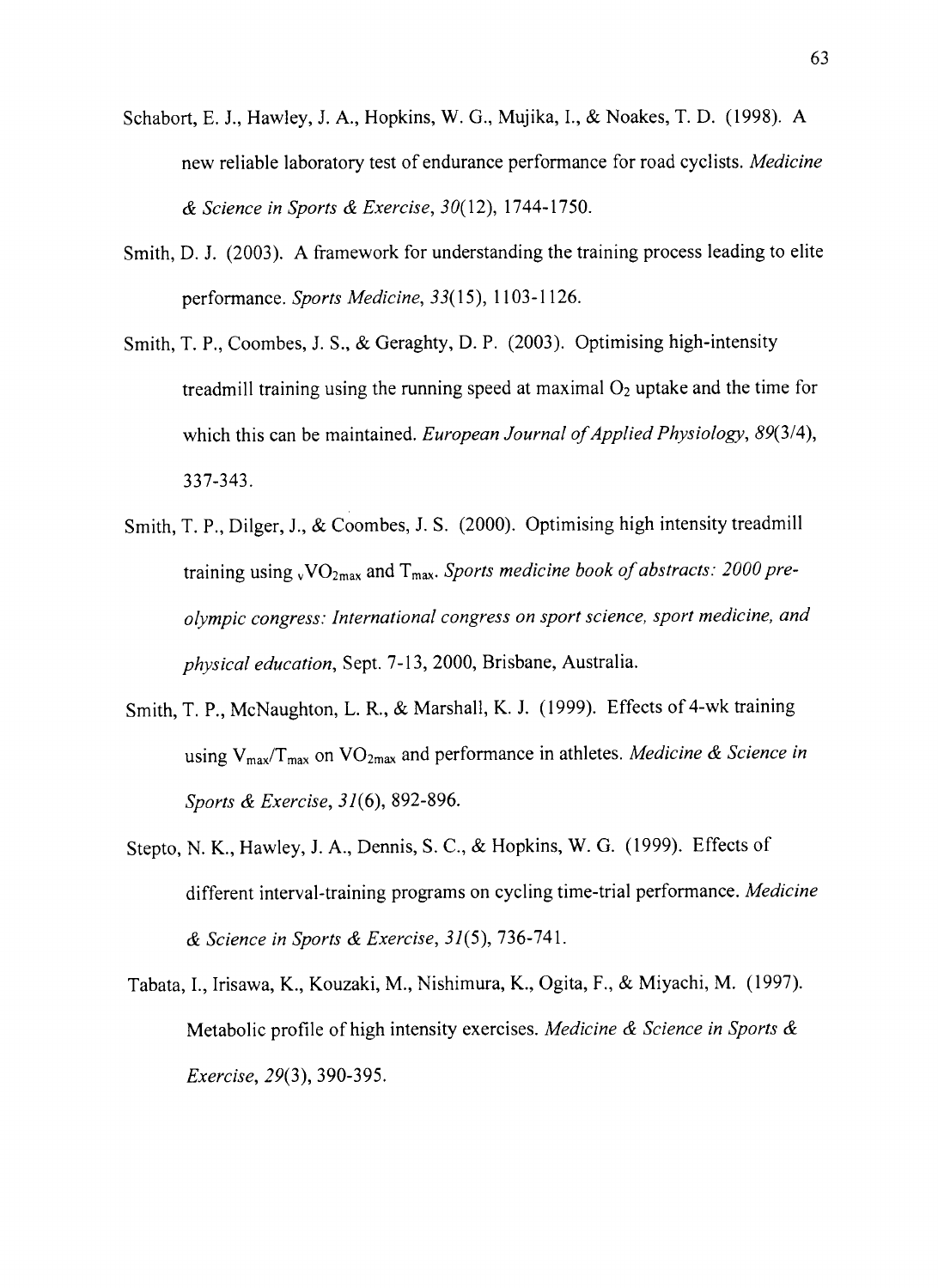Tabata,I., Nishimura, K., Kouzaki, M., Hirai, Y., Ogita, F., Miyachi, M., & Yamamoto, K. (1996). Effects of moderate-intensity endurance and high-intensity intermittent training on anaerobic capacity and  $VO<sub>2max</sub>$ . Medicine & Science in Sports & Exercise, 28(10), 1327-1330.

- Thomas, C., Hanon, C., Perrey, S., Le Chevalier, J. M., & Vandewalle, H. (2005). Oxygen uptake response to an 800-m running pace. International Journal of Sports Medicine, 26(4), 268-273.
- Watt, K. K. O., Hopkins, W. G., & Snow, R. J. (2002). Reliability of performance in repeated sprint cycling tests. Journal of Science and Medicine in Sport, 5(4), 354-361.
- Welsh, R. S., & Davis, J. M. (2002). Carbohydrate and physical/mental performance during intermittent exercise to fatigue. Medicine  $\&$  Science in Sports  $\&$  Exercise, 34(4),723-731.
- Westgarth-Taylor, C., Hawley, J.A., Rickard, S., Myburgh, K. H., Noakes, T. D., & Dennis, S. C. (1997). Metabolic and performance adaptations to interval training in endurance-trained cyclists. European Journal of Applied Physiology, 75, 298-304.
- Weston, A. R., Myburgh, K. H., Lindsay, F. H., Dennis, S. C., Noakes, T. D., & Hawley, J. A. (1997). Skeletal muscle buffering capacity and endurance performance after high-intensity interval training by well-trained cyclists. European Journal of Applied Physiology,  $75, 7 - 13$ .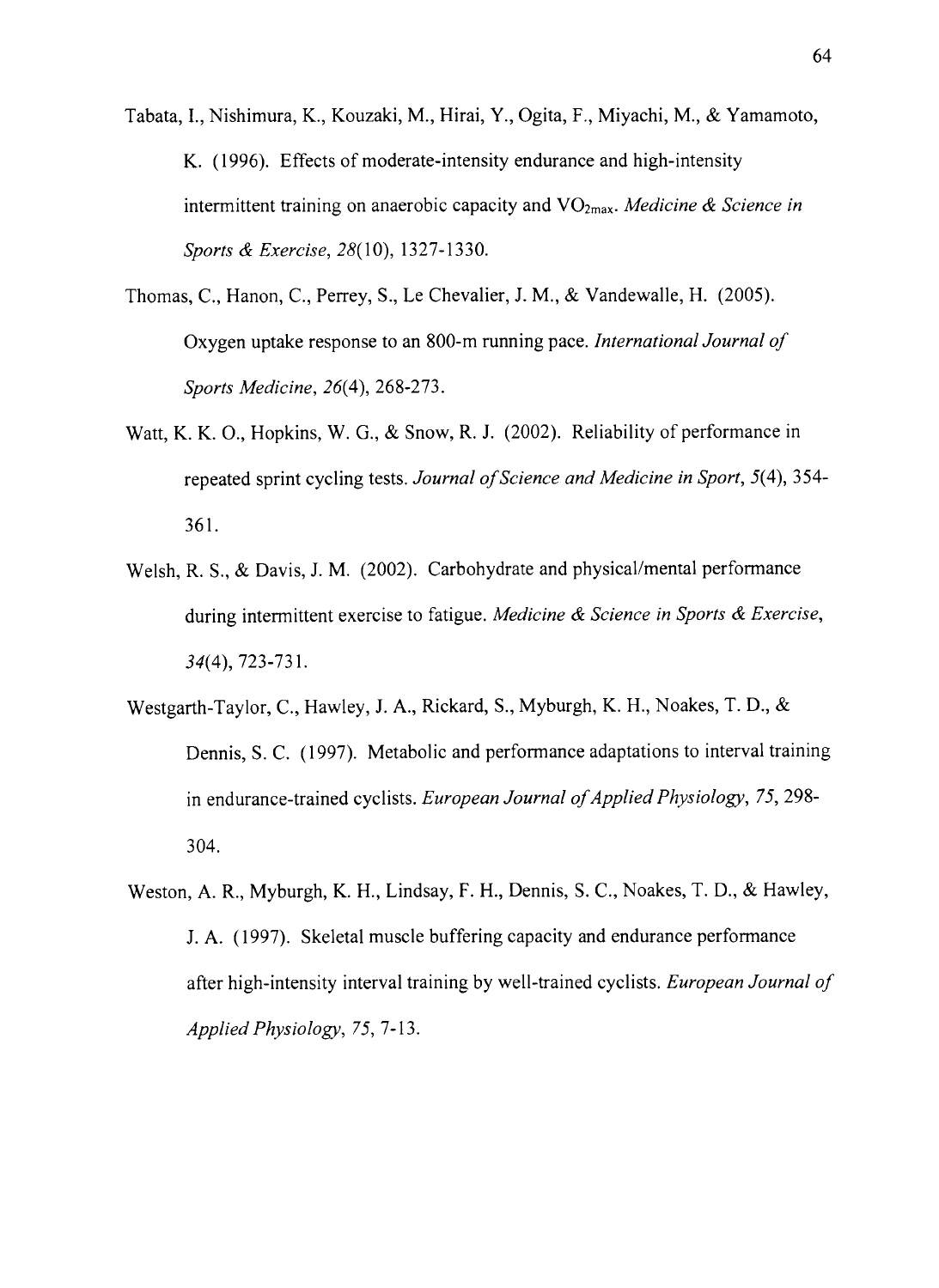- Wood, S. C., Doyle, M. P., & Appenzeller, O. (1991). Effects of endurance training and long distance running on blood viscosity. Medicine & Science in Sports & Exercise, 23(11), 1265-1269.
- Yoshida, T., Udo, M., Ohmori, T., Matsumoto, Y., Uramoto, T., & Yamamoto, K. (1992). Day-to-day changes in oxygen uptake kinetics at the onset of exercise during strenuous endurance training. European Journal of Applied Physiology and Occupational Physiology,  $64(1)$ , 78-83.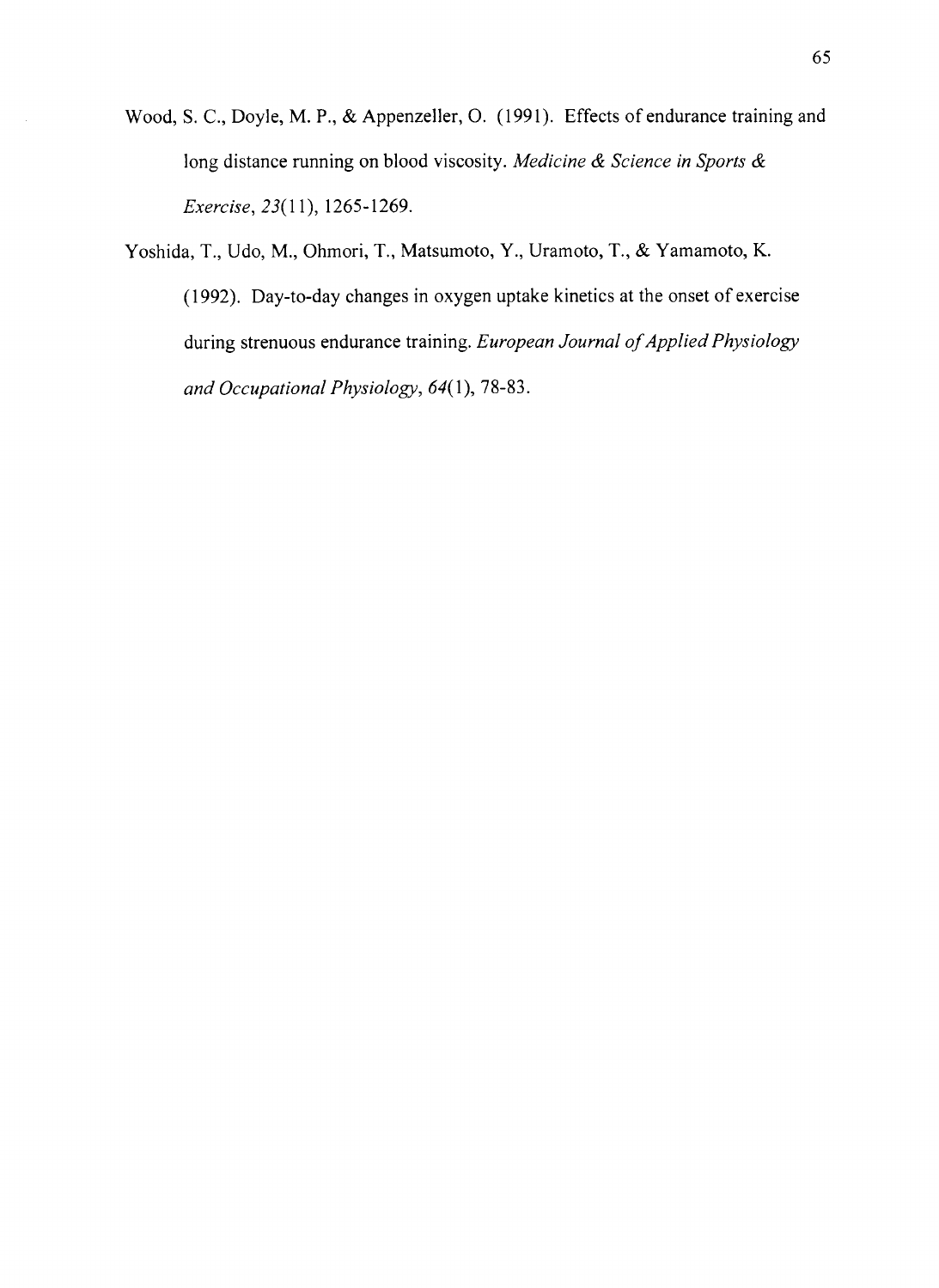## APPENDIX A

#### Performance Test Preparation

You are scheduled to complete a maximum effort exercise test; your performance depends upon adherence to these instructions:

- <sup>I</sup>. Do not perform heavy exercise in the 24 hours preceding your test.
- 2. Do not drink alcohol for 12 hours preceding your test.
- 3. Do not use caffeine (e.g., coffee) or nicotine (e.g., cigarettes) for 3 hours preceding your test.
- 4. Do not eat within L5 hours of arriving at the lab for the test.
- 5. Do not eat any food that may cause you discomfort the day of the test.
- 6. Avoid over-the-counter medications for the 12 hours preceding the test. (However, cancel appointment if you are ill and treat yourself accordingly; we can always reschedule).
- 7. Bring your cycling gear and bicycle, preferably with a 2l -l I cassette.
- <sup>8</sup>. Bring a change of clothes and food and sport drink for after the test.
- 9. Bring your own HR monitor if you prefer and a towel to dry off with'

Thank you for your cooperation.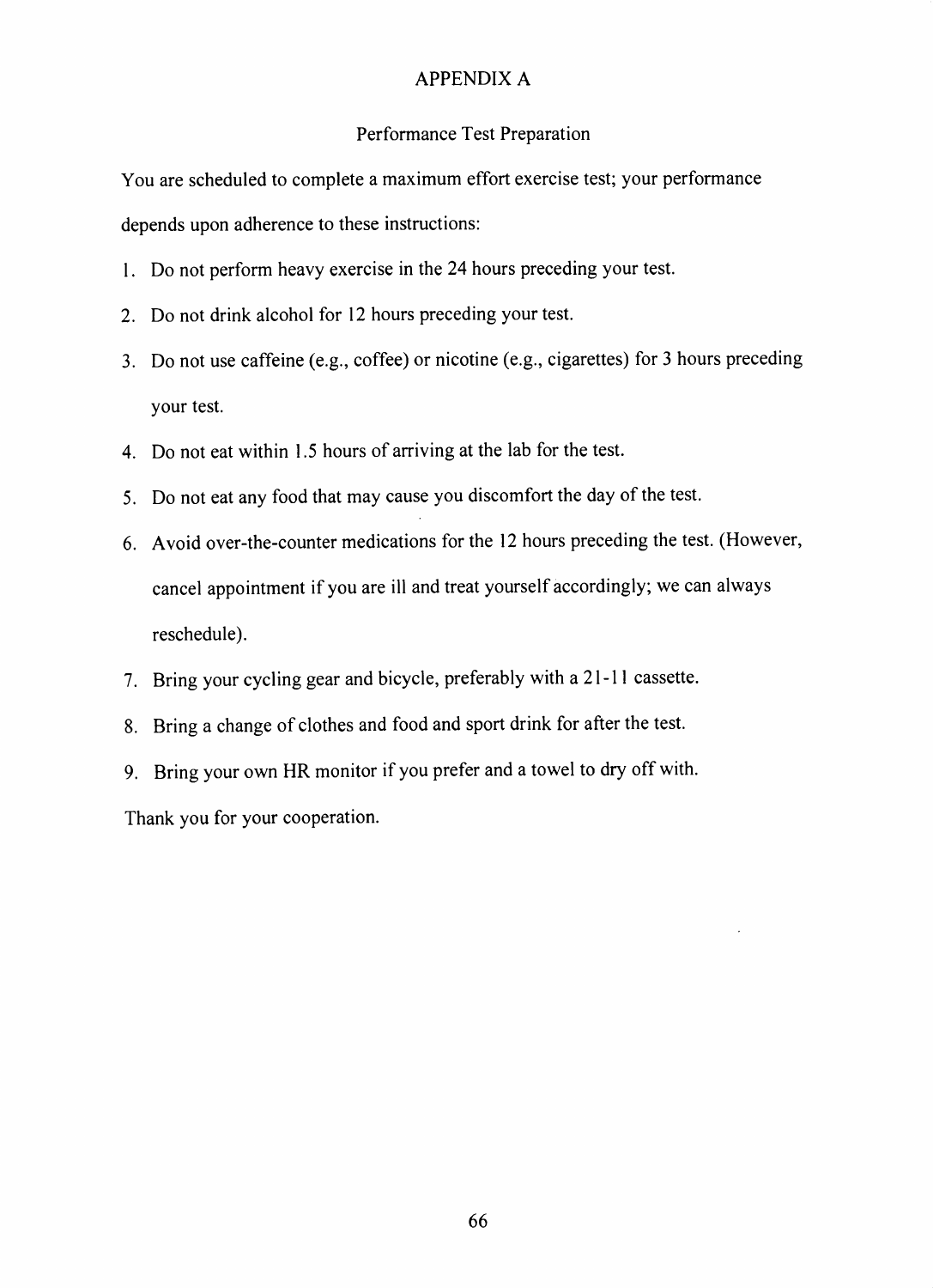## APPENDIX B

## Recovery Day Guidelines

When you are not in the lab doing interval training, your primary occupation is recovery, so as to afford maximal performance during the next interval session. These guidelines apply both to recovery days and training days outside the training session. Most of them are common sense, but are worth a reminder.

## Nutrition and hydration

- 1. These workouts are intense but short. That means you will be burning less energy than you would during a 4-hour steady-state ride, yet most of the energy will be carbohydrate, namely muscle glycogen. Be aware of energy needs and be sure to replenish glycogen stores by eating ample carbohydrates  $(\sim 70\%$  of calories). Remember that glycogen is most effectively restored during the first 30 minutes following exercise, and the process occurs more slowly as time goes on. This is particularly important for athletes performing high-intensity intervals on the following day as well.
- 2. Protein is also important for recovery but need not be overdone (15-20% of calories).
- 3. Vitamins are important to defend against sickness. This is particularly true if the interval training program presents an unusually high fatigue and stress on your body.
- 4. Adequate iron intake is also worth thinking about. This mineral plays an important role in oxygen transport through the blood to the working muscle.
- 5. If you find you are sweating a lot, electrolye replenishment may merit attention, since these are lost in sweat.
- 6. Drink plenty at meals and throughout the day. Your urine should be clear and copious.
- 7. This training block is not a good time to try to lose weight.

## Activity and exercise

- 1. During this 3-week phase, the intervals must be your primary training focus. Other means of making training gains should not also occupy this phase. Rather, during any training sessions other than the prescribed intervals, bear in mind that the most important thing is to become fresh and ready again for the next interval session.
- 2. Auxiliary training should be low-intensity and not fatiguing.
- 3. Rest days will not hurt and may be most beneficial at times.

## Sleep and rest

Adequate sleep is important during any training period and this block is no different. One full night's sleep is usually more effective than a short night and an afternoon nap. You want to wake up in the moming excited to begin another day.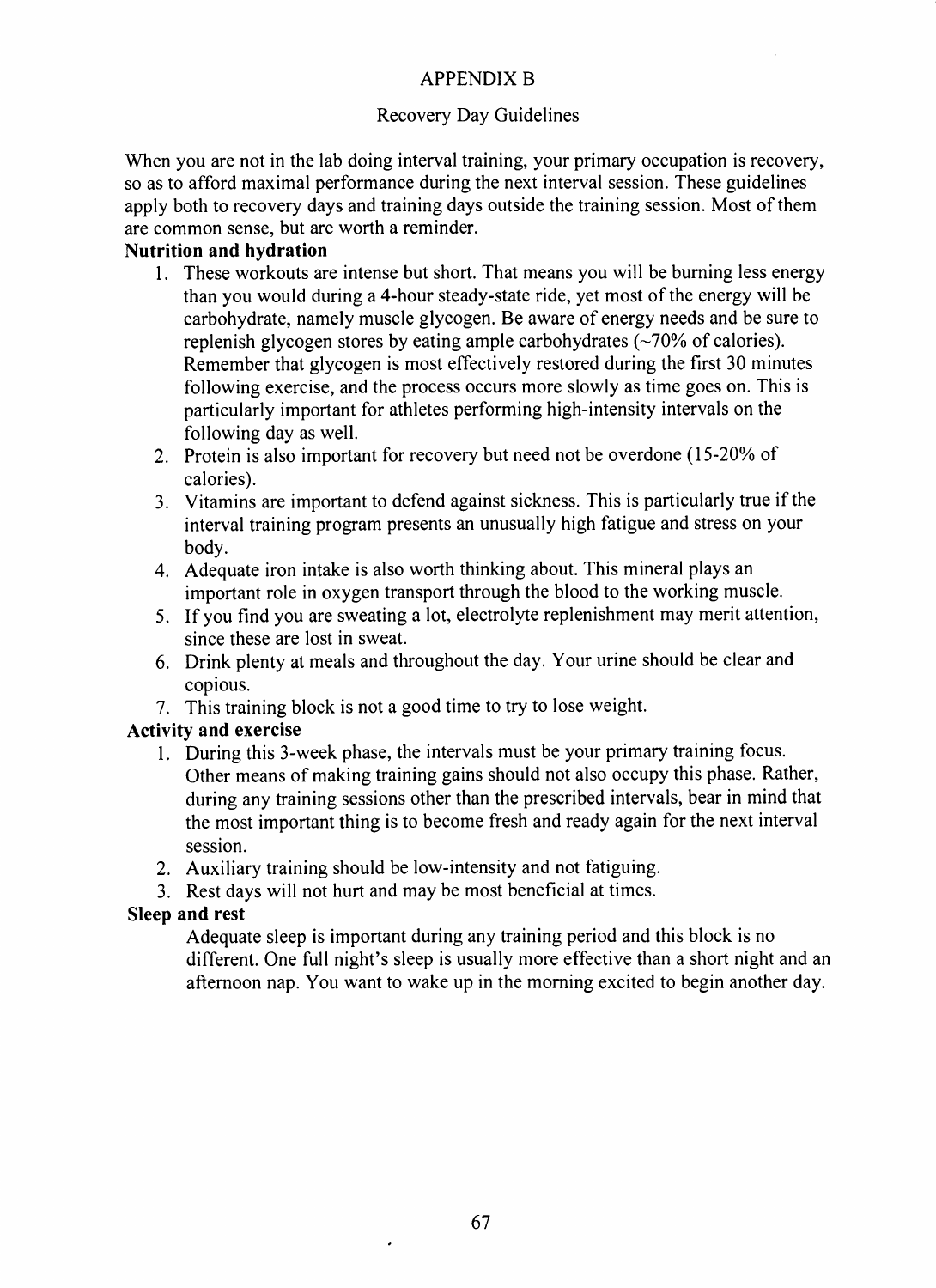#### APPENDIX C

#### Practice Testing and Pre-Testing: What to Expect

For this study, we will be measuring the effects of high-intensity interval training (HIT) using two cycling tests. The first is a 5-km time trial  $(TT_{sk})$ , the second, an incremental test for peak oxygen consumption (VO<sub>2peak</sub>) and peak aerobic power output (PPO<sub>a</sub>). Both should require one hour in the lab, including warm-up and other standard procedures. Tests are performed with your own bike. Bring it and any related things you need to ride. Since one athlete can warrn up while another is testing, sign-ups are for one-hour blocks, on the half-hour. Please read and abide by the guidelines on the hand-out titled "Performance Test Preparation." If you're coming from off campus, you will be allowed to park in front of the Center for Health Sciences (CHS) building in the spots labeled for PT, OT, and speech clinics (safely, as long as I have your car make/model and license plate number). Once you enter the lab, the procedure will be as follows.

#### Both tests:

Give your bike to a lab technician to mount onto a CompuTrainer.

Change into cycling shorts (you may also do this ahead of time of course).

Have your weight taken.

Fill out 24-hour history questionnaire.

Put on shoes, heart-rate monitor, jersey, etc.

Warm up, as follows:

| .<br>8 mins @ $1.0 W·lb^{-1}$ (men)              | $0.8$ W $\cdot$ Ib <sup>-1</sup> (women) |
|--------------------------------------------------|------------------------------------------|
| 5 mins @ $2.0 W·lb^{-1}$                         | $1.0 W·lb^{-1}$                          |
| 2 mins @ $3.0 W·lb^{-1}$                         | $1.2 W·lb^{-1}$                          |
| $\sim$ $\sim$ $\sim$ $\sim$ $\sim$ $\sim$ $\sim$ | $\sim$ $\sim$                            |

5 mins self-selected intensity, including three  $\sim$ 20-second sprints at 100+ RPM. During the third, the CompuTrainer's roller will be re-calibrated.

#### $TT_{5k}$ :

Select starting gear (the computer-simulated course has a starting ramp)

Begin on start command.

Ride as fast as you can.

Note: during the TT, you will be verbally updated on your elapsed distance

approximately every 500 as well as the final 250 and 100 meters. You will be expected to regulate your intensity using your heart rate (a TT of this distance should be ridden above  $\sim$ 90 of HR<sub>max</sub>) and cadence.

You will not be aware of your speed or elapsed time.

#### PPO:

Be fitted with the metabolic analysis equipment. This consists of head gear designed to support a plastic hose running between a mouthpiece and the analyzing chamber, and a nose-clip to make sure that all expired air goes into the hose.

Begin test when readY.

Test protocol is as follows:

Beginning workload is 2.5 W per kg of your body weight  $(1.5 \text{ W} \cdot \text{kg}^{-1}$  for women) After 30 seconds, load increases l0 W. Spin up cadence to prepare.

Every 30 seconds, load increases another 10 W, until completion of test.

The tests ends when you absolutely cannot go any further, which is usually after l0-12 minutes.

When you think you've reached the limit of your ability, try to complete the 30-second stage you're in before you quit.

#### Both tests:

Have blood-lactate tested, 5 minutes after completing test.

Towel offand cool down, as you so desire. Nab some free Accelerade or Endurox.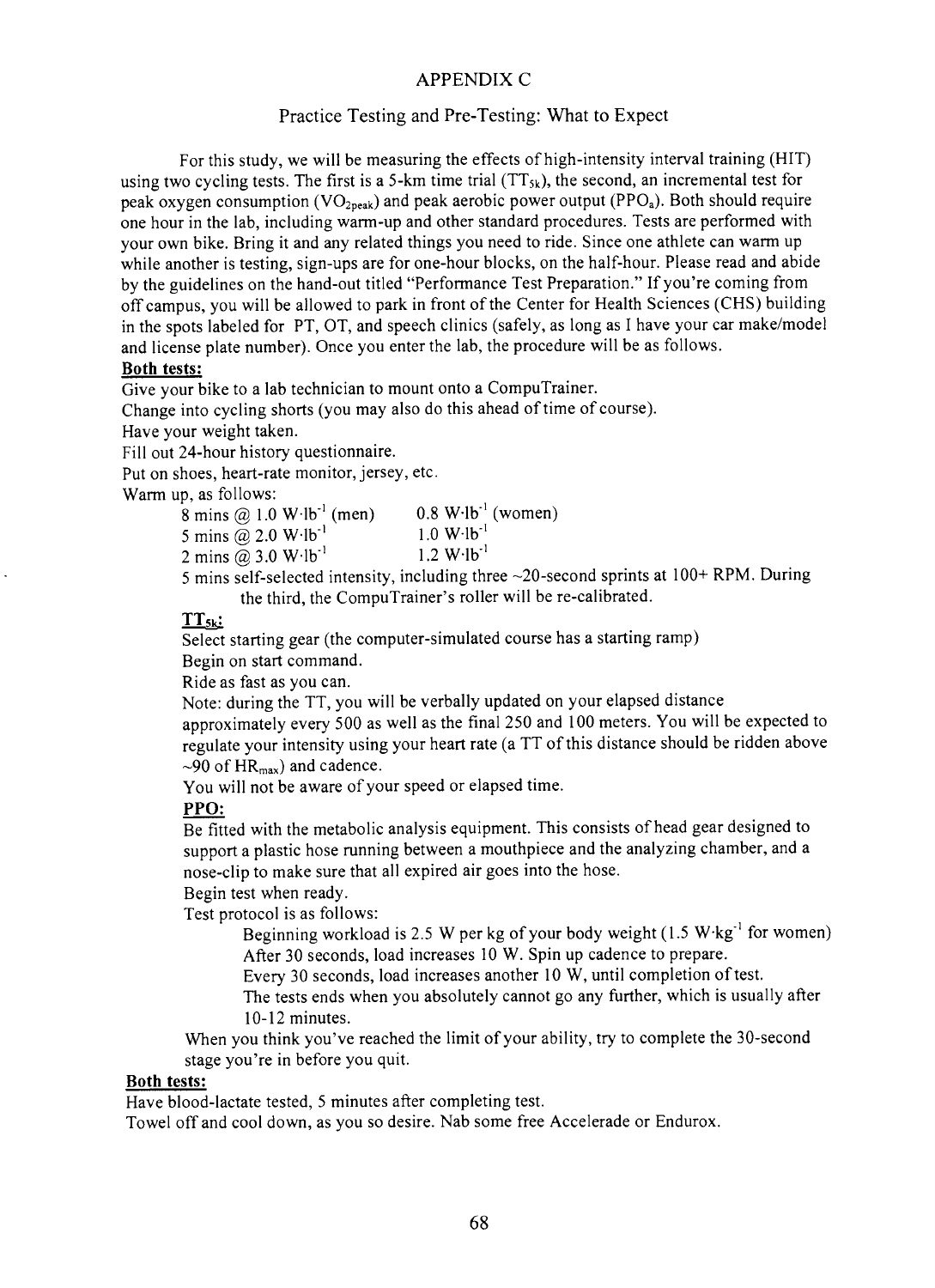#### APPENDIX D

#### Training Period: What to Expect

Training will consist of three interval sessions per week. Each will involve, following warm-up, up to eight 2.5-minute intervals at your peak aerobic power (PPO<sub>a</sub>), separated by 4 minutes at  $\sim$ 25% of PPO<sub>a</sub>. Depending on which group you get assigned to, you will perform these sessions on either 3 consecutive days or 3 non-consecutive days.

The lab can be available for training at many different times of day (early moming, mid morning, aftemoon, evening). We want to accommodate everyone's schedule if possible. You should however always train at approximately the same time of day. Training sessions will be offered in 2-hour blocks (e.g., 6-8, 10-12, 12-2, 2-4, 4-6, 6-8 as necessary), and should not take longer than that. However, if time requires and space allows, you may come off the hour.

The intervals will be intense and taxing, albeit short. As this should be your only ride of the day, and riding on off-days should mostly be light, your taining volume will be fairly low during this specialization period. However, this is no cause for alarm, as the volume of high-intensity training will be great, and performance improvements are practically guaranteed.

Training on non-interval days should basically be light, geared toward recovering or staying fresh for the next interval session. The intervals are your central focus. You will be instructed to limit training to 30-90 minutes on flat terrain, at  $75-85$  RPM and 65-70% of peak HR. However, you will be permitted one longer, more taxing ride per week, aslong as it is no less than 48 hours before your next interval session. This ride should be 2-4 hours at  $\sim$ 70 PPO<sub>3</sub> or 65-70% of peak HR, and we will try to organize these as group rides for as many of you as possible. One day of rest per week is recommended.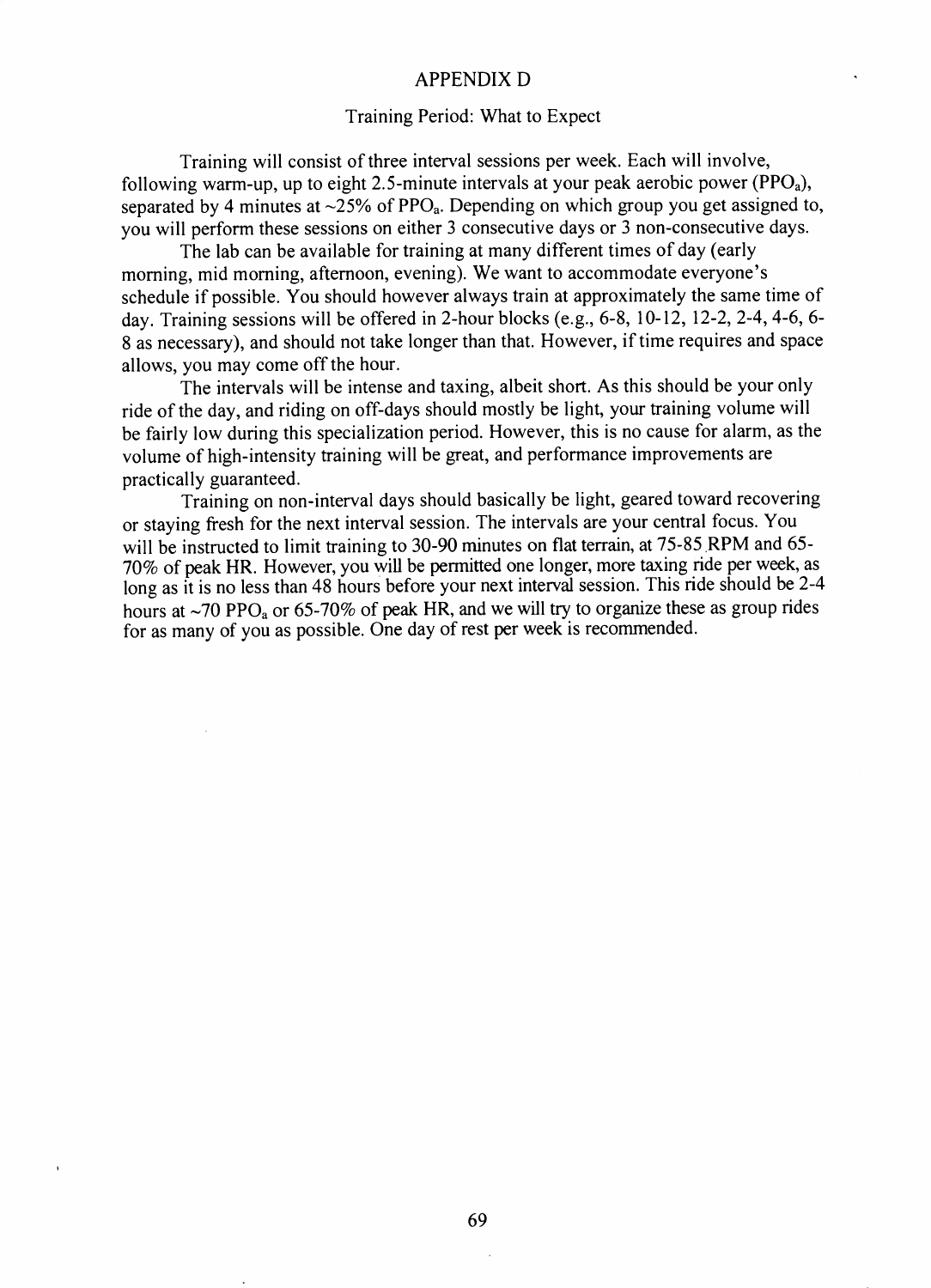#### APPENDIX E

#### Informed Consent Form

#### Effects of high intensity interral training on aerobic performance

l. Purpose of the Study: Current training theory informs athletes to complete blocks of similar intervals; each block lasts about 3 weeks. Current training theory also informs athletes to complete about 3 interval sessions per week or about 9 sessions each block. There is no consensus, however, on when in the week the intervals should be performed to optimize results. Some coaches suggest that each interval session should be separated by at least one recovery day, i.e., each week's intervals should be completed on alternating days; other coaches suggest that the intervals should be grouped, i.e., each weeks' intervals should by completed on consecutive days. The purpose of this project is to see which training method works best.

2. Benefits: You will benefit from participating in the study because you will learn what your  $VO<sub>2</sub>$ max is. You will also get very fit, learn which type of interval training maximizes performance, and receive professional coaching during the project.

3. Your Participation requires you to be at least 18 years old, actively racing, and currently trained. Prior to beginning training, you will report to the lab on two days: on one day you will complete a VO<sub>2</sub>max test and the other a 5 km TT. Two days will separate each test. You will be given written instructions on how to come prepared for them. Prior to each test, you will be fitted with a chest strap so that HR can be monitored telemetrically. After the chest strap is fitted, you will warm-up as directed for approximately l5 min on your bicycle, which will be attached to a CompuTrainer. During the warm-up and the test, a fan will cool you. At the end of the warm-up on the VO2max day, you will be fitted with a headgear, which will hold a mouth piece that is attached to a hose from which expired ventilatory gases will be measured. You will also wear a nose clip. During the VO<sub>2</sub>max test, the initial load will be 2.5 watts per kg of body mass for men and l.6 watts per kg of body mass for women at your freely chosen cadence. During the time trial, you will pedal the 5 km as fast as you can in whatever gear and cadence you prefer. After each test is over, which is when you reach volitional exhaustion or have pedaled 5 km, respectively, you will cooldown at an easy pace for 5 min. At the end of the cool-down, one of your fingertips will be sterilized with an alcohol prep pad. Afterwards, a sterile lancet will be used to make a small puncture in the fingertip so that a 25 µl blood sample can be obtained for blood lactate analysis. After training, you will complete both tests again. Each testing day will take about I hr.

After the pre-training testing, you will be separated into two groups, which will be balanced based on 5 km time trial scores. Both groups will then complete 3 interval training sessions per week for <sup>3</sup> weeks. In each session, you will complete 5 to 8 intervals at 100% of peak power, as measured during the max test. The intervals will last 2.5 min and will be separated by an active rest period or approximately <sup>5</sup> min. One group will complete the intervals on alternating days, whereas the other group will complete them on consecutive days. You will wear a heart rate monitor during training, which will take place in the lab. You will ride your bike for the interval sessions; the bike will be attached to a wind trainer. The lab will be cooled during the training sessions; you will be encouraged to drink during training and will receive nutritional counseling as well. When you are not training in the lab, you can ride your bike as prescribed by me based on the your needs and experience level. Each lab training session will last about 2 hr. Total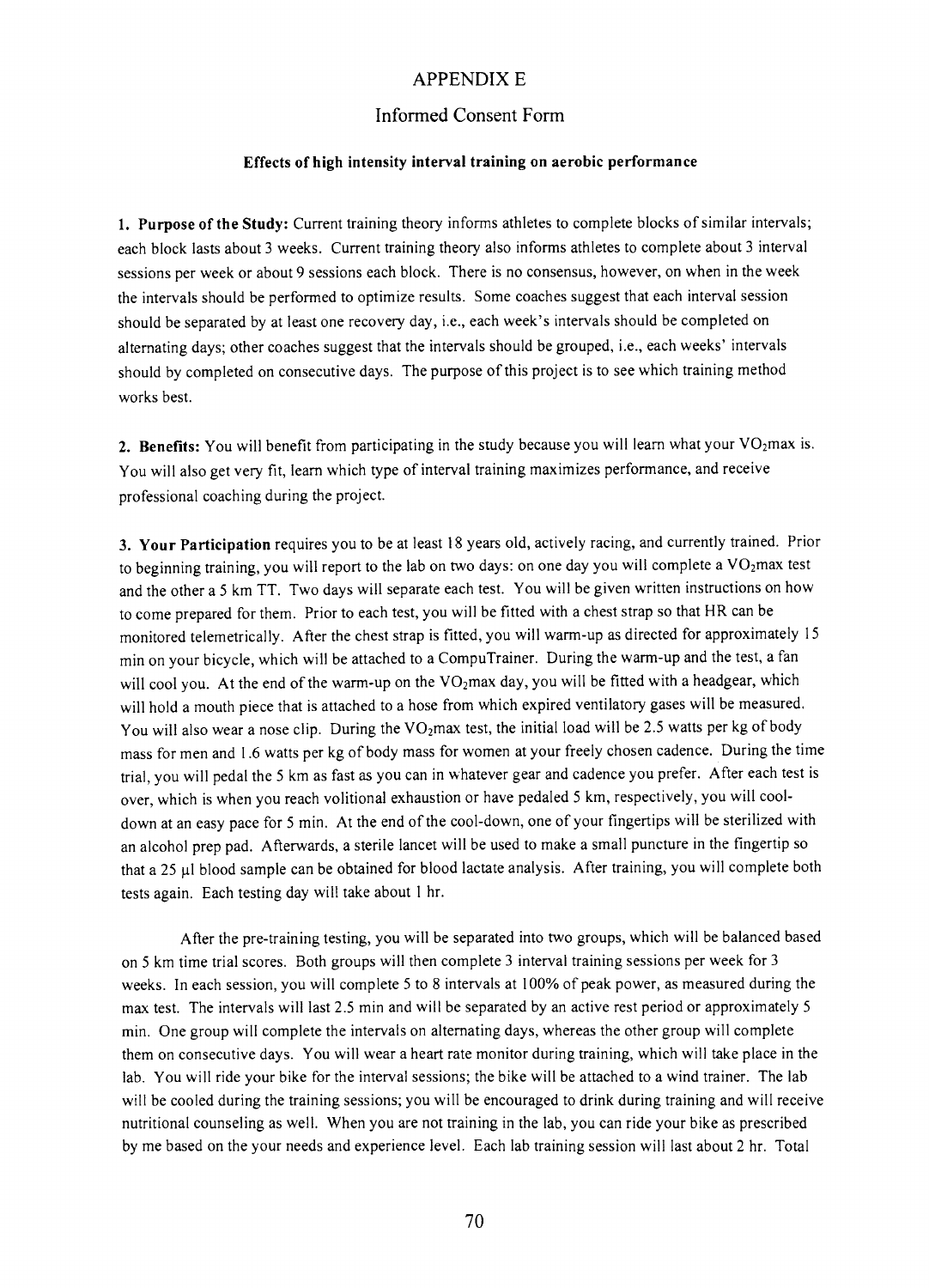## APPENDIX E (continued)

participation time for the project is 22 hr. You must be at least l8 years old, actively racing, and currently trained to participate.

Initials:

4. Risks of Participation: The risks involved in this project are no greater than the risks you freely assume when you train or race. These risks include skeletal muscle injury and possibly a cardiac event, which could be fatal. The chances of a cardiac event are low in your age group. You may also have sore muscles 24 to 48 hours after the tests or training; the fingertip that is lanced may also be tender for a few days. To minimize the risks, you will warm-up and cool-down before and after each test and training session. If you feel poorly during the test or training session, you may terminate it at any time. In the event that there is an injury or cardiac event, standard first aid procedures will be promptly administered by me. I will call 9l <sup>I</sup> to seek additional assistance if warranted.

5. Compensation for Injury: If you suffer an injury that requires any treatment or hospitalization as a direct result of this study, the cost of such care is your responsibility. If you have insurance, you may bill your insurance company. Ithaca College and the investigator will not pay for any care, lost wages, or provide other compensation.

6. If you would like more information about this study at anytime prior to, during, or following the data collection, you may contact Micah Gross at  $mgross \frac{a}{ithaca.edu}$  or 262-6280. You also can contact Tom Swensen at tswensen@ithaca.edu or 274.3114.

7. Withdrawal from the study: Participation in this study is voluntary and you may withdraw at any time if you so choose. You will not be penalized for withdrawing.

8. Confidentiality: Information gathered during this study will be maintained in complete confidence. Only the I will have access to this information, which will be stored in a locked cabinet in room 320 in the Center for Health Sciences at Ithaca College or on password protected computer. You and your name will never be associated with this information in any future disclosures.

I have read and understood the above document. I agree to participate in this study and realize that I can withdraw at anytime. I also understand that I can and should address questions related to this study at any time to Micah Gross or Tom Swensen. I also verify that I am at least 18 years of age.

Your Name (please print)

Your Signature Date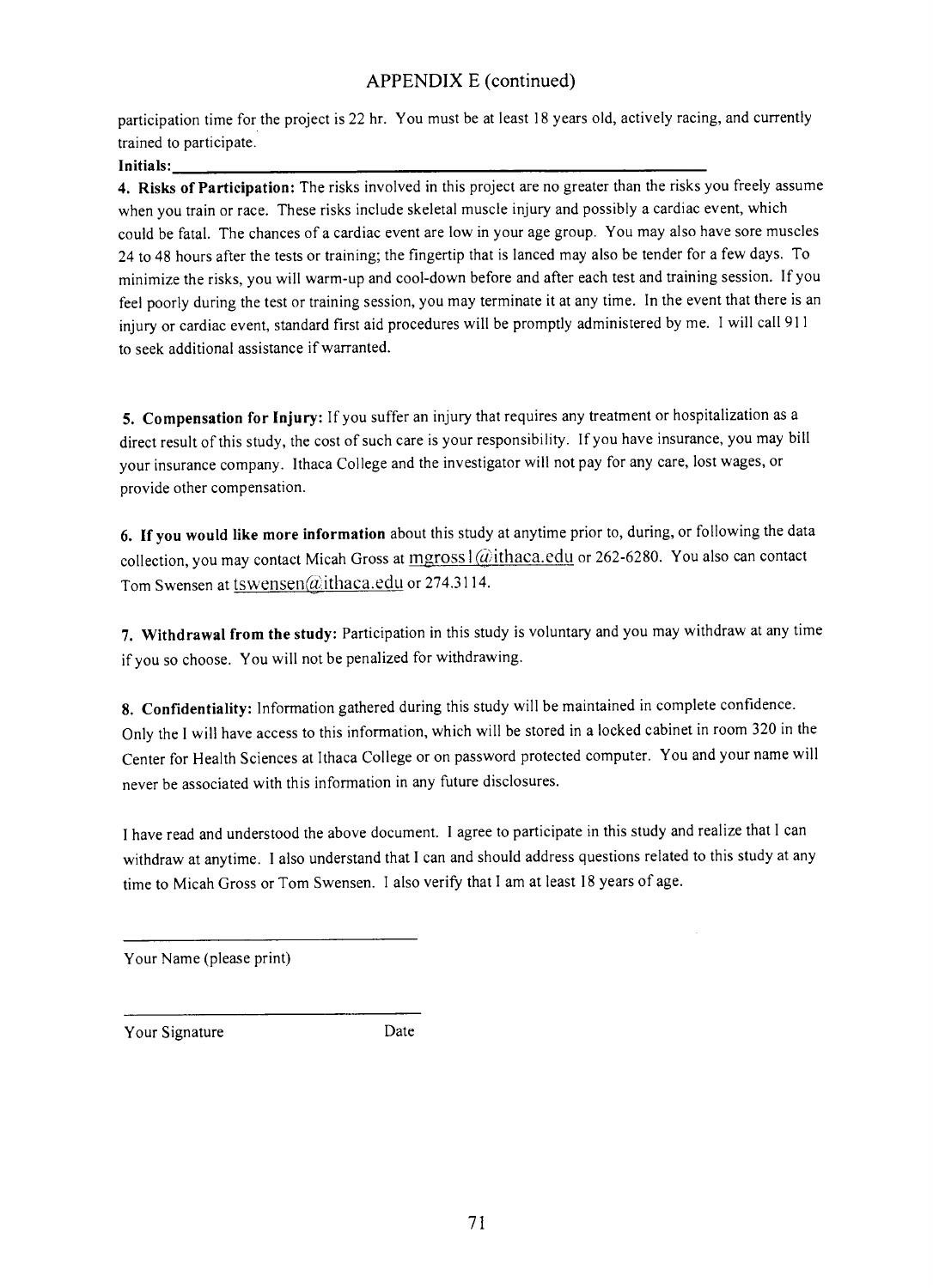## APPENDIX F

## Medical History and Health Habit and 24-Hour Recall Questionnaire

Name: Name:

Age:\_

| Weight: |
|---------|
|---------|

Sex:-

### l. Medical/Health History: Check if you ever had?

| Heart disease/Stroke                   |  |
|----------------------------------------|--|
| Heart Murmur                           |  |
| Skipped, rapid beats, or irregular     |  |
| heart rhythms                          |  |
| High blood Pressure                    |  |
| High Cholesterol                       |  |
| Rheumatic Fever                        |  |
| Lung Disease                           |  |
| Diabetes                               |  |
| Epilepsy                               |  |
| Injuries to back, hips, knees, ankles, |  |
| or feet                                |  |

Other conditions/comments:

#### Present Symptoms: Check within the box if you have you had these symptoms within the last <sup>6</sup> months?

| Chest Pain                            |  |
|---------------------------------------|--|
| Shortness of Breath                   |  |
| Lightheadedness                       |  |
| <b>Heart Palpitations</b>             |  |
| Loss of Consciousness                 |  |
| Illness, surgery, or hospitalization  |  |
| Ankle/Leg swelling                    |  |
| Joint/muscle injury requiring medical |  |
| treatment                             |  |
| Allergies (if yes please list under   |  |
| comments)                             |  |

Other conditions/comments:

List all medications presently taking:

2. Training habits: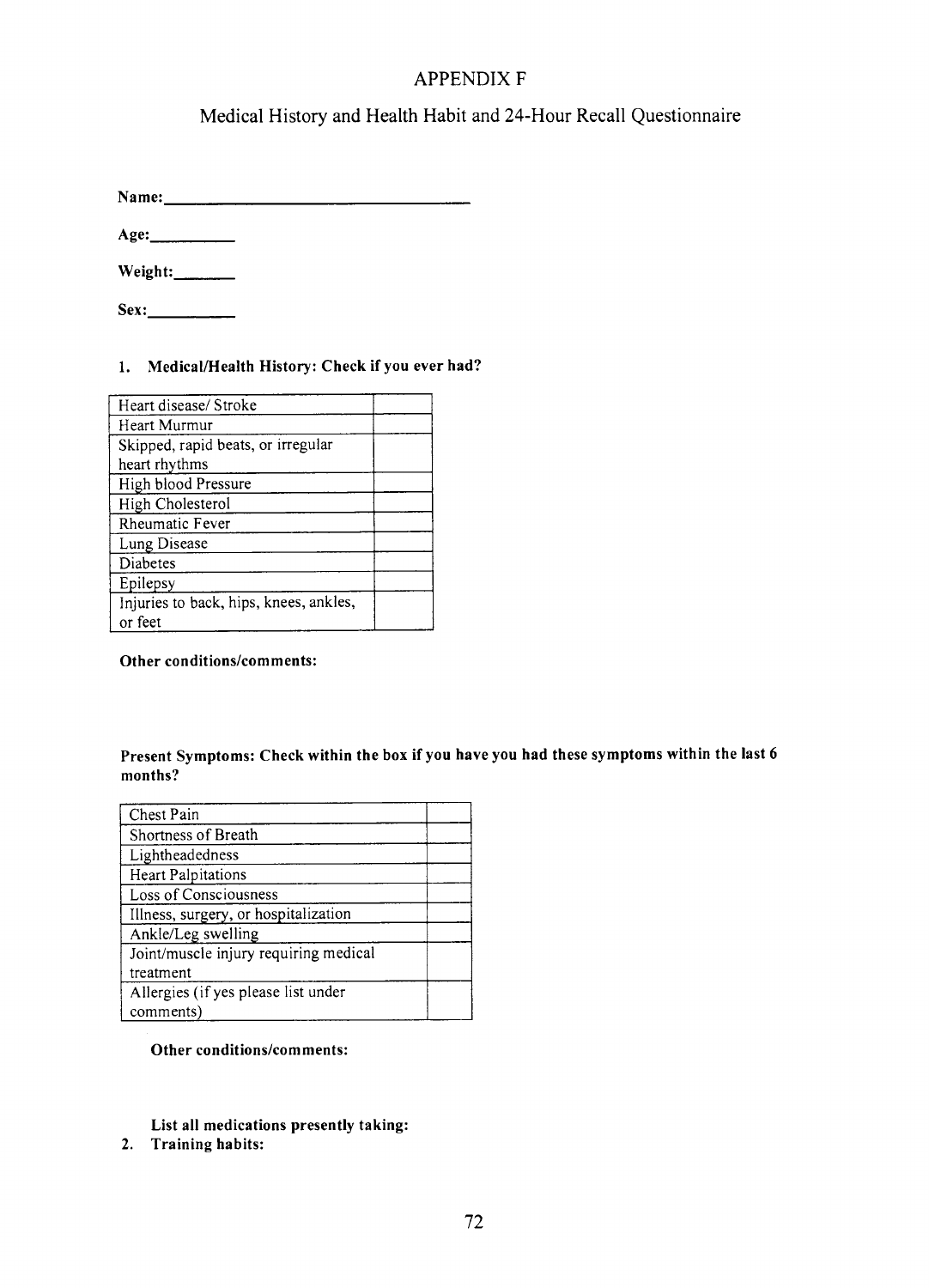# $\Gamma$  (continued)

|    | APPENDIX F (continued)   |                                                              |                |     |                                                                                                           |  |
|----|--------------------------|--------------------------------------------------------------|----------------|-----|-----------------------------------------------------------------------------------------------------------|--|
|    |                          | Do you presently train on your bike?                         |                | Yes | N <sub>o</sub>                                                                                            |  |
|    |                          | How many times a day do your work out?                       |                |     |                                                                                                           |  |
|    |                          | How many days a week do you work out?                        |                |     |                                                                                                           |  |
|    |                          | Describe your typical training week:                         |                |     |                                                                                                           |  |
|    |                          |                                                              |                |     |                                                                                                           |  |
|    |                          |                                                              |                |     |                                                                                                           |  |
|    | exercising? (circle one) |                                                              |                |     | Did you ever have or you do you currently have discomfort, shortness of breath, or pain when              |  |
|    |                          | Yes                                                          | N <sub>o</sub> |     |                                                                                                           |  |
| 3. |                          | Have you consumed alcohol in the last 12 hours? (circle one) |                |     |                                                                                                           |  |
|    |                          | Yes                                                          | N <sub>0</sub> |     |                                                                                                           |  |
|    |                          |                                                              |                |     | 4. Have you used caffeine (e.g., coffee) or nicotine (e.g., cigarettes) in the last 3 hours? (circle one) |  |
|    |                          | Yes                                                          | No             |     |                                                                                                           |  |
| 5. |                          | Did you eat any food in the last 3 hours? (circle one)       |                |     |                                                                                                           |  |
|    |                          | Yes                                                          | N <sub>0</sub> |     |                                                                                                           |  |
| 6. |                          | Did you exercise in the last 24 h ours? (circle one)         |                |     |                                                                                                           |  |
|    |                          | Yes                                                          | No             |     |                                                                                                           |  |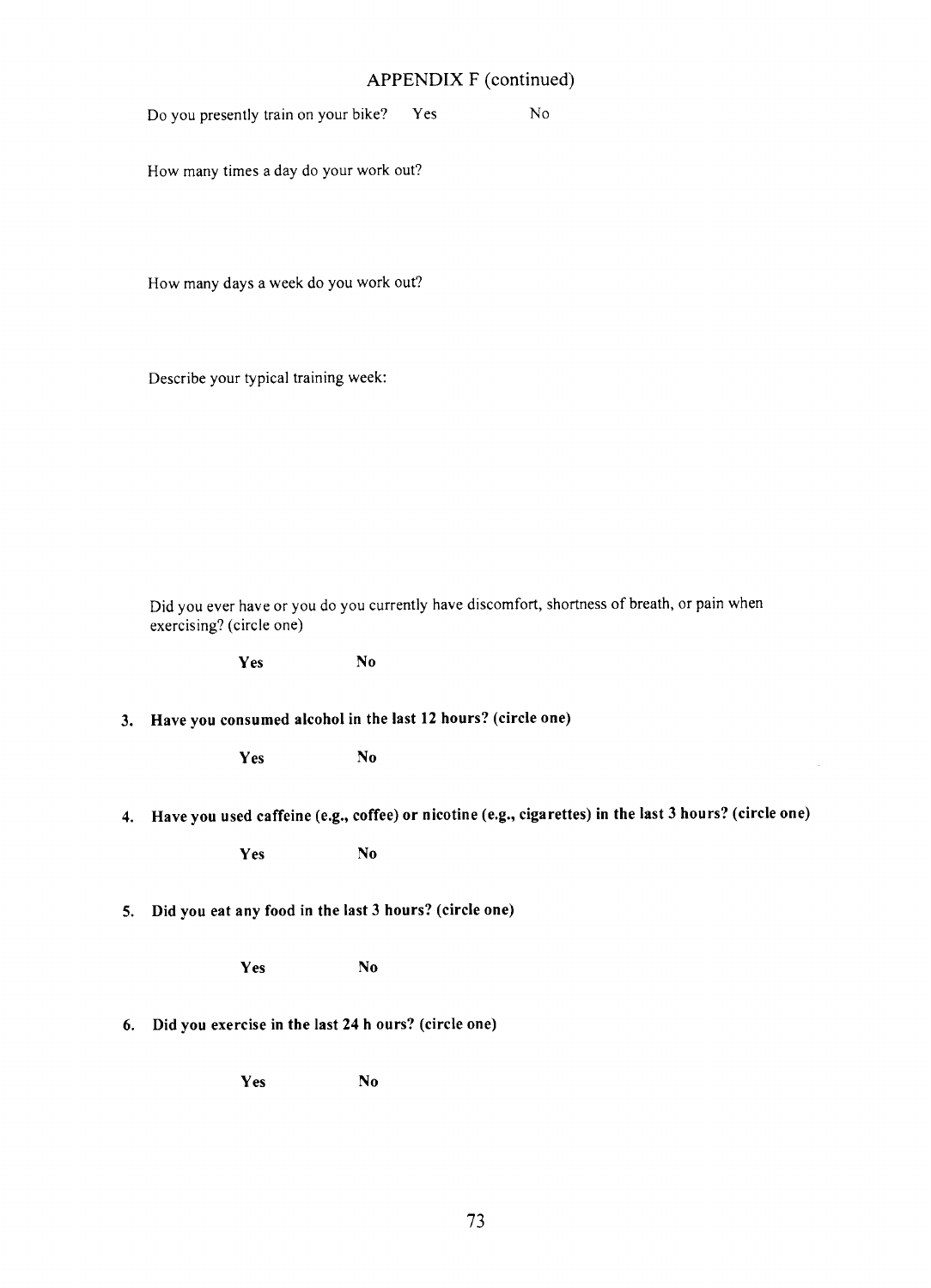## APPENDIX G

# Appendix G: Training Log

| Monday $(d/m/y)$           | Wednesday (d/m/y)          |  |  |
|----------------------------|----------------------------|--|--|
| HR upon waking:<br>Weight: | HR upon waking:<br>Weight: |  |  |
| Workout 1:                 | Workout 1:                 |  |  |
|                            |                            |  |  |
| Total time (min):          | Total time (min):          |  |  |
| Distance:                  | Distance:                  |  |  |
| Workout 2                  | Workout 2                  |  |  |
|                            |                            |  |  |
| Total time (min):          | Total time (min):          |  |  |
| Distance:                  | Distance:                  |  |  |
| Tuesday (d/m/y)            | Thursday (d/m/y)           |  |  |
| HR upon waking:<br>Weight: | HR upon waking:<br>Weight: |  |  |
| Workout 1:                 | Workout 1:                 |  |  |
|                            |                            |  |  |
| Total time (min):          | Total time (min):          |  |  |
| Distance:                  | Distance:                  |  |  |
| Workout 2                  | Workout 2                  |  |  |
|                            |                            |  |  |
| Total time (min):          | Total time (min):          |  |  |
| Distance:                  | Distance:                  |  |  |

 $\ddot{\phantom{0}}$